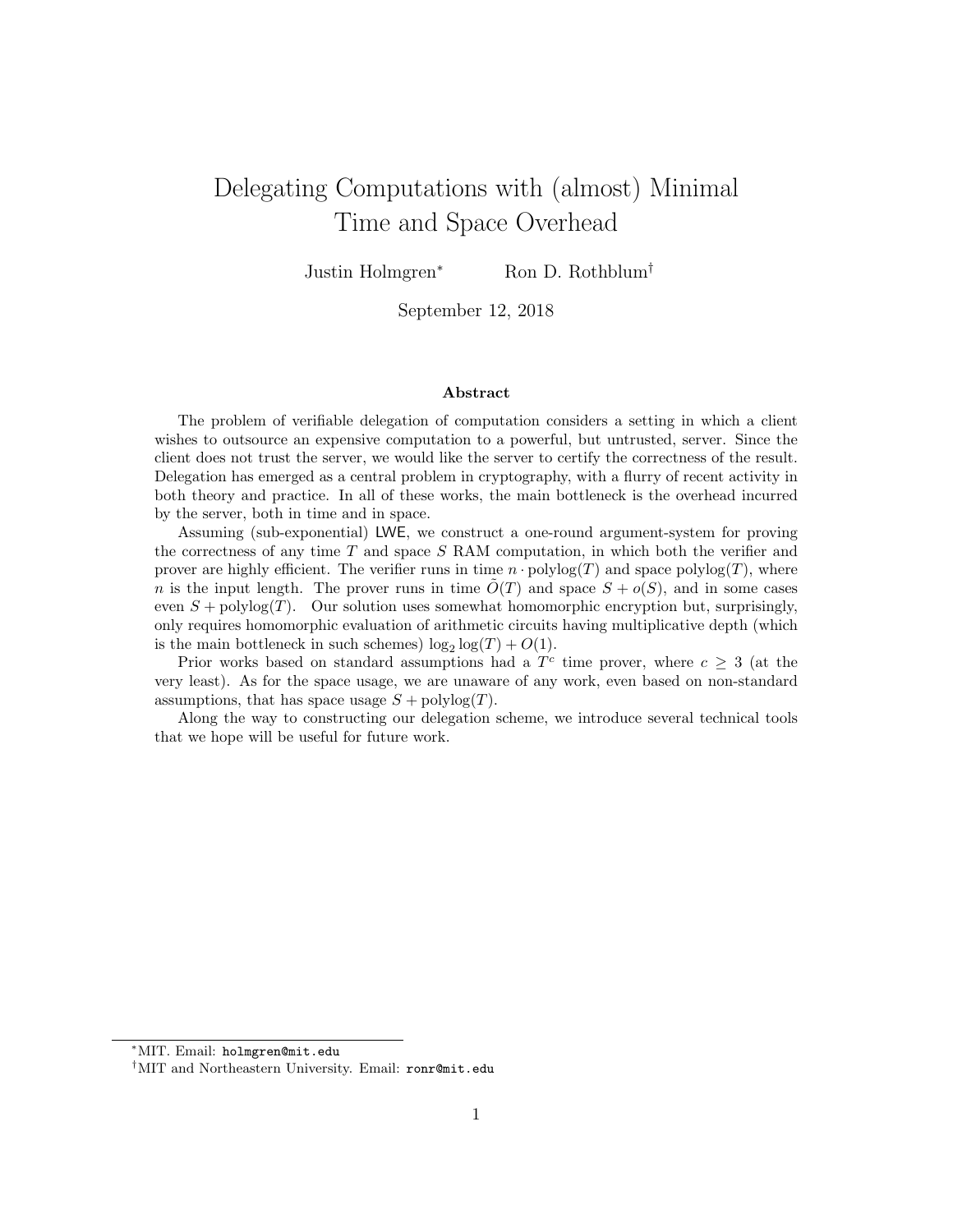# Contents

| 1              | Introduction<br>1.1                                                    | $\boldsymbol{3}$<br>3 |
|----------------|------------------------------------------------------------------------|-----------------------|
|                | 1.2                                                                    | 8                     |
|                | 1.3                                                                    | 10                    |
| $\bf{2}$       | <b>Technical Overview</b>                                              | 10                    |
|                | 2.1                                                                    | 11                    |
|                | 2.2<br>2.3                                                             | 14                    |
|                | <b>PCPs</b> for RAM computations via Tree Machines<br>2.4              | 16<br>18              |
|                | Efficient Arguments: FHE and Multiplicative Depth<br>2.5               | 22                    |
|                | Evaluating Low Degree Extension of Read Once Branching Programs<br>2.6 | 22                    |
| 3              | <b>Preliminaries</b>                                                   | 24                    |
|                | 3.1                                                                    | 24                    |
|                | 3.2                                                                    | 25                    |
|                | 3.3                                                                    | 26                    |
|                | 3.4                                                                    | 27                    |
|                |                                                                        |                       |
| $\overline{4}$ | <b>Models of Computation</b>                                           | 27                    |
|                | 4.1                                                                    | 28                    |
|                | 4.2                                                                    | 30                    |
|                | 4.3<br><b>Tree Machines</b>                                            | 34                    |
|                | 4.4                                                                    | 37                    |
| $5^{\circ}$    | <b>Technical Tools</b>                                                 | 39                    |
|                | 5.1                                                                    | 39                    |
|                | 5.2                                                                    | 43                    |
| 6              | <b>Our Main Results</b>                                                | 45                    |
|                | 6.1                                                                    | 45                    |
|                | 6.2                                                                    | 46                    |
|                |                                                                        |                       |
| 7              | <b>The Construction</b>                                                | 47                    |
|                | 7.1                                                                    | 47                    |
|                | 7.2<br>The Prover                                                      | 49                    |
|                | 7.3                                                                    | 50                    |
| 8              | <b>Verifier Efficiency</b>                                             | 52                    |
|                | 8.1                                                                    | 52                    |
|                |                                                                        |                       |
|                | 9 Prover Efficiency                                                    | 54                    |
|                | 9.1                                                                    | 55                    |
|                | 9.2                                                                    | 56                    |
|                | 9.3                                                                    | 58                    |
|                | 9.4                                                                    | 61                    |
|                |                                                                        |                       |
|                | <b>10 No-Signaling Soundness</b>                                       | 64<br>66              |
|                |                                                                        | 76                    |
|                |                                                                        |                       |
|                | 11 Putting it All Together: Proving Theorem 6.1 and Theorem 6.4        | 77                    |
|                |                                                                        | 77                    |
|                |                                                                        | 78                    |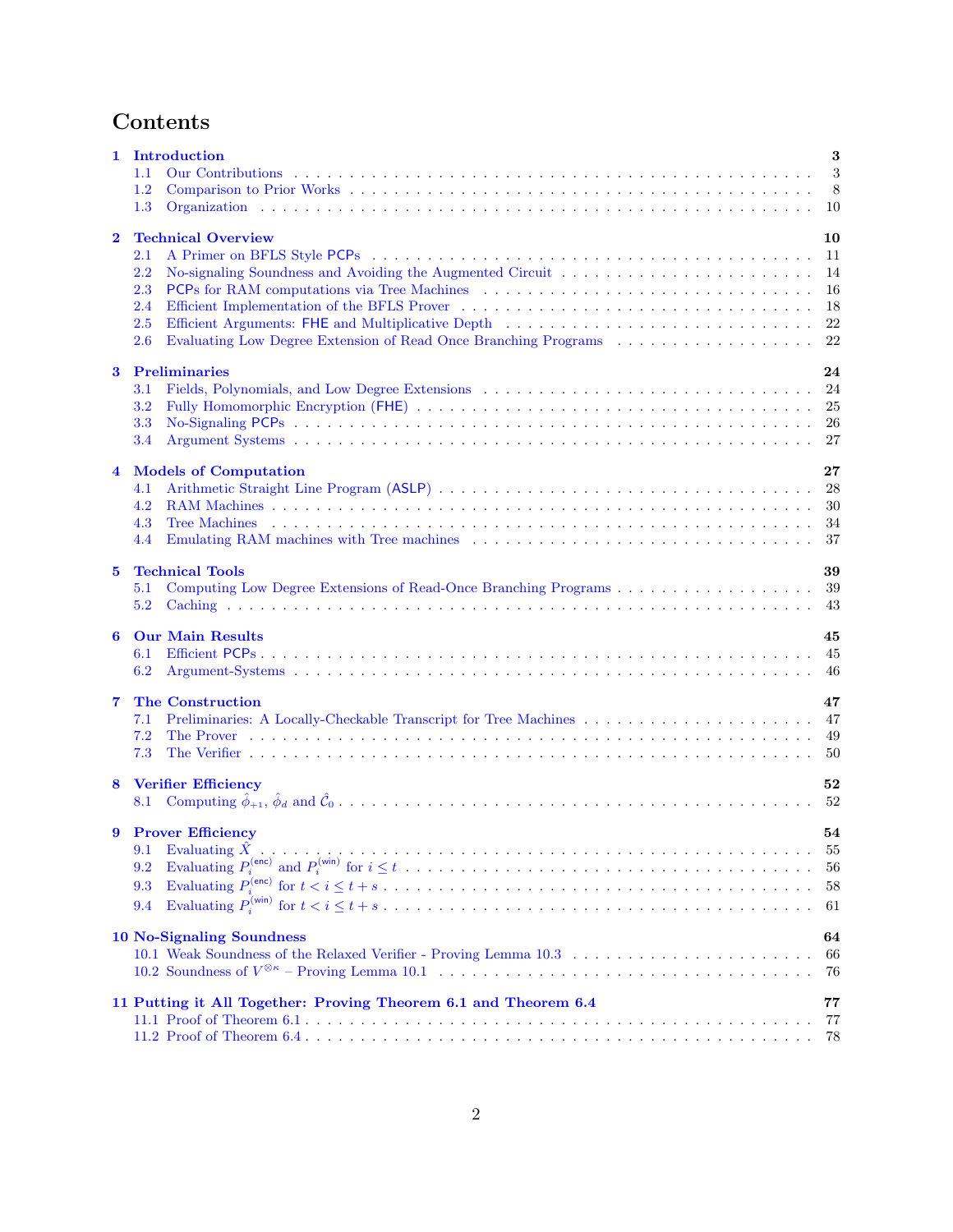# <span id="page-2-0"></span>1 Introduction

The problem of verifiable delegation of computation, or just *delegation* for short, considers a setting in which a computationally weak device, such as a smart-{phone, watch, home device}, wishes to outsource the computation of a complex function  $f$ , on a given input  $x$ , to a powerful, but untrusted, server (aka "the cloud"). Since the device does not trust the server, a major security concern that arises is that the alleged result y may be incorrect.

A naive solution for this problem is to simply have the client re-compute  $f(x)$  and compare with y. However, that defeats the entire purpose of outsourcing the computation. Rather, we would like for the server to *prove* to the client that the computation was done correctly. For such a proof-system to be useful, it must satisfy two key properties:

- 1. The verification procedure, run by the client, must be extremely efficient. In particular it should be much more efficient than computing  $f$  by yourself.
- 2. Proving correctness should be relatively efficient. Namely, not much more than the time that it takes to compute f.

In addition, we seek solutions that are *general-purpose* and apply to any computation, rather than specific custom made solutions. Due to the high cost of interaction, we will also restrict our attention to protocols that are non-interactive. In such protocols the verifier sends to the prover an input x (together with a short challenge) and gets back a response y as well as a short proof  $\pi$ . Based on this proof, the verifier should able to quickly confirm the correctness of the computation.

The problem of delegating computation has drawn considerable interest in recent years, both of a theoretical nature and even practical implementations. A delegation scheme (with some additional properties) also forms the core component of a popular crypto currency called Zcash [\[BCG](#page-78-0)+14]. The line of work implementing such schemes has identified the efficiency of the prover as the major bottleneck in making such schemes practical (see, e.g., [\[WB15\]](#page-83-0)). This efficiency refers both to the time overhead incurred by the prover over simply performing the computation and to the space overhead - namely, how much additional memory does the prover need in order to prove correctness.

Solutions achieving good asymptotic performance are known under non-standard cryptographic assumptions. In particular, these assumptions are not *falsifiable* in the sense of [\[Nao03,](#page-82-0) [GW11\]](#page-81-0) and more generally are not well understood. This motivates the following question:

Under standard cryptographic assumptions, can we construct delegation schemes such that the proving correctness is almost as efficient as simply performing the computation?

Computational Model. Since we care about the precise overhead incurred by the prover (and in particular care about polynomial factors), it is important to specify what computational model we use. In this work we focus on the standard word RAM model, which is typically viewed as a good approximation for the efficiency of real computers.

### <span id="page-2-1"></span>1.1 Our Contributions

<span id="page-2-2"></span>Our main result is a general-purpose non-interactive delegation scheme for deterministic computations with almost optimal time and space usage for both the verifier and prover.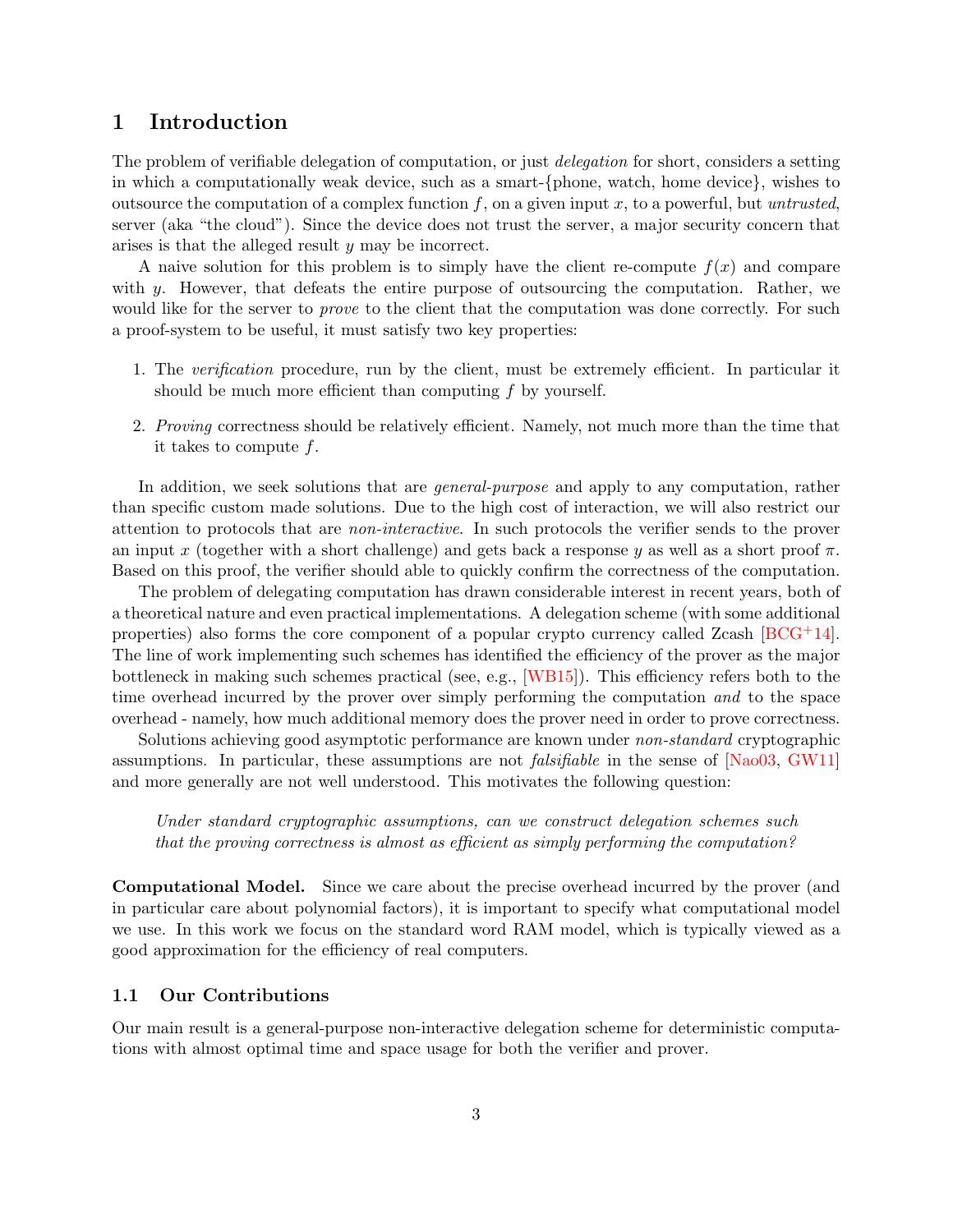**Theorem 1** (Informally Stated, see Theorem [6.4](#page-45-1) and Corollary [6.5\)](#page-46-2). Let  $\mathcal{L}$  be computable by a time T and space S RAM machine, where  $\max(\log(T), n) \leq S \leq T$ , and let  $\zeta > \frac{\text{polylog}(T)}{S}$ . Suppose that there exists a sub-exponentially secure somewhat homomorphic encryption scheme. Then, there exists a 2-message argument-system for  $\mathcal L$  with the following efficiency:

- The verifier runs in time  $n \cdot \text{polylog}(T)$  and space  $\text{polylog}(T)$ .
- The prover runs in  $\tilde{O}(T) \cdot (1/\zeta)$  time and uses  $(1+\zeta) \cdot S$  space.
- The communication complexity is  $\text{polylog}(T)$ .

We emphasize that  $\zeta$  can be smaller than 1. In particular, assuming  $S \geq (\log(T))^c$  for some sufficiently large constant c, we can set  $\zeta = 1/\text{polylog}(T)$  to obtain a prover that runs in time  $O(T)$  and space  $S + o(S)$ .

This result builds on, and improves upon, the recent line of work on delegation from standard assumptions initiated by Kalai et al. [\[KRR13\]](#page-82-1). Our key improvement over these prior works is in the time and space complexity of the prover. In particular, all prior results on non-interactive delegation from standard assumptions had a prover running time of  $T<sup>c</sup>$ , where at the very least  $c \geq 3$ .

While the space usage in Theorem [1](#page-2-2) is already quite low, we can actually improve upon it for a large and natural class of RAM programs. Specifically, for this class we can reduce the space usage to  $S$  + polylog(T), which is optimal up to the specific *additive* poly-logarithmic factor. Loosely speaking, this class refers to RAM programs that have good "caching" behavior (i.e., do not suffer from too many cache misses using an ideal cache).<sup>[1](#page-3-0)</sup> In particular, this includes Turing machine computations but also other typical classes of computations. We are unaware of any prior generalpurpose delegation scheme, even based on non-standard assumptions, that achieves space usage  $S$  + polylog $(T)$ 

<span id="page-3-2"></span>Theorem 2 (Informally Stated, see Theorem [6.4](#page-45-1) and Corollary [6.6\)](#page-46-3). Under the same setting as Theorem [1,](#page-2-2) if  $\mathcal L$  is computable by a time T and space S "cache friendly" RAM program (e.g., a Turing machine), then there exists a 2-message argument-system for  $\mathcal L$  with the same parameters as those in Theorem [1,](#page-2-2) except with the prover running in time  $O(T)$  and using space  $S+$ polylog $(T)$ .

It is well known that cache efficiency is critical for practically efficient computing. There is also a large body of theoretical work on the asymptotic number of cache misses incurred by a variety of algorithms. Because of these considerations, we find "cache friendly" algorithms to be an interesting target for practical delegation. We believe this class of programs strikes a good balance between the concerns of efficiency vs. generality.

Homomorphic Encryption and Multiplicative Depth. Our reliance on homomorphic encryption is actually quite mild. In particular, the *multiplicative depth*<sup>[2](#page-3-1)</sup> of the prover's homomorphic operation is  $\log_2 \log(T) + O(1)$  – a *doubly exponential* improvement over a naive usage. This

<span id="page-3-0"></span><sup>&</sup>lt;sup>1</sup>More precisely, we require that the machine not suffer from too many cache misses (using an ideal cache) even if we consider the caching behavior wrt to larger blocks of memory. See Section [5.2](#page-42-0) and specifically Definition [5.12](#page-44-3) for the actual definition.

<span id="page-3-1"></span> ${}^{2}$ An arithmetic circuit has multiplicative depth  $d$  if every path from the output to an input gate goes through at most d multiplication gates. It is important for us that the encryption performs homomorphic evaluation in a gate-by-gate manner, which all known schemes do. See Sections [3.2](#page-24-0) and [11.2](#page-77-0) for additional details.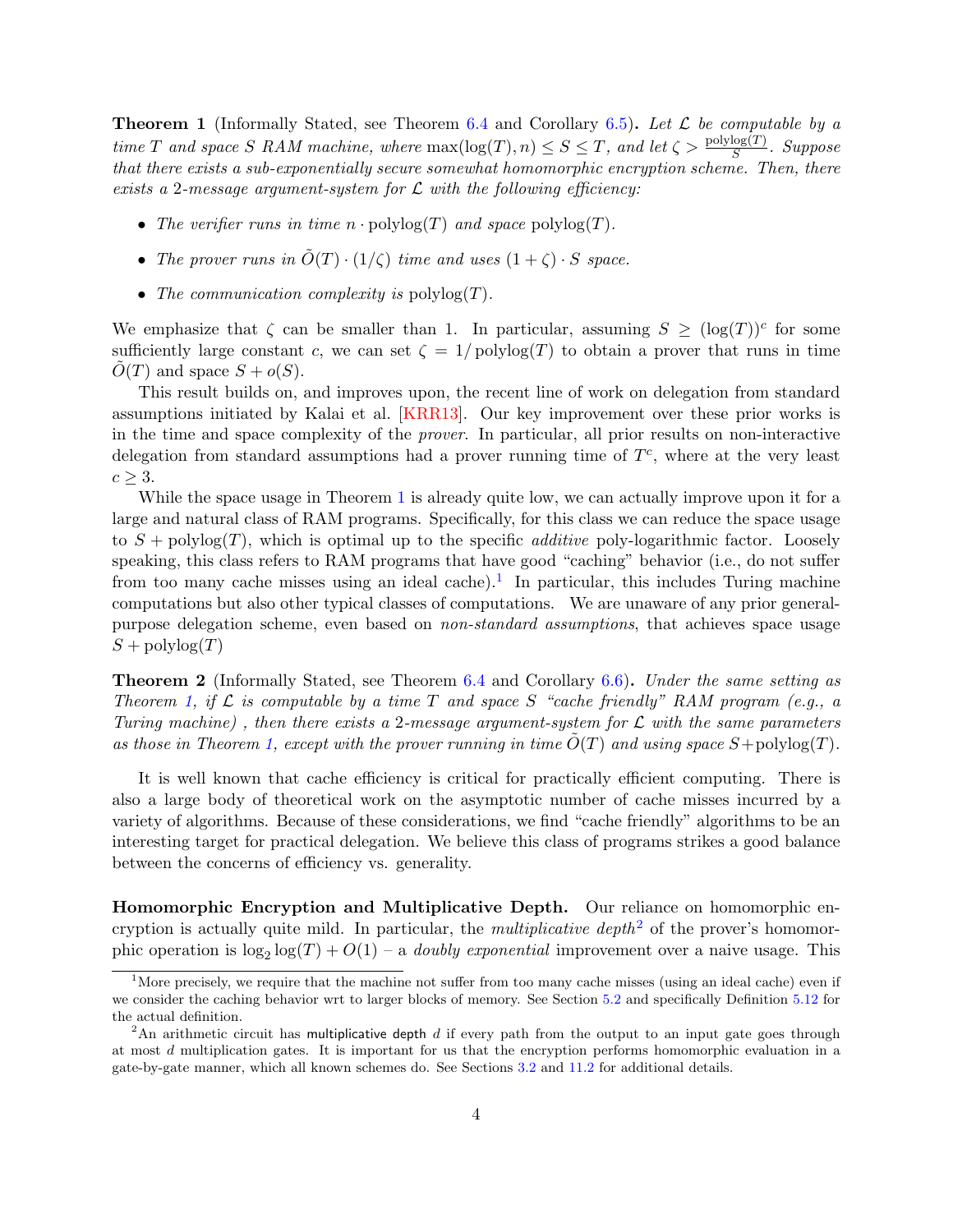(simultaneously) greatly benefits the efficiency of our argument scheme, as well as improves the cryptographic assumptions on which it can be based.

- 1. Efficiency: A major efficiency bottleneck in existing FHE schemes (e.g., [\[BGV14,](#page-79-0) [GSW13\]](#page-81-1)) is the multiplicative depth of the computation. In particular, shallow computations are supported directly by these schemes without resorting to the expensive bootstrapping process.
- 2. Assumptions: Since we only need homomorphic encryption that supports low depth operations we can rely on weaker cryptographic assumptions. First, we can use "leveled" fully homomorphic encryption (FHE), which is known based on the learning with errors (LWE) assumption. In contrast, full-fledged FHE is only known based on LWE combined with a poorly understood circular security assumption or based on obfuscation [\[CLTV15\]](#page-80-0).

The fact that our protocol does not require homomorphic evaluation of circuits with multiplicative depth  $\Omega(T)$  may initially seem quite surprising. In particular, the computation that we are delegating might be represented by an arithmetic circuit with multiplicative depth  $\Omega(T)$ . Jumping ahead, the reason that we can obtain such a dramatic saving in the multiplicative depth is by having the prover perform most of the work directly on the plaintext data (i.e., not under the FHE). This is somewhat similar to the reason that private information retrieval (PIR) can be constructed from additively homomorphic encryption [\[KO97\]](#page-81-2).

Efficient Implementations of No-Signaling MIPs. Our basic approach for proving Theorem [1](#page-2-2) follows the line of work on non-interactive delegation for P based on standard assumptions [\[KRR13,](#page-82-1) [KRR14,](#page-82-2) [KR15,](#page-82-3) [KP16,](#page-81-3) [PR17,](#page-82-4) [BHK17,](#page-79-1) [BKK](#page-79-2)+18]. Similarly to that line of work, our basic building block is the multi-prover interactive proof-system (MIP) of Babai et al. [\[BFL91\]](#page-79-3) (and its PCP variant from [\[BFLS91\]](#page-79-4)). The above works all rely on a transformation from MIPs to non-interactive arguments, originally proposed by Biehl et al. [\[BMW98\]](#page-79-5), and shown to be secure for MIPs having a strong soundness property in [\[KRR13\]](#page-82-1). This strong soundness property is known as no-signaling soundness (to be discussed in depth below).

One of our key technical contributions is constructing a variant of the [\[BFL91\]](#page-79-3) MIP which is both no-signaling sound and for which the prover answers can be generated extremely efficiently.

<span id="page-4-0"></span>**Theorem 3** (Informally Stated, see Theorem [6.1](#page-44-2) and Corollary [6.2\)](#page-45-2). Let  $\mathcal{L}$  be computable by a time T and space S RAM machine, where  $\max(\log(T), n) \leq S \leq T$ . Let  $\zeta > \frac{\text{polylog}(T)}{S}$ . Then, there exists a polylog(T)-prover MIP for  $\mathcal L$  with soundness against no-signaling strategies and the following efficiency properties:

- The verifier runs in time  $n \cdot \text{polylog}(T)$  and space  $\text{polylog}(T)$ .
- Each of the provers runs in  $\tilde{O}(T) \cdot (1/\zeta)$  time and uses  $(1 + \zeta) \cdot S$  space.
- The communication complexity is  $\text{polylog}(T)$ .

Setting  $\zeta = 1/\text{polylog}(T)$  we get that the provers' running time is  $O(T)$  and space usage is  $S+o(S)$ . Similarly to Theorem [2,](#page-3-2) we can obtain space usage  $S+polylog(T)$  for *cache friendly* RAM programs (see Corollary [6.3\)](#page-45-3). For comparison, the running time of the prover in prior no-signaling MIPs [\[KRR13,](#page-82-1) [KRR14,](#page-82-2) [BHK17\]](#page-79-1) was  $T<sup>c</sup>$ , for an unspecified constant c (which at the very least is  $c \ge 3$ ).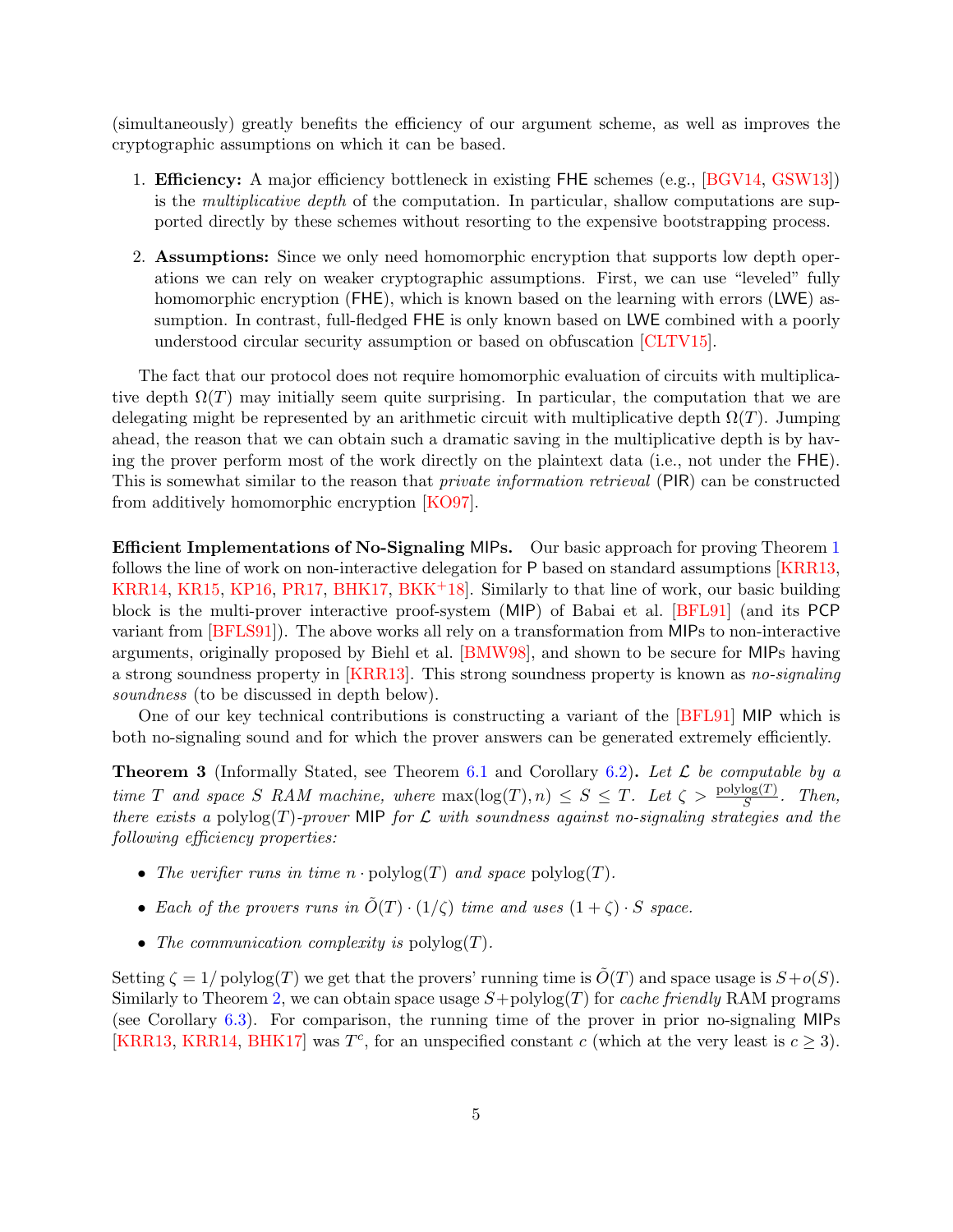In fact, Theorem [3](#page-5-0) also improves over the most efficient known *classical* MIPs.<sup>3</sup> Specifically, Bitansky and Chiesa [\[BC12\]](#page-78-1) and Blumberg et al. [\[BTVW14\]](#page-79-6) show that variants of the [\[BFL91\]](#page-79-3) MIP can be implemented with a time  $O(T)$  and space  $S \cdot \text{polylog}(T)$  prover. Prior to our work, MIPs with space usage of  $O(S)$  were not known, let alone MIPs with additive space usage  $S + o(S)$  or  $S$  + polylog(T).<sup>[4](#page-5-1)</sup> See Section [1.2](#page-7-0) for further comparison and discussion on these and other related works.

Remark 1.1 (PCP Length). Since we mainly care about using this MIP as a building block in the construction of an efficient delegation scheme, we did not try to optimize certain parameters. In particular, the length of queries generated by the verifier is slightly super logarithmic. This means that if one views our MIP as a probabilistically checkable proof (PCP), the PCP proof length has quasi-polynomial length. We believe that this is not inherent, and that our techniques can easily yield a PCP of polynomial length (using techniques dating back to [\[BFLS91\]](#page-79-4)). Since it would make our proof significantly more cumbersome, for the sake of simplicity, we avoid doing so (see Remark [2.2](#page-10-1) for additional details).

#### 1.1.1 Additional Technical Contributions

In the process of establishing our main results (i.e., Theorems [1](#page-2-2) and [2\)](#page-3-2), we also obtain some technical results and introduce new techniques that we believe to be of independent interest.

Computing BFLS "On-The-Fly". One of our key insights is that, for (our variant of) the [\[BFLS91\]](#page-79-4) PCP, it is possible to efficiently compute any symbol of the proof string given streaming access to the underlying computation transcript. Consider for example a RAM program M and an input x. We show an efficient algorithm  $P$  for computing any individual symbol of the corresponding proof string that operates in the following model.

The algorithm P proceeds in T steps, where T is the running time of M on x. In the  $i^{th}$  step, P is given random access to the  $i^{th}$  configuration of M on x, as well as (succinct representations of) the differences between the  $i^{th}$  and  $(i-1)^{th}$  configuration. In case M is a Turing machine, we can implement P to run in amortized time polylog $(T)$  per step. We note that similar observations were made independently by Naor et al. [\[NPR\]](#page-82-5).

As mentioned above, our variant of BFLS allows  $M$  to be a RAM machine (rather than just a Turing machine). In this case, we give a time/space trade-off for the efficiency of P, that depends on the memory access pattern of M on the given input x. If M's memory access pattern is mostly sequential (as is the case for Turing machines), then we can similarly implement each step of  $P$  in (amortized time polylog(T). More generally, we count the number of cache misses  $Q(\tau, B)$  incurred by M's memory access pattern with an ideal cache<sup>[5](#page-5-2)</sup> of size  $\tau$  and with respect to a partition of the memory into blocks of size  $B$ .

For any  $\tau$ , we show that it is possible to compute each step of P in amortized time  $\max_B Q(\tau, B)$ · S  $\frac{S}{B}$  · polylog(T) and space  $\tau$  · polylog(T). Our analysis utilizes a classical result in caching theory,

<span id="page-5-0"></span> $3$ The MIP of Theorem 3 refers to deterministic computations (which is inherent for no-signaling soundness  $[DLN<sup>+</sup>01, IKM09]$  $[DLN<sup>+</sup>01, IKM09]$  $[DLN<sup>+</sup>01, IKM09]$ . However, essentially the same MIP can be shown to achieve *classical* soundness even for nondeterministic computations (see Remark [10.15\)](#page-76-2).

<span id="page-5-1"></span><sup>&</sup>lt;sup>4</sup>We remark that obtaining *additive* space overhead is significantly more difficult than constant space overhead. For example, we cannot even afford to assume that the space usage is a power of two.

<span id="page-5-2"></span><sup>&</sup>lt;sup>5</sup>I.e., a cache designed when one knows the memory access pattern in advance.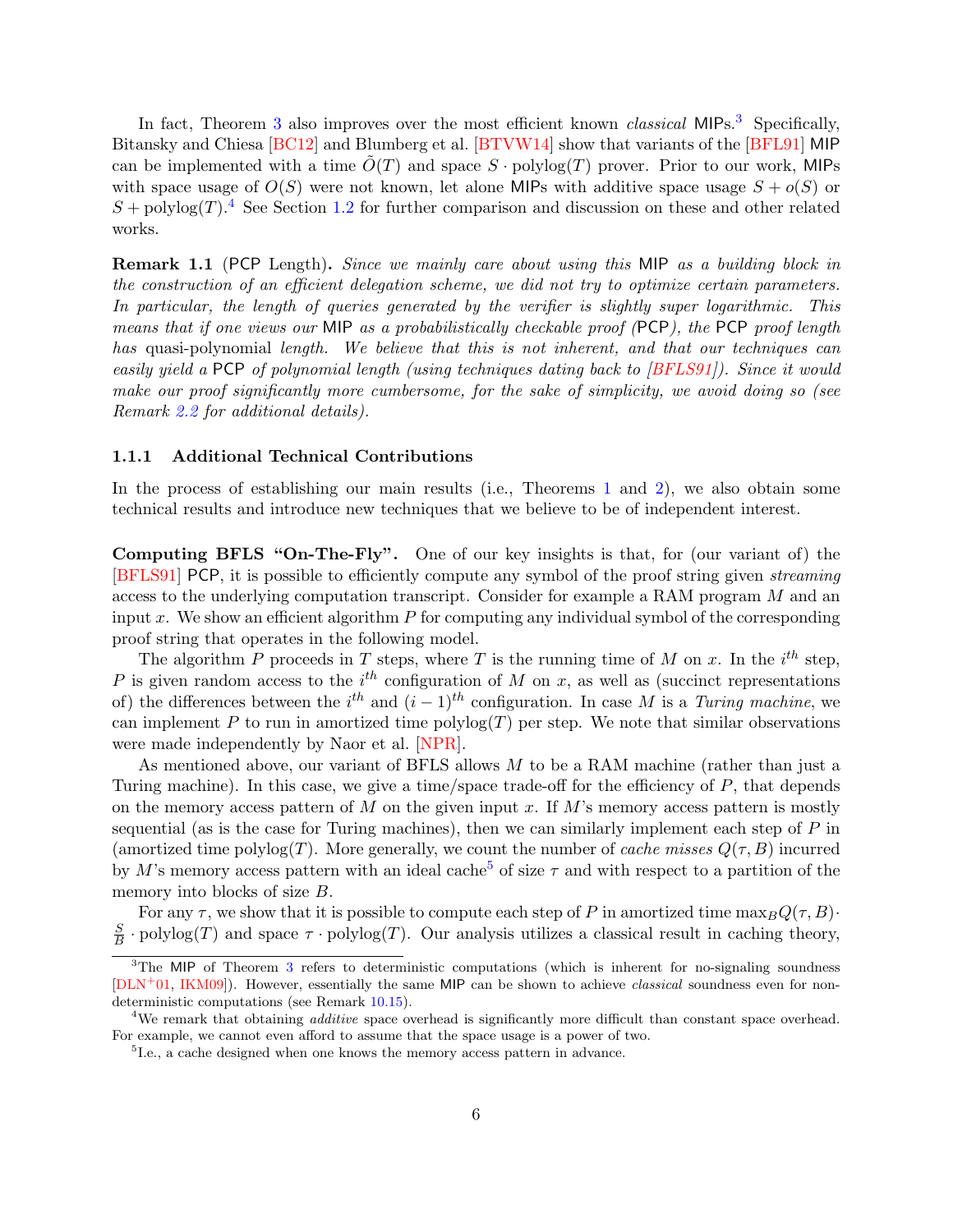due to Sleator and Tarjan [\[ST85\]](#page-83-1), that shows that a least-recently-used (LRU) cache is nearly as good as an ideal cache.

Avoiding the Augmented Circuit of [\[KRR14\]](#page-82-2). Building on the work of [\[KRR13,](#page-82-1) [KRR14\]](#page-82-2), we give a new technique for establishing the no-signaling soundness of MIPs. Most notably, we manage to avoid the complicated "augmented circuit" construction of [\[KRR14\]](#page-82-2). We mention that a similar analysis was given for the linear PCP of Arora et al. [?] in the concurrent and independent work of Chiesa, Manohar, and Shinkar [?] and Kiyoshima[?]

We remark that although our *construction* is a significant simplification, the *analysis* remains unfortunately quite complex. In particular, our analysis relies crucially on insights developed in [\[KRR14\]](#page-82-2). See Sections [2.2](#page-13-0) and [10](#page-63-0) for more details.

Abstractions and Computational Models. Our argument schemes (Theorems [1](#page-2-2) and [2\)](#page-3-2) have many moving pieces. One of our contributions is identifying suitable abstractions that allow us to describe the construction modularly.

For example, our informal statement of Theorem [3](#page-4-0) does not generically imply Theorems [1](#page-2-2) and [2.](#page-3-2) The reason is that the prover of Theorem [3](#page-4-0) is a time- $O(T)$  RAM computation, which in Theorems [1](#page-2-2) and [2](#page-3-2) must be evaluated homomorphically. In contrast, homomorphic encryption schemes natively support the homomorphic evaluation of *circuits*.

The prover in our argument scheme actually invokes each MIP prover  $P_i$  on an input x given in the clear, and a query  $q_i$  given in encrypted form (that comes from the argument verifier). The reason this can be done efficiently is due to  $P_i$ 's general structure (see ??).  $P_i$  first takes x as an input, and then produces an arithmetic straight-line program (ASLP) (a stream of arithmetic instructions). The output  $P_i(x, q_i)$  is the result of executing these instructions on input  $q_i$ .

Stated otherwise, each MIP prover is computable by (uniformly generated) ASLPs. This notion allows us to:

- 1. Avoid needlessly generic reductions from time-T RAM computations to circuits of size<sup>[6](#page-6-0)</sup>  $\Omega(T^2)$ .
- 2. Cleanly separate the provers' work "in the clear" from the work that it does under FHE.
- 3. Easily keep track of the multiplicative depth of provers' FHE computations.

Another model that we utilize is tree machines, a variant of Turing machines in which the work tape is laid out as an infinite complete binary tree (rather than the standard linear tape). These are useful for us because on the one hand, they can emulate RAMs very efficiently, and on the other hand they have a local structure that is amenable to PCP techniques (similar to Turing machines).<sup>[7](#page-6-1)</sup> See Section [2.3](#page-15-0) for details.

<span id="page-6-0"></span> ${}^{6}$ The frequently cited  $T<sup>3</sup>$  overhead of simulating a RAM by a circuit refers to a model of RAM with unbounded register size, in contrast to the common modern model of a word-RAM machine

<span id="page-6-1"></span><sup>&</sup>lt;sup>7</sup>Prior works that constructed efficient PCPs and MIPs for RAM computations used a non-deterministic reduction from RAM machines to Turing machines. In contrast, since in the no-signaling context proof-systems can only support deterministic computations  $[DLN+01, IKM09]$  $[DLN+01, IKM09]$  $[DLN+01, IKM09]$ , we cannot utilize non-deterministic reductions. See Section [1.2](#page-7-0) for additional details.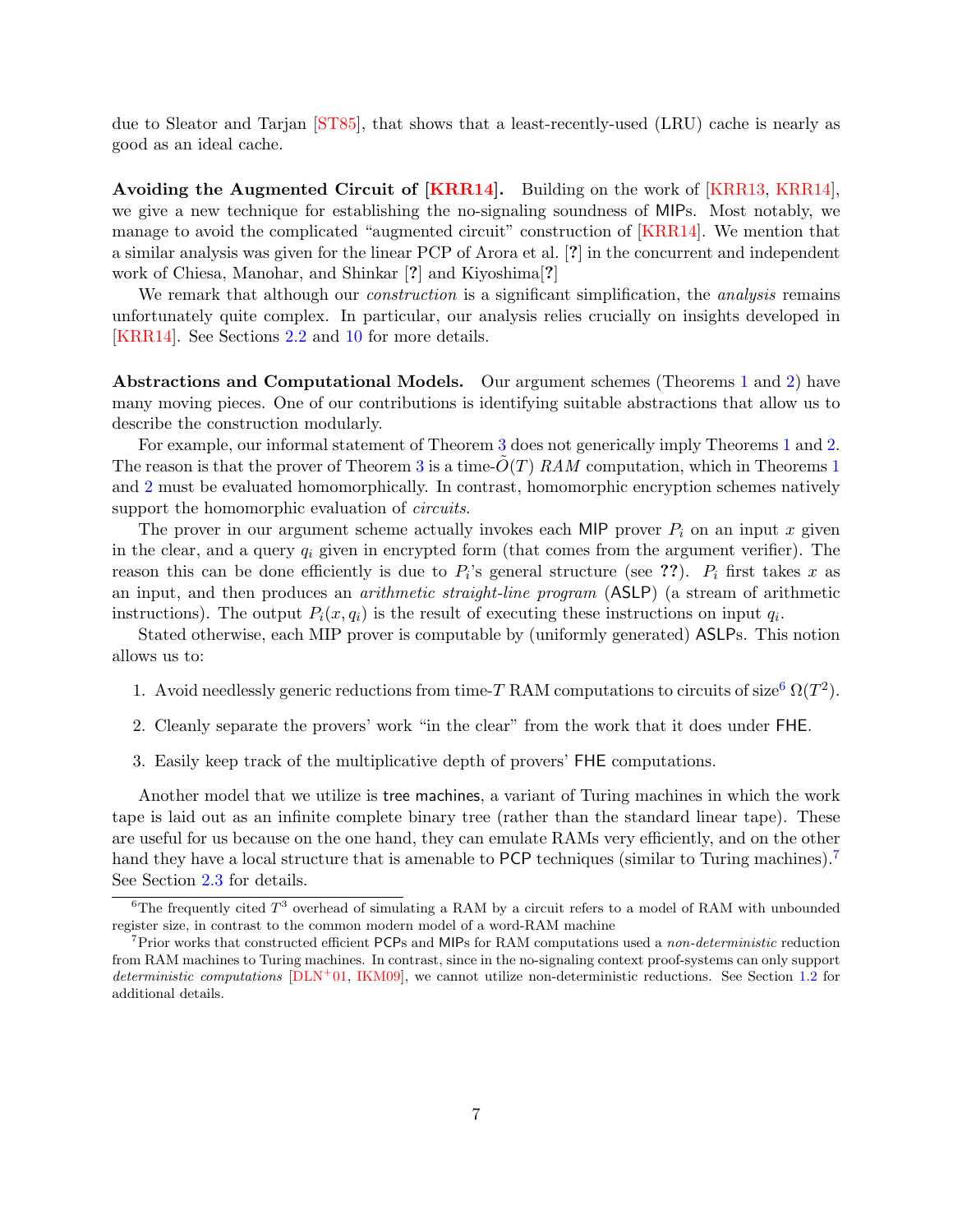Low Degree Extensions of Read Once Branching Programs. We describe clean and versatile conditions which guarantee that a function's  $minimal^8$  $minimal^8$  low-degree extension is efficiently computable. Specifically, we show that the low-degree extension of any size-S read-once branching program is computable in  $O(S)$  ring operations. The proof of this is extremely simple, yet it immediately subsumes and simplifies previous lengthy and ad-hoc algorithms for computing lowdegree extensions of specific functions in [\[BHK17\]](#page-79-1) and [\[GR17\]](#page-81-5). In algebra-based proof-systems (e.g., [\[GKR15,](#page-80-2) [KRR13,](#page-82-1) [KRR14,](#page-82-2) [KR15,](#page-82-3) [KP16,](#page-81-3) [BHK17,](#page-79-1) [GR17\]](#page-81-5)), it is quite common that one or more parties must evaluate low-degree extensions of simple functions (e.g., a gate-indicator function for a circuit), and we believe that our abstraction will prove useful in future work.

Remark 1.2 (On (Non-Minimal) Low Degree Extensions of Bounded Depth Computations). We contrast this to another approach to generically computing simple functions' (non-minimal) low-degree extensions, that has been used in the literature (e.g., [\[BF91,](#page-79-7) [LFKN92,](#page-82-6) [Sha92,](#page-82-7) [GKR15,](#page-80-2)  $PR17$ ). These works rely on the observation that for any Boolean function f that is computable by a small, low-depth circuit, it is possible to efficiently compute a moderately low-degree extension of f by directly arithmetizing the circuit. This approach is not suitable for us; as observed in the context of interactive proofs by Cormode et al. [\[CMT12\]](#page-80-3) (in their fast implementation of the [\[GKR15\]](#page-80-2) protocol), there can be drastic efficiency benefits to using the minimal low degree extension. The same type of efficiency benefits are applicable also in our setting.

### <span id="page-7-0"></span>1.2 Comparison to Prior Works

Delegation based on Standard Assumptions. As noted above, our scheme builds on the recent line of work on non-interactive delegation schemes for polynomial-time computations based on no-signaling PCPs [\[KRR13,](#page-82-1) [KRR14,](#page-82-2) [KR15,](#page-82-3) [KP16,](#page-81-3) [PR17,](#page-82-4) [BHK17,](#page-79-1) [BKK](#page-79-2)+18]. As mentioned above, the prover in all of these schemes runs in time  $\Omega(T^3)$ .

One route to improved prover efficiency is to construct a no-signaling PCP whose proof strings can be generated in time  $O(T)$ . Such PCPs with *classical* soundness are known to exist (cf. [\[BS08,](#page-79-8) [BCGT13,](#page-78-2) [BBC](#page-78-3)<sup>+</sup>17, [BBHR18\]](#page-78-4)) but are only known to be constructible using  $\Omega(T)$  space. Constructing short PCPs that can be generated with minimal time and space overhead is a fascinating open question (let alone such PCPs that also have no-signaling soundness).

Our approach follows a different route. Rather than using a PIR scheme, we use (somewhat) homomorphic encryption. Loosely speaking, this allows the cost of our prover to be proportional to just computing a single PCP symbol, rather than the entire string. A similar observation was made by Bitansky and Chiesa [\[BC12\]](#page-78-1) (see more details below).

Returning to the comparison with the line of work on no-signaling based delegation schemes, we remark that our main result has two drawbacks compared to the recent scheme of Brakerski et al. [\[BHK17\]](#page-79-1):

1. First, [\[BHK17\]](#page-79-1) only rely on polynomial hardness assumptions (e.g., standard computational PIR) whereas we rely on sub-exponential hardness. We believe that we can show that our construction can also be based on polynomial hardness assumptions, but the prover and verifier running times would increase to  $T^{1+\varepsilon}$  and  $T^{\varepsilon}$ , respectively. Also, basing our construction

<span id="page-7-1"></span><sup>&</sup>lt;sup>8</sup>By minimal low degree extension of a function  $f : H^m \to \mathbb{F}$  over a field  $\mathbb{F}$ , we refer to the *unique* individual degree  $|H|-1$  polynomial  $\hat{f}: \mathbb{F}^m \to \mathbb{F}$  that agrees with f on  $H^m$ . In contrast, functions have many other "low degree extensions" in which the total degree of the functions is larger but still bounded.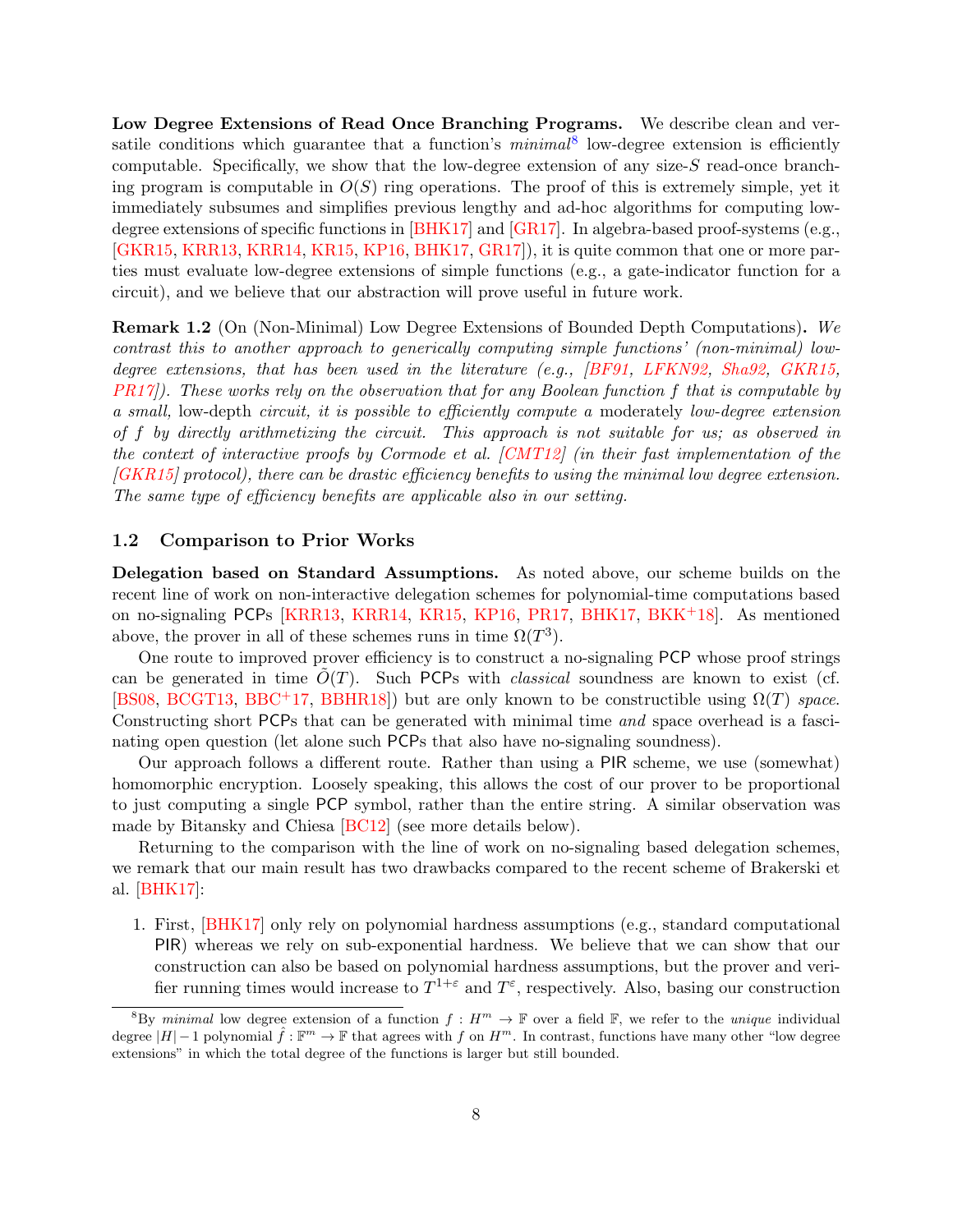on polynomial-time hardness assumptions would introduce some complications in the proof (e.g., handling computational no-signaling provers) as in [\[BHK17\]](#page-79-1), that we prefer to avoid.

2. Also, [\[BHK17\]](#page-79-1) show that their delegation scheme has *adaptive* soundness meaning that soundness holds even if the cheating prover can decide on the computational statement to be proved after seeing the first message from the verifier. We believe that our construction can similarly be shown to have adaptive soundness but we prefer to avoid doing so, given the complications involved (which were already done in [\[BHK17\]](#page-79-1)).

Lastly, we mention that in a very recent work, Badrinarayanan et al.  $[BKK^+18]$  extended this line of work to give a delegation scheme for bounded-space non-deterministic computations. We believe that our techniques are applicable also in their context and should yield an extension of our result for the bounded-space non-deterministic setting.

Interactive Delegation Schemes. Kilian [\[Kil92\]](#page-81-6) constructed a 4-message delegation protocol based on PCPs and collision resistant hash functions. Micali [\[Mic00\]](#page-82-8) extended this to a noninteractive solution in the random oracle model (which is a somewhat controversial model [\[CGH04\]](#page-80-4)) and his techniques were recently further refined by [\[BCS16\]](#page-79-9) (using an interactive notion of PCPs). We remark that the prover's *space* complexity in all of these protocols grows (at least) linearly with the *time* complexity of the computation. These solutions are therefore highly inefficient for small space computations. In contrast, in our protocol the space complexity is only slightly larger than the space complexity of the original computation.

As mentioned above, Bitansky and Chiesa [\[BC12\]](#page-78-1) construct an *interactive* delegation scheme in which the prover's time overhead is almost linear, and the space usage grows by a poly-logarithmic multiplicative factor. Our main results improve on [\[BC12\]](#page-78-1) in several ways: (1) our delegation protocol is *non-interactive*<sup>[9](#page-8-0)</sup>, (2) our construction uses only somewhat homomorphic encryption (for  $\log_2 \log(T) + O(1)$  multiplicative depth) whereas [\[BC12\]](#page-78-1) use full-fledged FHE, (3) the space usage in our scheme is  $S + o(S)$  (and in some cases even  $S + \text{polylog}(T)$ ), see Theorem [2\)](#page-3-2), whereas [\[BC12\]](#page-78-1) have space usage  $S \cdot \text{polylog}(T)$ ; and (4) [\[BC12\]](#page-78-1) perform have nested homomorphic evaluations (i.e., homomorphic evaluation of a homomorphic evaluation of the computation) which we do not. However, an advantage of the [\[BC12\]](#page-78-1) result is that they can handle also non-deterministic computations whereas we are limited to deterministic computations. An improved construction with roughly the same asymptotic behavior as  $[BC12]$  (but much better concrete efficiency) was given by Blumberg et al. [\[BTVW14\]](#page-79-6).

Other interactive solutions from the literature provide the much stronger guarantee of *statistical* soundness, but inherently handle only certain restricted classes of computations. In particular, Goldwasser et al. [\[GKR15\]](#page-80-2) and Reingold et al. [\[RRR16\]](#page-82-9) construct such protocols for computations that are highly parallel-izable (i.e., bounded depth) or use bounded space, respectively. Both of these protocols require a large number of rounds, which can be minimized via the Fiat-Shamir [\[FS86\]](#page-80-5) transformation, obtaining heuristic soundness (see also [\[KRR17,](#page-82-10) [CCRR18\]](#page-79-10)). We remark that there has recently been a very successful line of work (c.f.  $[CMT12, SVP<sup>+</sup>12, Tha13, ZGK<sup>+</sup>17, WJB<sup>+</sup>17]$  $[CMT12, SVP<sup>+</sup>12, Tha13, ZGK<sup>+</sup>17, WJB<sup>+</sup>17]$  $[CMT12, SVP<sup>+</sup>12, Tha13, ZGK<sup>+</sup>17, WJB<sup>+</sup>17]$  $[CMT12, SVP<sup>+</sup>12, Tha13, ZGK<sup>+</sup>17, WJB<sup>+</sup>17]$  $[CMT12, SVP<sup>+</sup>12, Tha13, ZGK<sup>+</sup>17, WJB<sup>+</sup>17]$  $[CMT12, SVP<sup>+</sup>12, Tha13, ZGK<sup>+</sup>17, WJB<sup>+</sup>17]$  $[CMT12, SVP<sup>+</sup>12, Tha13, ZGK<sup>+</sup>17, WJB<sup>+</sup>17]$  $[CMT12, SVP<sup>+</sup>12, Tha13, ZGK<sup>+</sup>17, WJB<sup>+</sup>17]$  $[CMT12, SVP<sup>+</sup>12, Tha13, ZGK<sup>+</sup>17, WJB<sup>+</sup>17]$ ) implementing, optimizing and improving the [\[GKR15\]](#page-80-2) protocol.

<span id="page-8-0"></span> $^{9}$ [\[BC12\]](#page-78-1) also give a separate non-interactive scheme that relies on a non-standard, and in particular non-falsifiable, assumption.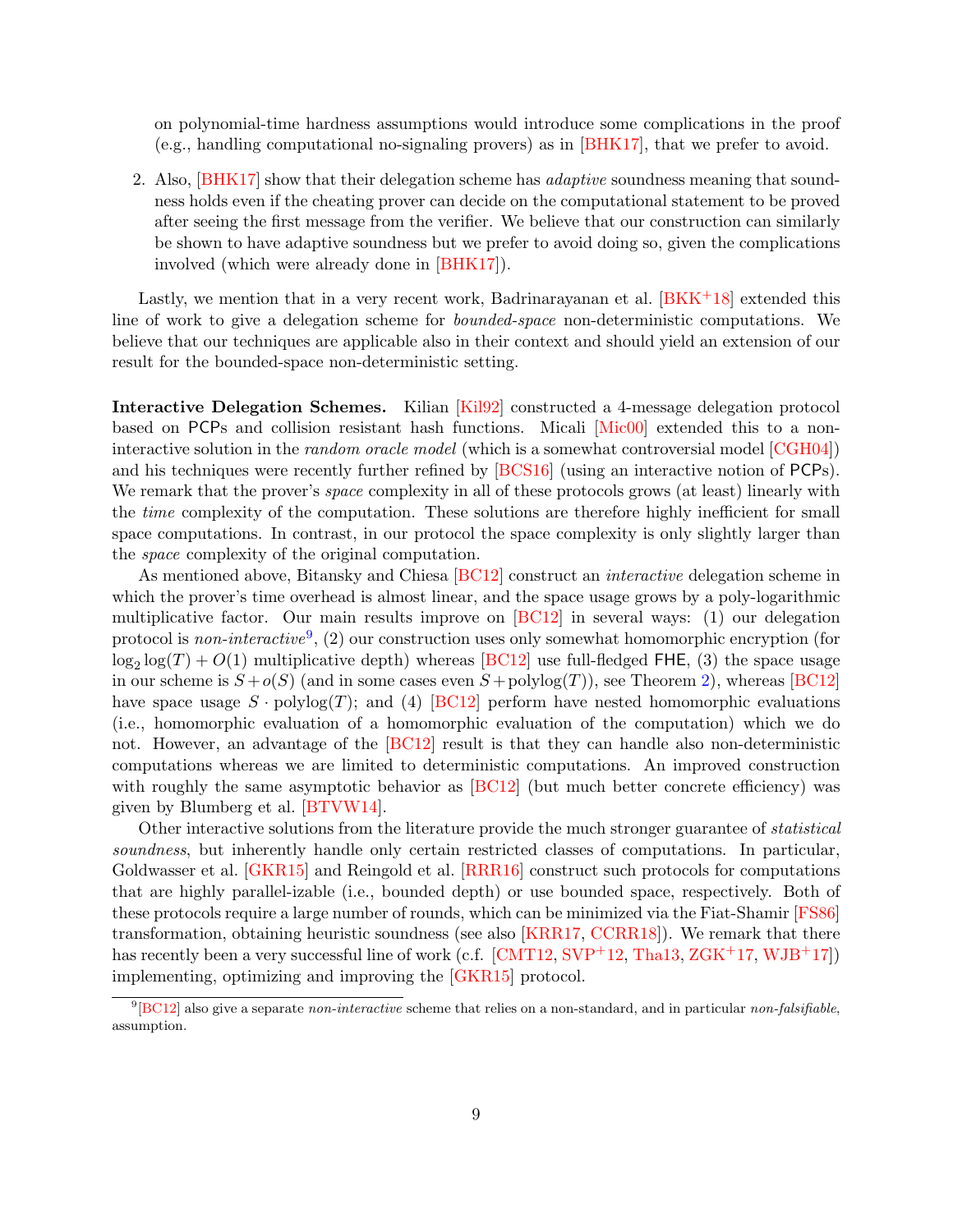Additional Delegation Schemes. A separate line of work [\[Gro10,](#page-81-7) [Lip12,](#page-82-11) [BCCT12a,](#page-78-5) [DFH12,](#page-80-6) [GLR11,](#page-81-8) [BCCT12b,](#page-78-6) [GGPR12,](#page-80-7) [BC12,](#page-78-1) [BCI](#page-79-11)<sup>+</sup>13<sup>]</sup> constructs non-interactive delegation schemes for non-deterministic computations based on non-falsifiable assumptions (which is inherent by  $(GW11)$ ). These are non standard assumptins whose security is much less understood.

Assuming indistinguishability obfuscation (IO), one can construct a delegation scheme which preserves the underlying computation's time and space complexity (up to multiplicative polynomial factors in the security parameter). This holds not only for computations modeled as Turing machines [\[KLW15\]](#page-81-9), but also RAM machines  $[CH16]$  and even Parallel RAM machines  $[CCC+16]$ . These schemes all also enjoy a number of other desirable properties, such as public verifiability, computation privacy, and the ability to delegate a persistent and mutable database.

Still, current candidate constructions of IO are problematic, both in the astronomically large polynomial factors in current candidate constructions, and more fundamentally on the fact that their security is still far from being well understood.

We also mention that many works consider delegation in the *pre-processing* model GGP10, [CKV10,](#page-80-10) [AIK10,](#page-78-7) [PRV12\]](#page-82-12), in which the verifier first has an expensive pre-processing stage, as complex as performing the entire computation. Later, in the online phase the verifier is very efficient. In contrast, our delegation protocol does not require any pre-processing for the verifier.

### <span id="page-9-0"></span>1.3 Organization

We start in Section [2](#page-9-1) by providing a high-level technical overview of our construction and main ideas. In Section [3](#page-23-0) we provide preliminary definitions, notations and facts. In Section [4](#page-26-1) we formally define the computational models that we consider in this work, including RAM machines, Tree machines, and arithmetic straight line programs. In Section [5](#page-38-0) we show technical results that will be used for our main results but we believe to be of independent interest: evaluating low degree extensions of read-once branching programs and basic facts on caching theory.

In Section [6](#page-44-0) we formally state our main results (the statements of these results rely on notions defined in the prior sections). The proof of these results is established in the subsequent sections. In Section [7](#page-46-0) we give the construction of a PCP. In Section [8](#page-51-0) we establish the running time of the PCP verifier. In Section [9](#page-53-0) we give our efficient implementation of the prover strategy. In Section [10](#page-63-0) we show that our PCP has soundness against no-signaling strategies. Finally, in Section [11](#page-76-0) we put everything together and prove our main results.

# <span id="page-9-1"></span>2 Technical Overview

In this section we give an overview of the main technical ideas that we employ.

Our approach revolves around the celebrated PCP of [\[BFLS91\]](#page-79-4). Our presentation of this PCP departs from the textbook description (cf. [\[Sud00\]](#page-83-6)) because we directly arithmetize the Turing machine computation, without first converting it into a Circuit-SAT instance. This is an important conceptual step since later on we will not be able to afford the overhead incurred by the transformation to a circuit. Throughout this section we refer to this PCP as the BFLS PCP.

Section Organization. We start in Section [2.1](#page-10-0) by giving a primer on the BFLS PCP. In Section [2.2](#page-13-0) we describe how we establish no-signaling soundness of the BFLS PCP without relying on the augmented circuit construct of [\[KRR14\]](#page-82-2). In Section [2.3](#page-15-0) we describe a new technique that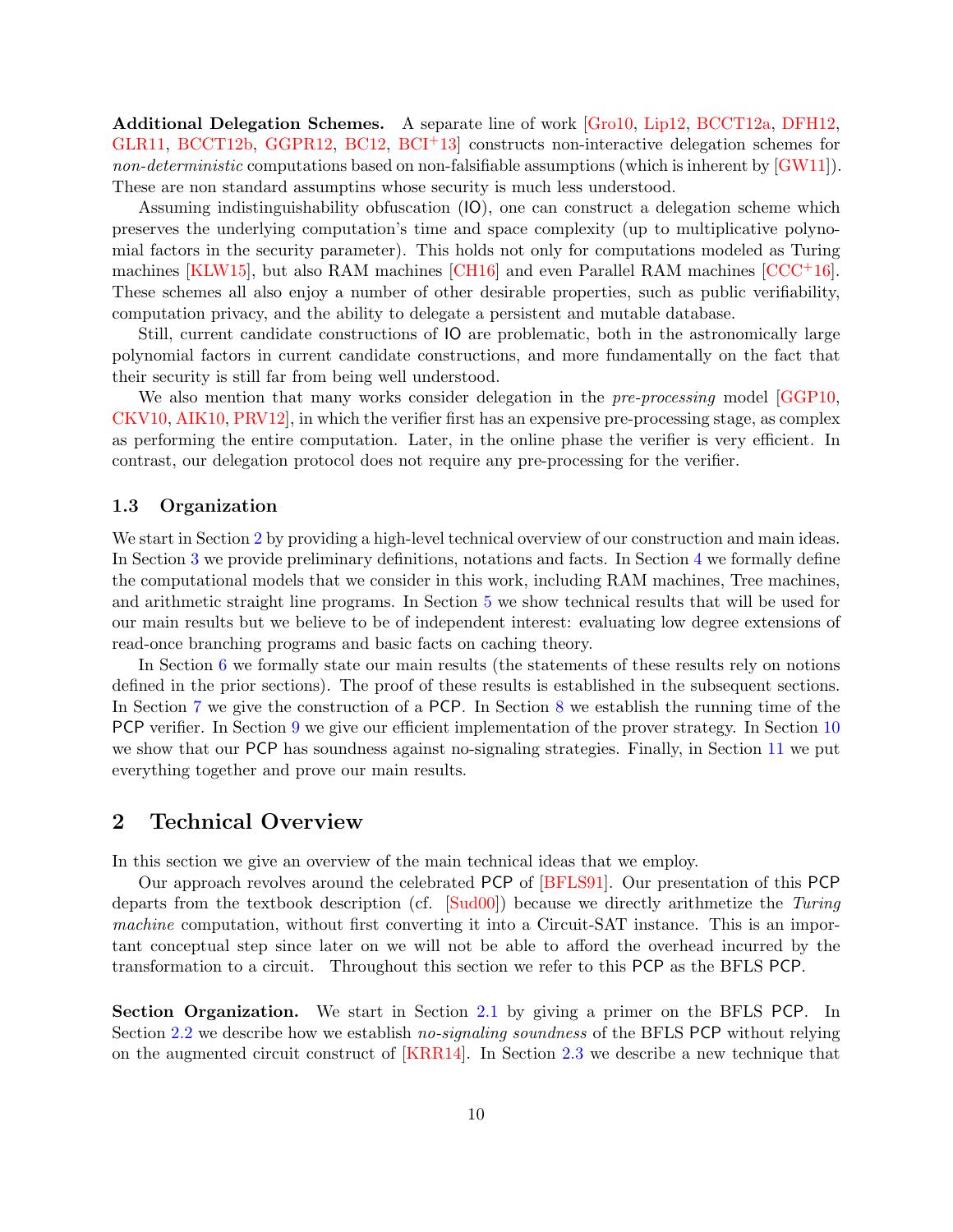allows us to efficiently handle RAM computations (rather than just Turing machine computations). In Section [2.4](#page-17-0) we give a high level outline of our efficient implementation of the BFLS PCP (viewed as an MIP). In Section [2.5](#page-21-0) we describe a technique by which we decrease the multiplicative depth of the circuits that we are homomorphically evaluating by a doubly exponential factor (as compared to a naive implementation). Lastly, in Section [2.6](#page-21-1) we describe our simple method of computing low degree extensions of simple functions.

### <span id="page-10-0"></span>2.1 A Primer on BFLS Style PCPs

In this section we recall the basic outline of the BFLS PCP, as applied to standard Turing machine computations.

Let  $\mathcal{L} \in \mathsf{TISP}(T, S)$  be a language and let M be a time T and space S (single-tape) Turing machine for deciding  $\mathcal{L}$ . For simplicity we assume that T and S are powers of two and denote by  $t = \log_2(T)$  and  $s = \log_2(S)$ .<sup>[10](#page-10-2)</sup> We construct a PCP for deciding  $\mathcal L$  as follows.

Let  $x \in \{0,1\}^n$  be an input for M. Define a function  $X: \{0,1\}^t \times \{0,1\}^s \to \Gamma \times (Q \cup \bot)$ , where Q is the set of internal control states of the Turing machine (and  $\perp \notin Q$ ), as follows. For every  $i \in \{0,1\}^t$  and  $j \in \{0,1\}^s$  we set  $X(i,j) = (\gamma, q)$  where  $\gamma$  is the symbol of the  $j^{th}$  position of the work tape at time step i. As for q, in case the machine head is located at position j at time step i then q is the internal control state of the machine at time step i. Otherwise,  $q = \perp$ . Thus, q both indicates whether the machine head is located at position  $j$  (at time i) and, if that is the case, also indicates the internal control state of the machine.

The truth table of the function X fully describes the evaluation of the machine  $M$  on input x. However, it is extremely sensitive to small changes in the sense that a computation that is entirely incorrect can be described by a function  $X$  that is locally consistent *almost* everywhere. We would like to add redundancy to  $X$  by encoding it via an error-correcting code - specifically the multi-linear extension - as follows.

Let F be a sufficiently large finite field (in particular  $|\mathbb{F}| \geq |\Gamma| \cdot (|Q| + 1)$ ). We associate the set  $\Gamma \times (Q \cup \{\perp\})$  with some subset of  $\mathbb{F}$ . Let  $\hat{X} : \mathbb{F}^{t+s} \to \mathbb{F}$  be the (unique) multilinear polynomial such that  $\hat{X}$  agrees with X on every input in  $\{0,1\}^{t+s}$  (via the above association).<sup>[11](#page-10-3)</sup>

Remark 2.1 (A Useful Notational Convention). Throughout this overview, and also later in the technical sections, we use the following useful notational convention. Blackboard bold lowercase  $(e.g., \mathbf{z})$  is used for field elements whereas standard bold lowercase  $(e.g., \mathbf{z})$  is used for bits. Likewise, we use  $\bar{z}$  to denote vectors of field elements and  $\bar{z}$  to denote bit strings.

<span id="page-10-1"></span>**Remark 2.2** (An Aside: Multilinear vs. Low Degree Extensions). The fact that we use the multilinear extension rather than the so-called "low degree extension" leads to a PCP whose length is quite long. In fact, the length will be super polynomial.<sup>[12](#page-10-4)</sup> However, since we will actually use this PCP as an MIP, the important measure of efficiency is not the length of the PCP nor even the time that it takes to write down the entire PCP. Rather, the main resource that we care about is the complexity of retrieving any particular symbol from the PCP proof string.

<span id="page-10-2"></span> $10$ In the actual construction we cannot assume that S is a power of two since this would lead to potential doubling of the space usage, which we would like to avoid.

<span id="page-10-3"></span><sup>&</sup>lt;sup>11</sup>For more details on the multilinear extension, and in particular a proof that such a polynomial  $\hat{X}$  exists, see Section [3.1.](#page-23-1)

<span id="page-10-4"></span><sup>&</sup>lt;sup>12</sup>In particular, this construction is closer to that of  $BFL91$  than that of  $BFL91$ .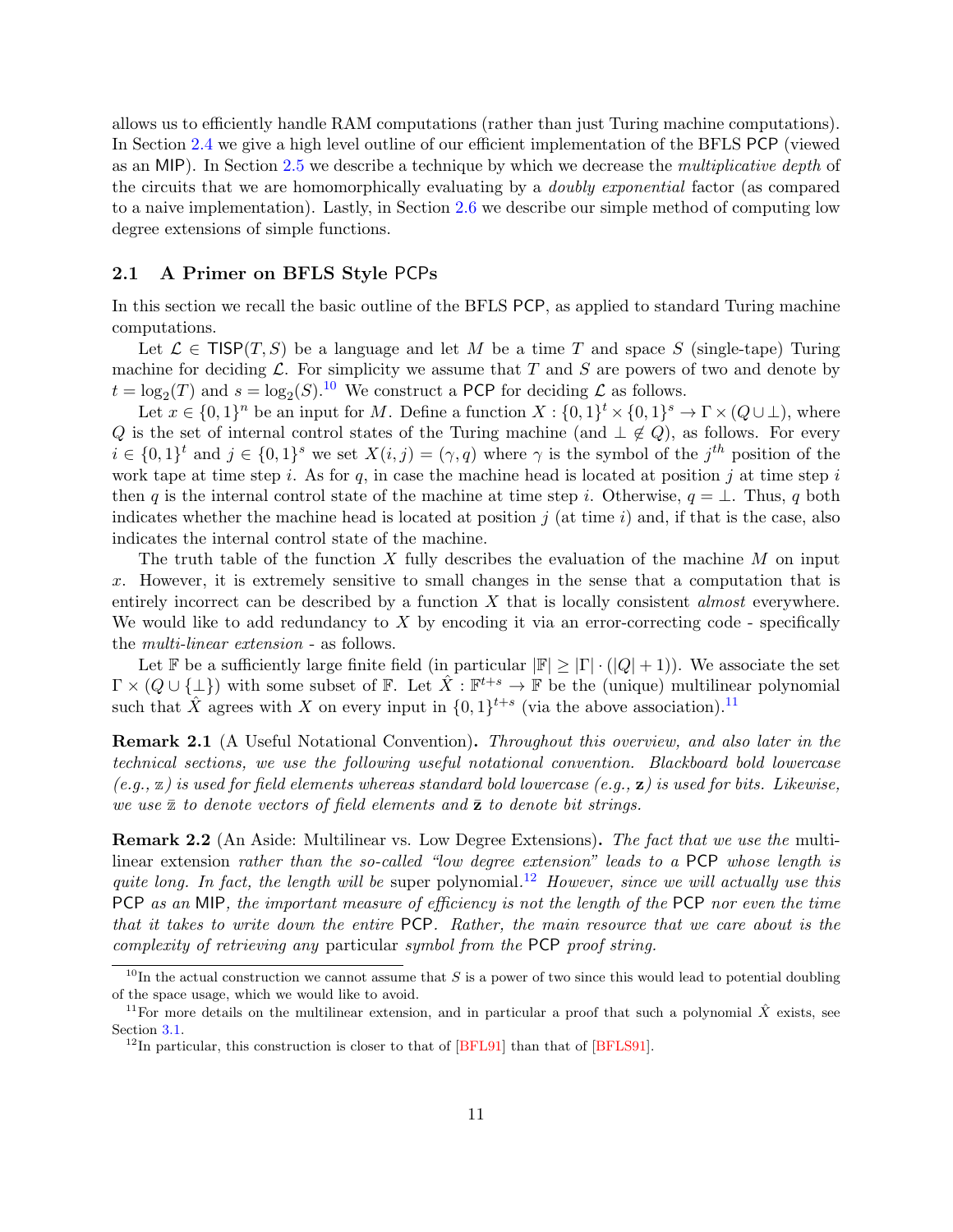We further remark that we believe that all of our results can be adapted with only mild complications to yield a PCP with a polynomial length proof (by using the low degree extension encoding). However, to avoid handling these additional complications we use the multilinear extension encoding.

While  $\hat{X}$  is much more "robust" than X, we also need a method by which to verify its correctness. To do so we shall express the correctness of the computation by relations between all pairs of points in the computation transcript.

To this end, we first define four functions  $\phi_{+1} : \{0,1\}^t \times \{0,1\}^t \to \{0,1\}$  and  $\phi_{\to}, \phi_{\leftarrow}, \phi_{\emptyset}$ :  $\{0,1\}^s \times \{0,1\}^s \to \{0,1\}$  as follows. The function  $\phi_{+1}$  gets as input two points  $\bar{\mathbf{z}}_1, \bar{\mathbf{z}}_2 \in \{0,1\}^t$  and, viewing them as integers, outputs 1 if and only if  $\bar{\mathbf{z}}_2 = \bar{\mathbf{z}}_1 + 1^{13}$  $\bar{\mathbf{z}}_2 = \bar{\mathbf{z}}_1 + 1^{13}$  $\bar{\mathbf{z}}_2 = \bar{\mathbf{z}}_1 + 1^{13}$  Thus, we think of the function  $\phi_{+1}$  as getting as input a pair of indices corresponding to two time steps and outputting 1 if and only if they are consecutive. Likewise, the function  $\phi_{\rightarrow}$  (resp.,  $\phi_{\leftarrow}$ ) gets as input indices of two points on the tape and outputs 1 iff the second point is immediately to the right (resp., left) of the first point. Lastly, the function  $\phi_{\emptyset}$  gets as input a pair of points and checks that they are equal to one another. Let  $\hat{\phi}_{+1} : \mathbb{F}^t \times \mathbb{F}^t \to \mathbb{F}$  and  $\hat{\phi}_{\to}, \hat{\phi}_{\leftarrow}, \hat{\phi}_{\emptyset} : \mathbb{F}^s \times \mathbb{F}^s \to \mathbb{F}$  be the respective multilinear extensions of these functions.

We also define validation functions  $V_{\rightarrow}$ ,  $V_{\leftarrow}$ ,  $V_{\emptyset}$  :  $(\Gamma \times (Q \cup \{\bot\}))^2 \rightarrow \{0,1\}$  that check pairwise relations between points in  $X$ , where an output of 0 corresponds to a consistent pair and 1 indicates a violation. The function  $V_{\rightarrow}$  gets as input two alphabet symbols  $\gamma_1, \gamma_2 \in \Gamma$  and two (potential) control states  $q_1, q_2 \in Q \cup \{\perp\}$ . It outputs 1 if and only if they are *inconsistent* in case the machine instruction corresponding to  $(\gamma_1, q_1)$  is a "move to the right" head instruction for the Turing machine. In more detail, if  $q_1 = \perp$  (indicating that the machine head was not at the current position) then  $\gamma_2$  and  $q_2$  are unconstrained. If  $q_1 \neq \perp$  then  $V_{\rightarrow}$  checks the transition function of the Turing machine. If the machine is not instructed to move right given the symbol  $\gamma_1$  and internal state  $q_1$  then once again  $\gamma_2$  and  $q_2$  are unconstrained. However, if  $q_1 \neq \bot$  and the Turing machine instruction corresponds to a "move right" then  $q_2$  must be equal to the following control state. The validation functions  $V_{\leftarrow}$  and  $V_{\emptyset}$  are likewise defined to ensure pointwise relations between points in consecutive layers, where  $V_{\leftarrow}$  handles "move left" instructions and  $V_{\emptyset}$  corresponds to . Let  $\hat{V}_\rightarrow, \hat{V}_\leftarrow, \hat{V}_\emptyset : \mathbb{F}^2 \to \mathbb{F}$  be the corresponding low degree extensions.

An important observation is that  $X$  is a correct description of a Turing machine computation if and only if the following holds: for every  $\bar{a}_1, \bar{a}_2 \in \{0, 1\}^t$  and  $\bar{b}_1, \bar{b}_2 \in \{0, 1\}^s$  such that  $\phi_{+1}(\bar{a}_1, \bar{a}_2)$ 1 (i.e.,  $\bar{\mathbf{a}}_2$  corresponds to the time step following  $\bar{\mathbf{a}}_1$ ) and  $\phi_d(\bar{\mathbf{b}}_1, \bar{\mathbf{b}}_2) = 1$  for some  $d \in \{\leftarrow, \rightarrow, \emptyset\}$  it holds that

$$
V_d\Big(X\big(\bar{\mathbf{a}}_1,\bar{\mathbf{b}}_1\big),X\big(\bar{\mathbf{a}}_2,\bar{\mathbf{b}}_2\big)\Big)=0.
$$

Observe that if  $\phi_d(\bar{\mathbf{b}}_1, \bar{\mathbf{b}}_2)$  is equal to 1 for some  $d \in \{\leftarrow, \rightarrow, \emptyset\}$ , then that d is unique. Thus, we can characterize the correctness of the computation in a more algebraic way by noting that the computation is correct if and only if for every  $\bar{\mathbf{a}}_1, \bar{\mathbf{a}}_2 \in \{0, 1\}^t$  and  $\bar{\mathbf{b}}_1, \bar{\mathbf{b}}_2 \in \{0, 1\}^s$ :

$$
\phi_{+1}(\bar{\mathbf{a}}_1, \bar{\mathbf{a}}_2) \cdot \sum_{d \in \{\leftarrow, \rightarrow, \emptyset\}} \phi_d(\bar{\mathbf{b}}_1, \bar{\mathbf{b}}_2) \cdot V_d\Big(X(\bar{\mathbf{a}}_1, \bar{\mathbf{b}}_1), X(\bar{\mathbf{a}}_2, \bar{\mathbf{b}}_2)\Big) = 0.
$$

<span id="page-11-0"></span><sup>&</sup>lt;sup>13</sup>For this overview we shall ignore edge cases such as integers overflows. In particular, for the overview we do not even specify the behavior of the functions  $\phi_{+1}, \phi_{+}, \phi_{+}$  in their edges cases. We remark that the edge cases are handled explicitly in the technical sections, see Section [7.](#page-46-0)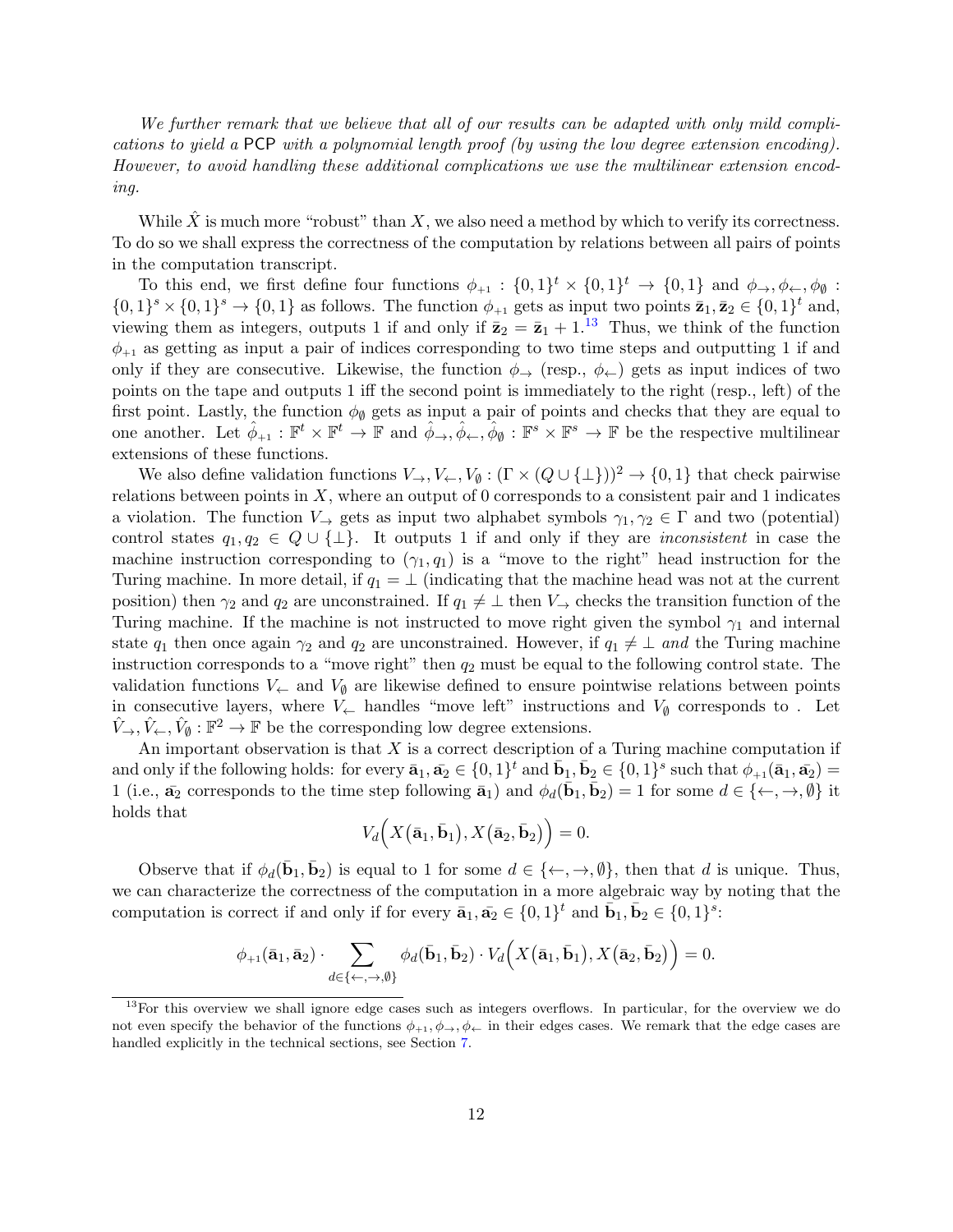This motivates our definition of the polynomial  $P_0: \mathbb{F}^t \times \mathbb{F}^s \times \mathbb{F}^t \times \mathbb{F}^s \to \mathbb{F}$ , which is defined as follows:

$$
P_0(\bar{a}_1, \bar{b}_1, \bar{a}_2, \bar{b}_2) = \hat{\phi}_{+1}(\bar{a}_1, \bar{a}_2) \cdot \sum_{d \in \{\leftarrow, \rightarrow, \emptyset\}} \hat{\phi}_d(\bar{b}_1, \bar{b}_2) \cdot \hat{V}_d\left(\hat{X}(\bar{a}_1, \bar{b}_1), \hat{X}(\bar{a}_2, \bar{b}_2)\right). \tag{1}
$$

The polynomial  $P_0$  is included as part of the PCP proof string, in addition to the polynomial  $\hat{X}$ . The PCP verifier needs to check that  $P_0$  is identically 0 for all binary inputs.<sup>[14](#page-12-0)</sup> This check will be done by augmenting the PCP with one last component, often referred to as the "sumcheck" polynomials".[15](#page-12-1)

Let  $\ell = 2(t + s)$ . For every  $i \in [\ell]$ , define the polynomial  $P_i : \mathbb{F}^{\ell} \to \mathbb{F}$  as follows:

<span id="page-12-5"></span><span id="page-12-2"></span>
$$
P_i(\bar{x}_1,\ldots,\bar{x}_\ell) = \sum_{b \in \{0,1\}} P_{i-1}(\bar{x}_1,\ldots,\bar{x}_{i-1},b,\bar{x}_{i+1},\ldots,\bar{x}_\ell) \cdot \bar{x}_i^b, \tag{2}
$$

where we are viewing  $b \in \{0, 1\}$  both as a field element and as an integer, in the natural way.

<span id="page-12-6"></span>Remark 2.3. The order in which we handle the variables in Eq. [\(2\)](#page-12-2) is arbitrary (i.e., unrelated to the different role that these variables play in  $P_0$ ). Moreover, we could equally well define  $P_i$ to sum over a constant number of variables of  $P_{i-1}$ . Later on, when we describe an efficient implementation of the PCP prover, we shall choose a different ordering that is more amenable to an efficient implementation.

The key observation is that:

<span id="page-12-3"></span>
$$
P_i|_{\mathbb{F}^i \times \{0,1\}^{\ell-i}} \equiv 0 \quad \Leftrightarrow \quad P_{i-1}|_{\mathbb{F}^{i-1} \times \{0,1\}^{\ell-i+1}} \equiv 0. \tag{3}
$$

The  $\Leftarrow$  direction is immediate from Eq. [\(2\)](#page-12-2). The  $\Rightarrow$  direction follows by observing that the right hand side of Eq. [\(2\)](#page-12-2), viewed as a (degree 1) polynomial in  $\overline{z}_i$  is the identically 0 function for any  $\overline{\mathbf{z}}_{i+1}, \ldots, \overline{\mathbf{z}}_{\ell} \in \{0, 1\}.$  A polynomial is identically 0 if and only if all its coefficients are 0.

Thus, the PCP proof string includes, in addition to  $P_0$  and  $\hat{X}$ , also the polynomials  $P_1, \ldots, P_\ell$ . Observe that if Eq. [\(3\)](#page-12-3) holds for all  $i \in [\ell]$ , then checking that  $P_0|_{\{0,1\}^{\ell}} \equiv 0$  is reduced to checking that  $P_{\ell} |_{\mathbb{F}^{\ell}} \equiv 0$ , which turns out to be much easier to do.

We next describe a verifier for this PCP and provide intuition on why this verifier has *classical* soundness. Later, in Section [2.2,](#page-13-0) we give intuition on a key step that shows that (a variant of) this verifier also achieves no-signaling soundness.

The PCP Verifier and Classical Soundness. Given oracle access to the functions  $\hat{X}: \mathbb{F}^{t+s} \to \mathbb{F}$ and  $P_0, \ldots, P_\ell : \mathbb{F}^\ell \to \mathbb{F}$  (which are all included as part of the PCP proof string), the verifier first runs a low degree test [\[RS96\]](#page-82-13) for each one of these polynomials. This test basically ensures us that these functions are close to low degree polynomials. Let us assume for simplicity that the functions themselves are low degree polynomials (rather than being close to having low degree).<sup>[16](#page-12-4)</sup>

Now, the verifier checks the consistency of  $\ddot{X}$  with  $P_0$ . This check can be done by observing that Eq. [\(1\)](#page-12-5) describes a low degree relation between these polynomials and so it suffices to check it at a random point to be ensured that (with very high confidence) it is correct on all points.

<span id="page-12-0"></span><sup>&</sup>lt;sup>14</sup>We emphasize since  $P_0$  has individual degree greater than 1, it is most likely the case that it is not the identically 0 polynomial.

<span id="page-12-1"></span><sup>&</sup>lt;sup>15</sup>Indeed, these polynomials are directly related to the classical sumcheck protocol of Lund et al. [\[LFKN92\]](#page-82-6).

<span id="page-12-4"></span><sup>&</sup>lt;sup>16</sup>This assumption is justified by the fact that polynomials are also self-correctable [\[GLR](#page-81-10)<sup>+91]</sup>.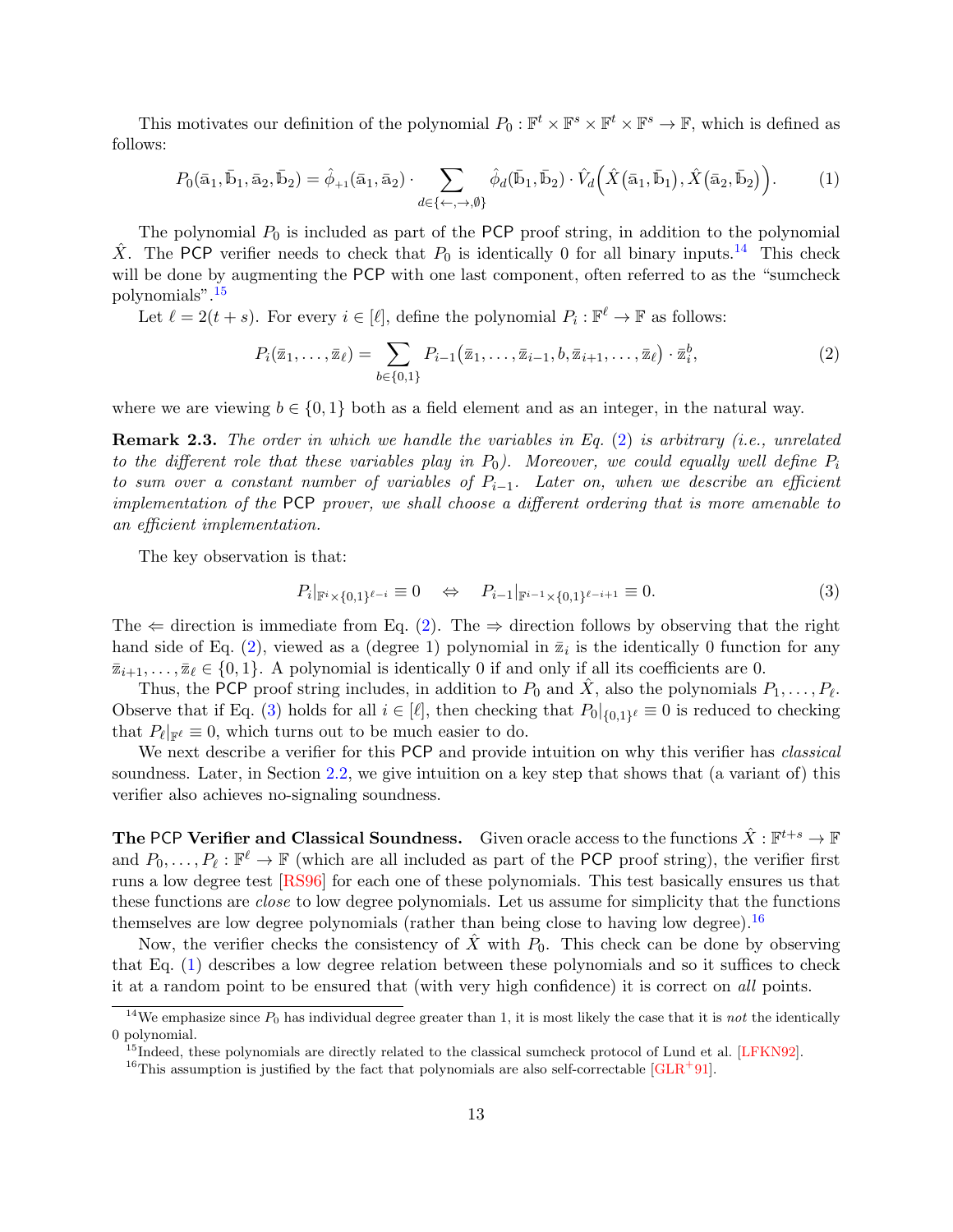The above test requires the verifier to compute the functions  $\{\hat{\phi}_d\}_{d\in\{+1,\leftarrow, \rightarrow, \emptyset\}}$  and  $\{\hat{V}_d\}_{d\in\{\leftarrow, \rightarrow, \emptyset\}}$ . To see how this can be done efficiently, observe that the base functions  $\phi_{+1}, \phi_{\leftarrow}, \phi_{\rightarrow}$  and  $\phi_{\emptyset}$  are incredibly simple and, in particular, are each computable by a constant-width oblivious read-once branching program. In Section [2.6](#page-21-1) we show that the multi-linear extension of any function computable by such a branching program can be efficiently evaluated (i.e., in time that is roughly linear in the branching program size). Thus, the verifier can easily compute these functions by itself. As for the functions  $\{\hat{V}_d\}_{d\in\{\leftarrow, \rightarrow, \emptyset\}}$ , since these are low degree extensions of functions defined on a constant sized domain, they can be evaluated in a constant number of field operations by the verifier.

This leaves us only with the check that  $P_i$  and  $P_{i-1}$  are consistent, for all  $i \in [\ell]$ . This can again be done by observing that Eq. [\(2\)](#page-12-2) describes a low degree relation between the two polynomials and so, yet again, if the relation holds at a random point then it holds everywhere.

So far we have established that  $\hat{X}$  is the low degree extension of a *consistent* computation transcript. To complete the argument, the verifier must further check that the input embedded within X is consistent with its own main input x. This can be done by observing that the function  $\hat{X}(0, \cdot) : \mathbb{F}^s \to \mathbb{F}$  is (supposed to be) the multilinear extension of the entire first layer of the computation transcript. Since that layer simply consists of  $x$  concatenated with  $0$ 's, the verifier can directly check the correctness of this polynomial by querying it at a random point.

### <span id="page-13-0"></span>2.2 No-signaling Soundness and Avoiding the Augmented Circuit

In order to construct an efficient argument-system, we follow the approach originally suggested by Biehl et al. [\[BMW98\]](#page-79-5) and shown to be secure in [\[KRR13\]](#page-82-1).

As mentioned above, this approach composes a private-information retrieval scheme (PIR), or more generally a fully homomorphic encryption scheme (FHE), together with a multi-prover interactive proof-system (MIP) to obtain an efficient non-interactive argument-system. Kalai et al. [\[KRR13\]](#page-82-1) establish the soundness of this approach if the the MIP satisfies a strong notion of soundness called *no-signaling soundness*.<sup>[17](#page-13-1)</sup>

No-Signaling Soundness. We first recall the definition of an MIP. An MIP consists of a verifier V and  $\ell$  non-communicating provers  $P_1, \ldots, P_\ell$ . The verifier generates queries  $(q_1, \ldots, q_\ell)$ , sends  $q_i$ to  $P_i$  and gets a response  $a_i$ . Given these answers the verifier decides whether to accept or reject. Completeness means that if  $x \in \mathcal{L}$ , there is a strategy for  $P_1, \ldots, P_\ell$  to convince V to accept (say, with probability 1).

Classical soundness means that for  $x \notin \mathcal{L}$ , no cheating provers  $P_1^*, \ldots, P_\ell^*$  that are not allowed to communicate can convince V to accept  $x \notin \mathcal{L}$  other than with negligible probability. No-signaling soundness strengthens the classical soundness requirement by allowing the provers' answers to depend on queries sent to the other provers, but in a very restricted way. Specifically, the answer distribution of any subset of the provers should not depend as a random variable on the queries to the complementary set of provers.

More precisely, a prover strategy is a family of distributions  $\{A_{\vec{q}}\}_{\vec{q}}$  indexed by all possible sets of queries (to all provers). A prover strategy is no-signaling if for every  $S \subseteq [\ell]$  and every two query sets  $\bar{q}, \bar{q}'$  that agree on S (i.e.,  $\bar{q}_S = \bar{q}'_S$ ) it holds that the marginal distributions  $\bar{a}_S$  and  $\bar{a}'_S$ 

<span id="page-13-1"></span><sup>&</sup>lt;sup>17</sup>The results of Dwork et al.  $[DLN+01]$  and Dodis et al.  $[DHRW16]$  show that this approach is in general *insecure* when using an MIP that is not sound against no-signaling strategies.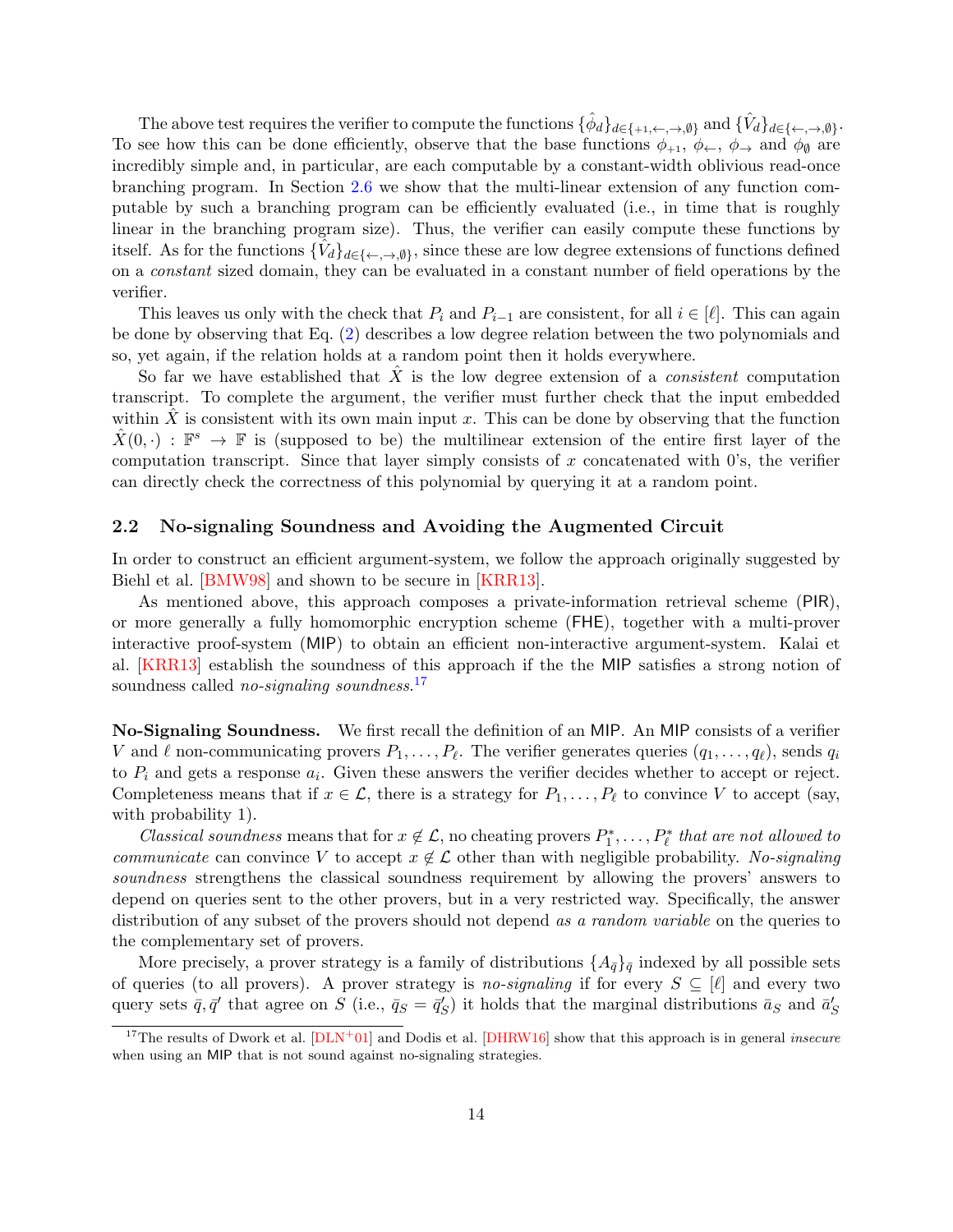are identical, where  $\bar{a}$  (resp.,  $\bar{a}'$ ) refers to the  $\ell$  answers of the provers given the query set  $\bar{q}$  (resp.,  $\bar{q}'$ ). (See Section [3.3](#page-25-0) for the formal definition.)

An MIP verifier has no-signaling soundness if it accepts false statements with only negligible probability, even when interacting with a no-signaling strategy. To show that our PCP has nosignaling soundness we re-visit the no-signaling soundness analysis of [\[KRR13,](#page-82-1) [KRR14\]](#page-82-2).

Bird's Eye View of the Augmented Circuit of [\[KRR14\]](#page-82-2). Kalai et al. [\[KRR13\]](#page-82-1) showed that a variant of the BFLS PCP has no-signaling soundness. A shortcoming of their original result was that it was applicable only to *bounded space* computations. In a subsequent work, Kalai et al. [\[KRR14\]](#page-82-2) removed this restriction by introducing a new construct they called the "augmented circuit".

The *augmented circuit* is a transformation that gets as input a layered circuit  $C$  and outputs a redundant version C' of C. More specifically, for the  $i^{th}$  layer  $L_i$  of gates in C (for  $i \in [T]$ ), C' computes the low-degree  $\hat{L}_i$  of those gates' values, and also performs the (apparently redundant) check that when  $\hat{L}_i$  when restricted to any line, the result is a low-degree univariate polynomial. The BFLS PCP is now applied to the augmented circuit. In addition, the PCP is slightly modified to ensure that for every layer the restriction of the low degree extension of that layer to any particular line, is a low degree polynomial.

Kalai et al.  $[KRR14]$  use the augmented circuit to argue that for every layer i, if the verifier "reads" the correct values from a *random* point  $\overline{v}$  in the low degree extension of layer *i* then each worst case point  $\bar{u}$ , by itself, must also be "read" correctly.<sup>[18](#page-14-0)</sup> The argument proceeds by considering the following thought experiment. Let  $X_i$  be the values obtained by the  $i^{th}$  layer of C, and let  $\hat{X}_i$  be its low degree extension. Take a random line  $\ell_{\bar{u}}$  passing through the fixed point u and consider the function  $\tilde{f} = \hat{X}_i|_{\ell_{\bar{\mathfrak{u}}}}$ . By the additional checks mentioned above, the function f should be low degree (here it is crucial that the checks added in [\[KRR14\]](#page-82-2) ensure that the restriction to every line in layer i is low degree). Suppose now that the when reading the value of  $\bar{u}$  we obtain an incorrect answer. Then, since distinct low degree polynomials disagree almost everywhere, with high probability over the choice of  $\bar{v}$ , also the value corresponding to  $\bar{v}$  is incorrect. By the no-signaling condition, the same is true even if  $\bar{v}$  is read by itself (rather than via the line  $\ell_{\bar{u}}$ ).

Thus, if the worst-case point  $\bar{u}$  in layer i is read incorrectly, then with high probability, also a random point  $\bar{\mathbf{v}}$  in layer i is read incorrectly. This worst-case to average-case reduction is the core component that allows [\[KRR14\]](#page-82-2) to bypass the limitation of [\[KRR13\]](#page-82-1).

Delegation for P Without the Augmented Circuit. The augmented circuit is a major barrier to obtaining efficient provers. The first reason is that it introduces an additional layer of abstraction and complicates the structure of the PCP proof string. More fundamentally though, the augmented circuit drives us further away from the base computational model that we are working with (i.e., the Turing machine, and later on the RAM machine).

With that in mind, our first observation is that, in a sense, low degree extensions of the individual layers of C are already present in the original BFLS PCP (i.e., without the augmented circuit). More specifically, for every  $i \in \{0,1\}^t$ , the polynomial  $\hat{X}(i, \cdot) : \mathbb{F}^s \to \mathbb{F}$  is essentially the low degree

<span id="page-14-0"></span><sup>&</sup>lt;sup>18</sup>The meaning of what "reading a point" means is intentionally left vague. The actual statement in [\[KRR14\]](#page-82-2) is complex and we prefer to avoid going into the details in this overview. Also, in order to amplify the success probability [\[KRR14\]](#page-82-2) refers to many random points  $v$  but we also ignore this complication here.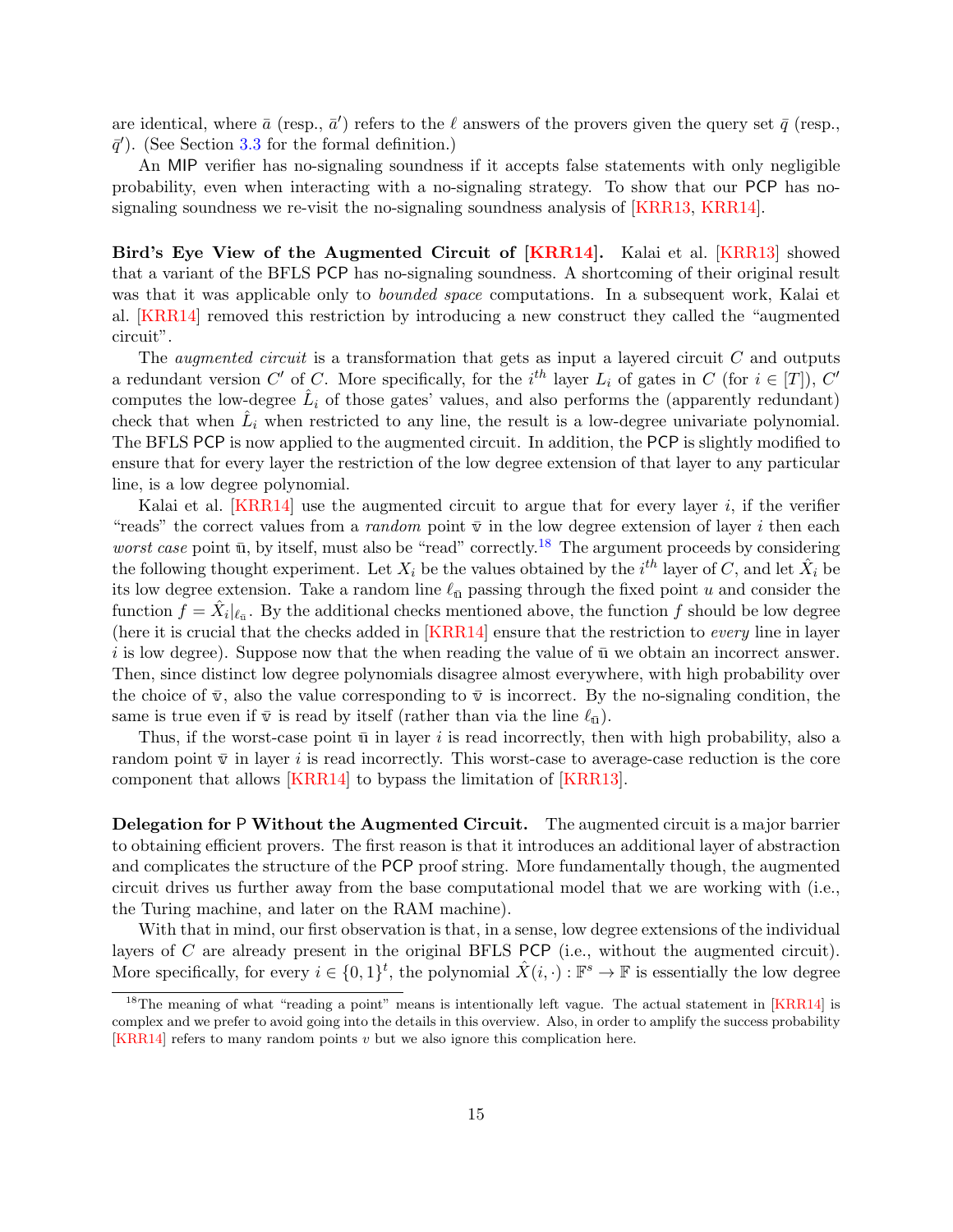extension of layer i. We would like to make similar arguments to  $[KRR14]$  with regard to these low degree extensions that are anyhow present in the PCP.

The major complication that arises as compared to the augmented circuit approach, is that we have no reason to believe that the restriction of  $X(i, \cdot)$  to the line  $\ell_{\bar{u}}$  is low degree. While the PCP verifier tests that the restriction of  $X$  to *random* lines has low degree, in the no-signaling setting it is likely not true that the restriction to a *non-random* line such as  $\ell_{\bar{u}}$  is low degree. It is worth pointing our that the reason that  $\ell_{\bar{u}}$  is not a random line is due to two facts (1) that it passes through the fixed, worst-case, point  $\bar{u}$  and (2) that it lies entirely within the  $i^{th}$  layer of the circuit. We remark the fact that the line lies entirely within the  $i<sup>th</sup>$  layer is the more concerning aspect for us. This is since, loosely speaking, the analysis of [\[KRR13\]](#page-82-1) shows that the restriction of the PCP to a random line passing through a fixed point is in fact low degree.

We resolve this issue by looking at the restriction of X to a carefully constructed plane, rather than a line. Recall that a plane is an individual degree 1 bivariate polynomial mapping (whereas a line is a univariate degree 1 mapping) and that the restriction of a plane to each of its two coordinates is a line.[19](#page-15-1) Thus, rather than taking a random line passing through u, we take a take a random plane  $M : \mathbb{F}^2 \to \mathbb{F}^{t+s}$  such that  $M(0,0) = \bar{u}$  and  $M(\cdot, 0)$  is contained entirely within layer i (i.e.,  $M(\cdot,0) \subseteq \{i\} \times \mathbb{F}^s$ ).<sup>[20](#page-15-2)</sup> Observe that for each  $\beta \neq 0$ , the line  $M(\cdot,\beta)$  is a totally random line and so the restriction of  $\tilde{X}$  to that line should be low degree (since the verifier tests that random lines are low degree). For every  $\alpha \neq 0$ , the line  $M(\alpha, \cdot)$  is a random line conditioned on passing through layer i at 0. As mentioned above, the analysis in  $[KRR13]$  shows that also the restriction of X to such lines should be low degree (or more accurately, it is low degree if we ignore its value at 0). Very loosely speaking, this lets us argue that  $\hat{X} \circ M$  is a low degree (bivariate) polynomial. In particular,  $\ddot{X} \circ M(\cdot, 0)$  is a random line that lies entirely within layer i and so we can treat it similarly to the line  $\ell_{\bar{\mathfrak{y}}}$  in the above description of the [\[KRR14\]](#page-82-2) protocol.

This concludes the overview of the no-signaling soundness analysis of our PCP. For full technical details, see Section [10.](#page-63-0)

### <span id="page-15-0"></span>2.3 PCPs for RAM computations via Tree Machines

Having established the no-signaling soundness of our PCP, we proceed to the main step - giving an efficient implementation of the PCP prover. The first difficulty that we encounter when trying to obtain an efficient implementation of the BFLS PCP (as described in Section [2.1\)](#page-10-0), is the very fact that it refers to Turing machine computations rather than RAM computations.

It is well known that Turing machines can emulate RAMs with a quadratic to cubic slowdown, depending on the precise RAM variant. In our context, we cannot afford such a slowdown since we care about the precise polynomial running time of the prover, and we are aiming for a prover that has only a poly-logarithmic overhead in running time over the RAM complexity of the computation.

The trouble that we run into when trying to implement a PCP directly for RAM computations, is that RAMs do not offer the same type of local checkability that Turing machines offer. More specifically, at any time step, any location in memory might potentially be affected. This was

<span id="page-15-1"></span> $19$ In the actual construction, due to some complications that arise and in particular the actual meaning of "reading" a point, we need to resort to a more complicated manifold (rather than a plane).

<span id="page-15-2"></span><sup>&</sup>lt;sup>20</sup>Such a plane can be constructed by sampling at random  $\overline{v} \in \{0\} \times \mathbb{F}^s$  and  $\overline{z} \in \mathbb{F}^{t+s}$  and setting  $M(\alpha, \beta) =$  $\bar{\mathbf{u}} + \alpha \cdot \bar{\mathbf{v}} + \beta \cdot \bar{\mathbf{z}}.$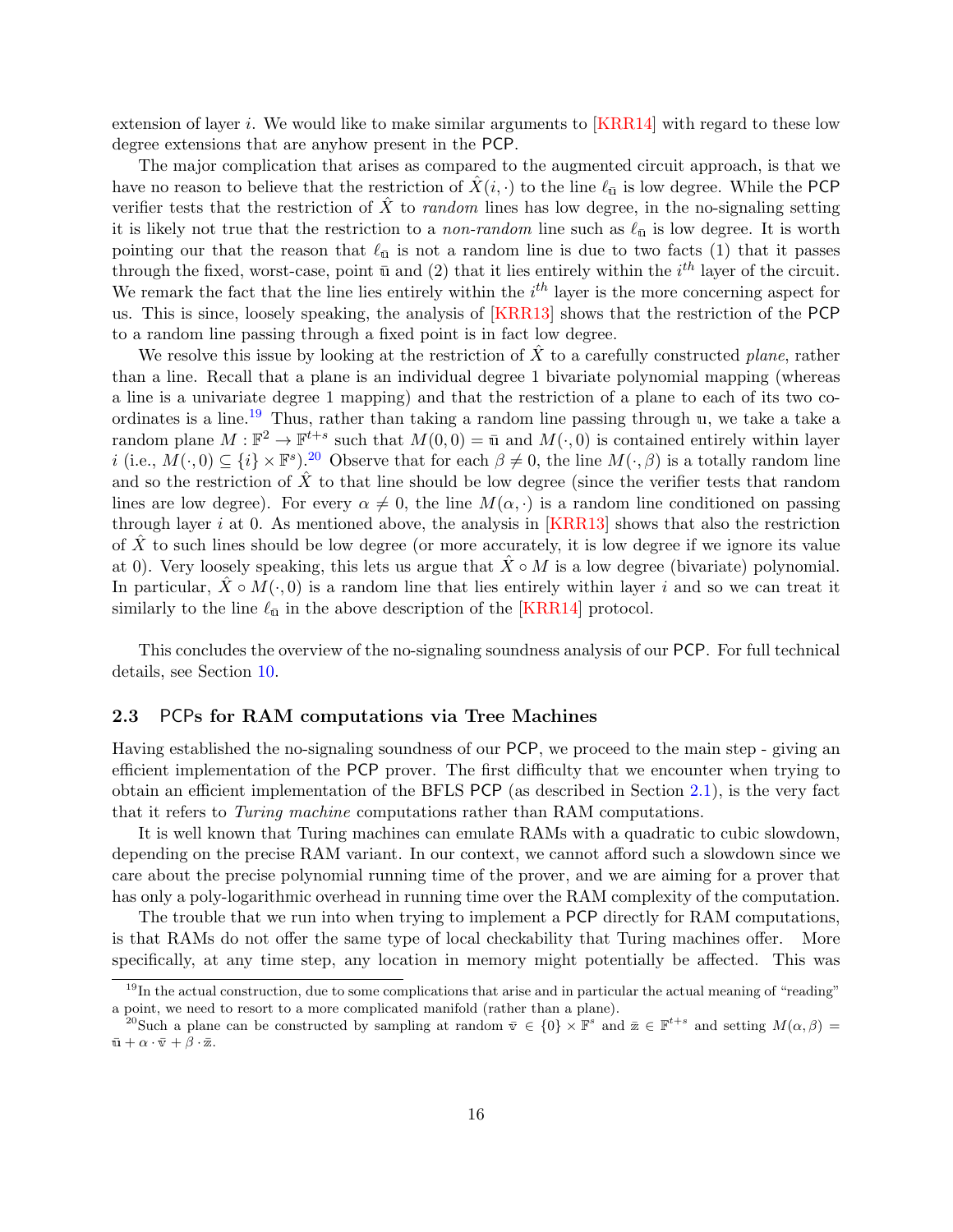resolved in prior works, starting from [\[BCGT13\]](#page-78-2), by utilizing a more efficient *non-deterministic* reduction from RAM programs to Turing machines (originally due to Gurevich and Shelach [\[GS89\]](#page-81-11)). These works observe that since they are anyhow constructing PCPs for non-deterministic computations, they may as well utilize non-determinism when going from RAM computations to Turing machines. In contrast, since we are only constructing protocols for *deterministic* computations (and this is inherent when aiming for no-signaling soundness, see  $[DLN+01, IKM09]$  $[DLN+01, IKM09]$ ) we cannot utilize non-deterministic reductions.

Our approach to resolving this difficulty is by considering a twist on the Turing machine model, called Tree machines. The advantage of Tree machines is that on one hand they are quite similar to Turing machines and in particular are "locally checkable" (i.e., at any given time step, only a constant number of memory location might be affected). This makes them amenable to algebraic PCP techniques. On the other hand, the key advantage of Tree machines over Turing machines is that they can emulate RAMs with only a poly logarithmic slowdown.

Tree machines can be thought of as Turing machines with a different tape "geometry". Rather than having one (or more) linear working tapes, we think of the tape of a tree machine as an infinite complete binary tree. At any given point in time, the machine head points to a node in the tree, and similarly to a Turing machine, the head position can move to either a parent or child of the current node. Similarly to Turing machines, the decision of where to move (and what to write at the current head position) is based on the symbol currently read by the machine head and an internal control state.

We find Tree machines to be a very useful and natural abstract model of computation. Unsurprisingly, Tree machines have been previously studied in the complexity theoretic literature at least since the 70's (cf. [\[PF79\]](#page-82-14)), in particular, due to their efficient emulation of RAMs. Still, to the best of our knowledge Tree machines have never been used in the context of designing efficient proof-systems.

Efficient Emulation of RAMs by Tree machines. Recall that the main difficulty in emulating RAMs by Turing machines is that in a RAM the machine head might move to a place that is at some large distance d from the current position, at the cost of one instruction. For Turing machines this seems to necessitate d instructions to cover the large distance. On the other hand, we show that Tree machines can emulate such a step in  $O(\log(d))$  instructions as follows.

First, the RAM tape of size at length at most S is emulated by considering only the first  $log(S)$ layers of the (infinite) tree-tape of the Tree machine. We view the  $\log(S)^{th}$  layer of the tree as the leaves and associate the RAM tape with this layer. Now, a transition of the RAM machine head from location  $v$  to  $u$  can be emulated in the Tree machine by moving the Tree machine head to the least common ancestor of u and v and then back down to u. Overall this emulation takes  $O(\log(S))$ steps (rather than the S steps in a Turing machine).

We remark that for technical convenience our actual formalization of a Tree machine is slightly different than stated above. In particular, rather than storing just single symbol at each node of the tree, we store an entire infinite sequential working tape. This is done since in a RAM each memory cell can contain a super-constant sized symbol (e.g., from an alphabet that is as large as the RAM tape). See Section [4](#page-26-1) for our actual formalization of Tree machines.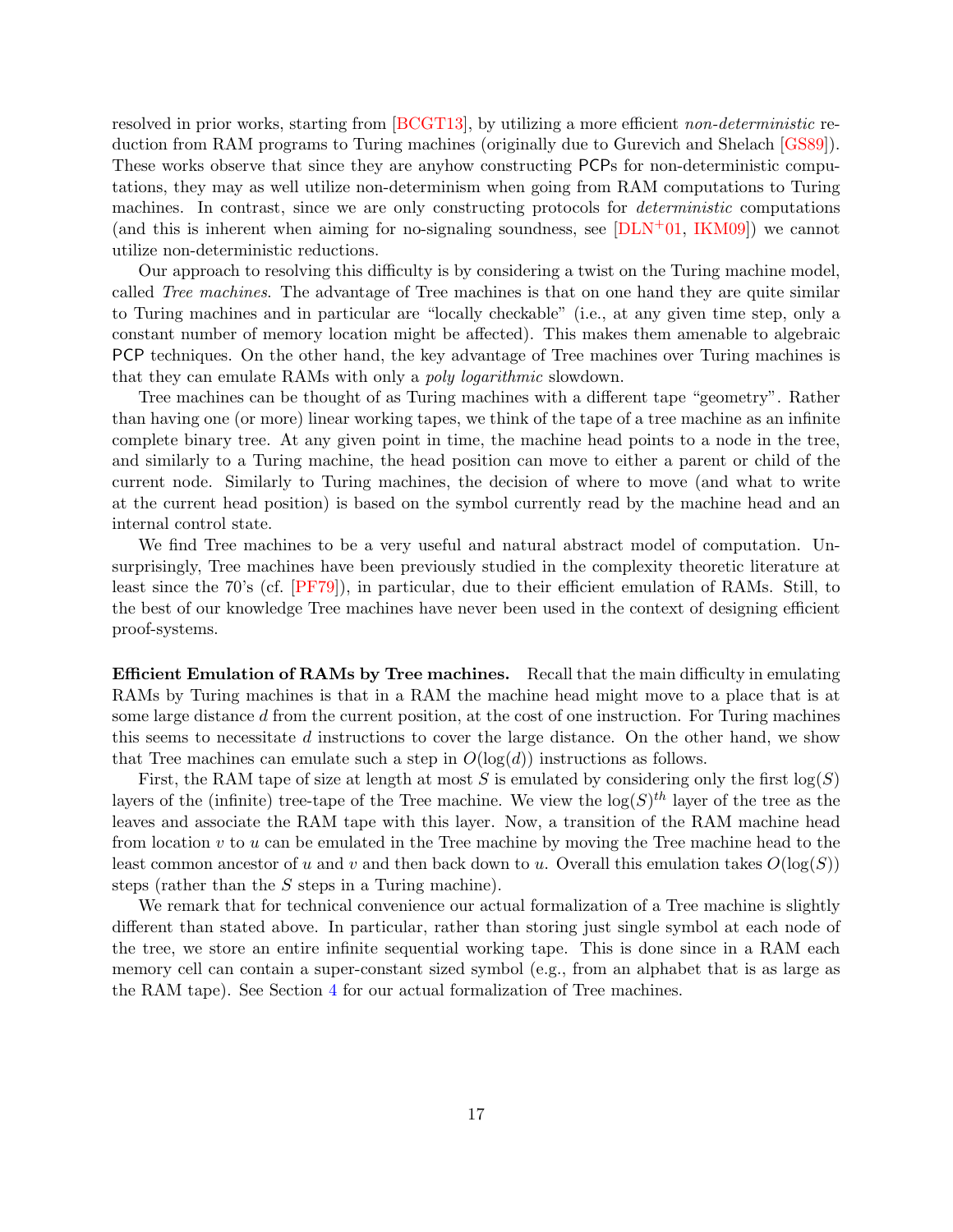### <span id="page-17-0"></span>2.4 Efficient Implementation of the BFLS Prover

We now turn our attention to the prover efficiency. For sake of simplicity we address the easier case where the computation is described by a Turing machine M, rather than a Tree machine. In particular, we still refer to the construction and notation presented in Section [2.1](#page-10-0) (which referred to a Turing machine computation). We point out complications that arise from using Tree machines only as necessary.

We describe an efficient evaluation procedure for each of the polynomials  $\hat{X}, P_0, \ldots, P_\ell$ , defined over a field  $\mathbb F$  in which all operations take  $\text{polylog}(T)$  time and representing an element of  $\mathbb F$  takes polylog(T) space. We start with  $\hat{X}$ , which serves as a warmup for the far more complicated evaluation of  $P_0, \ldots, P_\ell$ . (Recall that  $\hat{X}$  is the multilinear extension of the function  $X : \{0, 1\}^t \times$  $\{0,1\}^s \to \Gamma \times (Q \cup \bot)$ , which corresponds to the computation transcript.)

Evaluating  $\hat{X}$ : Attempt 1. The simplest approach for computing  $\hat{X}(\mathbf{z})$  is by first generating the entire truth table of X and then observing that  $\hat{X}(\mathbf{z})$  is a linear combination of the truth table of X (and the coefficients of this linear combination can be efficiently generated from  $\mathbb{Z}$ ). The problem with this approach is that it takes both time and space  $\Omega(T \cdot S)$  (whereas we are aiming for time roughly  $T$  and space roughly  $S$ ).

Evaluating X: Attempt 2. The key idea for improving the space usage is to generate the values of  $X$  "on-the-fly" as we are running the computation, as follows.

Let  $y \in \mathbb{F}^t$  and  $u \in \mathbb{F}^s$  such that  $z = (y, u)$ . Using the fact that the multilinear extension is a tensor code we can express  $X(\mathbf{z})$  as

$$
\hat{X}(\mathbf{z}) = \sum_{i \in \{0,1\}^t} \beta_{i \to \mathbf{y}} \cdot \hat{X}(i, \mathbf{u})
$$

where  $\beta_{i\rightarrow y}$  are easily computable coefficients.<sup>[21](#page-17-1)</sup>

At any given time step i of the computation, given access to the entire work tape and control state of M (i.e., head position and internal state) we can compute  $\ddot{X}(i, u)$  in time roughly S and space  $\text{polylog}(T)$  since this value is a linear combination of evaluations of the restricted function  $X(i, \cdot).$ 

Overall this approach can be implemented in time roughly  $T \cdot S$ . As for space, beyond the space actually using by the Turing machine, we only need additional polylog $(T)$  space for the various counters. Note that this still falls short of our goal of having the prover run in time roughly T.

**Efficient Evaluation of**  $\hat{X}$ **.** Our final observation regarding the efficient evaluation of  $\hat{X}$  is that the memory contents of the Turing machine do not change so much in each time step. More specifically, they can are only changed in a constant number of location.<sup>[22](#page-17-2)</sup> Thus, we can minimize the amount of work involved in computing the contribution of a given layer to  $\hat{X}(\bar{z})$  as follows.

Suppose that we have already computed  $\hat{X}(i,\bar{u})$  and we want to compute  $\hat{X}(i+1,\bar{u})$ . Observe that:

$$
\hat{X}(i,\bar{\mathbf{u}}) = \sum_{j \in \{0,1\}^s} \beta_{j \to \bar{\mathbf{u}}} \cdot X(i,j).
$$

<span id="page-17-1"></span><sup>&</sup>lt;sup>21</sup>The notation is meant to remind of the fact that  $\beta_{i\to\gamma}$  measures the contribution of  $X(i)$  to  $\hat{X}(\bar{y})$ , which is well-defined because the multi-linear extension is a linear code.

<span id="page-17-2"></span><sup>22</sup>The same is also true for Tree machines.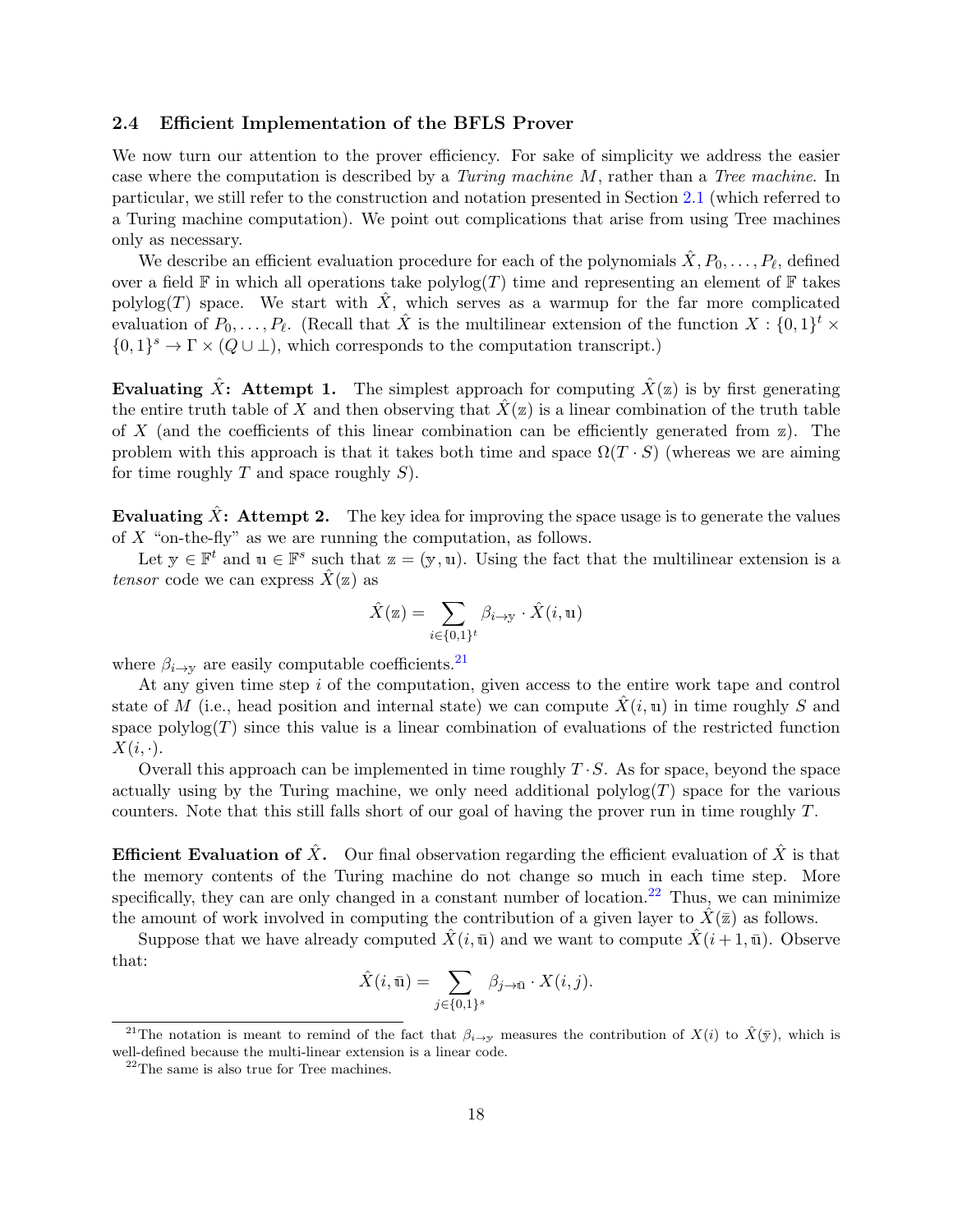Let  $W_i \subseteq \{0,1\}^s$  denote the positions in the work tape that are affected in transitioning from the  $i^{th}$  time step to the  $(i+1)^{th}$  one. Then,

<span id="page-18-1"></span>
$$
\hat{X}(i+1,\bar{\mathbf{u}}) - \hat{X}(i,\bar{\mathbf{u}}) = \sum_{j \in W_i} \beta_{j \to \bar{\mathbf{u}}} \cdot (X(i+1,j) - X(i,j)).
$$
\n(4)

Since we know the set  $W_i$  (and its size is  $O(1)$ ) and we also know what changes are made when transitioning to the  $(i + 1)^{th}$  time step (these all follow from the current head location, internal machine state and transition function of the Turing machine), we can compute  $\hat{X}(i+1, \bar{u})$  from  $\hat{X}(i,\bar{u})$  in just polylog(T) time and space. Thus, overall, we can evaluate  $\hat{X}(\bar{z})$  in time  $\hat{O}(T)$  and space  $S$  + polylog $(T)$ .

**Efficient Evaluation of**  $P_0$ **.** Given our efficient evaluation of  $\hat{X}$  it is actually very easy to evaluate  $P_0$  (indeed, the complications will only arise for evaluating  $P_i$  with  $i \geq 1$ ). Recall from Eq. [\(1\)](#page-12-5) that  $P_0$  is defined as:

$$
P_0(\bar{\mathbf{y}}_1,\bar{\mathbf{u}}_1,\bar{\mathbf{y}}_2,\bar{\mathbf{u}}_2)=\hat{\phi}_{+1}(\bar{\mathbf{y}}_1,\bar{\mathbf{y}}_2)\cdot\sum_{d\in\{\leftarrow,\rightarrow,\emptyset\}}\hat{\phi}_d(\bar{\mathbf{u}}_1,\bar{\mathbf{u}}_2)\cdot\hat{V}_d\Big(\hat{X}(\bar{\mathbf{y}}_1,\bar{\mathbf{u}}_1),\hat{X}(\bar{\mathbf{y}}_2,\bar{\mathbf{u}}_2)\Big).
$$

As was briefly discussed in Section [2.1,](#page-10-0) the functions  $\hat{\phi}_{+1}$ ,  $\{\hat{\phi}_d\}_{d\in\{\leftarrow, \rightarrow, \emptyset\}}$  and  $\{\hat{V}_d\}_{d\in\{\leftarrow, \rightarrow, \emptyset\}}$  are all computable in time  $\text{polylog}(T)$ . In combination with our procedure for evaluating X, Eq. [\(1\)](#page-12-5) can be used directly to evaluate  $P_0$  in time  $O(T)$  and space  $S + \text{polylog}(T)$ .

**Efficient Evaluation of**  $P_i$  for  $i \leq t$ . Recall from Eq. [\(2\)](#page-12-2) and Remark [2.3](#page-12-6) that we may choose an arbitrary variable ordering and grouping in the definition of  $P_i$ . We choose them so that for any  $i \leq t$ , any  $\bar{y}_1 = \bar{a}_1 \|\bar{b}_1 \in \mathbb{F}^i \times \mathbb{F}^{t-i}$ , any  $\bar{y}_2 = \bar{a}_2 \|\bar{b}_2 \in \mathbb{F}^i \times \mathbb{F}^{t-i}$ , and any  $\bar{u}_1, \bar{u}_2 \in \mathbb{F}^s$ , we have

$$
P_i(\bar{\mathbf{y}}_1, \bar{\mathbf{u}}_1, \bar{\mathbf{y}}_2, \bar{\mathbf{u}}_2) = \sum_{\bar{\mathbf{a}}_1, \bar{\mathbf{a}}_2 \in \{0, 1\}^i} P_0(\bar{\mathbf{a}}_1 \| \bar{\mathbf{b}}_1, \bar{\mathbf{u}}_1, \bar{\mathbf{a}}_2 \| \bar{\mathbf{b}}_2, \bar{\mathbf{u}}_2) \cdot \bar{\mathbf{a}}_1^{\bar{\mathbf{a}}_1} \cdot \bar{\mathbf{a}}_2^{\bar{\mathbf{a}}_2},
$$

where recall that our vector exponentiation is notation for the product of the coordinate-wise exponentiations. For example,  $\bar{a}_1^{\bar{a}_1} \stackrel{\text{def}}{=} \prod_{j=1}^i (\bar{a}_1)_j^{(\bar{a}_1)_j}$  $j^{(a_1)_j}.$ 

This will make it easy to evaluate  $P_i$  for  $i \leq t$  in a similar fashion to the method we described for evaluating  $X$ .

The factors  $\bar{a}_1^{\bar{a}_1} \cdot \bar{a}_2^{\bar{a}_2}$  are each computable in time  $\text{polylog}(T)$ . We will show how to *enumerate* (i.e., sequentially output on a one-way write-only tape) the non-zero terms

<span id="page-18-0"></span>
$$
\left\{P_0(\bar{\mathbf{a}}_1 \|\bar{\mathbf{b}}_1, \bar{\mathbf{u}}_1, \bar{\mathbf{a}}_2 \|\bar{\mathbf{b}}_2, \bar{\mathbf{u}}_2)\right\}_{\bar{\mathbf{a}}_1, \bar{\mathbf{a}}_2 \in \{0, 1\}^i.}
$$
\n(5)

in time  $\tilde{O}(T)$  and space  $S + \text{polylog}(T)$ , which will imply that  $P_i$  itself can be evaluated in time  $O(T)$  and space  $S$  + polylog $(T)$ .

First, let us see that there are at most  $O(T)$  such non-zero terms. This holds because by Eq. [\(1\)](#page-12-5)  $P_0(\bar{a}_1 \|\bar{b}_1, \bar{u}_1, \bar{a}_2 \| \bar{b}_2, \bar{u}_2)$  is a multiple of  $\hat{\phi}_{+1}(\bar{a}_1 \|\bar{b}_1, \bar{a}_2, \bar{b}_2)$ . But because  $\hat{\phi}_{+1}$  is the *minimal* lowdegree extension of  $\phi_{+1}$ , we will only have  $\hat{\phi}_{+1}(\bar{a}_1 \| \bar{b}_1, \bar{a}_2, \bar{b}_2) \neq 0$  if there exist  $\bar{b}_1, \bar{b}_2 \in \{0, 1\}^{t-i}$ such that  $\phi_{+1}(\bar{a}_1 \| \bar{b}_1, \bar{a}_2 \| \bar{b}_2) = 1$ . This happens only if  $\bar{a}_2 = \bar{a}_1$  or  $\bar{a}_2 = \bar{a}_1 + 1$ , i.e. for at most  $2 \cdot 2^i = O(T)$  values of  $(\bar{a}_1, \bar{a}_2)$ .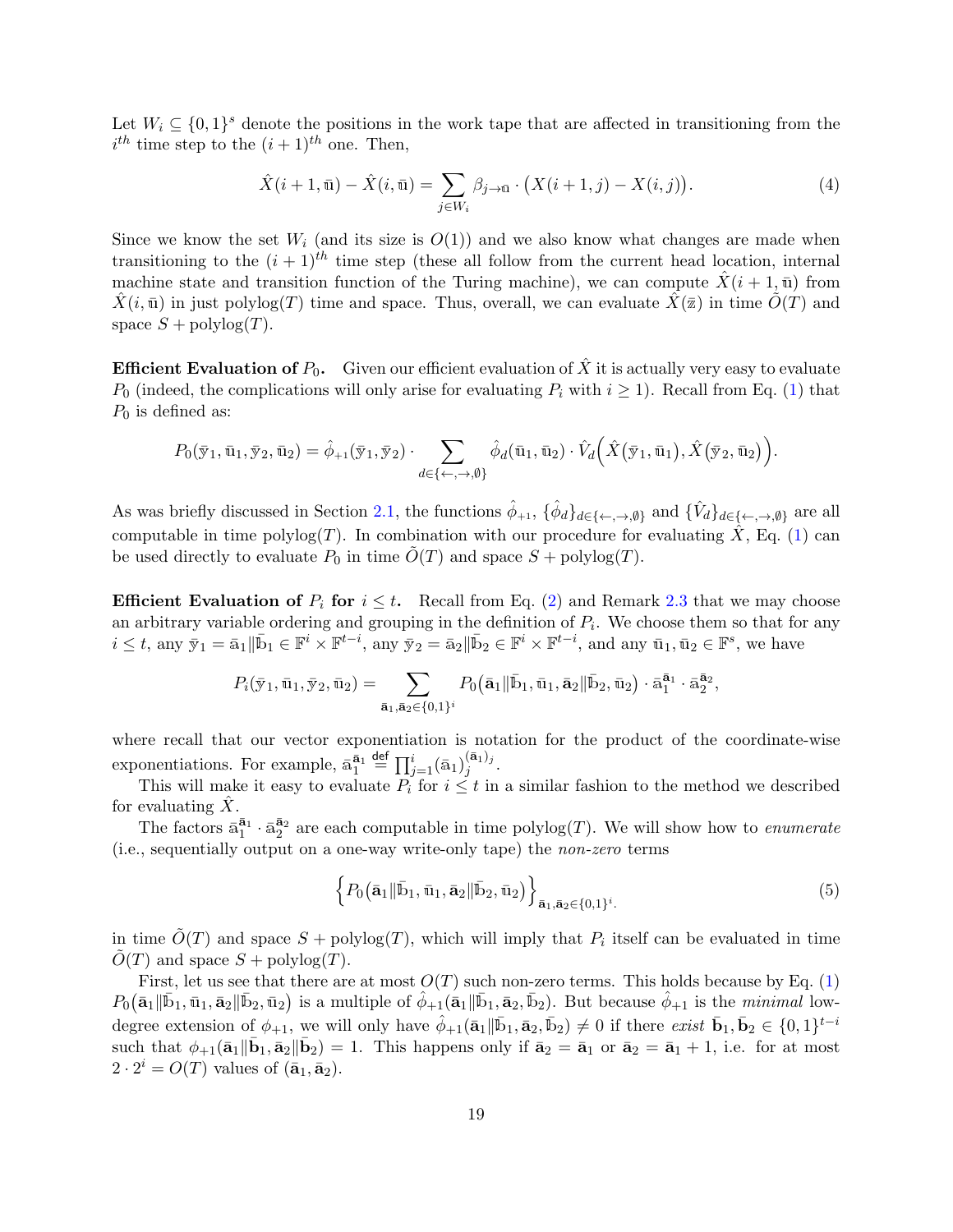For simplicity, we only show how to enumerate the terms of Eq. [\(5\)](#page-18-0) where  $\bar{\mathbf{a}}_1 = \bar{\mathbf{a}}_2$  (the terms when  $\bar{\mathbf{a}}_2 = \bar{\mathbf{a}}_1 + 1$  can be enumerated similarly). As in the evaluation of  $P_0$  discussed previously, enumerating these terms reduces to enumerating

<span id="page-19-0"></span>
$$
\left\{ (\hat{X}(\bar{\mathbf{a}}\|\bar{\mathbf{b}}_1,\bar{\mathbf{u}}_1), \hat{X}(\bar{\mathbf{a}}\|\bar{\mathbf{b}}_2,\bar{\mathbf{u}}_2)) \right\}_{\bar{\mathbf{a}} \in \{0,1\}^i}
$$
(6)

in time  $\tilde{O}(T)$  and space  $S + \text{polylog}(T)$ .

This can be done using similar techniques to the ones we have described for evaluating  $\hat{X}$ . But

<span id="page-19-3"></span>
$$
\hat{X}(\mathbf{\bar{a}}\|\bar{\mathbf{b}}_1, \bar{\mathbf{u}}_1) = \sum_{\bar{\mathbf{b}} \in \{0, 1\}^{t-i}} \beta_{\bar{\mathbf{b}} \to \bar{\mathbf{b}}_1} \cdot \hat{X}(\bar{\mathbf{a}}\|\bar{\mathbf{b}}, \bar{\mathbf{u}}_1),\tag{7}
$$

and

<span id="page-19-4"></span>
$$
\hat{X}(\mathbf{\bar{a}}\|\bar{\mathbf{b}}_2, \bar{\mathbf{u}}_2) = \sum_{\bar{\mathbf{b}} \in \{0,1\}^{t-i}} \beta_{\bar{\mathbf{b}} \to \bar{\mathbf{b}}_2} \cdot \hat{X}(\bar{\mathbf{a}}\|\bar{\mathbf{b}}, \bar{\mathbf{u}}_2). \tag{8}
$$

But the coefficients  $\beta_{\bar{b}\to\bar{b}_1}$  and  $\beta_{\bar{b}\to\bar{b}_2}$  are computable in time polylog(T). Thus, enumerating Eq. [\(6\)](#page-19-0) reduces to enumerating

$$
\left\{ \left( \hat{X}(\bar{\mathbf{y}}, \bar{\mathbf{u}}_1), \hat{X}(\bar{\mathbf{y}}, \bar{\mathbf{u}}_2) \right) \right\}_{\bar{\mathbf{y}} \in \{0, 1\}^i.}
$$
\n
$$
\tag{9}
$$

in time  $\tilde{O}(T)$  and space  $S$  + polylog(T), as long as the enumeration is in a "nice" ordering.<sup>[23](#page-19-1)</sup> One nice ordering is in order of lexicographically increasing (or, if  $\bar{y}$  is thought of as an integer in  $\{0, \ldots, 2^t-1\}$ , numerically increasing)  $\bar{y}$ .

But this is possible by the same techniques we described for evaluating  $X$ . Namely, we first compute  $\hat{X}(\bar{\mathbf{0}}, \bar{\mathbf{u}}_1)$  and  $\hat{X}(\bar{\mathbf{0}}, \bar{\mathbf{u}}_2)$  (which is easily done in time  $\tilde{O}(T)$  and space  $S + \text{polylog}(T)$ ). We then incrementally compute all remaining values  $\hat{X}(\bar{y}, \bar{u}_1)$  and  $\hat{X}(\bar{y}, \bar{u}_2)$  "on the fly" via the formula given in Eq. [\(4\)](#page-18-1) in our previous method for evaluating  $\hat{X}$ . This also takes time polylog(T) time per  $\bar{y}$ , and polylog(T) additional space, for a total running time of  $O(T)$  and total space usage of  $S$  + polylog $(T)$ .

**Efficient Evaluation of P<sub>i</sub>** for  $i > t$ . We continue our definition of the variable ordering and grouping we employ in the definition of  $P_i$ , so that for any i with  $t < i \leq t + s$ , any  $\bar{y}_1, \bar{y}_2 \in \mathbb{F}^t$ , any  $\bar{\mathbf{u}}_1 = \bar{\mathbf{a}}_1 \|\bar{\mathbf{b}}_2 \in \mathbb{F}^{i-t} \times \mathbb{F}^{s-(i-t)}$ , and any  $\bar{\mathbf{u}}_2 = \bar{\mathbf{a}}_2 \|\bar{\mathbf{b}}_2 \in \mathbb{F}^{i-t} \times \mathbb{F}^{s-(i-t)}$ , we have

<span id="page-19-2"></span>
$$
P_i(\bar{\mathbf{y}}_1, \bar{\mathbf{u}}_1, \bar{\mathbf{y}}_2, \bar{\mathbf{u}}_2) = \sum_{\substack{\bar{\mathbf{y}}_1, \bar{\mathbf{y}}_2 \in \{0, 1\}^t \\ \bar{\mathbf{a}}_1, \bar{\mathbf{a}}_2 \in \{0, 1\}^{i-t}}} P_0(\bar{\mathbf{y}}_1, \bar{\mathbf{a}}_1 \| \bar{\mathbf{b}}_1, \bar{\mathbf{y}}_2, \bar{\mathbf{a}}_2 \| \bar{\mathbf{b}}_2) \cdot \bar{\mathbf{y}}_1^{\bar{\mathbf{y}}_1} \cdot \bar{\mathbf{y}}_2^{\bar{\mathbf{y}}_2} \cdot \bar{\mathbf{a}}_1^{\bar{\mathbf{a}}_1} \cdot \bar{\mathbf{a}}_2^{\bar{\mathbf{a}}_2}.
$$
 (10)

Unlike in the case  $i \leq t$ , we cannot now say that Eq. [\(10\)](#page-19-2) has  $O(T)$ , or even  $O(T)$  non-zero terms. However, we can make a similar observation that  $P_0(\bar{y}_1, \bar{a}_1 \|\bar{b}_1, \bar{y}_2, \bar{a}_2 \|\bar{b}_2) \neq 0$  only if:

- As an integer,  $\bar{y}_2$  is equal to  $\bar{y}_1 + 1$ .
- <span id="page-19-1"></span>• As an integer,  $\bar{\mathbf{a}}_2$  is either equal to  $\bar{\mathbf{a}}_1$ ,  $\bar{\mathbf{a}}_1$  – 1, or  $\bar{\mathbf{a}}_1$  + 1.

<sup>&</sup>lt;sup>23</sup>Specifically, we want to ensure that while computing terms of Eq.  $(6)$  via Eqs.  $(7)$  and  $(8)$ , that we never have too many "incomplete summations". Otherwise, to store these partial summations might require  $\Omega(T)$  space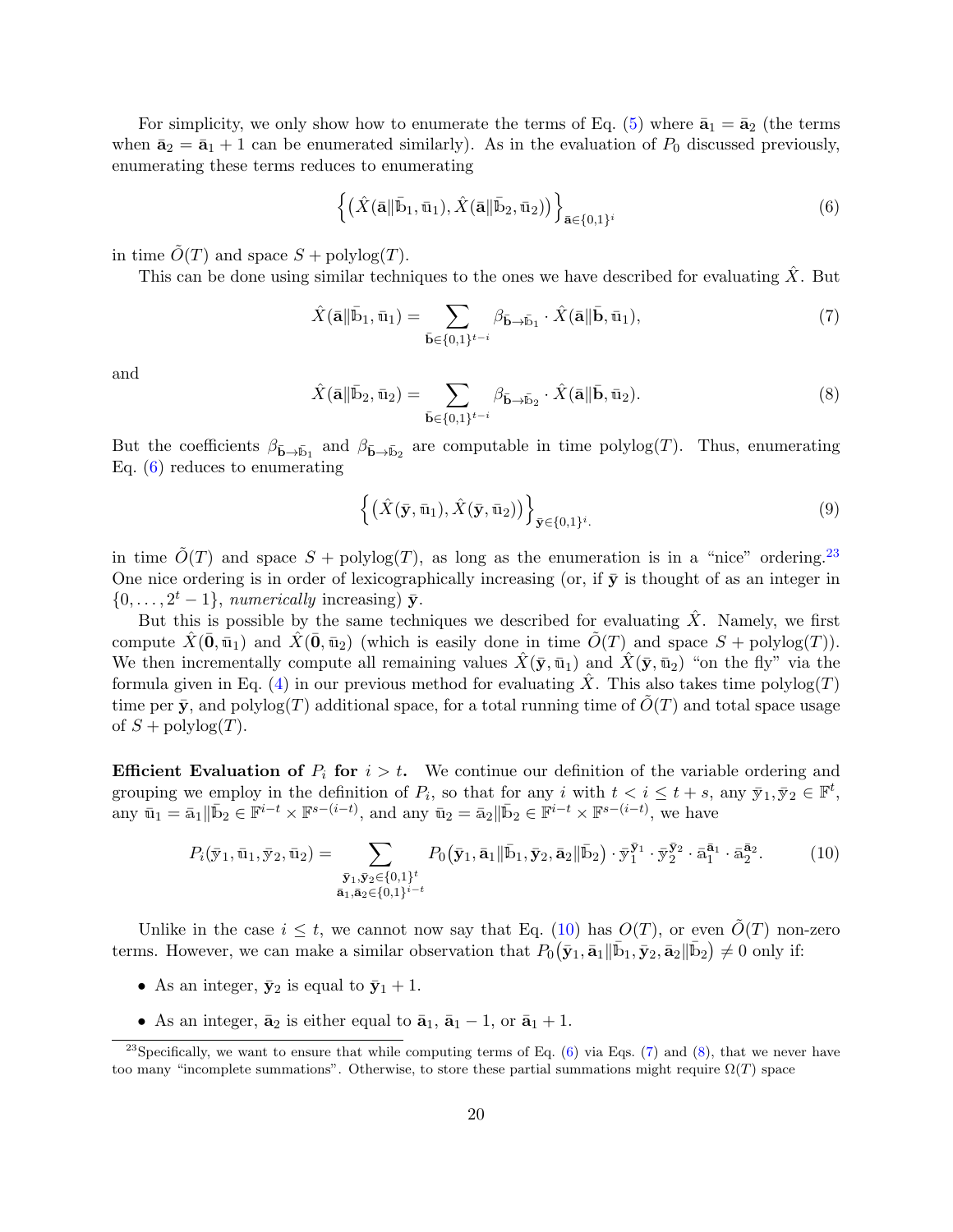For simplicity, we will focus on the subset of the above terms in which  $\bar{\mathbf{a}}_2 = \bar{\mathbf{a}}_1$ . The summation of the other cases can be evaluated similarly, but is slightly more complex. Note that  $\bar{y}_1^{\bar{y}_1}$  and  $\bar{y}_2^{\bar{y}_2}$ are computable in time polylog $(T)$ . We will show that the  $O(T)$  terms

<span id="page-20-0"></span>
$$
\left\{\sum_{\bar{\mathbf{a}} \in \{0,1\}^{i-t}} P_0(\bar{\mathbf{y}}, \bar{\mathbf{a}} \| \bar{\mathbf{b}}_1, \bar{\mathbf{y}} + 1, \bar{\mathbf{a}} \| \bar{\mathbf{b}}_2) \cdot \bar{\mathbf{a}}_1^{\bar{\mathbf{a}}} \cdot \bar{\mathbf{a}}_2^{\bar{\mathbf{a}}}\right\}_{\bar{\mathbf{y}} \in \{0,1\}^t}
$$
(11)

can be enumerated in time  $\tilde{O}(T)$  and space  $S + \text{polylog}(T)$ . Assuming, as we have claimed, that the other cases can be similarly summed, this implies that  $P_i$  itself can be evaluated in time  $\tilde{O}(T)$ and space  $S$  + polylog $(T)$ .

Let  $\sigma_{\bar{y}}$  denote the  $\bar{y}^{th}$  term of Eq. [\(11\)](#page-20-0). In the hopes of following our earlier approach, we first verify that  $\sigma_0$  can be evaluated in time  $\tilde{O}(T)$  and space  $S$  + polylog(T). Indeed, this follows more generally from the fact that the formula for  $\sigma_{\bar{y}}$  is a summation of  $2^{i-t}$  terms, each of which can be evaluated in time  $2^{s-(i-t)} \cdot \text{polylog}(T)$  given access to  $X(\bar{y}, \cdot)$  and  $X(\bar{y}+1, \cdot)$  (which is simulatable with constant overhead given  $X(\bar{y}, \cdot)$ .

Now suppose we have computed  $\sigma_{\bar{y}},$  have access to  $X(\bar{y}, \cdot)$ , and want to compute  $\sigma_{\bar{y}+1}$ . For simplicity, suppose that  $X(\bar{y}+1, \cdot)$  differs from  $X(\bar{y}, \cdot)$  on a single input  $\bar{u}_1$ , and that  $X(\bar{y}+2, \cdot)$ differs from  $X(\bar{y} + 1, \cdot)$  on a single input  $\bar{u}_2$ . The  $\bar{a}^{th}$  term in the summation defining  $\sigma_{\bar{y}}$  is

<span id="page-20-1"></span>
$$
P_0(\bar{\mathbf{y}}, \bar{\mathbf{a}} \|\bar{\mathbf{b}}_1, \bar{\mathbf{y}} + 1, \bar{\mathbf{a}} \|\bar{\mathbf{b}}_2) \cdot \bar{\mathbf{a}}_1^{\bar{\mathbf{a}}} \cdot \bar{\mathbf{a}}_2^{\bar{\mathbf{a}}}.
$$
\n(12)

After fixing  $\bar{a}$ ,  $\bar{a}_1$ ,  $\bar{a}_2$ ,  $\bar{b}_1$ , and  $\bar{b}_2$  – essentially everything except  $\bar{y}$  – Eq. [\(12\)](#page-20-1) is a function only of  $\hat{X}(\bar{y}, \bar{\mathbf{a}} \| \bar{\mathbf{b}}_1)$  and  $\hat{X}(\bar{y}+1, \bar{\mathbf{a}} \| \bar{\mathbf{b}}_2)$ . These are themselves functions of  $X(\bar{y}, \bar{\mathbf{a}} \| \cdot)$  and  $X(\bar{y}+1, \bar{\mathbf{a}} \| \cdot)$ respectively, and thus are unchanged unless  $\bar{a}$  is a prefix of  $\bar{u}_1$  or of  $\bar{u}_2$ .

We thus want to compute  $\sigma_{\bar{v}+1}$  by computing the changes to the (constant) number of differing terms of  $\sigma_{\bar{y}}$ . Suppose the  $\bar{a}^{th}$  term is one such term. Via our previous techniques, it is possible to compute the change to the  $\bar{\mathbf{a}}^{th}$  term in time polylog $(T)$  – if we already happen to know the values of  $\hat{X}(\bar{y}, \bar{\mathbf{a}} \| \bar{\mathbf{b}}_1)$  and  $\hat{X}(\bar{y}+1, \bar{\mathbf{a}} \| \bar{\mathbf{b}}_2)$  (and in this case we will also be able to compute their new values  $\hat{X}(\bar{y}+1, \bar{a}||\bar{b}_1)$  and  $\hat{X}(\bar{y}+2, \bar{a}||\bar{b}_2)$  in time polylog(T)). If not, we can reduce to the former case by computing  $\hat{X}(\bar{y}, \bar{\mathbf{a}} \|\bar{\mathbf{b}}_1)$  and  $\hat{X}(\bar{y}+1, \bar{\mathbf{a}} \|\bar{\mathbf{b}}_2)$  in time  $2^{s-(t-i)} \cdot \text{polylog}(T)$  time.

Thus, we apparently have a time/space trade-off. At one extreme, we can maintain  $\hat{X}(\bar{y}, \bar{a} || \bar{b}_1)$ and  $\hat{X}(\bar{y} + 1, \bar{a}||\bar{b}_2)$  for every  $\bar{a} \in \{0, 1\}^{i-t}$  as we progress in the computation from  $\bar{y} = 0$  to  $\bar{y} = 2^t - 2$ . This will use space  $2^{i-t} \cdot \text{polylog}(T)$ , which can be as large as S · polylog(T). At the other extreme, we can store none of the values, in which case our total time usage will be  $\tilde{O}(T \cdot 2^{s-(i-t)})$ , which can be  $\Omega(S \cdot T)$ .

The time/space trade-off is in many cases mitigated by noticing that the sequence of relevant  $\bar{a}$ 's is tightly tied to the *memory access pattern* of our computation – the sequence of addresses whose values in memory are modified. In the case of Turing machines, this has an important implication. In any consecutive interval of  $\approx 2^{s-(i-t)}$  timesteps, there will be at most 2 relevant values of  $\bar{a}$ . Thus, as long as we always remember  $\hat{X}(\bar{y}, \bar{a}||\bar{b}_1)$  and  $\hat{X}(\bar{y}+1, \bar{a}||\bar{b}_2)$  for the two most recent values of  $\bar{a}$  (thereby using polylog(T) space), then there will be at most  $O(T / 2^{s-(i-t)})$  occasions in which we need to *compute* these values. In total, this takes  $O(T)$  time. More generally – e.g. for tree machine and RAM computations, the actual time/space trade-off is dictated by the cache efficiency of the computation's memory access pattern.

This concludes the overview of the efficient implementation of the PCP provers. For the full technical details, see Section [9.](#page-53-0)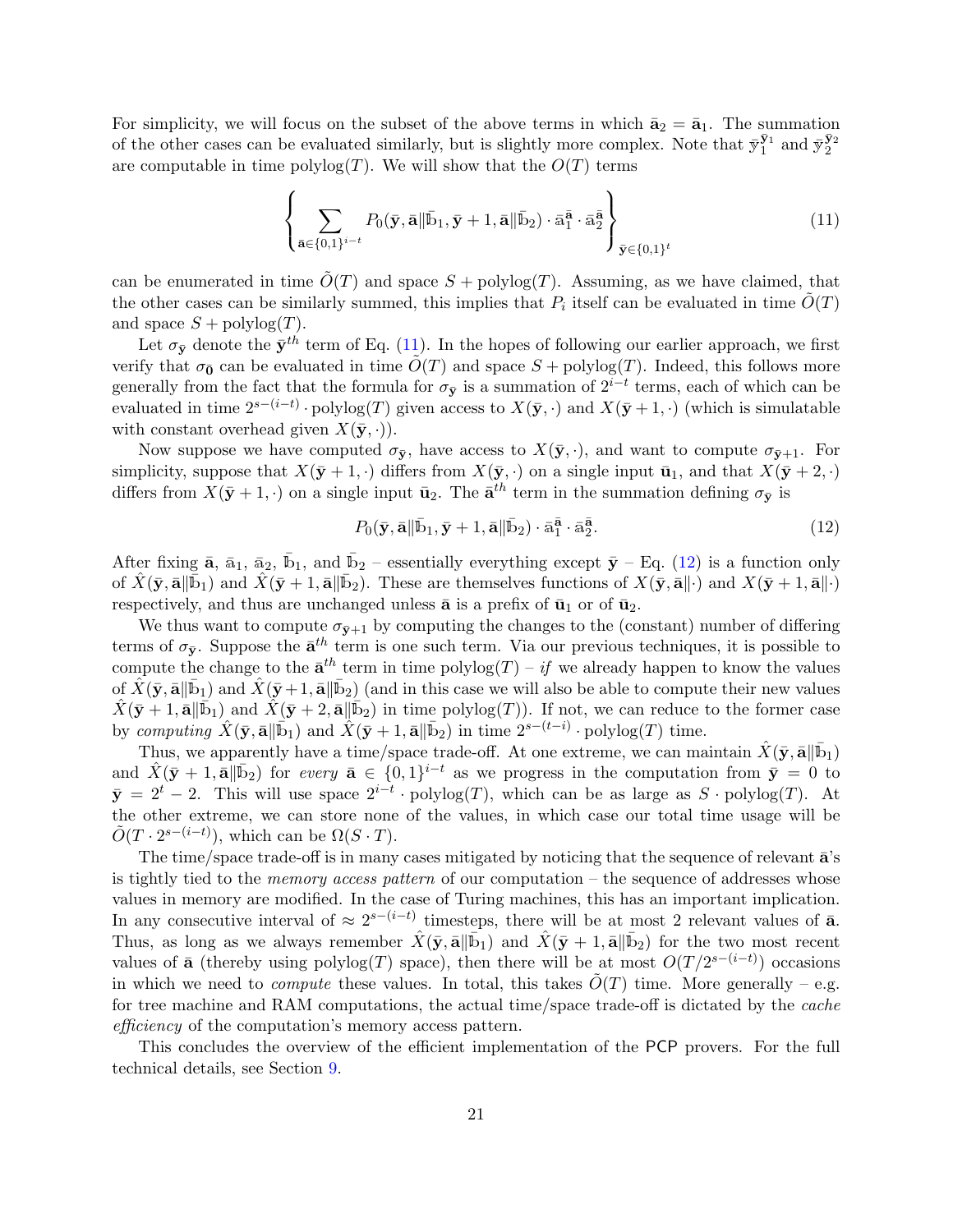### <span id="page-21-0"></span>2.5 Efficient Arguments: FHE and Multiplicative Depth

Recall that, following [\[BMW98\]](#page-79-5), the provers in our delegation scheme need to *homomorphically* generate answers to encrypted PCP queries. Recall that our PCP proof string consists of the polynomials  $\hat{X}, P_0, \ldots, P_\ell$  (see Section [2.1](#page-10-0) for details). For this overview we only describe how to efficiently homomorphically evaluate  $\ddot{X}$ . The procedure for homomorphic evaluation of  $P_0, \ldots, P_\ell$ relies on similar ideas but is more complicated.

A naive way of homomorphically evaluating  $\ddot{X}$  is as follows. Consider the circuit C that has x (the main input to the computation) hard-coded, and given as input  $z \in \mathbb{F}^{t+s}$ , evaluates and outputs  $X(z)$  (using the procedure described in Section [2.4\)](#page-17-0). Then, given an encrypted query  $E(z)$ , the prover can homomorphically generate  $E(C(\mathbf{z})) = E(X(\mathbf{z}))$ . Note however that this requires homomorphic evaluation of circuits that are as complex as the entire computation, which we would rather avoid (both in terms of assumptions on the FHE and efficiency).

In particular, one of the key bottlenecks in existing FHE schemes (e.g., [\[BGV14,](#page-79-0) [GSW13\]](#page-81-1)) is the multiplicative depth of the circuit being homomorphically evaluated. This is because ciphertexts in such lattice-based schemes have some noise parameter, which doubles with each multiplication operation performed. If too many multiplications are done then the noise level explodes and we resort to Gentry's expensive bootstrapping technique  $[\text{Gen}09]$ . The circuit C that we are trying to evaluate C might have multiplicative depth  $T$ , which would be extremely costly in terms of homomorphic operations. We will show however that we can instead rely on homomorphic encryption that only supports circuits with multiplicative depth  $\log_2 \log(T) + O(1)$ .

Recall that  $\hat{X}: \mathbb{F}^t \times \mathbb{F}^s \to F$  is the multilinear extension of the function  $X: \{0,1\}^t \times \{0,1\}^s \to$  $\Gamma \times (Q \cup \bot)$ , which corresponds to the computation transcript. In Section [2.4](#page-17-0) we outlined a procedure for efficiently evaluating  $\hat{X}$  using the following formula:

$$
\hat{X}(\mathbf{z}) = \sum_{i \in \{0,1\}^t} \beta_{i \to \mathbf{y}} \cdot \sum_{j \in \{0,1\}^s} \beta_{j \to \mathbf{u}} \cdot X(i,j),
$$

where  $y \in \mathbb{F}^t$  and  $u \in \mathbb{F}^s$  are such that  $z = (y, u)$ . Our main observation is that to compute the same expression "under the hood" it suffices to only homomorphically compute the coefficients  $\{\beta_{j\to u}\}_{j\in\{0,1\}^s}$  and  $\{\beta_{i\to y}\}_{i\in\{0,1\}^t}$  and that all other operations only include addition or multiplication with a plaintext (i.e., unencrypted) value, such as  $X(i, j)$ .

Each value  $\beta_{i\to y}$  expressed as a function of y, is a degree t multilinear polynomial with a simple arithmetic circuit of size  $O(t)$  and multiplicative depth log(t). Likewise the  $\beta_{i\to u}$  have degree  $O(s)$ as a function u. As argued above, all other operations are additions or multiplication by a plaintext value. Therefore, the overall multiplicative depth of the circuit that we evaluate, as a function of  $z$ , is  $\log(t) = \log \log(T)$ .

### <span id="page-21-1"></span>2.6 Evaluating Low Degree Extension of Read Once Branching Programs

As a technical tool toward the efficient implementation of both the prover and the verifier algorithms of the BFLS PCP, we show that the low degree of some very simple functions that arise in that construction can be efficiently evaluated. More specifically, we show that the low degree extension of any function that is computable by a small read-once branching program can be efficiently evaluated. As mentioned above, this result generalizes some ad-hoc techniques for evaluating the low degree extension that were used in [\[BHK17\]](#page-79-1) and [\[GR17\]](#page-81-5). We believe that this technique will be useful also in future works.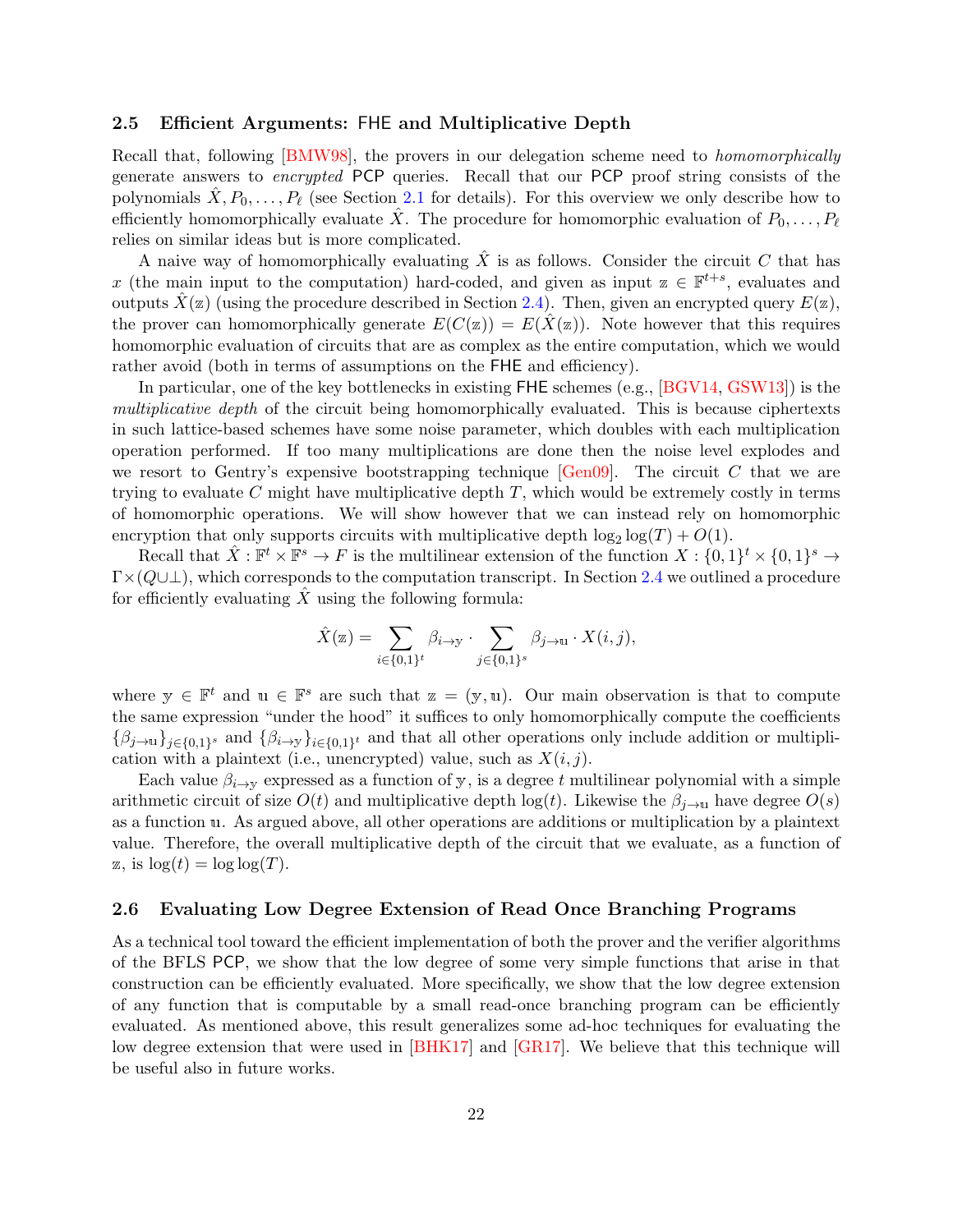To illustrate our approach, for simplicity, we describe an important special case that suffices for our construction. Namely, computing the the *multilinear* extension of any function that is computable by an oblivious read-once branching program P of bounded width. We remark that our general result applies to arbitrary read-once branching programs (of bounded size) and is applicable to the computing the (exact) low degree extensions of functions (and not just the multilinear extension).

Recall that an oblivious width w branching program is described by a layered directed graph G (possibly with multi-edges) with  $n+1$  layers, each having exactly w vertices and where edges only go from layer i to layer  $i + 1$ . Each layer i (except for the last one) is associated with a variable  $\text{Var}(i) \in [n]$ . The vertices in the last layer are called sinks and are labeled by a terminating symbol which is either 0 or 1. For simplicity, and without loss of generality, we assume that that the first sink (i.e., first vertex in the last layer) is labeled by 1 and all other sinks are labeled by 0. From each vertex (which is not in the last layer), there are exactly two outgoing edges: one marked with 0 and one marked by 1.

The evaluation of a branching program on an input  $x \in \{0,1\}^n$  proceeds as follows. We start at the first vertex of the first layer. Then, at each step  $i \in [n]$ , we move from the current vertex (which is at layer i) by following the outgoing edge that is marked by  $x_{\text{Var}(i)}$ . Once we get to the sink, we output its terminating symbol. In what follows we assume without loss of generality that P reads its input in order.<sup>[24](#page-22-0)</sup> That is,  $\text{Var}(i) = i$  for every  $i \in [n]$ .

Let  $f: \{0,1\}^n \to \{0,1\}$  be computable by an oblivious read-once branching program P of width w. One way to describe P is by a collection of binary matrices  $\{M_i^{(b)} \in \mathbb{F}_2^{w \times w}\}_{i \in [n], b \in \{0,1\}}$ , where  $M_i^{(b)}$  $i^{(0)}$ , describes the adjacency matrix of the (sub-)graph of the b-labeled edges connecting layer is with layer  $i + 1$ . Therefore, the evaluation of f on an input  $\bar{x} = (x_1, \ldots, x_n) \in \{0, 1\}^n$  is equal to:

$$
f(\bar{x}) = \Big(\prod_{i=1}^n M_i^{(x_i)}\Big)_{1,1},
$$

where the notation  $A_{1,1}$  refers to the  $(1,1)^{th}$  entry of the matrix A.

In this case, the formula for  $\hat{f}: \mathbb{F}^n \to \mathbb{F}$  is particularly simple. For any  $\bar{x} \in \mathbb{F}^n$ , we simply have

$$
\hat{f}(\bar{\mathbf{x}}) = \prod_{i=1}^{n} \left( \mathbf{x}_i \cdot M_i^{(1)} + (1 - \mathbf{x}_i) \cdot M_i^{(0)} \right).
$$

To see that  $\hat{f}$  is indeed the multi-linear extension of f note that  $\hat{f}$  agrees with f on every input  $\bar{x} \in \{0,1\}^n$ . Further,  $\hat{f}$  is multilinear and by the uniqueness of the multilinear extension, we conclude that it is indeed the multi-linear extension of f.

While this result is extremely simple, to the best of our knowledge it has not been pointed out before (in the context of constructing probabilistic proof-systems). For additional details, including the extension to non-oblivious branching programs, see Section [5.1.](#page-38-1)

<span id="page-22-0"></span><sup>&</sup>lt;sup>24</sup>If P instead reads  $x_{\pi(1)}, \ldots, x_{\pi(n)}$  for some permutation  $\pi$  of [n], then define the function  $f'(\bar{x}) =$  $f(x_{\pi^{-1}(1)},\ldots,x_{\pi^{-1}(n)})$ . Then P computes f' by reading input bits in order. It is possible to evaluate f in terms of  $\hat{f}'$  using the easily verified fact that  $\hat{P}(\bar{x}) = \hat{P}'(\bar{x}_{\pi(1)}, \ldots, \bar{x}_{\pi(n)})$ .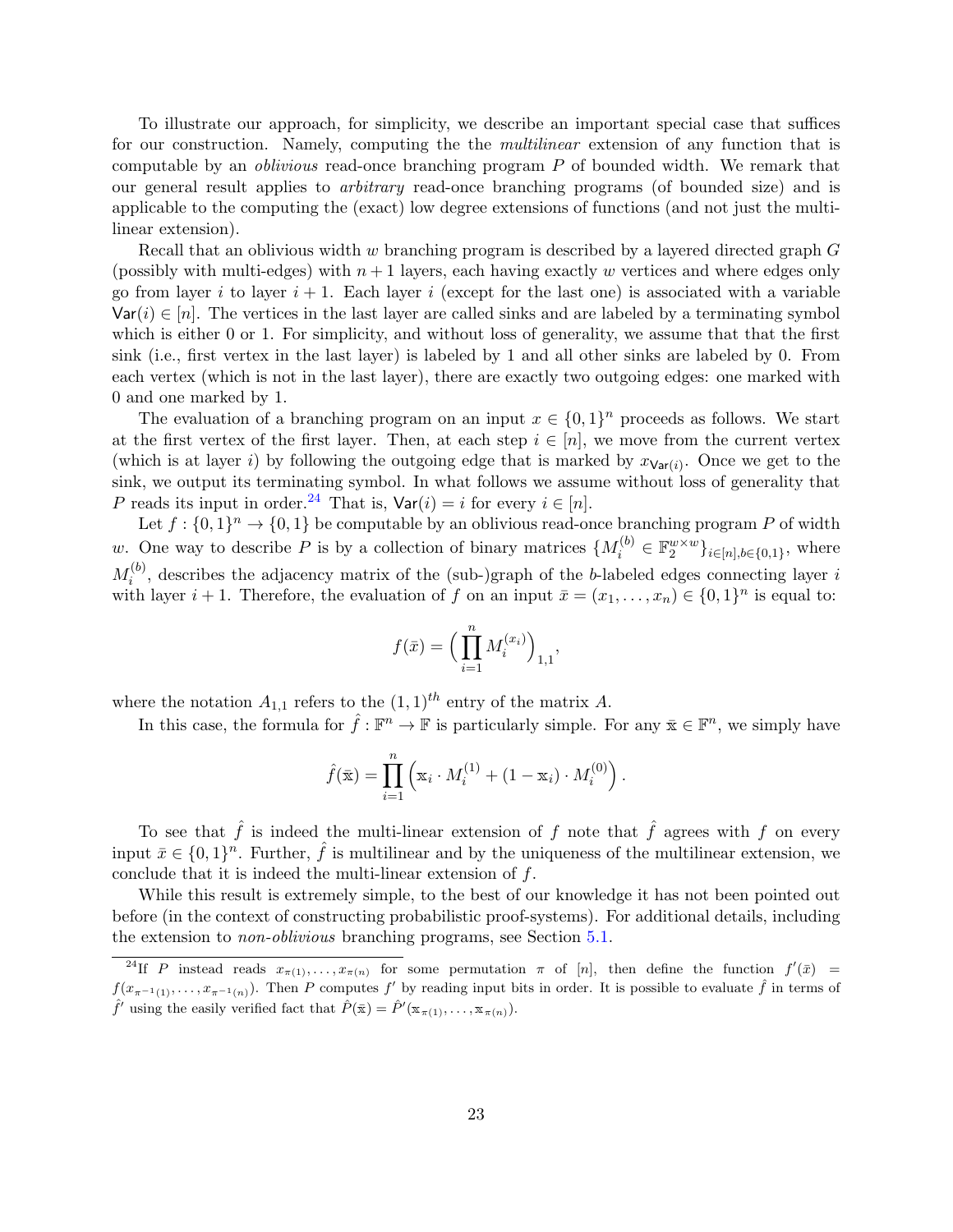# <span id="page-23-0"></span>3 Preliminaries

We begin with some standard notations. For any integer n, we write [n] to denote the set  $\{1, \ldots, n\}$ . We will sometime treat binary string of length  $\ell$  as integers in  $\{0, \ldots, 2^{\ell} - 1\}$  in the natural way.

For two tuples  $\bar{u} = (u_1, \ldots, u_n)$  and  $\bar{v} = (v_1, \ldots, v_m)$ , we write  $\bar{u} || \bar{v}$  to denote the tuple  $(u_1, \ldots, u_n, v_1, \ldots, v_m)$ . If  $n = m$ , we write  $\overline{u} \star \overline{v}$  to denote the tuple  $(u_1, v_1, \ldots, u_n, v_n)$ .

We use  $\text{PREFIX}_i: \{0,1\}^{\geq i} \to \{0,1\}^i$  to denote the function that outputs the *i*-bit prefix of its input.

All logarithms in this work are base 2.

Font Conventions. Throughout this work we will use the convention that blackboard bold lowercase (e.g., z) is used for field elements whereas standard bold lowercase (e.g., z) is used for bits. Likewise, we use  $\bar{z}$  to denote vectors of field elements and  $\bar{z}$  to denote bit strings.

### <span id="page-23-1"></span>3.1 Fields, Polynomials, and Low Degree Extensions

Let F be a finite field. For any function  $f : \mathbb{F} \to \mathbb{F}$ , we use  $\text{Deg}(f)$  to denote the (minimal) degree of a polynomial over  $\mathbb F$  that computes f. Throughout this work, by a degree d polynomial, we actually mean a polynomial with degree at most d.

Given a set of at least  $d+1$  pairs  $\{(\mathbf{x}_i, \mathbf{y}_i)\} \subset \mathbb{F}^2$ , which we will suggestively denote  $\{\mathbf{x}_i \mapsto \mathbf{y}_i\}$ , we write  $\text{Interp}_d(\{\mathbf{x}_i \mapsto \mathbf{y}_i\})$  to denote the unique degree-d polynomial f such that  $f(\mathbf{x}_i) = \mathbf{y}_i$  if such an f exists; otherwise we define  $\mathsf{Interp}_d(\{\mathbf{x}_i \mapsto \mathbf{y}_i\}) = \bot$ .

<span id="page-23-2"></span>**Definition 3.1** (Multi-linear Extension). Let  $f: \{0,1\}^{\ell} \to \mathbb{F}$  be a function. We define the multilinear extension  $of~f,~denoted~\hat{f}:\mathbb{F}^\ell\to\mathbb{F},~as~the~(unique)~multi-linear~polynomial~such~that~\hat{f}|_{\{0,1\}^\ell}\equiv$ f.

<span id="page-23-4"></span>**Fact 3.2.** For any function  $f: \{0,1\}^{\ell} \to F$ , its multi-linear extension  $\hat{f}: \mathbb{F}^{\ell} \to F$  is given by the formula

$$
\hat{f}(\mathbf{z}_1,\ldots,\mathbf{z}_\ell) = \sum_{\mathbf{z}_1,\ldots,\mathbf{z}_\ell \in \{0,1\}} f(\mathbf{z}_1,\ldots,\mathbf{z}_\ell) \cdot \prod_{i=1}^\ell \beta_{\mathbf{z}_i \to \mathbf{z}_i},
$$

where  $\beta_{\mathbf{z}_i \to \mathbf{z}_i} \stackrel{\text{def}}{=} \mathbf{z}_i \cdot \mathbf{z}_i + (1 - \mathbf{z}_i) \cdot (1 - \mathbf{z}_i).$ 

We now extend the definition of multilinear extension to functions defined over larger alphabets.

<span id="page-23-3"></span>**Definition 3.3** (Low-Degree Extension). For any subset  $H \subseteq \mathbb{F}$  and function  $f : H^{\ell} \to \mathbb{F}$ , there is a unique individual degree  $|H|-1$  polynomial  $\hat{f}: \mathbb{F}^{\ell} \to \mathbb{F}$  that agrees with f on  $H^{\ell}$ .

Definition [3.1](#page-23-2) follows as a special case of Definition [3.3](#page-23-3) (with  $H = \{0, 1\}$ ).

**Fact 3.4.** For any function  $f : H^{\ell} \to \mathbb{F}$  with  $H \subseteq \mathbb{F}$ , its low-degree extension  $\hat{f}$  is given by the formula

$$
\hat{f}(\mathbf{z}_1,\ldots,\mathbf{z}_\ell) = \sum_{\mathbf{z}_1,\ldots,\mathbf{z}_\ell \in H} f(\mathbf{z}_1,\ldots,\mathbf{z}_\ell) \cdot \prod_{i=1}^\ell \hat{\chi}_{\mathbf{z}_i}(\mathbf{z}_i),
$$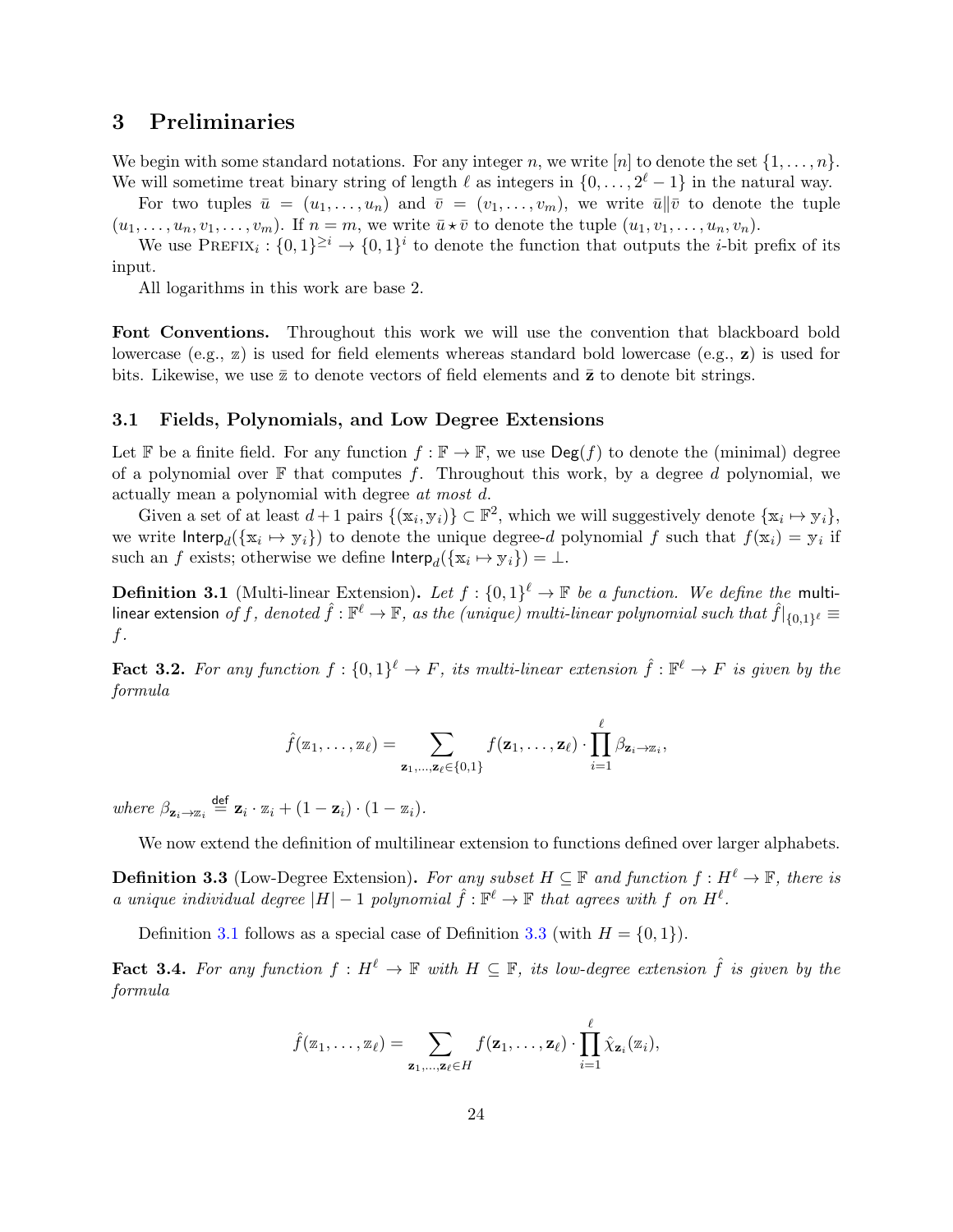where for each  $z \in H$ , the degree  $|H|-1$  polynomial  $\hat{\chi}_z : \mathbb{F} \to \mathbb{F}$  is the Lagrange interpolation polynomial, defined as

$$
\hat{\chi}_{\mathbf{z}}(\mathbf{z}) \stackrel{\text{def}}{=} \prod_{h \in H \backslash \{\mathbf{z}\}} \frac{\mathbf{z} - h}{\mathbf{z} - h}.
$$

**Lines and Planes.** A line  $L : \mathbb{F} \to \mathbb{F}^m$  is a polynomial mapping of degree 1 (in particular we allow degenerate lines which are just a constant function). Similarly, a plane  $M: \mathbb{F}^2 \to \mathbb{F}^m$  is also a polynomial mapping of degree at most 1 in each of its two variables. Note that if  $M$  is a plane, then for every  $\alpha \in \mathbb{F}$ , it holds that both  $M(\alpha, \cdot)$  and  $M(\cdot, \alpha)$  are lines.

#### 3.1.1 Explicit Representation of Finite Fields

A finite field ensemble is an ensemble  $\mathbb{F} = {\mathbb{F}_n}_{n \in \mathbb{N}}$ , where  $\mathbb{F}_n$  is a finite field for every  $n \in$ N. We say that a finite field ensemble has an explicit representation if for every  $n$ , there exists there exists a representation of the elements of  $\mathbb{F}_n$  as bit strings of length  $O(\log(|\mathbb{F}_n|))$  and there exist (probabilistic) polynomial-time Turing machines for computing the field operations (e.g., the machine gets as input  $n \in \mathbb{N}$  and the representation of two fields elements  $x, y \in \mathbb{F}_n$  and outputs the representation of  $(x + y)$ . These operations include field addition, multiplication, division, equality, generating random elements, access to constants 0 and 1.

When the parameter n is clear from the context, we will abuse notation and use  $\mathbb F$  to refer both to the ensemble  $\{\mathbb{F}_n\}_{n\in\mathbb{N}}$  and to the specific finite field  $\mathbb{F}_n$ .

### <span id="page-24-0"></span>3.2 Fully Homomorphic Encryption (FHE)

A public-key encryption scheme consists of three probabilistic polynomial-time algorithms Gen, ENC and DEC. The key Generation algorithm GEN, when given as input a security parameter  $1^{\lambda}$ , outputs a pair (pk,sk) of public and secret keys. The encryption algorithm, Enc, on input a public key pk and a message  $m \in \{0,1\}^{\text{poly}(\lambda)}$ , outputs a ciphertext  $\hat{m}$ , and the decryption algorithm, DEC, when given the ciphertext  $\hat{m}$  and the secret key sk, outputs the original message m (with overwhelming probability). We allow the decryption process to fail with negligible probability (over the randomness of all algorithms).

Let  $s = s(\lambda) \in \mathbb{N}$  and  $\delta = \delta(\lambda) \in [0,1]$  be parameters. A public-key encryption scheme has  $(S, \delta)$ -security if for every family of circuits  $\{C_{\lambda}\}_{{\lambda}\in\mathbb{N}}$  of size  $S(\lambda)$ , for all sufficiently large  $\lambda$  and for any two messages  $m, m' \in \{0, 1\}^{\text{poly}(\lambda)}$  such that  $|m| = |m'|$ ,

$$
\left|\Pr_{(\mathsf{pk},\mathsf{sk})\in_{R}\mathrm{GEN}(1^{\lambda})} \left[ C_{\lambda}(\mathsf{pk},\mathrm{ENC}_\mathsf{pk}(m)) = 1 \right] - \Pr_{(\mathsf{pk},\mathsf{sk})\in_{R}\mathrm{GEN}(1^{\lambda})} \left[ C_{\lambda}(\mathsf{pk},\mathrm{ENC}_\mathsf{pk}(m')) = 1 \right] \right| < \delta(\lambda)
$$

where the probability is also over the random coin tosses of Enc.

We say that an encryption scheme has sub-exponential security if there exists a constant  $\varepsilon > 0$ such that it is  $(2^{O(\lambda^{\varepsilon})}, 2^{-\Omega(\lambda^{\varepsilon})})$ -secure.

Homomorphic Encryption. A public-key encryption scheme (Gen, Enc, Dec) is said to be homomorphic wrt to a circuit class  $\mathcal C$  if there exists an algorithm, called EVAL, such that on input the public-key pk, a circuit  $C \in \mathcal{C}$  and a ciphertext  $\hat{m}$  that is an encryption of a message m with respect to pk, outputs a string  $\psi$  such that the following two conditions hold: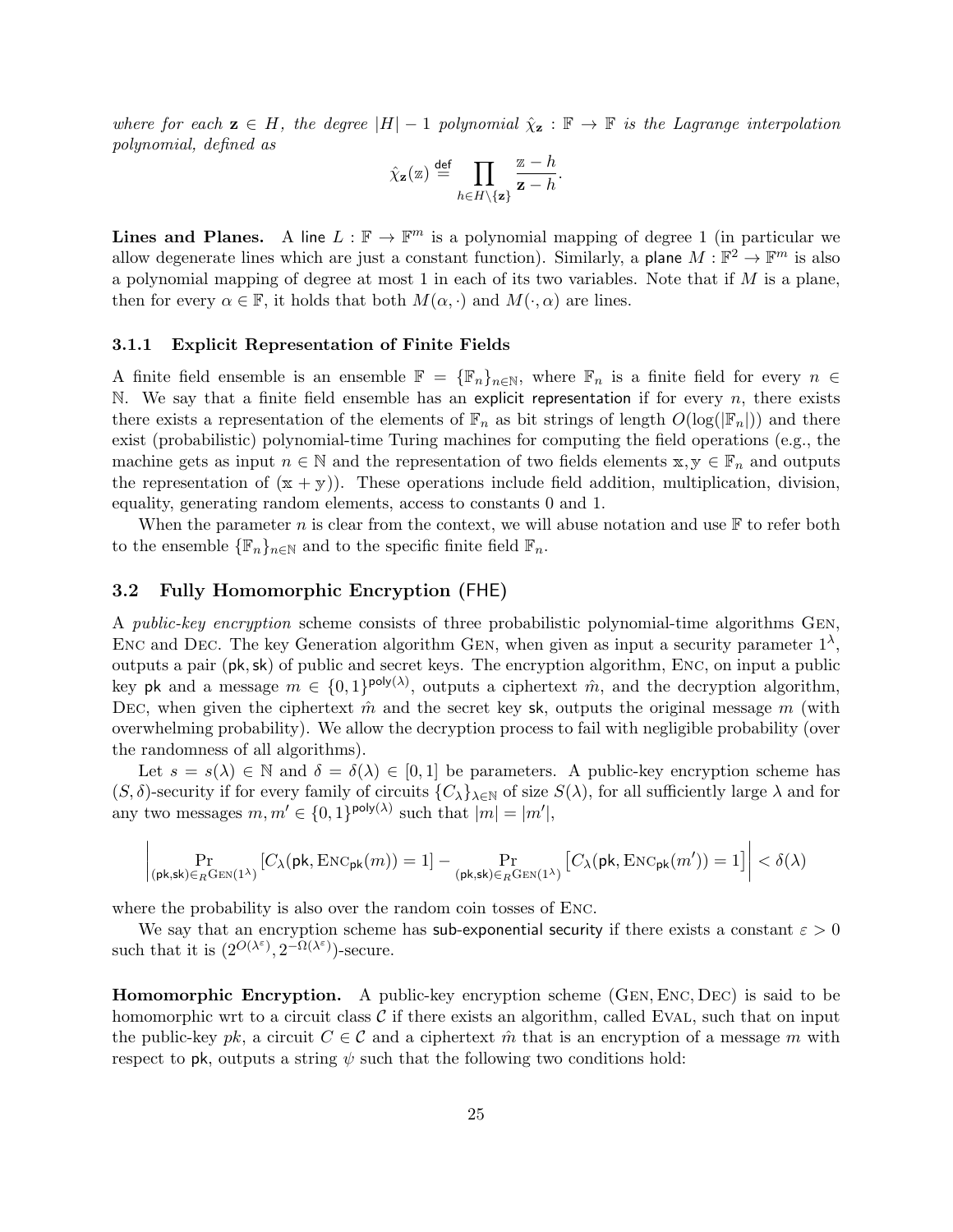- Homomorphic Evaluation:  $\text{Dec}_{\text{sk}}(\psi) = C(m)$ , except with negligible probability (over the coins of all algorithms).
- Compactness: The length of  $\psi$  is polynomial in  $\lambda$ , |m| and  $|C(m)|$  but is otherwise independent of the size of C.

Furthermore, in this work we assume that homomorphic evaluation is done in a gate-by-gate manner. (All candidate homomorphic encryption schemes have this property.)

The scheme is *fully homomorphic* if it is homomorphic wrt the class of all polynomial-size circuits.

### <span id="page-25-0"></span>3.3 No-Signaling PCPs

A probabilistically checkable proof (PCP) is a protocol, between a prover  $P$  and verifier  $V$ , for convincing the verifier V that a common input  $x \in \{0,1\}^n$  belongs to a language L, with soundness depending on a statistical security parameter  $\kappa$ . This protocol is in an idealized model; specifically, the prover produces a proof string  $\pi$  of some length  $\ell(n, \kappa)$ , and the verifier is allowed to make some number  $k(n, \kappa)$  of (randomized) queries to  $\pi$ . Based on the answers to these queries the verifier decides whether to accept or reject.

In this work we exclusively consider PCPs with verifiers whose queries are non-adaptive; in this case, we represent V by two algorithms  $V_0$  and  $V_1$ . The first algorithm,  $V_0$ , takes as input  $(x, 1^{\kappa})$ and outputs  $(Q, st)$ , where Q is the set of queries asked by V and st is some private state. The second algorithm,  $V_1$ , "continues" the execution of V, taking as input  $(x, 1<sup>\kappa</sup>, st, \pi_Q)$  and outputs a bit representing an accept or reject.

As usual (perfect) completeness means that for any  $x \in \mathcal{L}$  and security parameter  $\kappa$ , there is a string  $\pi$  such that  $V^{\pi}(x, 1^{\kappa})$  accepts with probability 1. The classical notion of soundness means that for any  $x \in \{0,1\}^n \setminus \mathcal{L}$  and for any  $\pi$ , it holds that  $V^{\pi}(x, 1^{\kappa})$  accepts with probability at most  $\varepsilon(\kappa)$ , where  $\varepsilon$  is called the soundness error.

In this work we shall consider a stronger notion of soundness called *no-signaling* (NS) soundness. Let  $\Sigma = \Sigma(n, \kappa)$  denote the *alphabet* of  $\pi$ .

**Definition 3.5** (NS Prover). A  $(k_{\text{max}}, \delta)$ -NS prover  $P^*$  over alphabet  $\Sigma$  is a set of distributions  ${P^*(Q)}_{|Q|\leq k_{\max}}$ , where each  $P^*(Q)$  is distributed over  $\Sigma^Q$ , such that for all sets of queries  $Q'\subseteq Q$ with  $|Q| \leq k_{\text{max}}$ , the following two distributions on  $A_{Q'} \in \Sigma^{Q'}$  have statistical distance at most  $\delta$ .

- 1. Sample  $A_{Q'} \leftarrow P^*(Q')$ .
- 2. Sample  $A_Q \leftarrow P^*(Q)$  and set  $A_{Q'} = (A_Q)_{Q'}$ , namely, the restriction of  $A_Q$  to the coordinates in  $Q'$ .

Definition 3.6 (NS-PCPs). A PCP for a language  $\mathcal L$  with soundness error  $\varepsilon$  against  $(k_{\max}, \delta)$ -NS provers (where  $\varepsilon$ ,  $k_{\text{max}}$ , and  $\delta$  are functions of n and  $\kappa$ ) is composed of a prover algorithm P and verifier algorithms  $(V_0, V_1)$  such that:

1. (Completeness:) For every  $x \in \mathcal{L}$  and security parameter  $\kappa$ , it holds that

$$
\Pr_{(Q,\mathsf{st}) \leftarrow V_0(x,1^{\kappa})} \left[ V_1(x,1^{\kappa},\mathsf{st},P(x,1^{\kappa})_Q) = 1 \right] = 1.
$$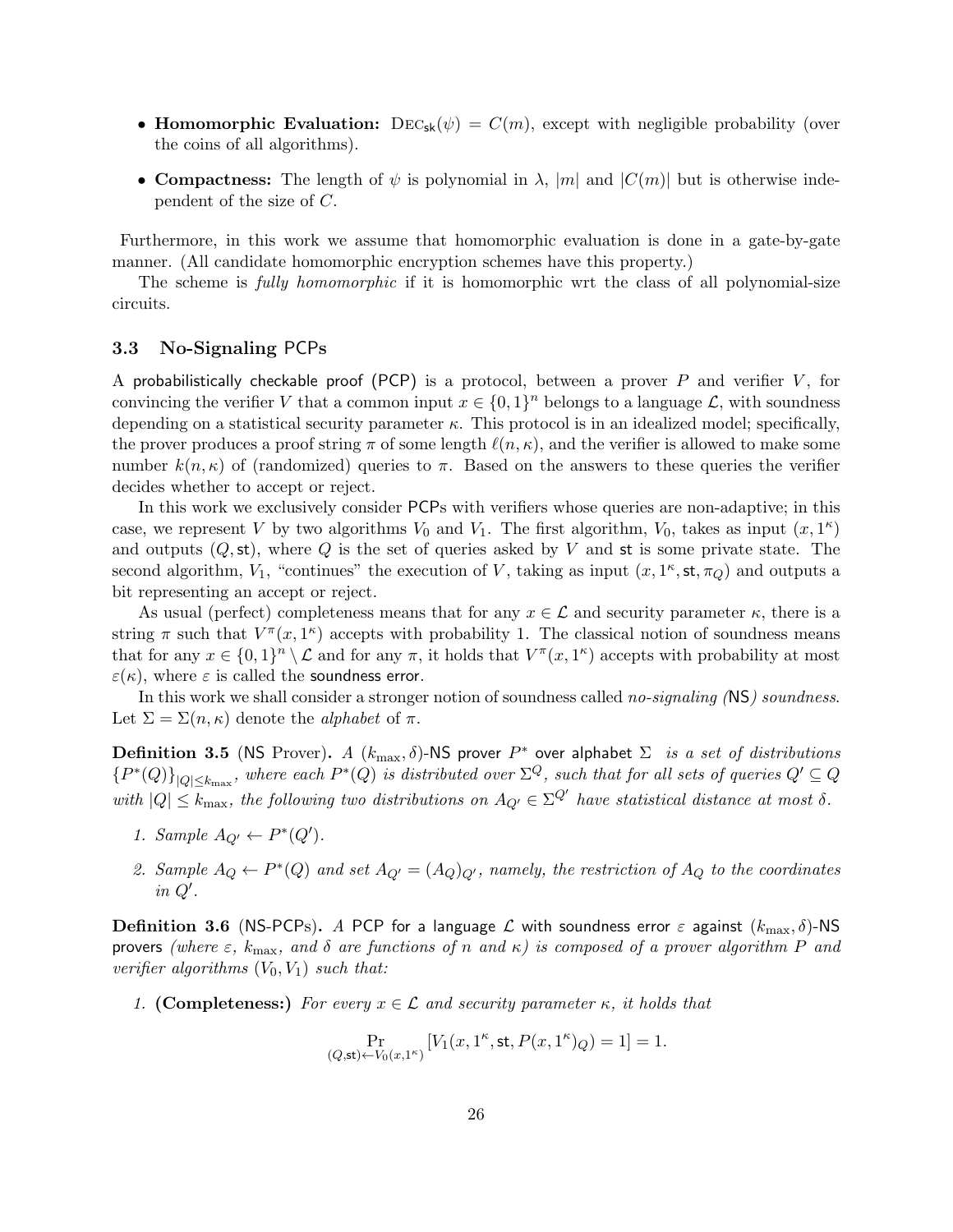2. (Soundness:) For every  $x \in \{0,1\}^n \setminus \mathcal{L}$ , every security parameter  $\kappa$ , and every  $(k_{\max}, \delta)$ -NS prover  $P^*$ , it holds that:

$$
\Pr_{\substack{(Q,\mathsf{st}) \leftarrow V_0(x,1^\kappa)\\ A_Q \leftarrow P_\lambda^*(Q)}} \left[V_1(\mathsf{st},A_Q) = 1\right] \leq \varepsilon(n,\kappa).
$$

The time ( $resp.,$  space) complexity of the prover is defined to be the time ( $res., space$ ) complexity of P on a standard word RAM machine. Likewise, the time (resp., space) complexity of the verifier is defined to be the sum (resp., maximum) of the time (resp., space) complexity of  $V_0$  and  $V_1$  on a standard word RAM machine.

### <span id="page-26-0"></span>3.4 Argument Systems

An argument scheme is a protocol, between a prover  $P$  and a verifier  $V$ , for convincing the verifier that a common input  $x \in \{0,1\}^n$  belongs to some language  $\mathcal L$  with certainty that depends on a computational security parameter  $\lambda$ . In contrast to PCPs, argument schemes work in a non-idealized model. However, their soundness holds only against computationally bounded provers.

**Definition 3.7** (Argument Schemes). A (non-adaptive, two-message) ( $s, \varepsilon$ )-sound argument scheme for a language  $\mathcal L$  consists of an algorithm P and a pair of probabilistic polynomial-time algorithms  $(V_0, V_1)$  such that:

1. For all  $x \in \mathcal{L}$  and security parameters  $\lambda$ ,

$$
\Pr_{(q,\mathsf{st}) \leftarrow V_0(x,1^{\lambda})} \left[ V_1(\mathsf{st}, P(x,q)) = 1 \right] = 1.
$$

2. For all  $x \in \{0,1\}^n \setminus \mathcal{L}$ , all security parameters  $\lambda$ , and all size  $s(n,\lambda)$  circuits  $P^*$ ,

$$
\Pr_{(q,\mathsf{st}) \leftarrow V_0(x,1^\lambda)} \left[ V_1(\mathsf{st}, P^*(q)) = 1 \right] \leq \varepsilon(n,\lambda).
$$

An argument-system has polynomial-soundness if it is  $(\text{poly}(\lambda), 1/\text{poly}(\lambda))$ -sound for every polynomial poly. We use argument-system as a shorthand for a  $(\text{poly}(\lambda), 1/\text{poly}(\lambda))$ -sound argumentsystem.

# <span id="page-26-1"></span>4 Models of Computation

A common theme in our construction is the use of specialized computational models that are geared specifically toward our needs. Since the actual formalism is vital for our construction, we go into full details about these model, which might feel a bit tedious at times. The reader may want to initially skip this section and revisit it as necessary later.

Section Organization. First, in Section [4.1](#page-27-0) we introduce a model of computation which we call "arithmetic straight line program". This model will conveniently allow us to separate the computation done by the prover "in the clear" from those that are done "under the FHE". In Section [4.2](#page-29-0) we formalize the RAM model that we consider. In Section [4.3](#page-33-0) we introduce a model of computation which we call "Tree machines" which on the one hand can simulate RAM computations very efficiently (i.e., with logarithmic overhead in time) but on the other, are amenable to PCP techniques. In Section [4.4](#page-36-0) we show how to emulate a RAM machine by a Tree machine.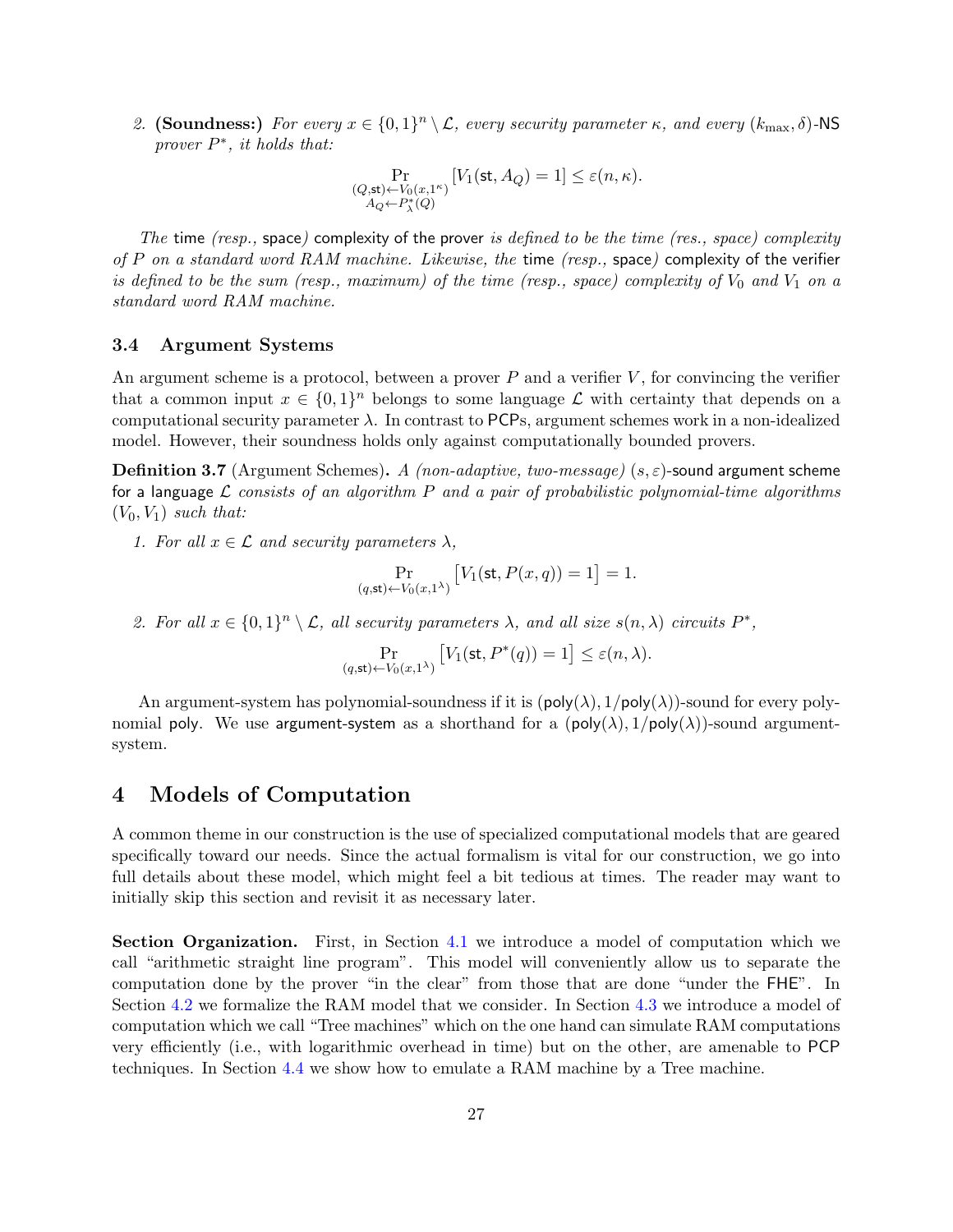### <span id="page-27-0"></span>4.1 Arithmetic Straight Line Program (ASLP)

Loosely speaking, an *arithmetic straight line program (ASLP)* is a program, defined over some ring  $\mathcal{R}$ , that is composed of a sequence of arithmetic instructions which can simply add or multiply two registers together.

**Definition 4.1.** An Arithmetic Straight Line Program *(ASLP) for inputs of length n, over a ring* R and with k registers  $R[1], \ldots, R[k]$ , is a sequence of instructions  $A = (\text{ins}_1, \ldots, \text{ins}_T)$ , where each instruction ins<sub>t</sub> takes one of the following forms. Either:

- 1.  $R[i] \leftarrow \text{INV}[i]$  for some  $i \in [k]$  and  $j \in [n]$ ; or
- 2.  $R[i] := \alpha$ , where  $i \in [k]$  and  $\alpha \in \mathcal{R}$ ; or
- 3.  $R[i] \leftarrow R[j] + R[\ell]$  for some i, j,  $\ell \in [k]$ ; or
- 4.  $R[i] \leftarrow R[i] \times R[\ell]$  for some i,  $i, \ell \in [k]$ ; or
- 5.  $R[i] \leftarrow \alpha \times R[j]$  for some  $i, j \in [k]$  and  $\alpha \in \mathcal{R}$ ; or
- 6. OUTPUT  $\leftarrow$  R[i] for some  $i \in [k]$ .

We assume that there are m different OUTPUT instructions. Every such ASLP A defines in a natural way a function  $A: \mathbb{R}^n \to \mathbb{R}^m$ , where the m different outputs appear in the order in which they were generated.

When the ring  $R$  is clear from the context, we omit it from the notation.

**Remark 4.2** (Multiplication by a Constant). Clearly the instruction  $R[i] \leftarrow \alpha \times R[j]$  can be easily emulated by other instructions. The reason that we add this instruction explicitly though is that in the context of fully homomorphic encryption, multiplication by a known constant is much cheaper than multiplication of two encrypted values. In particular, multiplication by a known constant does not increase the multiplicative depth (to be defined next) of the ASLP.

We next define the multiplicative depth as the maximal number of sequential multiplication operations that was used to compute the value of any register.

**Definition 4.3** (Multiplicative Depth of ASLP). The multiplicative depth of an ASLP (ins<sub>1</sub>, ..., ins<sub>T</sub>) with k registers is defined as  $\max_{i\in[k],t\in[T]}\{d_{i,t}\}$ , where the values  $\{d_{i,t}\}\$ are defined inductively in t as follows. We define  $d_{i,0} \stackrel{\text{def}}{=} 0$  for all i, and for  $t > 0$  we define

$$
d_{i,t} \stackrel{\text{def}}{=} \begin{cases} 0 & \text{if } \mathsf{ins}_t \text{ is } R[i] \leftarrow \text{INPUT}[j] \text{ for some } j \\ 0 & \text{if } \mathsf{ins}_t \text{ is } R[i] \leftarrow \alpha \text{ for some } \alpha \\ \max(d_{j,t-1}, d_{\ell,t-1}) & \text{if } \mathsf{ins}_t \text{ is } R[i] \leftarrow R[j] + R[\ell] \\ 1 + \max(d_{j,t-1}, d_{\ell,t-1}) & \text{if } \mathsf{ins}_t \text{ is } R[i] \leftarrow R[j] \times R[\ell] \\ d_{j,t-1} & \text{if } \mathsf{ins}_t \text{ is } R[i] \leftarrow \alpha \times R[j] \\ d_{i,t-1} & \text{if } \mathsf{ins}_t \text{ is } \text{OUTPUT} \leftarrow R[j] \text{ for some } j. \end{cases}
$$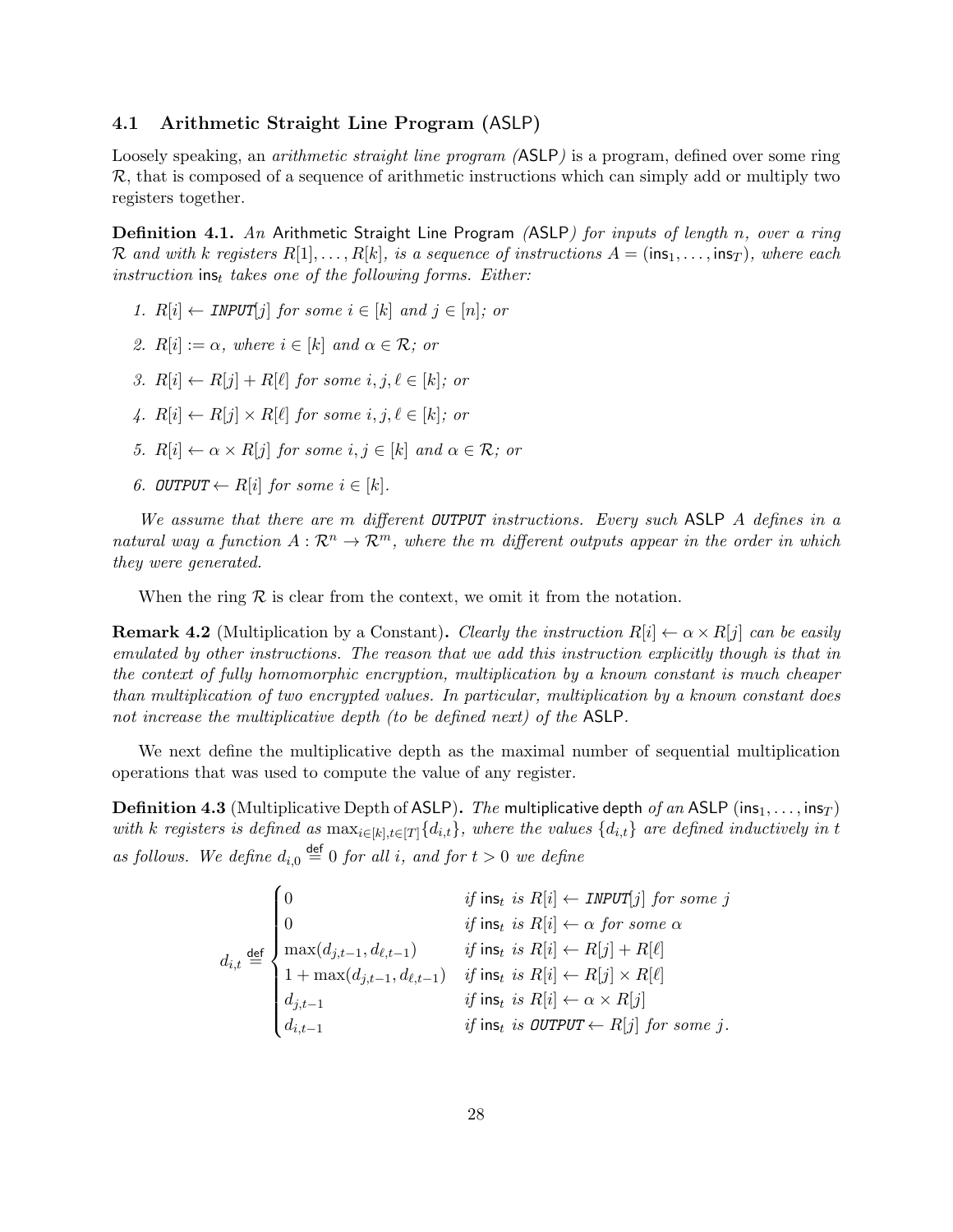Uniformity of ASLPs. We will mainly use ASLPs to describe computations of a function  $f_{\alpha}(x)$ , indexed by  $\alpha$ , on a value x. First, a bounded time and space RAM machine gets input  $\alpha \in \{0,1\}^*$ and outputs an ASLP  $P_{\alpha}$  that computes  $f_{\alpha}$ . We call such a combined program a *uniform* ASLP (see Definition [4.4](#page-28-0) for the precise definition).

<span id="page-28-0"></span> $\bf{Definition \ 4.4.}$   $\it Let \ {\cal C} \ be \ a \ complexity \ class. \ A \ function \ family \ \{{f_\alpha}\}_{\alpha \in \{0,1\}^*} \ is \ \sf computable \ by \ a \ {\cal C}$ uniform ASLP over  $R$  with  $k$  registers and multiplicative depth  $d$  if there exists a standard word RAM machine in C that on input  $\alpha \in \{0,1\}^*$  outputs an ASLP  $P_\alpha$ , with  $k(\alpha)$  registers and multiplicative depth d, such that  $P_{\alpha}(x) = f_{\alpha}(x)$ .

We think of the function  $f_{\alpha}$  as also being parameterized by the description of the ring and so the RAM machine has explicit access to a full description of  $\mathcal{R}$ .

Uniform ASLPs can be emulated by RAM machines as follows.

Fact 4.5 (Emulating ASLP by RAM). If a function family  $\{f_\alpha\}_{\alpha\in\{0,1\}^*}$  is computable by a  ${\sf TISP}(T,S)$ uniform ASLP over the ring R with k registers, then  $\{f_\alpha\}_{\alpha\in\{0,1\}}$  is computable in time upper bounded by  $O(T)$  ring operations and in space  $S + O(k \cdot S_{\mathcal{R}})$ , where  $S_{\mathcal{R}}$  is the space to store a single ring element.

Remark 4.6. The multiplicative depth of an ASLP is upper bounded by the length of the ASLP. For a  $\mathsf{TIME}(T)$ -uniform  $\mathsf{ASLP}$ , the length of the  $\mathsf{ASLP}$  (and therefore also the multiplicative depth) are upper bounded by T.

### 4.1.1 Evaluation of the Multilinear Extension via ASLPs

We proceed to describe some procedures for efficient evaluation of the multilinear extension via ASLPs.

By Fact [3.2,](#page-23-4) computing the multi-linear extension of an *arbitrary* function  $f: \{0,1\}^{\ell} \to R$  at a point  $\bar{z} \in R^{\ell}$  reduces to enumerating the coefficients  $\left\{\beta_{\bar{z}\to \bar{z}} \stackrel{\text{def}}{=} \prod_{i=1}^{\ell} \beta_{\mathbf{z}_i \to z_i} \right\}_{\bar{z}}$ . There are two ways of doing this; a time-efficient way, and a depth-efficient way.

**Fact 4.7.** For any ring R, let  $f_{\ell,R}: R^{\ell} \to R^{2^{\ell}}$  denote the function  $f_{\ell,R}(\bar{x}) = (\beta_{\bar{\mathbf{z}} \to \bar{x}})_{\bar{\mathbf{z}} \in \{0,1\}^{\ell}}$ . The function family  $f = \{f_{\ell,R}\}\;$  is computable both by:

- A TISP  $(O(2^{\ell} \cdot \log(\ell)), O(\ell))$ -uniform ASLP with  $O(\ell)$  registers and multiplicative depth  $\log(\ell)$ +  $O(1)$ ; and
- A TISP $(O(2^{\ell}), O(\ell))$ -uniform ASLP with  $O(\ell)$  registers and multiplicative depth  $\ell + O(1)$ .

Fact [3.2](#page-23-4) directly gives a way to evaluate multi-linear extensions.

**Corollary 4.8.** There is an oracle word-RAM algorithm  $\mathcal A$  such that for any ring R, any positive integer  $\ell$ , and any function  $f : \{0,1\}^{\ell} \to R$ , executing A on input  $(R, \ell)$  with oracle f results in an ASLP that computes  $\hat{f}$ . Furthermore:

- 1. The process of generating the ASLP takes time  $O(2^{\ell} \cdot \log(\ell) \cdot \log |R|)$  and space  $O(\ell + \log |R|)$ .
- 2. The ASLP itself has length  $O(2^{\ell} \cdot \log(\ell))$ , uses  $O(\ell)$  registers, and has multiplicative depth  $\log(\ell) + O(1)$ .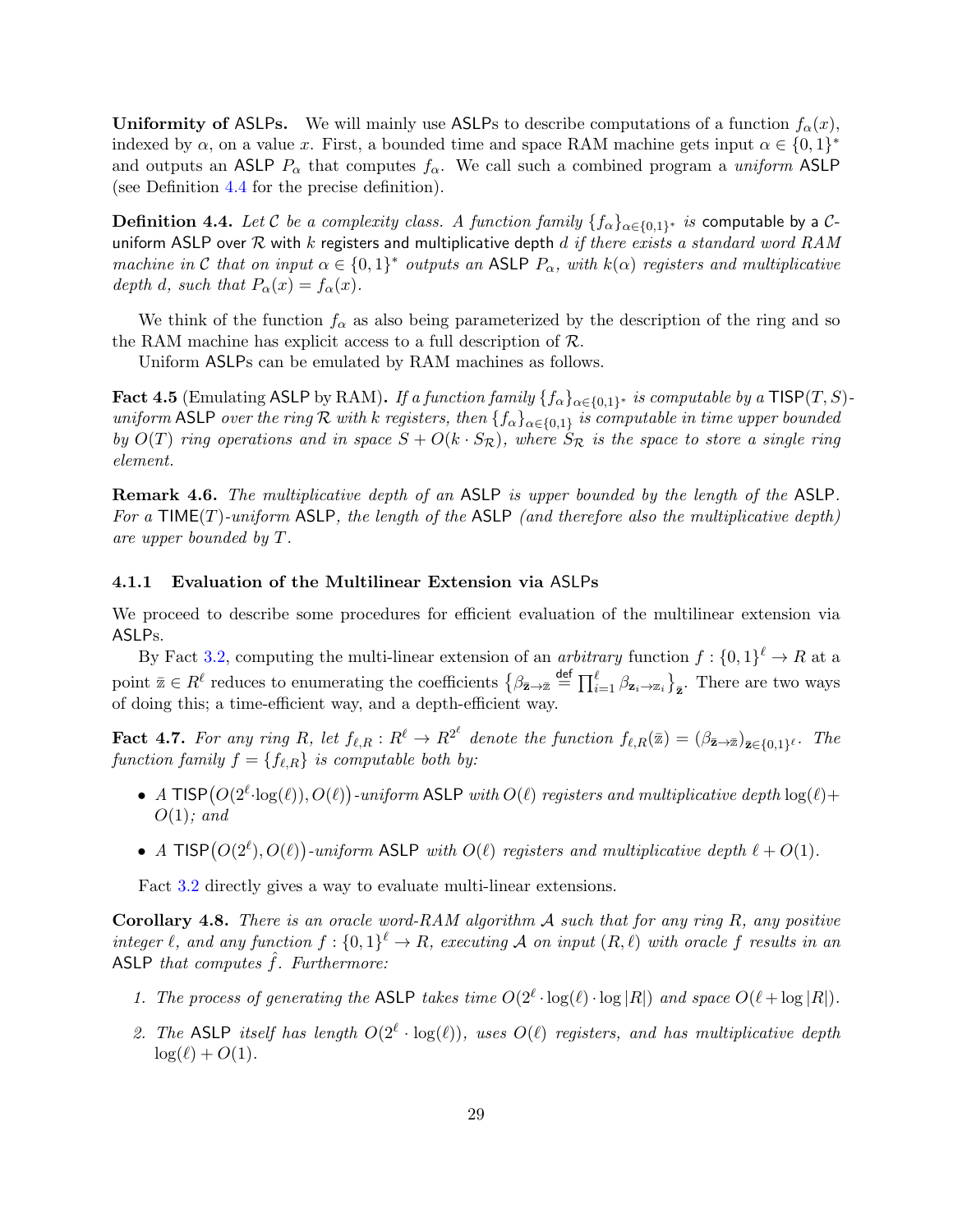**Corollary 4.9** (See also [\[Tha13,](#page-83-3) Remark 1]). There is an oracle word-RAM algorithm A such that for any ring R, any positive integer  $\ell$ , and any function  $f : \{0,1\}^{\ell} \to R$ , executing A on input  $(R, \ell)$  with oracle f results in an ASLP that computes  $\hat{f}$ . Furthermore:

- 1. The process of generating the ASLP takes time  $O(2^{\ell} \cdot \log |R|)$  and space  $O(\ell + \log |R|)$ .
- 2. The ASLP itself has length  $O(2^{\ell})$ , uses  $O(\ell)$  registers, and has multiplicative depth  $\ell + O(1)$ .

## <span id="page-29-0"></span>4.2 RAM Machines

When studying the fine-grained prover overhead for general-purpose computation, the choice of computational model is important. Most models of computation can simulate each other with polynomial blow-up in running-time and constant factor blow-up in space usage, but we want to simulate real-world computations with nearly constant overhead. We therefore focus on the word RAM model of computation, which is standard in practice.

In this section we formally define the RAM machine model that we consider. Our definition allows for flexibility in the concrete set of (word) operations that the RAM supports.

**Definition 4.10** (RAM Machine). A RAM machine M relative to a finite operation set<sup>[25](#page-29-1)</sup>  $\mathcal{O}$  of functions  $\{\star_i : \mathbb{Z}_{\geq 0} \times \mathbb{Z}_{\geq 0} \to \mathbb{Z}_{\geq 0}\}$  is a finite list of  $\ell$  instructions  $(\text{ins}_1, \ldots, \text{ins}_\ell)$ , each taking one of the following forms (for some  $i, j, k \in \mathbb{N}$ ).

- Input:  $R[i] \leftarrow \text{INPUT}[R[j]]$
- Load/Store instructions: One of
	- R[i]  $\leftarrow c$  for some constant  $c \in \mathbb{Z}_{\geq 0}$
	- $R[i] \leftarrow R[j]$
	- $R[i] \leftarrow R[R[j]]$
	- $R[R[i]] \leftarrow R[j]$
- Word operations:  $R[i] \leftarrow R[j] \star R[k]$  for some operation  $\star \in \mathcal{O}$ .
- Control flow instructions, either
	- $-$  GOTO  $i, or$
	- GOTO i IF  $R[i] \neq 0$ .
- Halting instructions: ACCEPT or REJECT.

### 4.2.1 Execution Semantics

Loosely speaking, the execution of a RAM machine  $M$  on a given input string  $x$  proceeds as follows. We start with a memory tape which is set to an infinite sequence of 0's. We use  $R[i]$  to refer to the  $i^{th}$  memory cell. At each time step, we execute the relevant RAM instruction. For example,  $R[i] \leftarrow \text{INVT}[R[j]]$  means that  $i^{th}$  memory cell  $R[i]$  obtains the value of the  $(R[j])$ -th bit of x.

<span id="page-29-1"></span> $^{25}$ The set of allowed operations is a common source of variation between different RAM models, but for us it only matters that the set is finite and each operation is computable in polynomial time.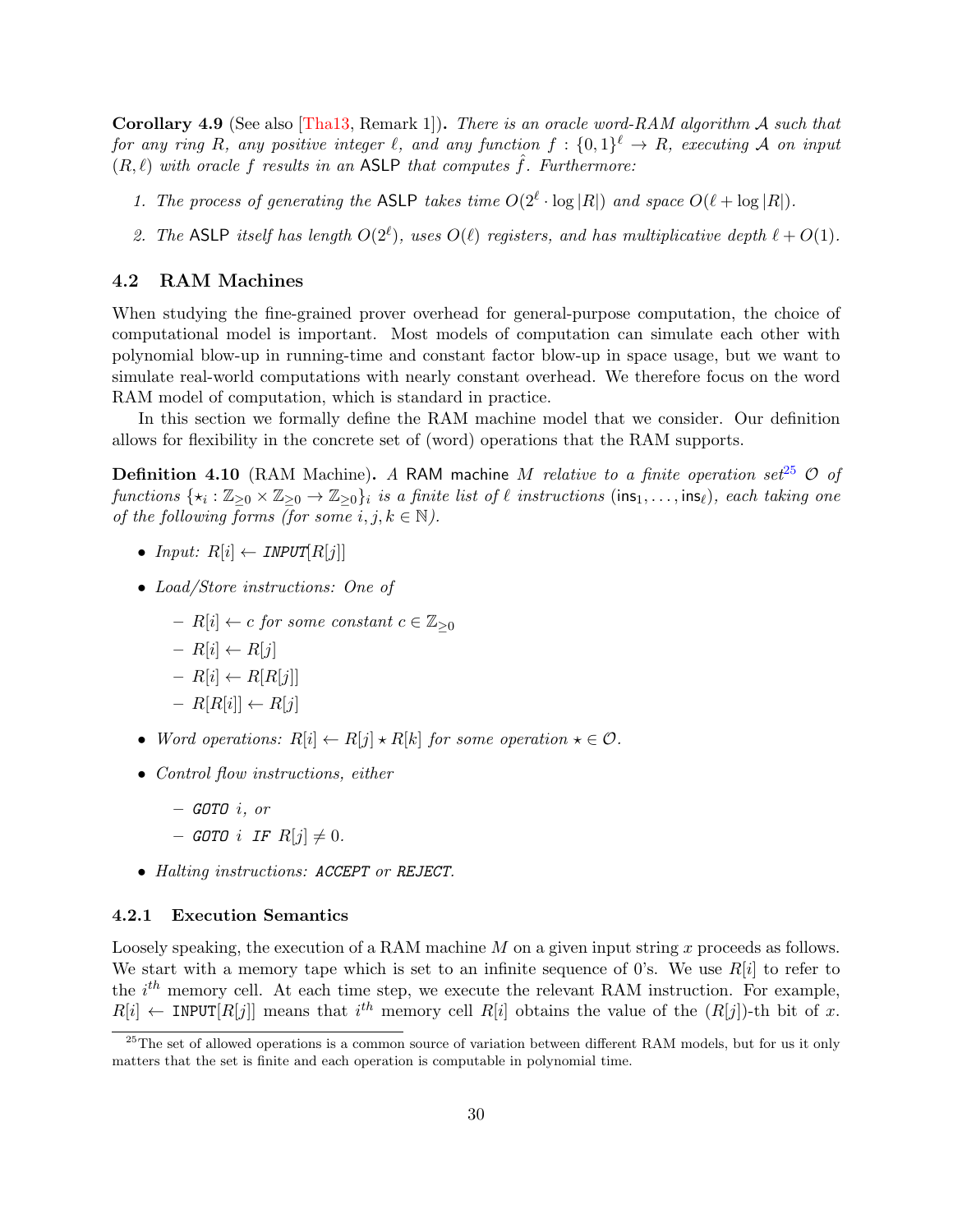The other operations are similarly defined in the natural way. Throughout the execution we keep track of a program counter  $p \in [\ell]$  that points to the current instruction being executed by the RAM program. The program counter advances linearly, except in the case of GOTO instructions (or the halting instructions ACCEPT and REJECT). We say that  $M(x) = 1$  (resp.,  $M(x) = 0$ ) if the RAM machine halts at the ACCEPT (resp, REJECT) instruction, given input x. We proceed to the formalization of the foregoing discussion.

**Definition 4.11.** A configuration of a RAM machine  $M = (ins_1, \ldots, ins_\ell)$  is a tuple (pc, T), where

- $\mathsf{pc} \in [\ell]$  is a "program counter" indicating the next instruction to be executed, and
- $\mathcal{T}: \mathbb{N} \to \mathbb{Z}_{\geq 0}$  is the memory contents of M.

If ins<sub>pc</sub> = ACCEPT, the configuration is said to be an accepting configuration. If ins<sub>pc</sub> = REJECT, the configuration is said to be a rejecting configuration. In either case, the configuration is said to be a halting configuration.

**Definition 4.12.** The initial configuration of a RAM machine  $M = (\text{ins}_1, \dots, \text{ins}_\ell)$  is the configuration  $(1, \mathcal{T}_0)$ , where  $\mathcal{T}_0(\alpha) = 0$  for all  $\alpha \in \mathbb{N}$ .

The following definition formalizes the "evolution" of a RAM machine computation.

**Definition 4.13.** A non-halting configuration (pc, T) for a RAM machine  $M = (\text{ins}_1, \ldots, \text{ins}_\ell)$  is said to yield the configuration  $(\mathsf{pc}', \mathcal{T}')$  on input  $x = x_1 \cdots x_n$ , denoted  $(\mathsf{pc}, \mathcal{T}) \stackrel{M,x}{\rightarrow} (\mathsf{pc}', \mathcal{T}')$ , if the following holds:

• If ins<sub>pc</sub> is of the form  $R[i] \leftarrow \text{INPUT}[R[j]]$ , then

$$
\mathcal{T}'(\alpha) = \begin{cases} x_{\mathcal{T}(j)} & \text{if } \alpha = i \text{ and } 1 \le \mathcal{T}(j) \le n \\ \mathcal{T}(\alpha) & otherwise, \end{cases}
$$

and  $pc' = pc + 1.26$  $pc' = pc + 1.26$ 

• If ins<sub>pc</sub> is of the form  $R[i] \leftarrow c$ , then

$$
\mathcal{T}'(\alpha) = \begin{cases} c & \text{if } \alpha = i \\ \mathcal{T}(\alpha) & \text{otherwise,} \end{cases}
$$

and  $pc' = pc + 1$ .

• If ins<sub>pc</sub> is of the form  $R[i] \leftarrow R[j]$ , then

$$
\mathcal{T}'(\alpha) = \begin{cases} \mathcal{T}(j) & \text{if } \alpha = i \\ \mathcal{T}(\alpha) & \text{otherwise,} \end{cases}
$$

and  $pc' = pc + 1$ .

<span id="page-30-0"></span><sup>&</sup>lt;sup>26</sup>The behavior of this instruction on  $R[j] > n$  can be used to determine the value of n via a binary search.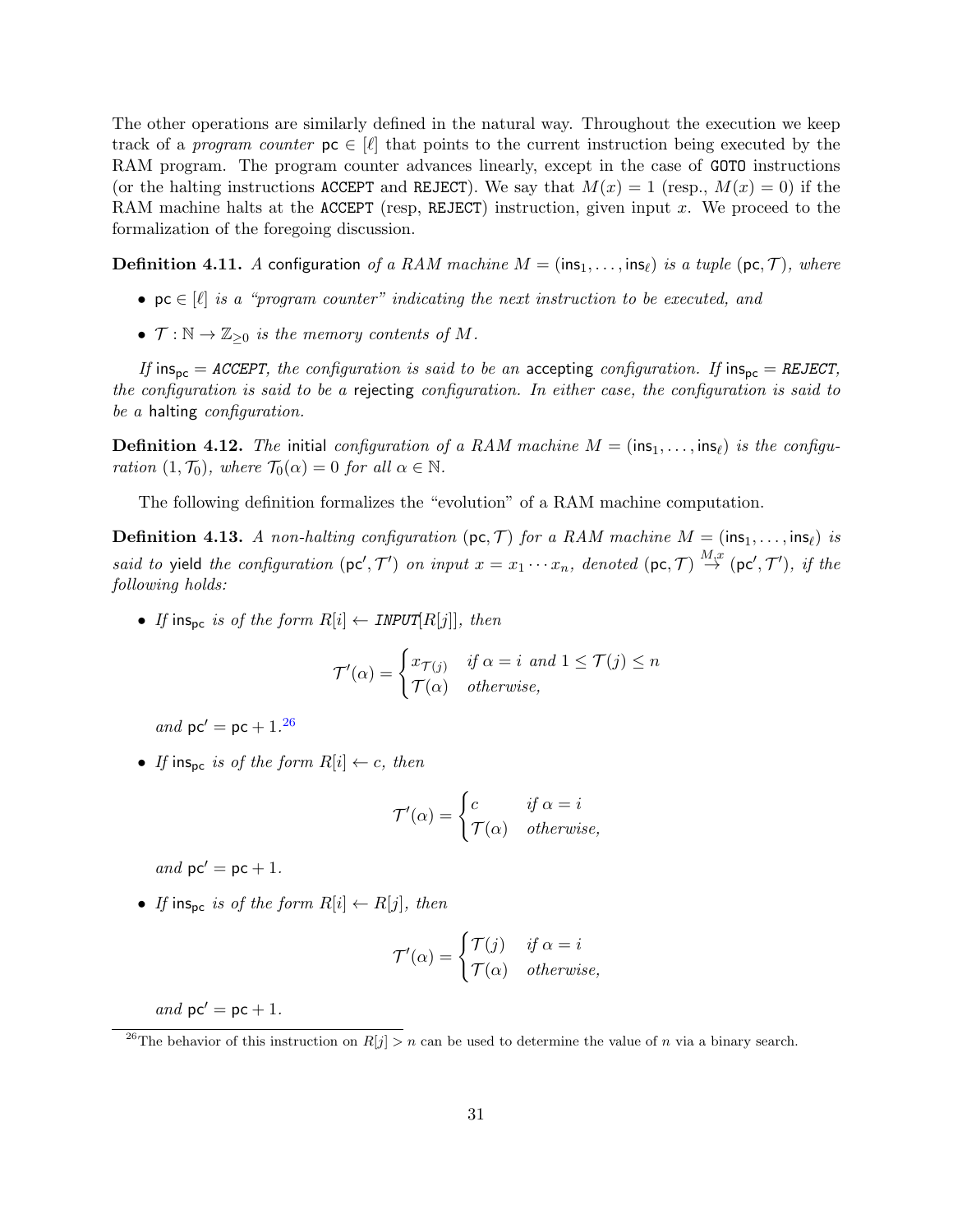• If ins<sub>pc</sub> is of the form  $R[i] \leftarrow R[R[j]]$ , then

$$
\mathcal{T}'(\alpha) = \begin{cases} \mathcal{T}(\mathcal{T}(j)) & \text{if } \alpha = i \\ \mathcal{T}(\alpha) & \text{otherwise,} \end{cases}
$$

and  $pc' = pc + 1$ .

• If inspe is of the form  $R[R[i]] \leftarrow R[j]$ , then

$$
\mathcal{T}'(\alpha) = \begin{cases} \mathcal{T}(j) & \text{if } \alpha = \mathcal{T}(i) \\ \mathcal{T}(\alpha) & \text{otherwise,} \end{cases}
$$

and  $pc' = pc + 1$ .

• If ins<sub>pc</sub> is of the form  $R[i] \leftarrow R[j] \star R[k]$  for some operation  $\star \in \mathcal{O}$ , then

$$
\mathcal{T}'(\alpha) = \begin{cases} \mathcal{T}(j) \star \mathcal{T}(k) & \text{if } \alpha = i \\ \mathcal{T}(\alpha) & \text{otherwise,} \end{cases}
$$

and  $pc' = pc + 1$ .

- If ins<sub>pc</sub> is of the form GOTO i, then  $T' = T$ , and  $pc' = i$ .
- If ins<sub>pc</sub> is of the form GOTO i IF  $R[j] \neq 0$ , then  $\mathcal{T}' = \mathcal{T}$ , and

$$
\mathsf{pc}' = \begin{cases} i & \text{if } \mathcal{T}(j) \neq 0 \\ \mathsf{pc} + 1 & otherwise. \end{cases}
$$

When  $M$  and  $x$  are clear from the context we omit them from the notation and simply write  $\mathcal{C} \to \mathcal{C}'$ .

**Definition 4.14.** If  $C_0$  is the initial configuration of M, and if there is a finite sequence of configurations  $\mathcal{C}_0 \stackrel{M,x}{\to} \cdots \stackrel{M,x}{\to} \mathcal{C}_T$  with  $\mathcal{C}_T$  a halting configuration, then  $(\mathcal{C}_0,\ldots,\mathcal{C}_T)$  is said to be the transcript of M on x, and we say that M halts at  $C_T$  on x. We denote this symbolically by writing  $\mathcal{C}_0 \stackrel{M,x}{\Rightarrow} \mathcal{C}_T.$ 

**Definition 4.15.** The evaluation of  $M$  on  $x$  is defined as

$$
M(x) \stackrel{\text{def}}{=} \begin{cases} 1 & \text{if } M \text{ halts at } C \text{ on } x \text{ for some accepting configuration } C \\ 0 & \text{if } M \text{ halts at } C \text{ on } x \text{ for some rejecting configuration } C \\ \perp & \text{otherwise.} \end{cases}
$$

We next define a *combined access pattern* as the list of all memory and input locations that are accessed by the RAM program on a given input. Formally, this is defined as follows.

<span id="page-31-0"></span>**Definition 4.16.** If the transcript for a RAM machine  $M = (\text{ins}_1, \ldots, \text{ins}_\ell)$  on an input x is  $((\mathtt{pc}_0, \mathcal{T}_0), \ldots, (\mathtt{pc}_T, \mathcal{T}_T)),$  then the combined access pattern  $(access\ pattern\ for\ short)\ of\ M\ on\ x\ is$ the concatenated tuple  $\mathbf{a}_1\|\cdots\|\mathbf{a}_T$ , where for each  $t \in [T]$ ,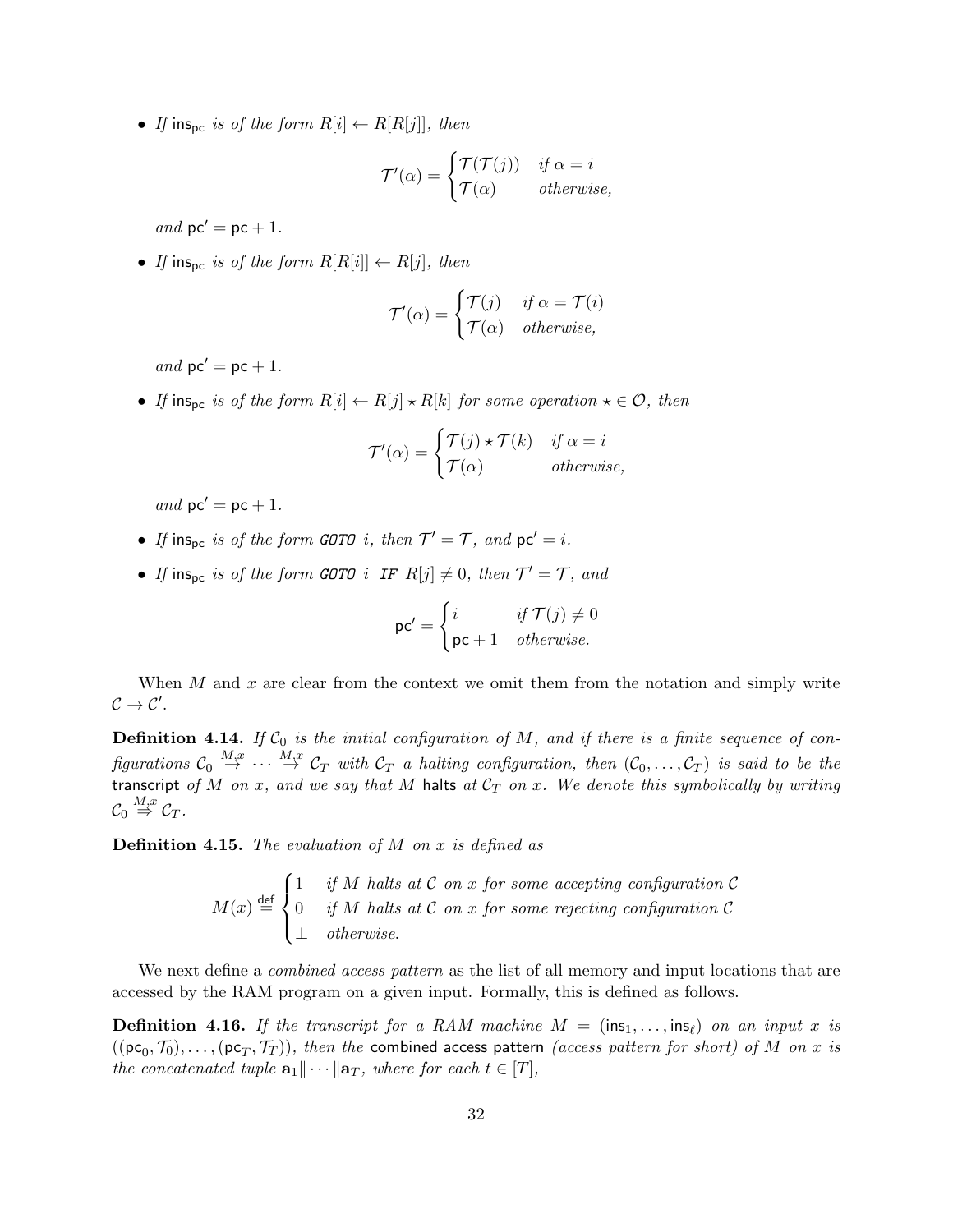- If ins<sub>pc<sub>t</sub></sub> is of the form  $R[i] \leftarrow \text{INVU}[R[j]]$ , then  $\mathbf{a}_t$  is the tuple  $(j, \mathcal{T}_t(j), i)$ .
- If  $\text{ins}_{\text{pc}_t}$  is of the form  $R[i] \leftarrow c$ , then  $\mathbf{a}_t$  is the singleton tuple (i).
- If ins<sub>pc<sub>t</sub></sub> is of the form  $R[i] \leftarrow R[j]$ , then  $\mathbf{a}_t = (j, i)$ .
- If ins<sub>pc<sub>t</sub></sub> is of the form  $R[i] \leftarrow R[R[j]]$ , then  $\mathbf{a}_t = (j, \mathcal{T}_t(j), i)$ .
- If ins<sub>pc<sub>t</sub></sub> is of the form  $R[R[i]] \leftarrow R[j]$ , then  $\mathbf{a}_t = (j, i, \mathcal{T}(i))$ .
- If ins<sub>pc<sub>t</sub></sub> is of the form  $R[i] \leftarrow R[j] \star R[k]$ , then  $\mathbf{a}_t = (j, k, i)$ .
- If ins<sub>pc<sub>t</sub></sub> is of the form GOTO i IF  $R[j] \neq 0$ , then  $a_t$  is the singleton tuple (j).
- Otherwise,  $a_t$  is the empty tuple.

**Remark 4.17.** Note that the list of memory locations in Definition [4.16](#page-31-0) does not distinguish between memory and input accesses. This is done for technical reasons that slightly simplify our emulation of RAM machines by Tree machines in Section [4.4.](#page-36-0)

#### 4.2.2 Time and Space Complexity

We next define the time and space complexity measures for RAM machines.

**Definition 4.18.** When a transcript  $(C_0, \ldots, C_T)$  exists<sup>[27](#page-32-0)</sup> for a RAM machine M on input x, then the running time of M on x is defined as  $\mathsf{TIME}(M, x) \stackrel{\mathsf{def}}{=} T$ .

Modeling the space usage of a RAM program is a bit trickier. In particular, RAM programs can, in time  $O(t)$  access the  $2<sup>t</sup>$ -th memory cell (assuming their instruction set includes addition). Given that, it may first seem natural to define the space usage as the number of memory cells that were ever written to by the time the program halts. That definition is problematic since the program can implicitly use the maximal memory address used as free space.

**Definition 4.19.** The space usage of a tape  $\mathcal{T}$  of a RAM machine is defined as

$$
\mathsf{SPACE}(\mathcal{T}) \stackrel{\mathsf{def}}{=} \max\{i : \mathcal{T}(i) \neq 0\}.
$$

The space usage or a configuration  $C = (pc, \mathcal{T})$  is defined as  $SPACE(\mathcal{C}) = SPACE(\mathcal{T})$ .

When a transcript  $(C_0, \ldots, C_T)$  exists for a RAM machine M on input x, the space usage of M on x is defined as def

$$
\mathsf{SPACE}(M, x) \stackrel{\mathsf{def}}{=} \max_{i \in [T]} \mathsf{SPACE}(\mathcal{C}_i).
$$

So far we have not bounded the amount of information that can be stored in each one of the memory cells. The standard RAM model allows  $O(\log n)$  bits of information per cell, where n is the input length. Likewise, we have not placed any restrictions on the complexity of the RAM operations. We define a word RAM to as a RAM that uses bounded size words as its memory and whose supported binary operations are computable in polynomial time. More formally:

**Definition 4.20** (Word RAM). Let  $w = w(n) \in \mathbb{N}$ . A RAM machine M with operations  $\mathcal{O}$  is a  $w(\cdot)$ -bit word RAM if:

<span id="page-32-0"></span> $27$ Recall that a machine does not necessarily halt for every input.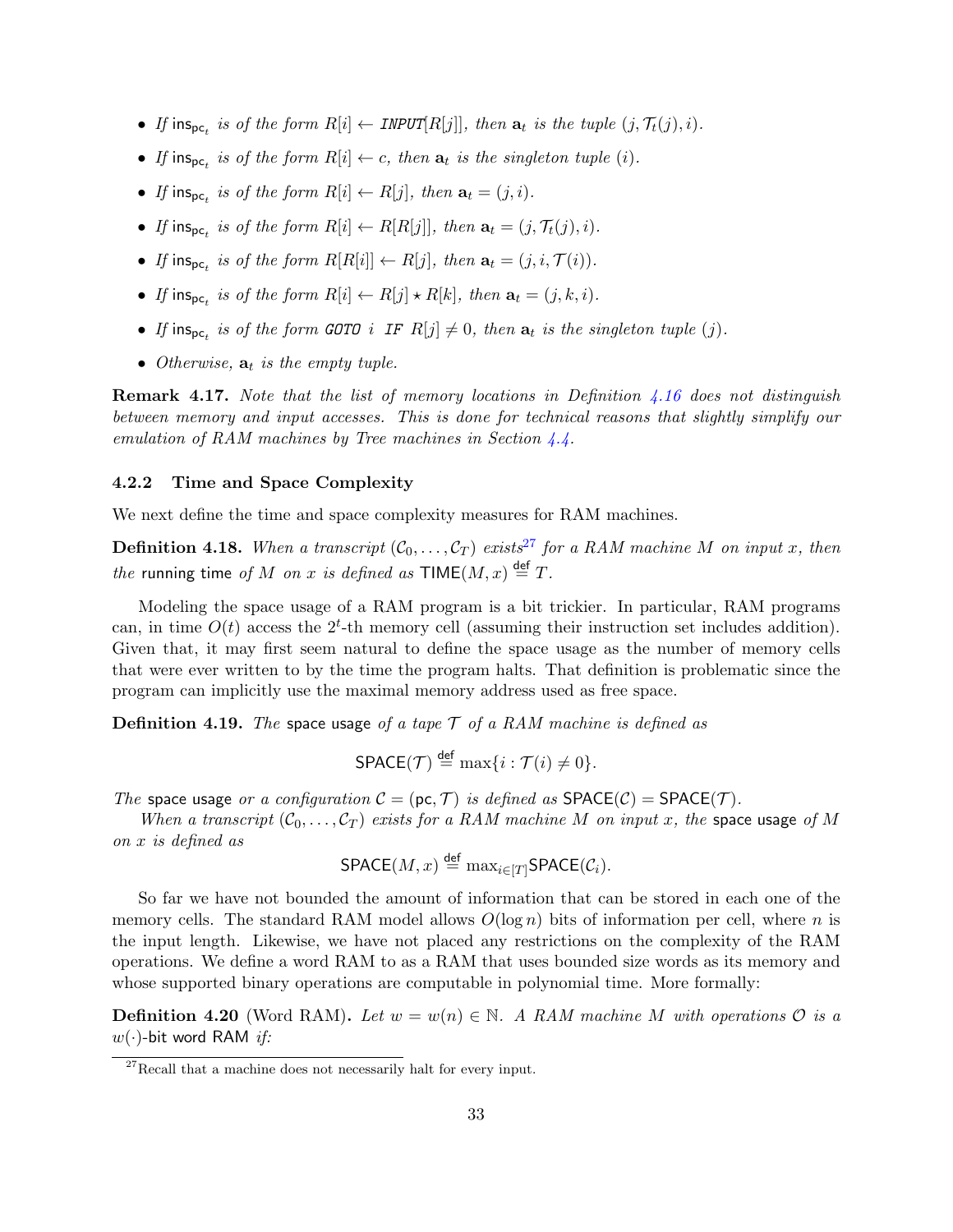- Each  $\star \in \mathcal{O}$  is computable (by, say, a Turing machine) in polynomial time (in the bit length of its input).
- For each  $x \in \{0,1\}^n$  with corresponding transcript  $((\text{pc}_0, \mathcal{T}_0), \ldots, (\text{pc}_T, \mathcal{T}_T)),$  it holds that  $\mathcal{T}_t(i) < 2^{w(n)}$ , for all  $t \in \{0, \ldots, T\}$  and all  $i \in \mathbb{N}$ .

For natural RAM programs the word size is typically  $\Theta(\log(S)).$ 

## <span id="page-33-0"></span>4.3 Tree Machines

When designing MIPs, it is convenient to work with a more "stepwise-local" computation model like a Turing machine. Unfortunately Turing machines can only simulate RAM machines with quadratic overhead, so they are not suitable for studying the fine-grained prover overhead. Instead we introduce a strengthening of the Turing machine model in which the work tape, rather than being linear, is a binary tree of nodes, each of which has its own sequential tape. The machine head can move either within a given tape, or to a neighboring tape.

**Definition 4.21.** A tree machine is a tuple  $(Q, \Sigma, \Gamma, \delta, q_0, q_{\text{acc}}, q_{\text{rej}})$ , where

- $Q$  is the set of states,
- $\Sigma$  is the input alphabet, not containing the blank symbol  $\epsilon$ ,
- $\Gamma \supseteq \Sigma \cup \{\epsilon\}$  is the tape alphabet,
- $\delta: Q \times \Gamma \to Q \times \Gamma \times \{\uparrow, \swarrow, \searrow, \otimes, \odot\}$  is the transition function<sup>[28](#page-33-1)</sup>,
- $q_0 \in Q$  is the start state,
- $q_{\text{acc}} \in Q$  is the accept state, and
- $q_{\text{rej}} \in Q$  is the reject state, where  $q_{\text{rej}} \neq q_{\text{acc}}$ .

### 4.3.1 Execution Semantics

A tree machine is evaluated on a given input  $x$  in the following natural way. We consider an infinite rooted binary tree, where each vertex is associated with an infinite memory tape. The  $i$ -th input bit is placed in the first cell of the *i*-th vertex of the binary tree<sup>[29](#page-33-2)</sup> (where the indexing is done in a breadth first manner). At any given time, the machine head points to one memory cell of one of the vertices of the tree. Similarly to a Turing machine, each computation step depends only on the memory cell located under the machine head and an internal machine state. Given these, the machine can write on the current head location, and move either sequentially on the tape associated with the current vertex, or to one of the three neighboring vertices (i.e., the parent and two children). Intuitively, this lets the tree machine emulate a RAM machine with only logarithmic overhead in time (this will be done formally in Construction [4.32\)](#page-36-1). We proceed to the formalization of the above discussion.

<span id="page-33-1"></span><sup>&</sup>lt;sup>28</sup>The symbol ⊗ (resp., ⊙), borrowing notation from physics, is meant to evoke an arrow pointing *into* (resp., out of) the page (the viewer sees either the tail end (with feathers) or the pointy end (with a dot) of the arrow).

<span id="page-33-2"></span><sup>&</sup>lt;sup>29</sup>This is mainly done for technical convenience and to avoid having an additional tree for the input bits.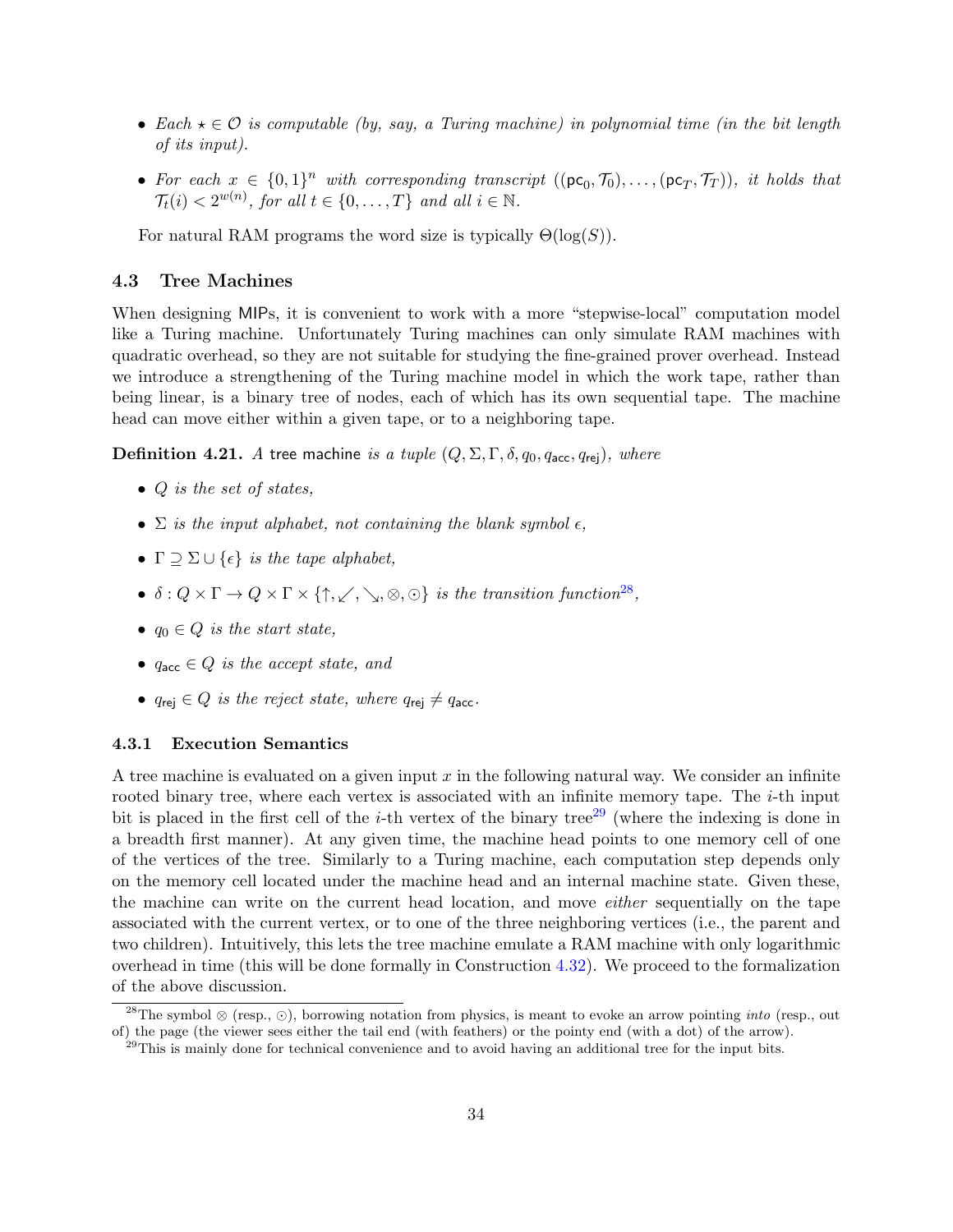**Definition 4.22.** A configuration of a tree machine TM =  $(Q, \Sigma, \Gamma, \delta, q_0, q_{\text{acc}}, q_{\text{rej}})$  is a tuple  $(q, (v, z), \mathcal{T})$ , where

- $q \in Q$  is the control state of TM,
- $(v, z) \in \mathbb{Z}_{\geq 0} \times \mathbb{Z}_{\geq 0}$  is the head position of TM; v indexes nodes of a binary tree in breadth-first order (i.e., the root is labeled 1, and any node labeled  $\ell$  has children labeled  $2\ell$  and  $2\ell + 1$ )<sup>[30](#page-34-0)</sup>, and z indexes a position on that node's sequential tape.
- $\mathcal{T} : \mathbb{Z}_{\geq 0} \times \mathbb{Z}_{\geq 0} \to \Gamma$  is a function representing the tape contents of TM.

A configuration in which  $q = q_{\text{acc}}$  is called an accepting configuration, and when  $q = q_{\text{rej}}$ , it is called  $a$  rejecting configuration.  $Either\ case\ is\ a\ halting\ configuration.$ 

**Definition 4.23.** The initial configuration of a tree machine TM =  $(Q, \Sigma, \Gamma, \delta, q_0, q_{\text{acc}}, q_{\text{rei}})$  on input  $x = (x_1, ..., x_n) \in \Sigma^n$  is  $(q_0, (0, 0), \mathcal{T}_0)$ , where

$$
\mathcal{T}_0(v, z) \stackrel{\text{def}}{=} \begin{cases} x_i & \text{if } v = i \text{ and } z = 0 \\ \epsilon & otherwise. \end{cases}
$$

Observe that, as mentioned earlier, in a tree machine the input bits are stored in memory location 0 of the first *n* nodes of the tree.

**Definition 4.24.** For a given tree machine  $TM = (Q, \Sigma, \Gamma, \delta, q_0, q_{\text{acc}}, q_{\text{rei}})$ , and any non-halting configuration  $(q, (v, z), \mathcal{T})$ , we say that  $(q, (v, z), \mathcal{T})$  yields  $(q', (v', z'), \mathcal{T}')$ , denoted  $(q, (v, z), \mathcal{T})$  $(q', (v', z'), \mathcal{T}'),$  if

1. 
$$
(q', \mathcal{T}'(v, z), d) = \delta(q, \mathcal{T}(v, z))
$$
; and

2. 
$$
v' = \begin{cases} \lfloor v/2 \rfloor & \text{if } d = \uparrow \\ 2v & \text{if } d = \swarrow \\ 2v + 1 & \text{if } d = \searrow \\ v & \text{otherwise; and} \end{cases}
$$
  
\n3.  $z' = \begin{cases} z + 1 & \text{if } d = \otimes \\ \max(0, z - 1) & \text{if } d = \odot \\ z & \text{otherwise; and} \end{cases}$   
\n4.  $T'(u) = T(u)$ , for all  $u \neq (v, z)$ .

For any halting configuration  $(q,(v, z), \mathcal{T})$ , we say that  $(q,(v, z), \mathcal{T})$  yields  $(q,(v, z), \mathcal{T})$ .

We also write  $(q', (v', z'), \mathcal{T}') = \mathcal{S}((q, (v, z), \mathcal{T}))$ , saying that  $(q', (v', z'), \mathcal{T}')$  is the successor of  $(q,(v, z), \mathcal{T}).$ 

<span id="page-34-0"></span><sup>&</sup>lt;sup>30</sup>The observant reader will notice that we have not accounted for the vertex labeled 0; this is intentional and allows us to handle some edge cases in a simpler way later on.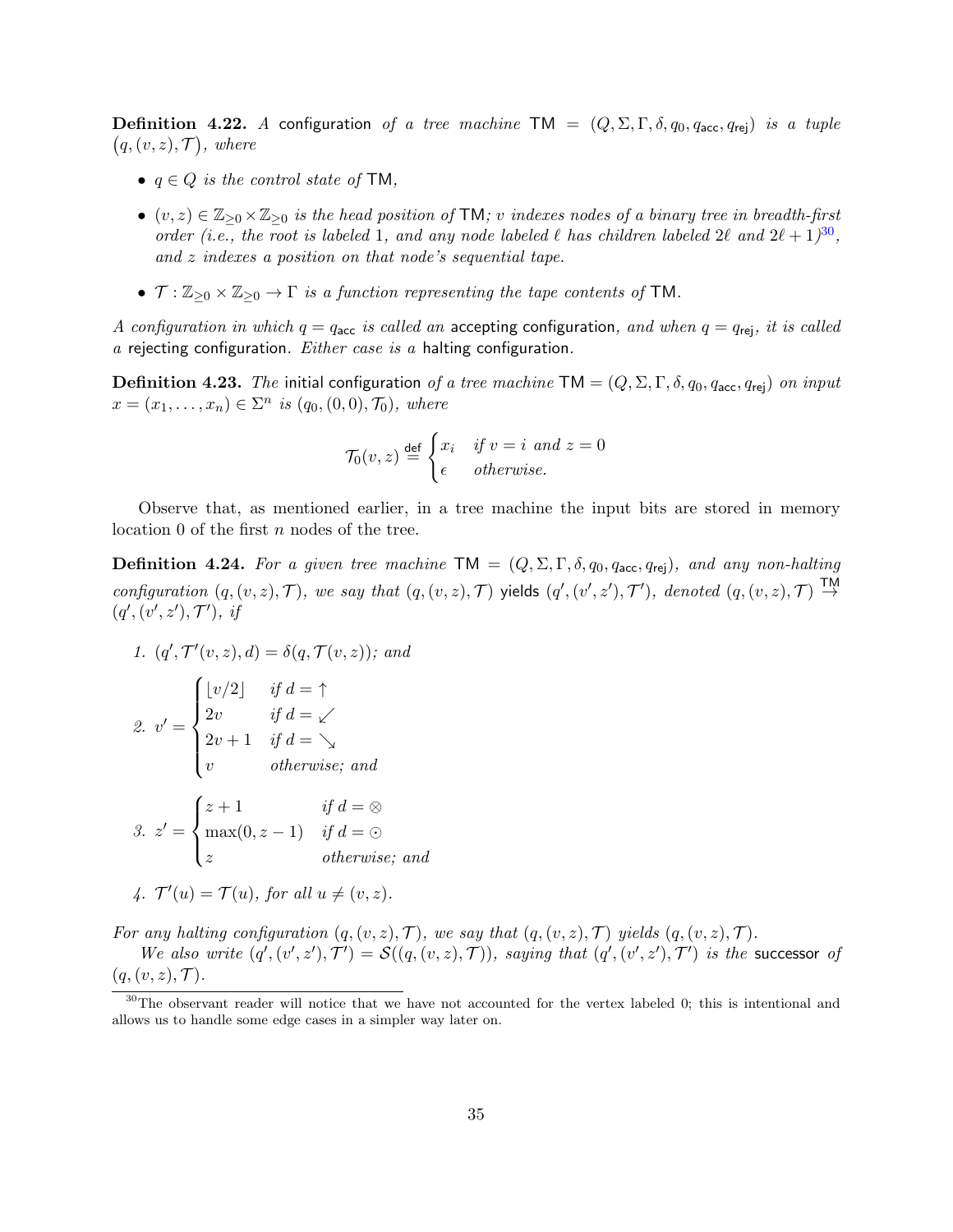**Definition 4.25.** If  $\mathcal{C}_0$  is the initial configuration of TM on input x, and if there exists a finite sequence of configurations  $C_0 \stackrel{\text{TM}}{\rightarrow} \cdots \stackrel{\text{TM}}{\rightarrow} C_T$  with  $C_{T-1}$  a non-halting configuration and  $C_T$  a halting configuration, then  $(C_0, \ldots, C_T)$  is said to be the transcript of TM on x, and we say that TM halts at  $\mathcal{C}_T$  on x.

**Definition 4.26.** The evaluation of  $TM$  on x is defined as

$$
TM(x) \stackrel{\text{def}}{=} \begin{cases} 1 & \text{if TM halts at C on x for some accepting configuration C} \\ 0 & \text{if TM halts at C on x for some rejecting configuration C} \\ \perp & \text{otherwise} \end{cases}
$$

**Definition 4.27.** If the transcript of a tree machine TM on an input x is  $(C_0, \ldots, C_{T-1})$ , we say that the running time of TM on x is T, which we denote by  $\mathsf{TIME}(\mathsf{TM}, x)$ .

Remark 4.28 (Space Usage of Tree Machine). Loosely speaking, we could define the space usage of a Tree machine as the sum over all nodes of the maximal location in the respective node's tape that we accessed.

However, we do not provide a formal definition since we will never actually refer to the space usage of a Tree machine in the technical parts.

**Definition 4.29.** If the transcript of a tree machine TM on an input x is  $(\mathcal{C}_0, \ldots, \mathcal{C}_{T-1})$  with  $\mathcal{C}_i=(q_i,(v_i,z_i),\mathcal{T}_i),$  we say that the access pattern of TM on  $x$  is  $((v_0,z_0),\ldots,(v_T,z_T)).$ 

Loosely speaking, we say that a configuration is  $(d, \ell)$ -bounded if it does not involve memory cells beyond a depth d of the tree, nor memory cells that are at distance more than  $\ell$  in any of the tapes associated with vertices at depth less than d. More formally, we define bounded configurations as follows.

**Definition 4.30** (Bounded Configuration). A configuration  $(q, (v^*, z^*), \mathcal{T})$  is said to be  $(d, \ell)$ bounded if  $v^* < 2^d$ ,  $z^* < \ell$ , and whenever  $v \geq 2^d$  or  $z \geq \ell$ , it holds that  $\mathcal{T}(v, z) = \epsilon$ .

We also give an alternate formalization of a bounded configuration. Jumping ahead, this formalization will be convenient for some algebraic manipulations in our eventual construction.

Definition 4.31 (Configuration Function Representation). We define the function representation of a  $(d, l)$ -bounded configuration  $(q, (v^*, z^*), \mathcal{T})$  of a tree machine  $TM = (Q, \Sigma, \Gamma, \delta, q_0, q_{\text{acc}}, q_{\text{rej}})$  as the function

$$
\mathcal{C}: \{0,1\}^d \times \{0,1\}^{\lceil \log \ell \rceil} \to \bar{\Gamma},
$$

where  $\bar{\Gamma} = (Q \sqcup \{\perp\}) \times \Gamma \times E$  and  $E = \{\text{leaf}, \perp\} \times \{\text{front}, \text{back}, \perp\}$  is the (finite) set of possible edge cases. Namely,

$$
\mathcal{C}(u) = \begin{cases} (q, \mathcal{T}(u), e(u)) & \text{if } u = (v^*, z^*) \\ (\perp, \mathcal{T}(u), e(u)) & \text{otherwise,} \end{cases}
$$

where  $e((v, z)) = (e_1(v), e_2(z))$  and

$$
e_1(v) = \begin{cases} \n\text{leaf} & \text{if } v \ge 2^{d-1} \\ \n\perp & \text{otherwise} \n\end{cases}
$$

and

$$
e_2(z) = \begin{cases} \text{front} & \text{if } z = 0\\ \text{back} & \text{if } z = \ell - 1\\ \bot & \text{otherwise.} \end{cases}
$$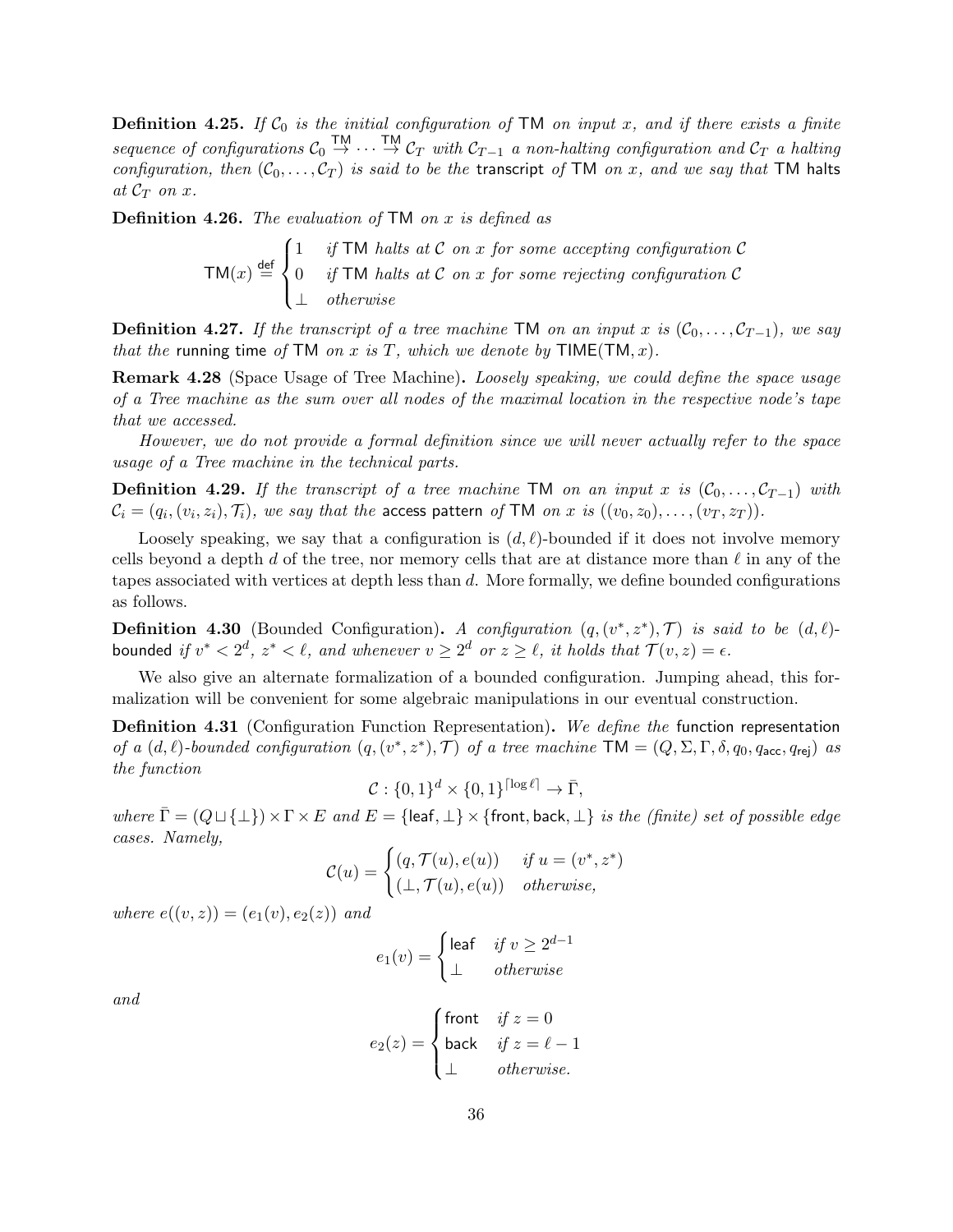## <span id="page-36-3"></span>4.4 Emulating RAM machines with Tree machines

In this section we describe how to emulate a word RAM by a tree machine with logarithmic overhead in time .

<span id="page-36-2"></span>Construction 4.32 (Emulating RAM by Tree Machine - Sketch). Given a word RAM machine M, we construct a tree machine  $Tree(M)$  with input alphabet  $\{0, 1\}$  as follows.

Tree(M) stores the program counter of M in its internal control state, and stores the memory contents  $\mathcal{T}'$  of M in its own tape  $\mathcal{T}$  by storing the i<sup>th</sup> bit of  $\mathcal{T}'(j)$  in  $\mathcal{T}(j,i)$  for  $i \in \{1,\ldots,w(n)\}.$ The j<sup>th</sup> input bit is stored in  $\mathcal{T}(j,0)$  for  $j \in \{1,\ldots,n\}$ .

Tree(M) reserves  $\mathcal{T}(0, \cdot)$  as a linear "work tape", and simulates two "virtual" tape heads: one is dedicated to this tape, and the other traverses the rest of the tree tape (i.e.,  $\mathcal{T}(v, z)$  for  $v > 0$ ) freely. The simulation simply runs the real head back and forth between the two head positions. This necessitates augmenting the tape alphabet with an additional bit used to mark the positions of the two heads. For the second head, we also mark the path to its position starting from the root of the tree, by leaving "breadcrumbs": each vertex along the path indicates the direction toward the second head.

Tree(M) now simulates M instruction-by-instruction. The linear tape  $\mathcal{T}(0, \cdot)$  is used primarily to perform the word operations specified by M. It also serves as a place to store indirect addresses (i.e.,  $R[j]$  in instructions of the form  $R[i] \leftarrow R[R[j]]$  or  $R[R[j]] \leftarrow R[i]$ ).

Tree(M)'s state space Q is augmented if necessary to reveal the most recent tape motion; that is, we ensure there is a well-defined function  $\text{dir}: Q \to \{\uparrow, \swarrow, \searrow, \otimes, \odot\}$  such that whenever  $(q', \gamma', d) =$  $\delta(q,\gamma)$ , it holds that  $\textsf{dir}(q') = d$ . Additionally, we ensure that  $\textsf{Tree}(M)$  always moves its tape head to the position  $(0, 0)$  before halting.

<span id="page-36-0"></span>**Proposition 4.33** (Correctness). For any  $x \in \{0,1\}^*$ , it holds that  $Tree(M)(x) = M(x)$ .

Let M be a w-bit word RAM machine relative to a set of operations  $\mathcal{O}$ . We denote by  $W =$  $W(n) = \text{poly}(w(n))$  the maximal time complexity for any operation in O on inputs of length w.

Let  $T = T(n)$  and  $S = S(n)$  respectively denote the time and space usage of M on input  $x \in \{0,1\}^n$ . Define  $S' \stackrel{\text{def}}{=} \max(S,n)$ .

<span id="page-36-1"></span>Proposition 4.34 (Efficiency). The following efficiency constraints hold:

- The running time  $T'$  of  $Tree(M)$  on x is at most  $O(T \cdot \log S' \cdot W^2)$ , and
- Each configuration  $C_i$  in the transcript of  $Tree(M)$  on x is  $(\lceil \log S' \rceil, W)$ -bounded.

Propositions [4.33](#page-36-0) and [4.34](#page-36-1) follow directly from the construction.

<span id="page-36-4"></span>**Proposition 4.35.** The access pattern of  $Tree(M)$  on input x is a  $W \cdot \lceil log(S'+1) \rceil$ -blowup (as in Definition [5.7\)](#page-43-0) of the combined access pattern of  $M$  on  $x$ .

More generally, let  $((v_0, z_0), \ldots, (v_T, z_T))$  denote the access pattern of Tree(M) on x, and let  $(a_1, \ldots, a_{T'})$  denote the combined access pattern of M on x.

• For any  $i \leq \lceil \log W \rceil$ ,

 $((v_0, \text{PREFIX}_i(z_0)), \ldots, (v_T, \text{PREFIX}_i(z_T)))$ 

is a  $2^i \cdot \lceil \log(S'+1) \rceil$ -blowup of

 $(a_1, \ldots, a_{T'})$ .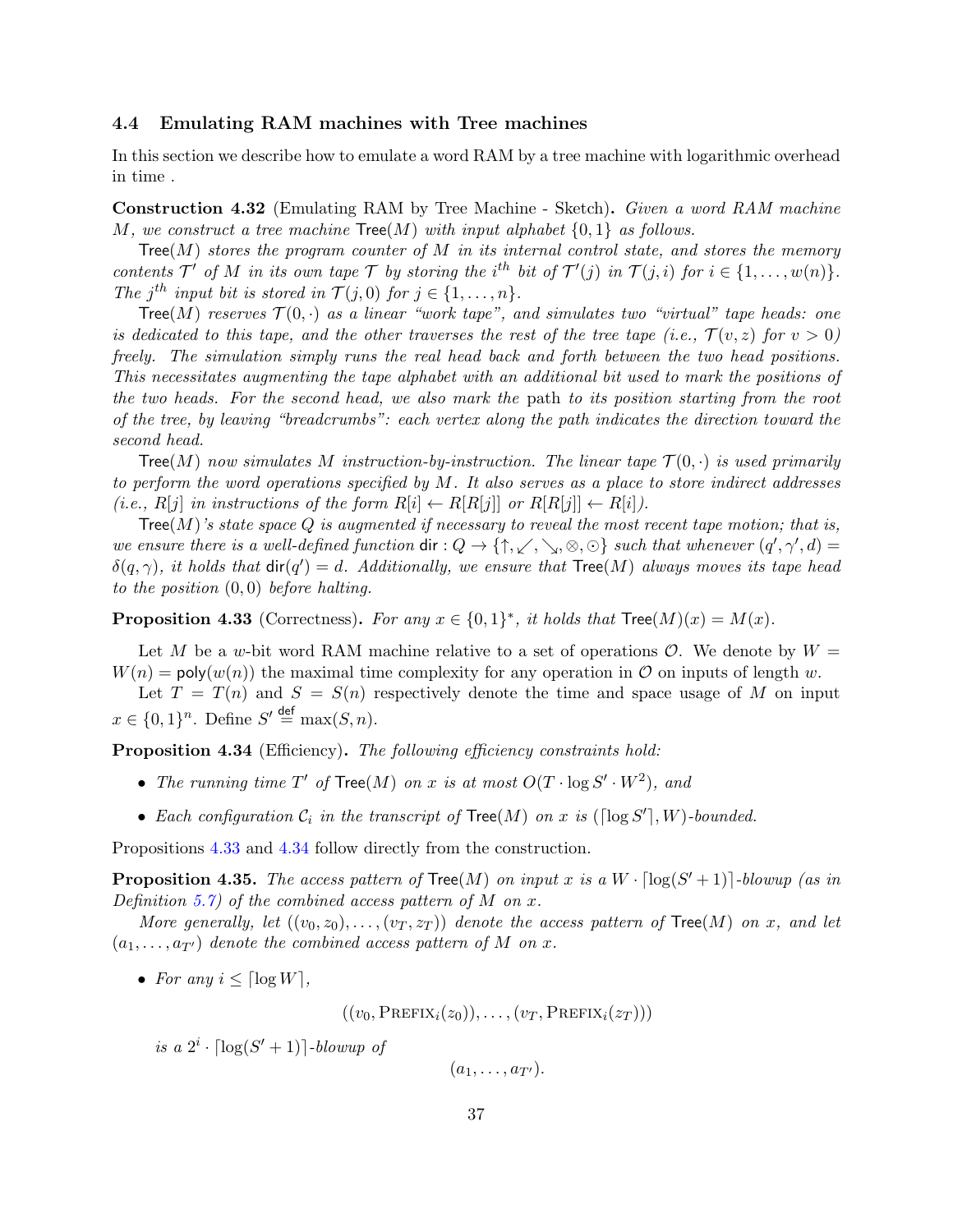• For any  $i \leq \lceil \log(S'+1) \rceil$ ,

 $(PREFIX_i(v_0), \ldots, PREFIX_i(v_T))$ 

is an  $(i + 1)$ -blowup of

 $(PREFIX_i(a_1), \ldots, PREFIX_i(a_{T'})).$ 

Proof Sketch. The more general statement follows from the fact that, when emulating a step of M that accesses either the  $a_i$ -th input bit or the  $a_i$ -th word of memory, Tree(M) accesses its tape  $\mathcal T$ only at  $(v, z)$  for which v is an "ancestor" (i.e., prefix) of  $a_i$ .  $\Box$ 

## 4.4.1 Emulating the Emulator: Succinct Configurations and Emulation of Tree $(M)$

Let M be a RAM machine and let x be an input for M. Let T and S denote the running time and space usage, respectively, of M on x. We show that the tree machine  $Tree(M)$ 's execution on x is "emulatable" by a RAM machine with similar time and space usage to  $M$ .

Recall that  $Tree(M)$  is ([ $log S'$ ], W)-bounded (see Proposition [4.34\)](#page-36-1). Thus, using the function representation (see Definition [4.31\)](#page-35-0), each configuration C of Tree(M) is a function  $\mathcal{C}: \{0,1\}^s \to \overline{\Gamma}$ , where  $s \stackrel{\text{def}}{=} \lceil \log S' \rceil + \lceil \log W \rceil$  and  $\overline{\Gamma}$  is unimportant for the current discussion.

<span id="page-37-1"></span>**Proposition 4.36.** There exists a data structure  $DS$ , of size  $S+O(W)$ , that represents the configurations of  $Tree(M)$  (executed on input x) as follows. At any point in time, the data structure's state implicitly represents a single configuration  $DS.C$  of Tree(M) and supports the following operations (given read-only random access to  $x$ ).

- INIT CONFIGDS $(M, x)$ : returns, in time  $O(1)$ , an initialized data structure DS such that DS.C is the initial configuration of  $Tree(M)$  on input x.
- DS.ACTIVECELLS() : returns  $\{\bar{\mathbf{u}} : \mathcal{DS}.\mathcal{C}(\bar{\mathbf{u}}) \neq \text{next}(\mathcal{DS}.\mathcal{C})(\bar{\mathbf{u}})\}\$ in  $O(1)$  time, where next( $DS.C$ ) denotes the successor configuration of  $DS.C$ .
- DS.EVAL(R,  $\bar{\mathbf{u}}$ ) : where R is a ring<sup>[31](#page-37-0)</sup> and  $\bar{\mathbf{u}} \in \{0,1,?\}^s$ . When R is implicit, we omit it as an input. If there are k "?" symbols in  $\bar{u}$ , then EVAL outputs an ASLP that on input  $\bar{z} \in R^k$ does the following.
	- 1. For each  $i \in [k]$ , replace the i<sup>th</sup> "?" symbol of  $\bar{u}$  by  $z_i$ , and denote the resulting element of  $R^s$  by  $\bar{u}$ .
	- 2. Compute and output the multi-linear extension of  $DS.C$  evaluated on  $\bar{u}$ .

The process of generating the ASLP takes time  $\tilde{O}(2^k)$  and space poly(k), and the ASLP itself has length  $O(k \cdot 2^k)$ , uses  $O(1)$  registers, and has multiplicative depth  $log(k) + O(1)$ .

We typically think of using DS.EVAL to evaluate the low-degree extension of the current configuration DS.C on an input  $\bar{u} \in R^s$ , some of whose coordinates are known to be 0 or 1. This knowledge is represented by a vector  $\bar{\mathbf{u}} \in \{0, 1, ?\}^s$ , also simply write  $\mathcal{DS}$ . EVAL( $\bar{\mathbf{u}}$ ) to

.

<span id="page-37-0"></span> $31$ We assume that there is an efficient injective mapping from  $\bar{\Gamma}$  to R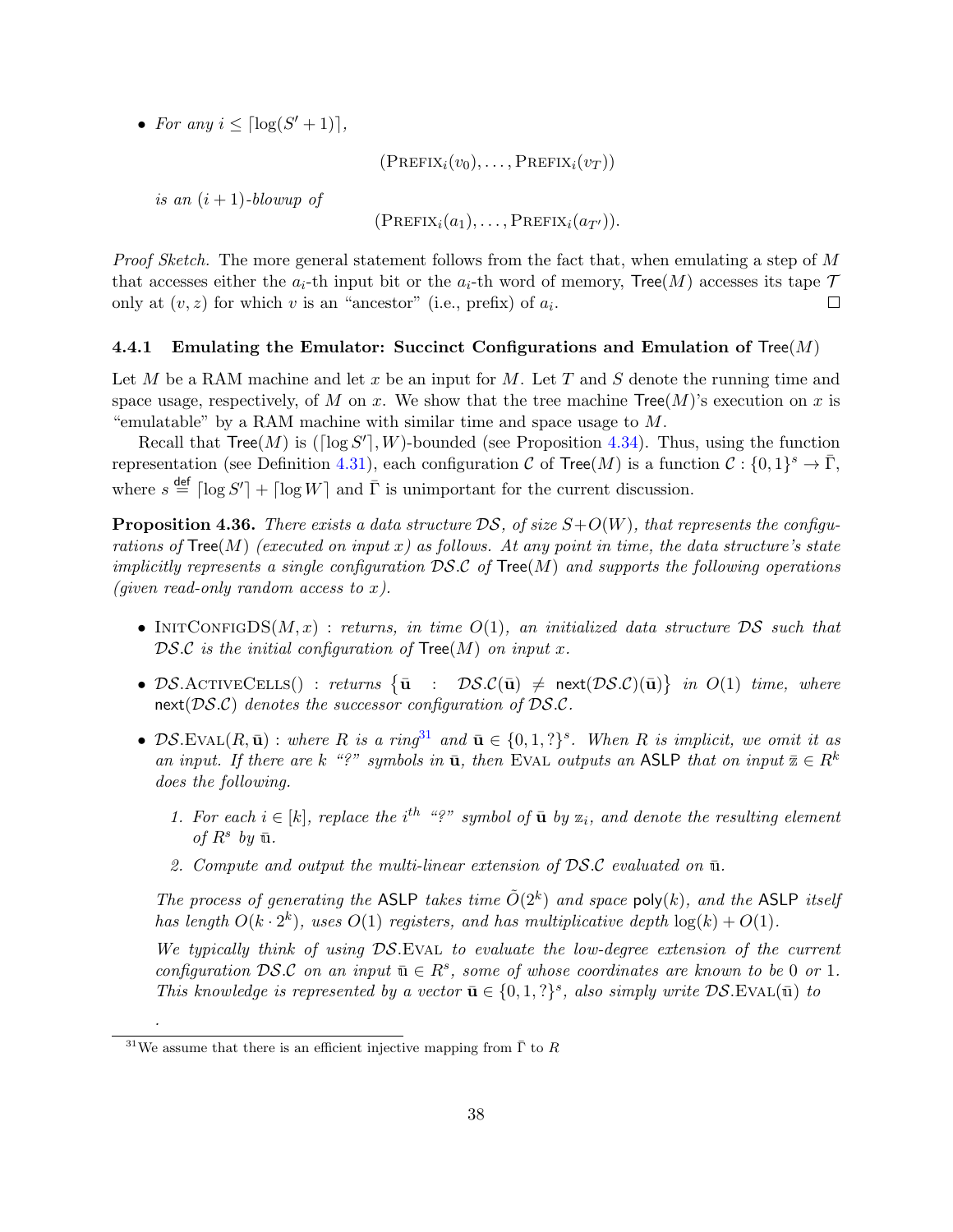• DS.ADVANCE(): update DS.C to the configuration next(DS.C) in  $O(1)$  time, where next is the successor operation as defined above.

*Proof.* Before we describe the data format of  $DS$ , first recall from Construction [4.32](#page-36-2) that  $Tree(M)$ emulates M instruction by instruction, so that each transition  $\mathcal{C} \to \mathcal{C}'$  of Tree(M) is part of the emulation of some transition  $\bar{\mathcal{C}} \to \bar{\mathcal{C}}'$  of M. We now define  $\mathcal{DS}$  so that when (implicitly) representing  $\mathcal{C}$ , it (explicitly) contains:

- The configuration  $\overline{\mathcal{C}}$  (which requires  $S + O(1)$  words of space).
- Additional state which pertains to the emulation of a single instruction of  $M$ , namely
	- The control state q of  $Tree(M)$ . This requires  $O(1)$  space.
	- The contents of  $Tree(M)$ 's work tape  $\mathcal{T}(0, \cdot)$  (which requires space  $O(W)$ )
	- The positions of  $Tree(M)$ 's two "virtual" tape heads (which requires  $O(1)$  words of space). Note that this implicitly defines the positions of all the "breadcrumbs" mentioned in Construction [4.32.](#page-36-2)

 $\Box$ 

– The position of  $Tree(M)$ 's real tape head (which requires  $O(1)$  words of space).

The definitions of ACTIVECELLS, EVAL, and GET are then straight-forward.

**Corollary 4.37.** The data structure  $DS$  defined in Proposition [4.36](#page-37-1) also supports the operations NEXTACTIVECELLS(i) and NEXTEVAL( $\llbracket R \rrbracket$ ,  $\bar{u}$ , i) operations that are the same as ACTIVECELLS and EVAL (respectively) but applied to the  $i^{th}$  successor configuration of C (and without modifying the internal representation of  $DS$ ). These operations take  $O(i)$  time and space. We sometimes omit the parameter i in which case we mean to use as default  $i = 1$  (i.e., the immediate successor).

*Proof.* Since calling ADVANCE *i* times takes  $O(i)$  time, we can just store all the changes that ADVANCE would have made without actually performing them.  $\Box$ 

## 5 Technical Tools

In this section we introduce some new technical tools that will be useful in our main construction and its analysis. In Section [5.1](#page-38-0) we show a general result on how to efficiently evaluate the multi-linear extension of functions that can be evaluated by small read-once branching programs. This result generalizes some ad-hoc approaches for computing the multilinear extension of specific functions, e.g. in [\[BHK16\]](#page-79-0) and [\[GR17\]](#page-81-0). Then, in Section [5.2](#page-42-0) we discuss basic notions and results from caching theory.

## <span id="page-38-0"></span>5.1 Computing Low Degree Extensions of Read-Once Branching Programs

In this section we show a general result by which the multi-linear extension of function computable by read-once branching programs can be efficiently computed. This result also extends to the more general setting of *low degree extension*. While in this work we will only apply the result to computing multi-linear extensions, we believe that this result will be useful for future work and so we prove a more general statement here.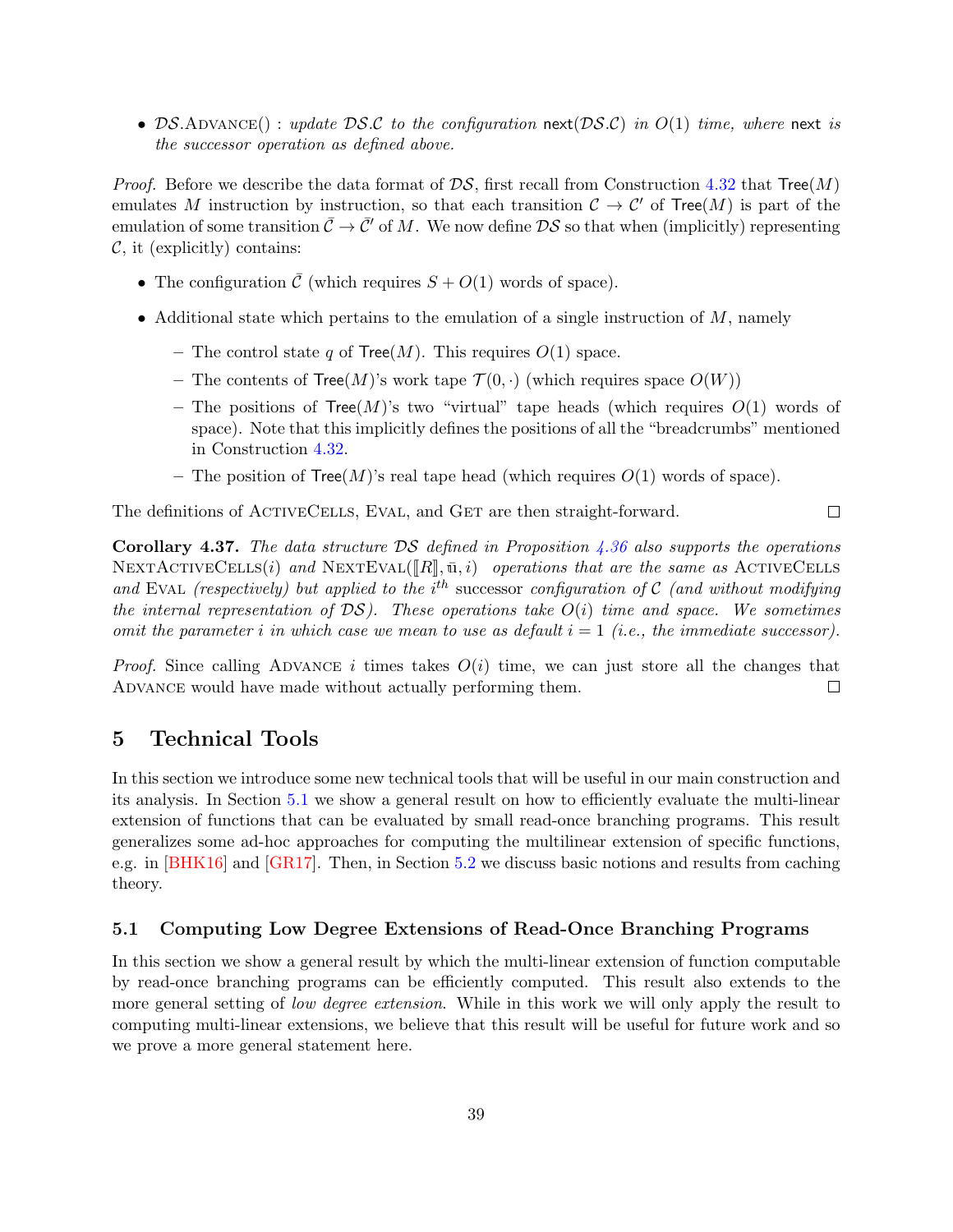**Definition 5.1.** A branching program  $P$  for inputs of length n over an alphabet  $H$  and output space Y is an acyclic directed graph  $(V, E)$  with a designated "source" vertex s and a positive number of sink vertices  $t_1, \ldots, t_\ell$  such that:

- Each non-sink vertex v is labeled with an index  $\text{Var}(v) \in [n]$ , and has |H| outgoing edges  $\{v \to \mathsf{Succ}_h(v)\}\}_{h \in H}$ .
- Each sink vertex t is labeled with an output value  $y_t \in Y$ .

The size |P| of P is the number of vertices. The branching program is said to be read-once if for every path from source to a sink, the vertices on that path are labeled distinctly.

A read-once branching program is oblivious if it is a layered graph with  $n + 1$  layers and all the vertices v within layer  $i \in [n]$  are labeled with the same index, which we simply denote by  $\text{Var}(i)$ . All vertices in the  $(n+1)^{th}$  layer are sinks. The width of an oblivious read-once branching program is the maximal number of vertices of any layer in the graph.

Evaluating a Branching Program. Given any string  $x \in H<sup>n</sup>$ , we can iterate the following simple rule to map any vertex v to an output in Y, which we will denote by  $P_v(x)$ .

If at a non-sink vertex v, move to  $Succ_{x_{\text{Var}(v)}}(v)$ . If at a sink vertex t, output  $y_t$ .

By mapping x to  $y_t$ , the branching program P can thus be thought of as a function  $P = P_s : H^n \to$  $Y$ .

Uniformity of Branching Programs. A function family  $\{f_\alpha\}_{\alpha\in\{0,1\}^*}$  is computable by a  $(T,S)$ uniform read-once branching program, if there exists a standard word RAM machine that on input  $x \in \{0,1\}^*$  runs in time  $T(x)$  and space  $S(x)$  and outputs a read-once branching program P such that  $P(x) = f_{\alpha}(x)$ .

#### 5.1.1 Low Degree Extension of Read-Once Branching Programs

The following result shows how to efficiently evaluate the low degree extension of functions computable by a read-once branching program.

<span id="page-39-1"></span>**Theorem 5.2.** Given any read-once branching program  $B: H^n \to Y$  and any field  $\mathbb F$  that contains H and Y, it is possible to evaluate the low-degree extension  $\hat{B}: \mathbb{F}^n \to \mathbb{F}$  in time dominated by  $O(|B| \cdot |H|^2)$  field operations.

Moreover, viewing  $\hat{B}$  as a function family indexed by B and  $\mathbb{F}$ , it holds that  $\hat{B}$  is computable by a TIME( $|B| \cdot |H|^2$ )-uniform ASLPs of length  $O(|B| \cdot |H|)$  and of multiplicative depth  $O(n \cdot \log(|H|))$ .

Proof. By Fact [4.5,](#page-28-0) it suffices to show only the moreover clause. Without loss of generality, we assume that the vertex set V is  $[S]$ .

- <span id="page-39-0"></span>1. For each vertex  $v \in V$ , in reverse topological order (so that we visit sink vertices first and source vertices last):
	- (a) If v is a sink vertex, output the instruction  $R[v] \leftarrow y_v$ .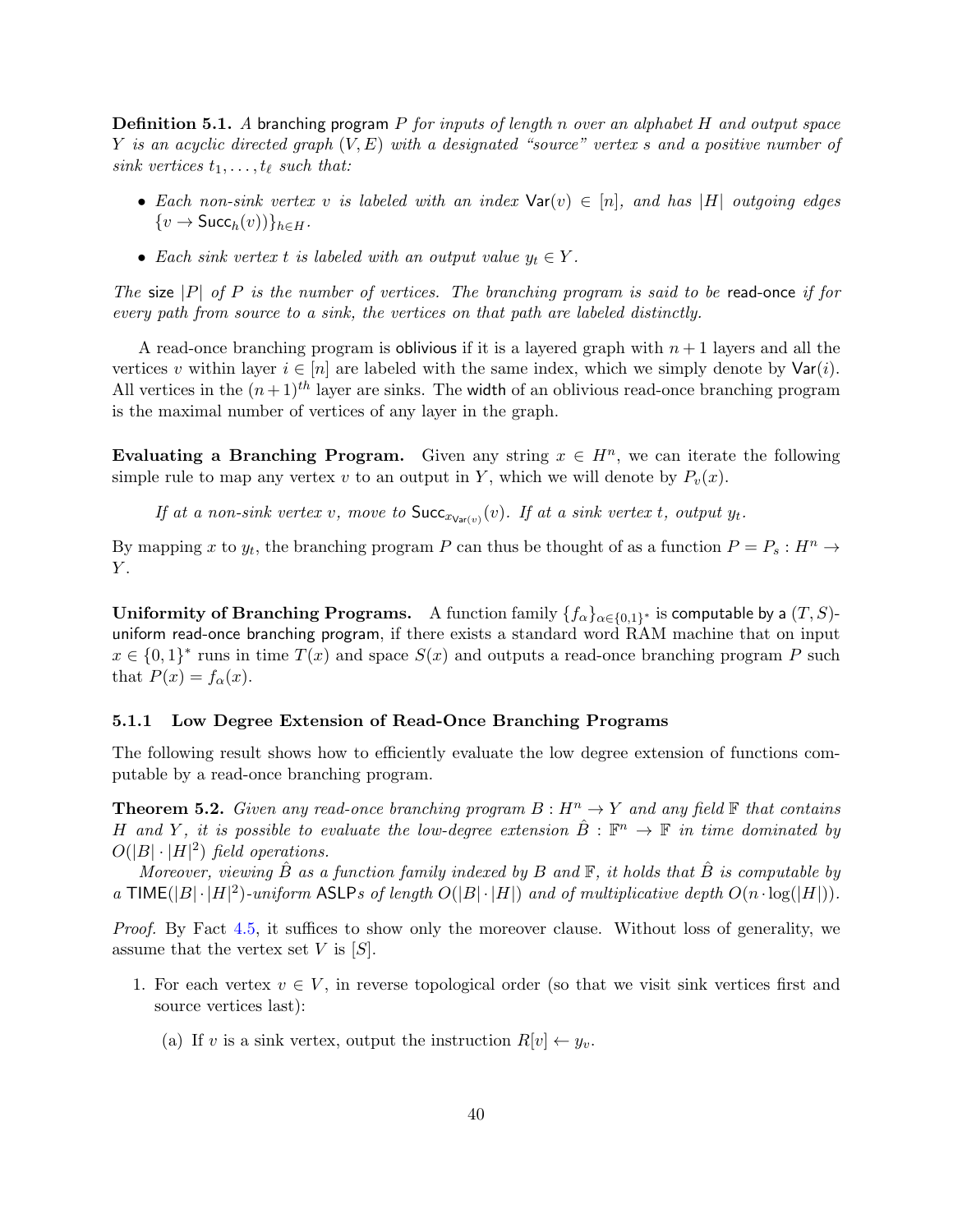<span id="page-40-1"></span>(b) Otherwise, output a sequence of  $O(|H|)$  instructions that, loosely speaking, computes

$$
R[v] \leftarrow \sum_{h \in H} \hat{\chi}_h(\mathbf{z}_{\mathsf{Var}(v)}) \cdot R[\mathsf{Succ}_h(v)],
$$

where  $\hat{\chi}_h : \mathbb{F} \to \mathbb{F}$  is the Lagrange interpolation polynomial for  $h$ :

$$
\hat{\chi}_h(\mathbf{z}) = \prod_{h' \in H \setminus \{h\}} \frac{\mathbf{z} - h'}{h - h'}.
$$

Such a sequence of instructions can be constructed in terms of the ASLP of Claim [5.2.3.](#page-40-0)

2. Output the instruction  $\text{OUTPUT} \leftarrow R[s]$ .

To show correctness, we must show that the algorithm computes  $\hat{f}$  correctly on  $H^n$ , and that the algorithm computes a polynomial of degree  $|H| - 1$  in each of  $z_1, \ldots, z_n$ . Let  $d(v)$  denote the "depth" of a vertex  $v:$  specifically, the length of the longest directed path from  $v$  to a sink vertex.

**Claim 5.2.1.** If  $\bar{\mathbf{z}} \in H^n$ , then the above algorithm on input  $\bar{\mathbf{z}}$  outputs  $f(\mathbf{z}_1, \ldots, \mathbf{z}_n)$ .

*Proof.* We show that for every vertex v, the  $v^{th}$  iteration of the loop on line [1](#page-39-0) assigns the  $P_v(\mathbf{z}_1,\ldots,\mathbf{z}_n)$ to R[v]. This is by induction on  $d(v)$ . If  $d(v) = 0$ , then v is a sink, and R[v] is assigned  $y_v$ , which is  $P_v(\mathbf{z}_1,\ldots,\mathbf{z}_n)$  by definition.

If  $d(v) > 0$ , then  $R[v]$  is assigned  $\sum_{h \in H} \hat{\chi}_h(\mathbf{z}_{\mathsf{Var}(v)}) \cdot R[\mathsf{Succ}_h(v)]$ . But  $\mathbf{z}_{\mathsf{Var}(v)} \in H$ , so this is simply equal to  $R[\text{Succ}_{\mathbf{z}_{\text{Var}(v)}}(v)]$ , which by the inductive hypothesis is  $P_{\text{Succ}_{\mathbf{z}_{\text{Var}(v)}}(v)}(x)$ .  $\Box$ 

**Claim 5.2.2.** The output of the algorithm on input  $z_1, \ldots, z_n \in \mathbb{F}$  is degree  $|H| - 1$  in  $z_1, \ldots, z_n$ .

*Proof.* We show that for every vertex v,  $A(v)$  has degree  $|H| - 1$  in each variable. This is by induction on  $d(v)$ . If  $d(v) = 0$ , then v is a sink vertex and  $A(v)$  is a constant independent of  $z_1, \ldots, z_n$ , i.e. has degree 0.

If  $d(v) > 0$ , then by definition  $A(v) = \sum_{h \in H} \hat{\chi}_h(\mathbb{Z}_{\mathsf{Var}(v)}) \cdot A(\mathsf{Succ}_h(v))$ . For every  $h, d(\mathsf{Succ}_h(v)) <$  $d(v)$ , so by the inductive hypothesis  $A(\text{Succ}_h(v))$  has degree  $|H|-1$  in each of  $z_1, \ldots, z_n$ . Furthermore, because the branching program is read-once,  $A(\mathsf{Succ}_h(v))$  is independent of  $\mathbb{Z}_{\mathsf{Var}(v)}$  (i.e. it has degree 0 in  $\mathbb{Z}_{\mathsf{Var}(v)}$ ). Since  $\hat{\chi}_h$  has degree  $|H|-1$ , it holds that  $A(v)$  has degree  $|H|-1$  in each of  $z_1, \ldots, z_n$ .  $\Box$ 

Finally, we must show that Line [1b](#page-40-1) can in fact be implemented with  $O(|H| \cdot S)$  instructions. This follows from the following claim.

<span id="page-40-0"></span>Claim 5.2.3 (Linear-Size ASLPs for Batch Computing Lagrange Interpolation Polynomials). There is an algorithm that takes as input a description of a field  $\mathbb{F}$ , as well as a subset  $H = \{h_1, \ldots, h_{|H|}\} \subseteq$  $\mathbb{F}$ , and in time  $O(|H|^2)$  outputs an ASLP of length  $O(|H|)$  (and therefore multiplicative depth  $O(|H|)$ ) that on input  $z \in \mathbb{F}$  outputs  $(\hat{\chi}_{h_1}(z), \ldots, \hat{\chi}_{h_{|H|}}(z)),$  where

$$
\hat{\chi}_{h_i}(\mathbf{z}) = \prod_{j \neq i} \frac{\mathbf{z} - h_j}{h_i - h_j}.
$$

Proof. The algorithm does the following: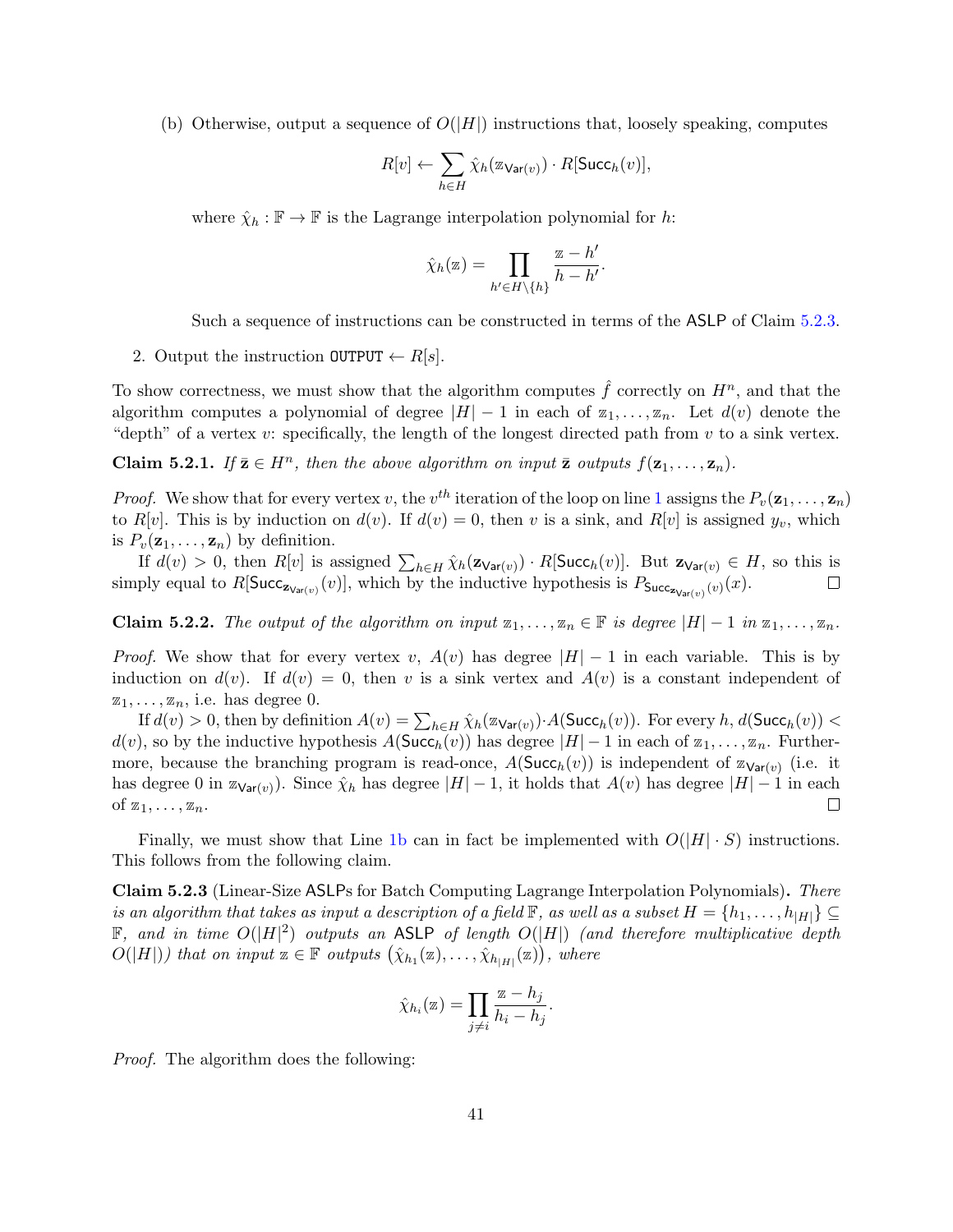1. Output  $O(|H|)$  instructions that jointly compute all "prefix products"  $\left\{\prod_{j=1}^{i-1}(\mathbf{z} - h_j)\right\}$  $\sum_{i\in[|H|]}$ storing the  $i^{th}$  prefix product in register  $R[i]$ . Specifically, one such sequence of instructions is

$$
R[1] \leftarrow 1
$$
  
\n
$$
(R[i] \leftarrow h_{i-1})_{i \in \{2, \dots, |H|\}}
$$
  
\n
$$
R[|H| + 1] \leftarrow \text{NPUT}[1]
$$
  
\n
$$
(R[i] \leftarrow R[|H| + 1] - R[i]\right)_{i \in \{2, \dots, |H|\}}
$$
  
\n
$$
(R[i] \leftarrow R[i] \times R[i-1])_{i \in \{2, \dots, |H|\}}
$$

- 2. Similarly, output  $O(|H|)$  instructions that jointly compute all "suffix products"  $\left\{ \prod_{j=i+1}^{|H|}(z-h_j)\right\}$  $\sum_{i\in[|H|]}\n$ storing the  $i^{th}$  suffix product in register  $R[|H|+i]$ .
- 3. Finally, output  $O(|H|)$  instructions that jointly compute and store  $\hat{\chi}_{h_i}(z)$  in register  $R[2|H|+$ i for every  $i \in [|H|]$  by computing  $R[2|H|+i] \leftarrow R[i] \cdot R[|H|+i] \cdot \prod_{j \neq i} \frac{1}{h_i-h_j}$ . Specifically, one sequence of instructions that accomplishes this is

$$
\left(R[2|H|+i] \leftarrow \prod_{j \neq i} \frac{1}{h_i - h_j}\right)_{i \in [|H|]}
$$
\n
$$
(R[2|H|+i] \leftarrow R[2|H|+i] \times R[i])_{i \in [|H|]}
$$
\n
$$
(R[2|H|+i] \leftarrow R[2|H|+i] \times R[|H|+i])_{i \in [|H|]}
$$
\n
$$
(R[2|H|+i] \leftarrow R[2|H|+i] \times R[|H|+i])_{i \in [|H|]}
$$
\n
$$
(R[2|H|+i] \leftarrow R[2|H|+i] \times R[|H|+i])_{i \in [|H|]}
$$
\n
$$
(R[2|H|+i] \leftarrow R[2|H|+i] \times R[|H|+i])_{i \in [|H|]}
$$
\n
$$
(R[2|H|+i] \leftarrow R[2|H|+i] \times R[|H|+i])_{i \in [|H|]}
$$
\n
$$
(R[2|H|+i] \leftarrow R[2|H|+i] \times R[|H|+i])_{i \in [|H|]}
$$
\n
$$
(R[2|H|+i] \leftarrow R[2|H|+i] \times R[|H|+i])_{i \in [|H|]}
$$
\n
$$
(R[2|H|+i] \leftarrow R[2|H|+i] \times R[|H|+i])_{i \in [|H|]}
$$
\n
$$
(R[2|H|+i] \leftarrow R[2|H|+i] \times R[|H|+i])_{i \in [H|]}
$$
\n
$$
(R[2|H|+i] \leftarrow R[2|H|+i] \times R[|H|+i])_{i \in [H|]}
$$

**Remark 5.3.** We note that the complexity of computing the  $O(|H|)$  instructions of Eq. [\(13\)](#page-41-0) is  $O(|H|^2)$ . For certain choices of H and  $\mathbb F$  it is possible to compute this sequence of instructions more efficiently, namely in time equivalent to  $O(|H|)$  operations over  $\mathbb F$ . In particular, if H is of  $the form \{h_i \stackrel{\text{def}}{=} h_0 + i \cdot \delta\}_{i \in \{1,\ldots,|H|\}} for some h_0 \in \mathbb{F}, \ \delta \in \mathbb{F} \setminus \{0\}, then \prod_{i=1}^k (h_k - h_i) = \delta^k \cdot k!,$ which is computable in  $O(1)$  operations given  $\prod_{i=1}^{k-1} (h_{k-1} - h_i) = \delta^{k-1} \cdot (k-1)!$ . For a given field  $\mathbb F$ , such sets H exist of all sizes up to and including the characteristic of  $\mathbb F$ .

This concludes the proof of Theorem [5.2.](#page-39-1)

In the case of oblivious read-once branching programs, it is possible to achieve much better multiplicative depth.

<span id="page-41-1"></span>**Theorem 5.4.** Viewing  $\hat{B}$  as a function family indexed by B and  $\mathbb{F}$ , it holds that  $\hat{B}$  is computable by a  $\textsf{TIME} \big( O(n \cdot (w^3 + |H|^2)) \big)$ -uniform ASLPs of length  $O(n \cdot (w^3 + |H|))$  and multiplicative depth  $\lceil \log(n) \rceil + |H| - 2.$ 

*Proof.* Let  $B$  be a width  $w$  oblivious read-once branching program. We assume without loss of generality that all the layers of B have width w. Let  $s \in [w]$  denote the index of the starting vertex

 $\Box$ 

<span id="page-41-0"></span> $\Box$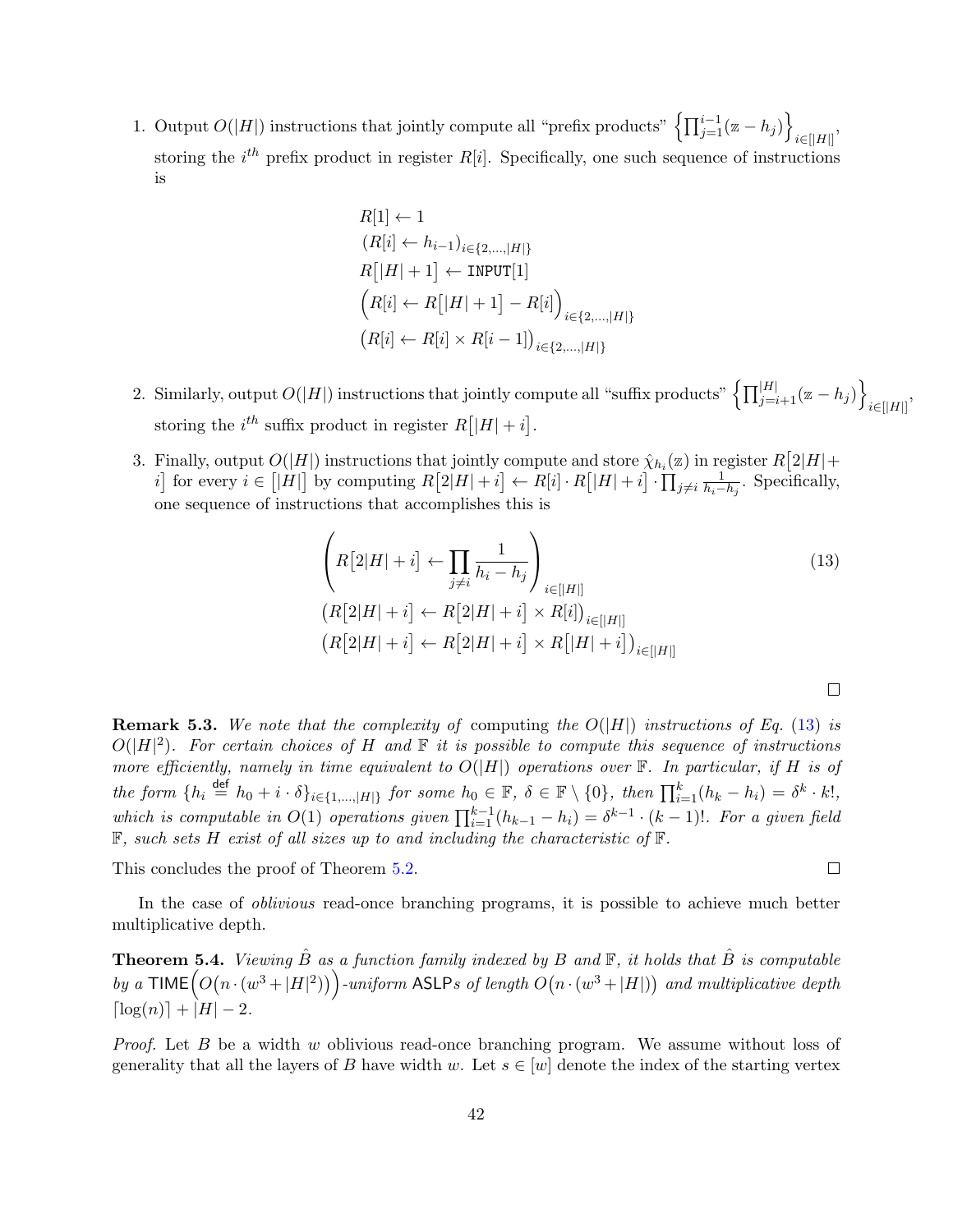of B within layer 1. Let  $T = |w|$  denote the indices of all the sink vertices within layer  $n+1$  (recall that we assumed that all the vertices within layer  $n + 1$  are sinks).

For every  $i \in [n]$  let  $B_i : H \to \{0,1\}^{w \times w}$  be a function that on input  $h \in H$  outputs a matrix  $M_{i,h} \in \{0,1\}^{w \times w}$  that is the adjacency matrix corresponding to a transition of the branching program from layer i to layer  $i+1$  when the  $\text{Var}(i)^{th}$  input symbol is h. More precisely, the  $(j, k)^{th}$ entry of  $M_{i,h}$  is 1 if there is an h-labeled edge from the  $j<sup>th</sup>$  vertex in layer i to the  $k<sup>th</sup>$  vertex in layer  $i + 1$ ; otherwise, the entry is 0.

Consider the function  $f : \mathbb{F}^n \to \mathbb{F}$  defined as:

$$
f(\mathbf{z}) = \sum_{t \in [w]} \left( \prod_{i \in [n]} \left( \sum_{h \in H} \chi_h(\mathbf{z}_i) \cdot B_i(h) \right) \right)_{s,t} \cdot y_t,
$$

where by  $A_{(s,t)}$  we refer to the  $(s,t)^{th}$  entry of the matrix A.

By inspection, for every  $z \in H^n$ , the function f evaluates the branching program on z. On the other hand, f is an individual degree  $|H| - 1$  polynomial. Thus, by the uniqueness of the low degree extension,  $f \equiv B$ .

The uniform ASLP for evaluating f proceeds as follows. For every sink  $t \in [w]$ , the expression  $\left( \prod_{i\in[n]}\left( \sum_{h\in H}\chi_h(\mathbf{z}_i)\cdot B_i(h)\right)\right)$  $s,t$  is computed by a balanced binary multiplication tree of depth  $s,t$ [log(n)]. Leaves of this tree correspond to a computation of  $\sum_{h\in H}\chi_h(z_i)\cdot B_i(h)$ . This expression can be computed by a  $\mathsf{TIME}(O(|H|^2))$ -uniform ASLP of length  $O(|H|)$  and multiplicative depth  $|H| - 2$ . Finally, all the results (corresponding to different values of  $t \in [w]$  are summed.

**Remark 5.5.** The  $w^3$  term in Theorem [5.4](#page-41-1) can be improved to  $w^{\omega}$ , where  $\omega$  is the matrix multiplication exponent. However, we do not try to optimize the polynomial dependence on w in this work, since we will only use Theorem [5.4](#page-41-1) with  $w = O(1)$ .

## <span id="page-42-0"></span>5.2 Caching

We recall some basic notions and theorems from caching theory . A cache is a dictionary (i.e., it supports standard GET and PUT operations), with a bound  $\tau$  on the number of mappings it can store. Put operations are allowed to delete a mapping to avoid exceeding this bound. The main performance objective of a cache is to minimize the number of failed GET operations that result from these deletions.

There are many different types of caches corresponding to different replacement policies – how it chooses which mapping to delete. Two particularly important types of caches are the ideal cache (which is easily analyzed), and the *least recently used (LRU) cache*, which is efficiently implementable.

An *ideal* cache behaves optimally and clairvoyantly with respect to future GET operations.

<span id="page-42-2"></span>Definition 5.6. An access pattern  $(a_1, \ldots, a_T)$  is said to incur Q misses on an ideal cache of size  $\tau$  (written  $Q = Q_{\text{ideal}}((a_1, \ldots, a_T), \tau)$ ) if  $Q$  is the minimum value of  $\sum_{t=1}^T \Big| A_t \setminus A_{t-1} \Big|$ , where the minimum is taken over sets<sup>[32](#page-42-1)</sup>  $A_0, \ldots, A_T$  satisfying the following constraints for each t.

 $\Box$ 

<span id="page-42-1"></span> $32A_t$  represents the set of keys mapped by the cache at time t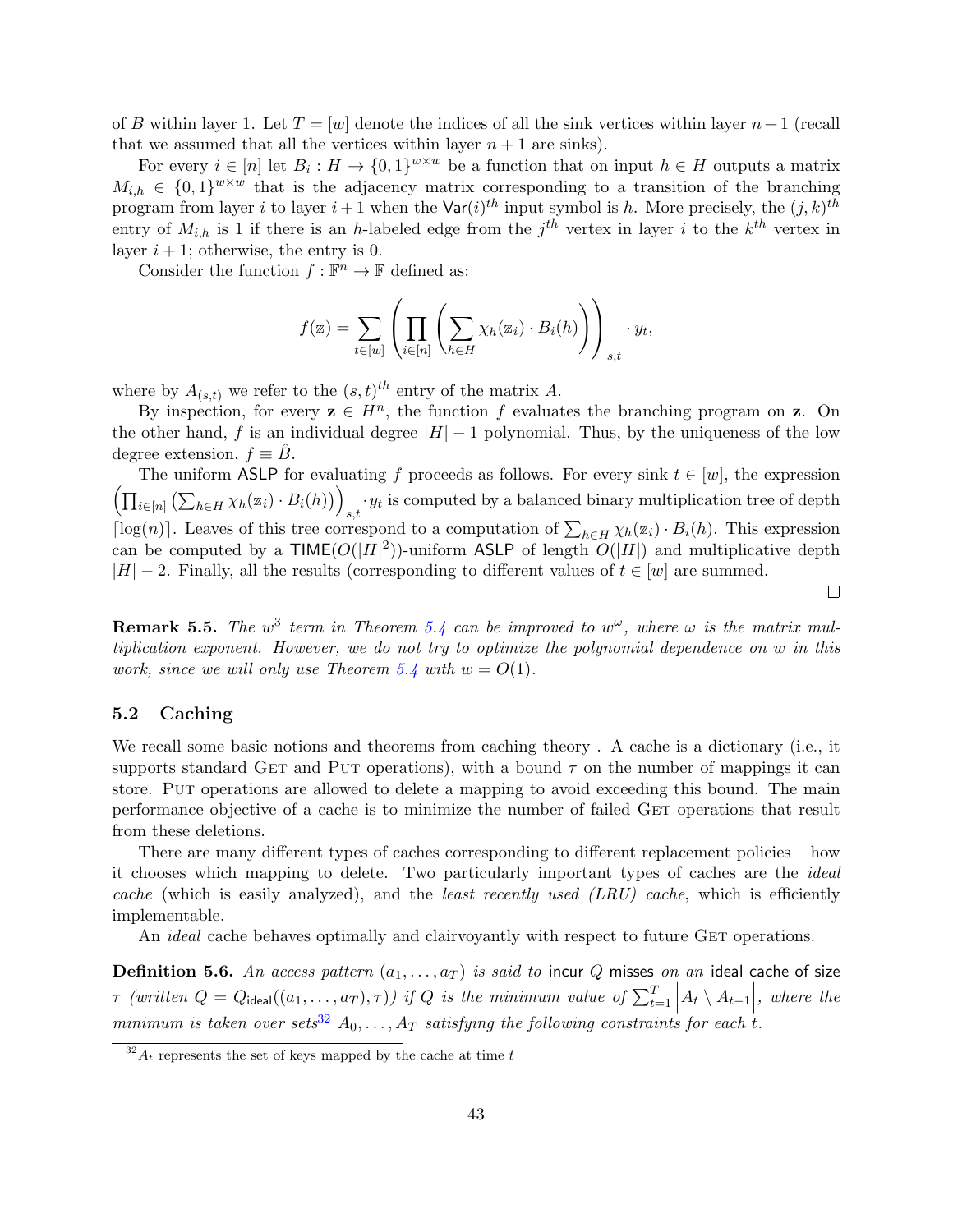- $A_0 = \emptyset$  (the cache starts empty), and
- $|A_t| \leq \tau$  (the cache can store at most  $\tau$  entries), and
- $a_t \in A_t$  (the cache must have  $a_t$  at time t)

We state without proof several useful facts about how (ideal) cache misses behave under composition.

<span id="page-43-0"></span> ${\bf Definition~5.7.}$  An  $\alpha$ -blowup of an access pattern  $(a_1,\ldots,a_T)$  is another access pattern  $(a'_1,\ldots,a'_{T'})$ that is obtained by replacing each  $a_i$  by a (possibly empty) sequence of addresses, each of which lies in a set  $A_{a_i}$  whose size is at most  $\alpha$ . We emphasize that  $A_{a_i}$  depends only on the value  $a_i$ , and not directly on i.

<span id="page-43-2"></span>**Proposition 5.8.** If an access pattern  $(a_1, \ldots, a_T)$  incurs Q misses on an ideal cache of size  $\tau$ , then any  $\alpha$ -blowup of  $(a_1, \ldots, a_T)$  incurs at most  $\alpha \cdot Q$  misses on an ideal cache of size  $\alpha \cdot \tau$ .

An LRU cache is an "online" cache – i.e., the set  $A_t$  of mappings stored at time t is determined by  $a_1, \ldots, a_{t-1}$ . In particular,  $A_t$  is obtained from  $A_{t-1}$  by adding  $a_t$  and, if necessary to ensure  $|A_t| \leq \tau$ , removing the mapping which was least recently accessed. This is efficiently implementable with a doubly linked list and a hash table.

**Definition 5.9.** An access pattern  $(a_1, \ldots, a_T)$  is said to incur Q misses on an LRU cache of size  $\tau$  if  $Q = \sum_{t=1}^{T} |A_t \setminus A_{t-1}|$  (written  $Q = Q_{LRU}((a_1, \ldots, a_T), \tau)$ ), where  $A_0, \ldots, A_T$  are defined as

- $A_0 = \emptyset$ .
- For  $t > 0$ .

$$
A_{t} = \begin{cases} A_{t-1} & \text{if } a_{t} \in A_{t-1} \\ A_{t-1} \cup \{a_{t}\} & \text{if } a_{t} \notin A_{t-1} \text{ and } |A_{t-1}| < \tau \\ (A_{t-1} \cup \{a_{t}\}) \setminus \{\arg\min_{a \in A_{t-1}} \max\{i : i < t \land a_{i} = a\}\} & \text{otherwise.} \end{cases}
$$

A theorem of Sleator and Tarjan [\[ST85\]](#page-83-0) shows that an LRU cache is nearly as good as a mythical ideal cache.

<span id="page-43-1"></span>**Theorem 5.10** ([\[ST85,](#page-83-0) Theorem 6]). If an access pattern  $(a_1, \ldots, a_T)$  incurs Q misses on an ideal cache of size  $\tau$ , then it incurs at most 2Q misses on an LRU cache of size  $2\tau$ .

**Definition 5.11** (Cache Block Size). We say that an access pattern  $(a_1, \ldots, a_T)$  incurs Q misses on an ideal (respectively, LRU) cache of size  $\tau$  and block size  $\mathcal{B}$  if  $(\lfloor \frac{a_1}{\mathcal{B}} \rfloor, \ldots, \lfloor \frac{a_T}{\mathcal{B}} \rfloor)$  incurs  $Q$  misses on an ideal (respectively, LRU) cache of size  $\tau$ .

When using a cache for bounded memoization, it is convenient to define the following "get or compute" operation.

```
Algorithm 1 Looks up key k in cache, or computes f(k)
```

```
1: procedure GETORCOMPUTE(cache, k, f)
```

```
2: if cache. GET(k) = \perp then
3: cache. PUT(k, f(k))4: return cache. GET(k)5: end procedure
```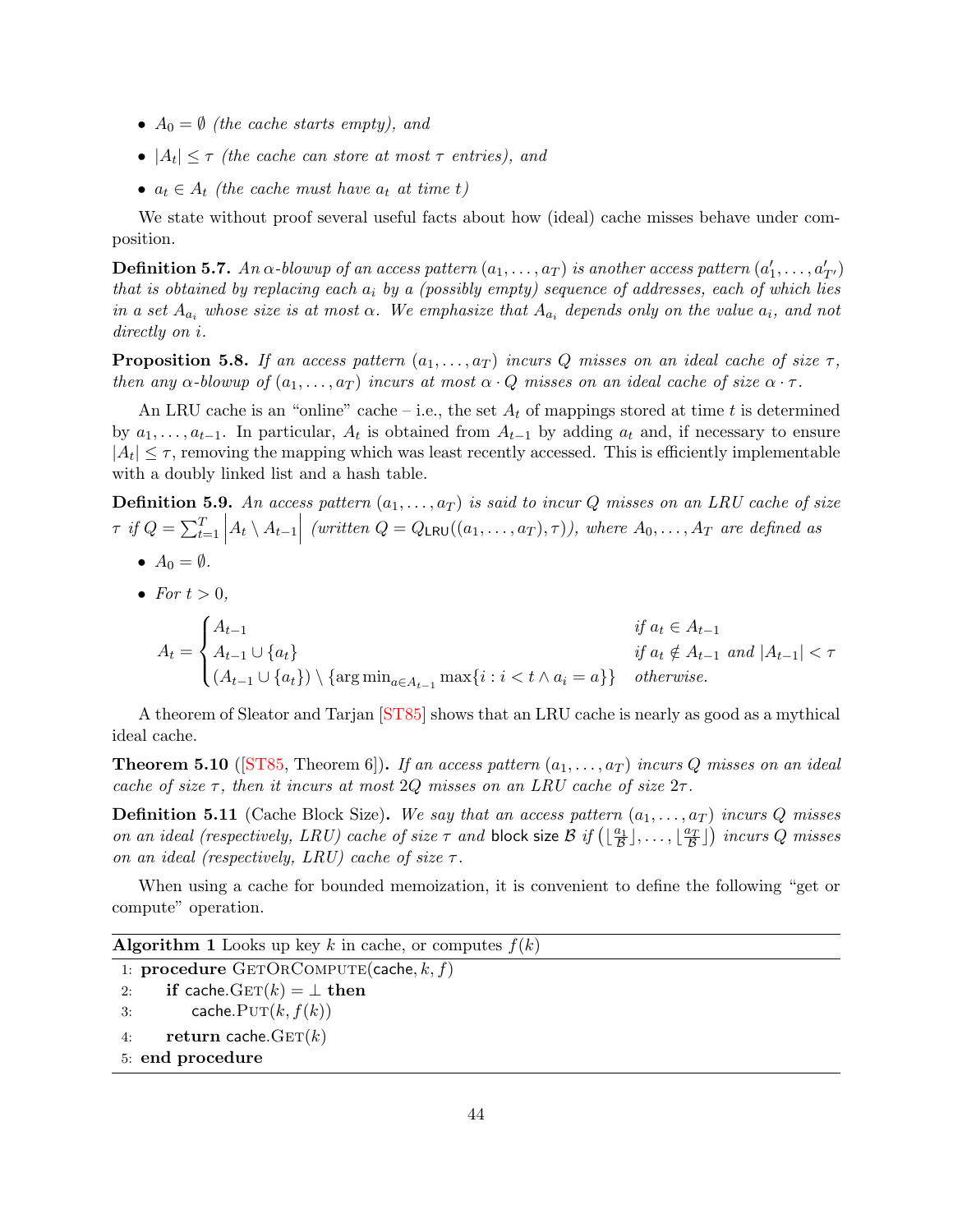We end this section with a technical definition that will be useful for our theorem statements. This definition refers to the "cache friendliness" of a RAM program  $M$  on a given input  $x$ . Loosely speaking, this quantity corresponds to the number of cache misses during the evaluation of M on x. The actual definition refers also to prefixes of memory addresses.

<span id="page-44-0"></span>**Definition 5.12** (Cache Friendliness). For  $x \in \{0,1\}^*$  and RAM program M, let  $(a_1, \ldots, a_{O(T)})$ denote the combined access pattern (see Definition [4.16\)](#page-31-0) of M on input x. For any  $\tau \in \mathbb{N}$ , we define the  $\tau$ -cache friendliness of M on x, denoted  $CF_{\tau}(x, M)$ , as the maximum, over  $r \in [s]$ , the number of misses incurred by  $(PREFIX<sub>r</sub>(a<sub>1</sub>),...,PREFIX<sub>r</sub>(a<sub>O(T)</sub>))$  on an ideal cache of size  $\tau$  divided by  $2^r$ .

<span id="page-44-2"></span>**Proposition 5.13.** For any RAM machine M, input x and cache size  $\tau \leq O(T)$  it holds that  $CF_{\tau}(x, M) \leq O(T/\tau).$ 

*Proof.* For r such that  $2^r \leq \tau$ , the prefixes of all memory addresses fit in the cache and so the number of cache misses is at most  $2<sup>r</sup>$  (just for filling up the cache to begin with). For r such that  $2^r > \tau$ , we can use the trivial bound of  $O(T)$  on the number of cache misses.

Overall, we get that  $CF_{\tau}(M, x) \leq \max \left( \frac{2^r}{2^r} \right)$  $\left(\frac{T}{\tau}\right) = O(T/\tau).$  $\frac{2^r}{2^r}, \frac{O(T)}{\tau}$  $\Box$ 

## 6 Our Main Results

Let  $\mathcal L$  be any language that is decidable in time  $T(n)$  and space  $S(n)$  by a standard w-bit word RAM machine  $M$ , where we assume that:

- max $(\log(n), \log(S)) \leq w \leq O(\log(T)).$
- $n \le T \le 2^{O(n)}$ , and
- $log(T) \leq S \leq T$ .

In this section we state our main results: the existence of efficient PCPs with no-signaling soundness and argument-systems for  $\mathcal{L}$ .

Recall that  $CF_{\tau}(M, x)$  is the "cache-friendliness" of the RAM machine M on input x, given a cache of size  $\tau$  (see Definition [5.12\)](#page-44-0).

## 6.1 Efficient PCPs

We first state a very general theorem that shows the explicit dependence of the running time of the prover on a cache size and "cache friendliness" of the program. Later, we provide corollaries for the most interesting setting of parameters.

Recall that  $CF_{\tau}(M, x)$  is the "cache-friendliness" of the RAM machine M on input x, given a cache of size  $\tau$  (see Definition [5.12\)](#page-44-0).

<span id="page-44-1"></span>**Theorem 6.1.** Let  $\lambda$  be a security parameter. There is a q-query PCP for  $\mathcal L$  with soundness error  $\varepsilon$  against  $(k_{\text{max}}, \delta)$ -NS strategies, where  $q = \lambda \cdot \text{polylog}(T)$ ,  $\varepsilon = 2^{-\lambda}$ ,  $\delta = 2^{-\lambda \cdot \text{polylog}(T)}$  and  $k_{\text{max}} = \lambda \cdot \text{polylog}(T)$ . The PCP has the following efficiency properties:

1. The PCP verifier can be implemented in time  $n \cdot \lambda \cdot \text{polylog}(T)$  and space  $\lambda \cdot \text{polylog}(T)$ .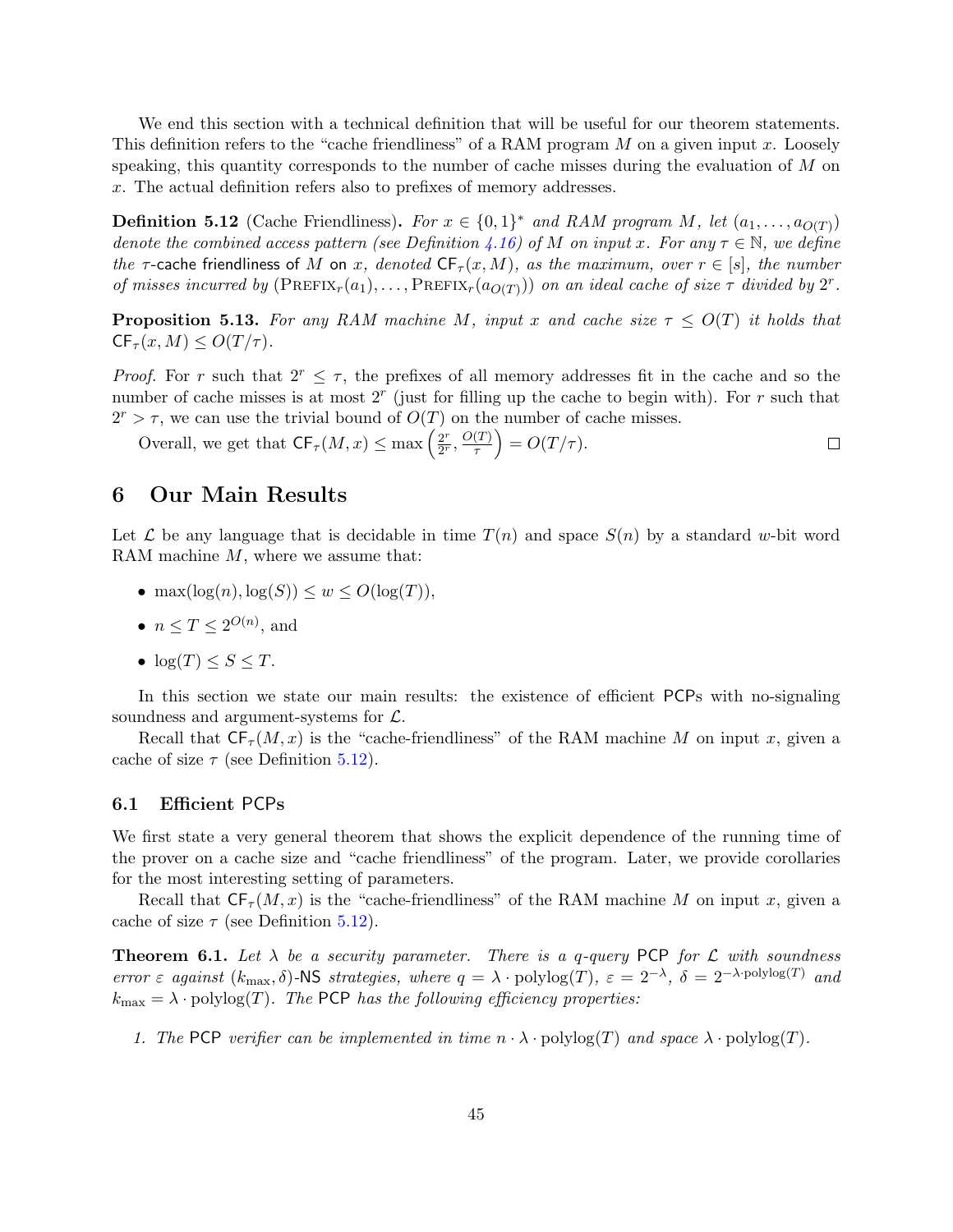2. For any cache size  $\tau$ , any symbol in the PCP proof string can be evaluated in time  $(T +$  $\max(S, n) \cdot \mathsf{CF}_{\tau}(M, x)) \cdot \text{polylog}(T)$  and space  $S + \tau \cdot \text{polylog}(T)$ .

Moreover, any symbol in the PCP proof string can be evaluated by a  $TISP((T + \max(S, n))$ .  $CF_{\tau}(M,x)$  · polylog(T),  $S + \tau$  · polylog(T) aniform ASLP with  $\tau$  · polylog(T) registers and multiplicative depth  $\log \log(T) + O(1)$ .

3. The communication complexity with each prover is  $\text{polylog}(T)$ .

Sections [7](#page-46-0) to [11](#page-76-0) are devoted to the proof of Theorem [6.1.](#page-44-1) Using Theorem [6.1](#page-44-1) we can derive corollaries corresponding to the most interesting setting of parameters. First, for any  $\zeta > \frac{\text{polylog}(T)}{S}$ we can set the cache size to be  $\tau = \frac{\zeta \cdot S}{\text{polylog}}$  $\frac{\zeta \cdot S}{\text{polylog}(T)}$ . Using Proposition [5.13](#page-44-2) we get a bound on the cache friendliness of any RAM program and so we can derive the following corollary (which for simplicity of presentation is restricted to the setting of sublinear space  $S \geq n$ :

<span id="page-45-0"></span>**Corollary 6.2.** Suppose that  $S \ge n$  and let  $\zeta > \frac{\text{polylog}(T)}{S}$ . Then, every symbol in the PCP proof-string of Theorem [6.1](#page-44-1) can be evaluated in time  $\tilde{O}(T) \cdot (1/\zeta)$  and space  $(1+\zeta) \cdot S$ .

Moreover, every symbol in the PCP proof string can be evaluated by a  $\text{TISP}(\tilde{O}(T)\cdot(1/\zeta), (1+\zeta))$  $\zeta$ )  $\cdot$  S)-uniform ASLP with  $\zeta \cdot S$  registers and multiplicative depth  $\log \log(T) + O(1)$ .

In particular, setting  $\zeta = 1/\text{polylog}(T)$  (and assuming that  $S \geq (\log(T))^c$  for a sufficiently large constant  $c \geq 1$ ) we obtain that every symbol in the PCP proof-string can be computed in time  $O(T)$  and space  $S + o(S)$ .

Alternatively, for programs that are "cache friendly", we derive the following improved efficiency:

<span id="page-45-1"></span>**Corollary 6.3.** Suppose M has cache friendliness  $CF_{\tau}(M, x) \leq \frac{T \cdot \text{polylog}(T)}{\max(S,n)}$  $\frac{\text{polylog}(T)}{\max(S,n)}$ , for  $\tau = \text{polylog}(T)$ , and every  $x \in \{0,1\}^n$ . Then, every point in the PCP proof-string of Theorem [6.1](#page-44-1) can be evaluated in time  $\tilde{O}(T)$  and space  $S$  + polylog(T).

Moreover, every symbol in the PCP proof string can be evaluated by a  $\text{TISP}(\tilde{O}(T), S+\text{polylog}(T))$ uniform ASLP with polylog(T) registers and multiplicative depth  $\log \log(T) + O(1)$ .

## 6.2 Argument-Systems

.

Applying the transformation of [\[KRR13\]](#page-82-0), from no-signaling PCPs to argument-schemes, to the PCPs of Theorem [6.1](#page-44-1) and Corollaries [6.2](#page-45-0) and [6.3](#page-45-1) we derive our main results on the existence of efficient 2-message argument-systems.

<span id="page-45-2"></span>Theorem 6.4. Assume the existence of a sub-exponential secure homomorphic encryption scheme that supports evaluation of arithmetic circuits of size  $(T + \max(S, n) \cdot \mathsf{CF}_{\tau}(M, x)) \cdot \mathrm{polylog}(T)$  and multiplicative depth  $\log \log(T) + O(1)$ . Then, there exists a 2-message argument scheme for  $\mathcal L$  with the following efficiency properties:

- 1. The verifier of the argument-system runs in time  $n \cdot \text{polylog}(T)$  and space  $\text{polylog}(T)$ .
- 2. The prover runs in time  $(T + \max(S, n) \cdot \mathsf{CF}_{\tau}(M, x)) \cdot \text{polylog}(T)$  and space  $S + \tau \cdot \text{polylog}(T)$ .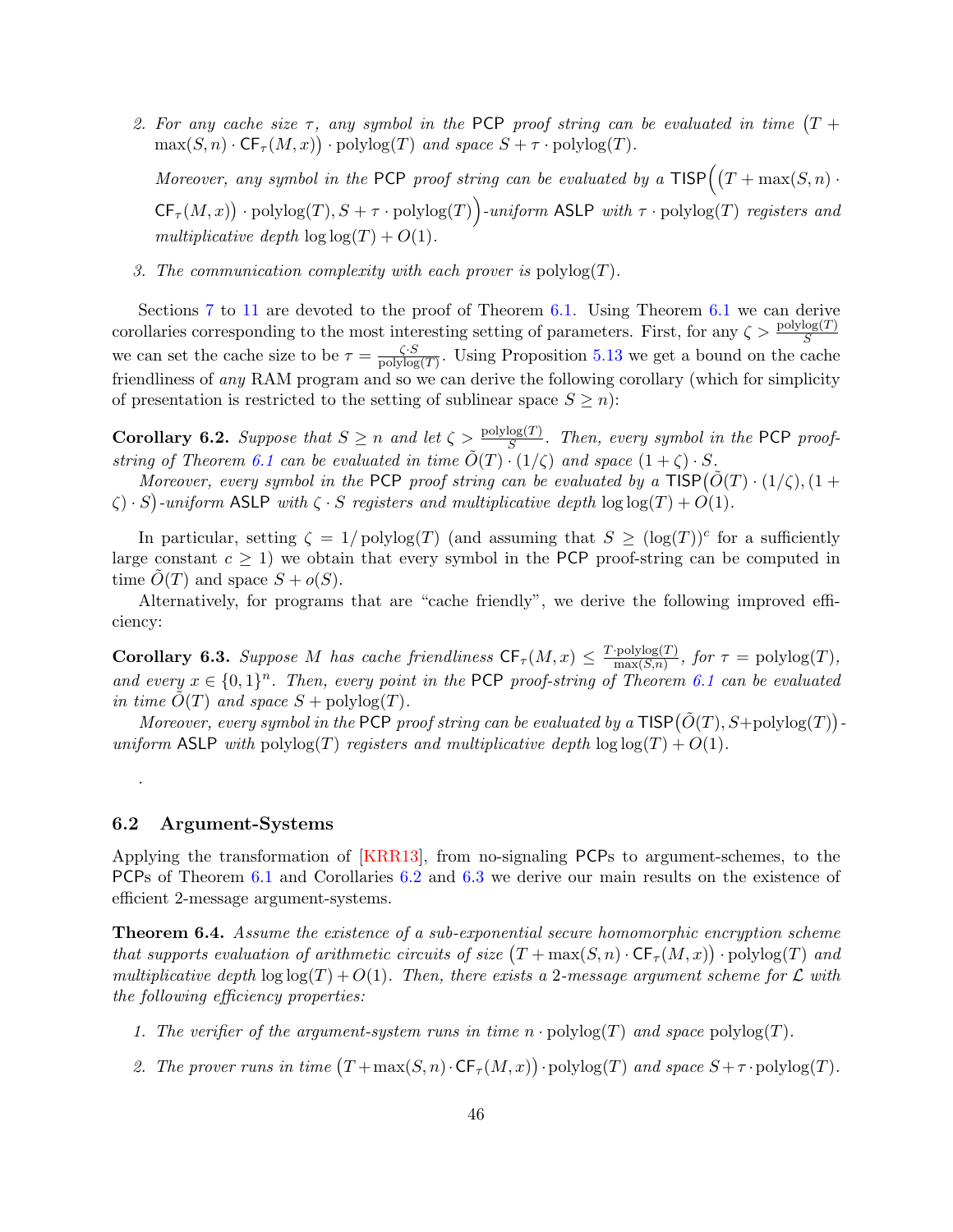3. The communication complexity is  $\text{polylog}(T)$ .

Theorem [6.4](#page-45-2) is proved in Section [11.](#page-76-0)

In analogy to Corollary [6.2](#page-45-0) we can derive a result assuming worst-case cache behavior of the program as follows.

**Corollary 6.5.** Suppose that  $S \ge n$  and let  $\zeta > \frac{\text{polylog}(T)}{S}$ .

Assume the existence of a sub-exponential secure homomorphic encryption scheme that supports evaluation of arithmetic circuits of size  $\tilde{O}(T)\cdot(1/\zeta)$  and multiplicative depth  $\log \log(T)+O(1)$ . Then, the prover in Theorem [6.4](#page-45-2) can be implemented in time  $O(T) \cdot (1/\zeta)$  and space  $(1+\zeta) \cdot S$ .

In contrast, if we assume the program is cache friendly, in analogy to Corollary [6.3](#page-45-1) we can derive a more efficient argument-system.

**Corollary 6.6.** Suppose M has cache friendliness  $CF_{\tau}(M, x) \leq \frac{T \cdot \text{polylog}(T)}{\max(S,n)}$  $\frac{\text{polylog}(T)}{\max(S,n)}$ , for  $\tau = \text{polylog}(T)$ , and every  $x \in \{0,1\}^n$ .

Assume the existence of a sub-exponential secure homomorphic encryption scheme that supports evaluation of arithmetic circuits of size  $\tilde{O}(T)$  and multiplicative depth  $\log \log(T) + O(1)$ . Then, the prover in Theorem [6.4](#page-45-2) can be implemented in time  $\tilde{O}(T)$  and space  $S + \text{polylog}(T)$ .

## <span id="page-46-0"></span>7 The Construction

Let M be a standard word RAM machine that on an input of length n runs in time  $T = T(n)$  and space  $S = S(n)$  with a word size  $w = w(n)$ . As in Section [4.4,](#page-36-3) let  $W = poly(w)$  be the maximal complexity of implementing any (standard) word operation by a single-tape Turing machine on w-bit inputs, let  $S' = \max(n, S)$ , and let  $\text{Tree}(M)$  be the tree machine from Construction [4.32](#page-36-2) that simulates M in time  $T' = \Theta(T \cdot W^2 \cdot \log S')$ . Throughout this section, we think of configurations of Tree(M) as represented by functions  $C: \{0,1\}^{\lceil \log S^7 \rceil} \times \{0,1\}^{\lceil \log W \rceil} \to \bar{\Gamma}$  as in Definition [4.31.](#page-35-0) For convenience of notation we define  $s \stackrel{\text{def}}{=} \lceil \log S' \rceil + \lceil \log W \rceil$  and  $t \stackrel{\text{def}}{=} \lceil \log T' \rceil$ .

We now construct a PCP for the language accepted by  $M$ . The PCP is parameterized by a finite field ensemble  $\mathbb{F} = {\mathbb{F}(n)}_{n \in \mathbb{N}},$  of size  $|\mathbb{F}(n)| \geq |\bar{\Gamma}|$ , and for each n we require that the description of  $\mathbb{F}(n)$  includes a canonical association of  $\bar{\Gamma}$  with a subset of  $\mathbb{F}(n)$ . We will describe the functionality of the prover and verifier, and defer analysis of their complexities to Sections [8](#page-51-0) and [9.](#page-53-0) In Section [10](#page-63-0) we show that this construction, with appropriate parameters (e.g., the field size), has no-signaling soundness.

Notations and Conventions. Recall that we use the convention that blackboard bold lowercase  $(e.g., z)$  is used for field elements whereas standard bold lowercase  $(e.g., z)$  is used for bits. Likewise, we use  $\bar{z}$  to denote vectors of field elements and  $\bar{z}$  to denote bit strings. For two vectors  $\bar{u}$  =  $(u_1, \ldots, u_k)$  and  $\bar{v} = (v_1, \ldots, v_k)$ , recall that we write  $\bar{u} \star \bar{v}$  to denote the vector  $(u_1, v_1, \ldots, u_k, v_k)$ .

### 7.1 Preliminaries: A Locally-Checkable Transcript for Tree Machines

In this section we show that the correctness of a Tree machine computation can be expressed via local constraints. This is analogous to the Cook-Levin theorem, which shows that Turing machine computations can be expressed as a combination of local constraints. As is typical in the PCP literature, later on, we will make these constraints "robust" using algebraic techniques.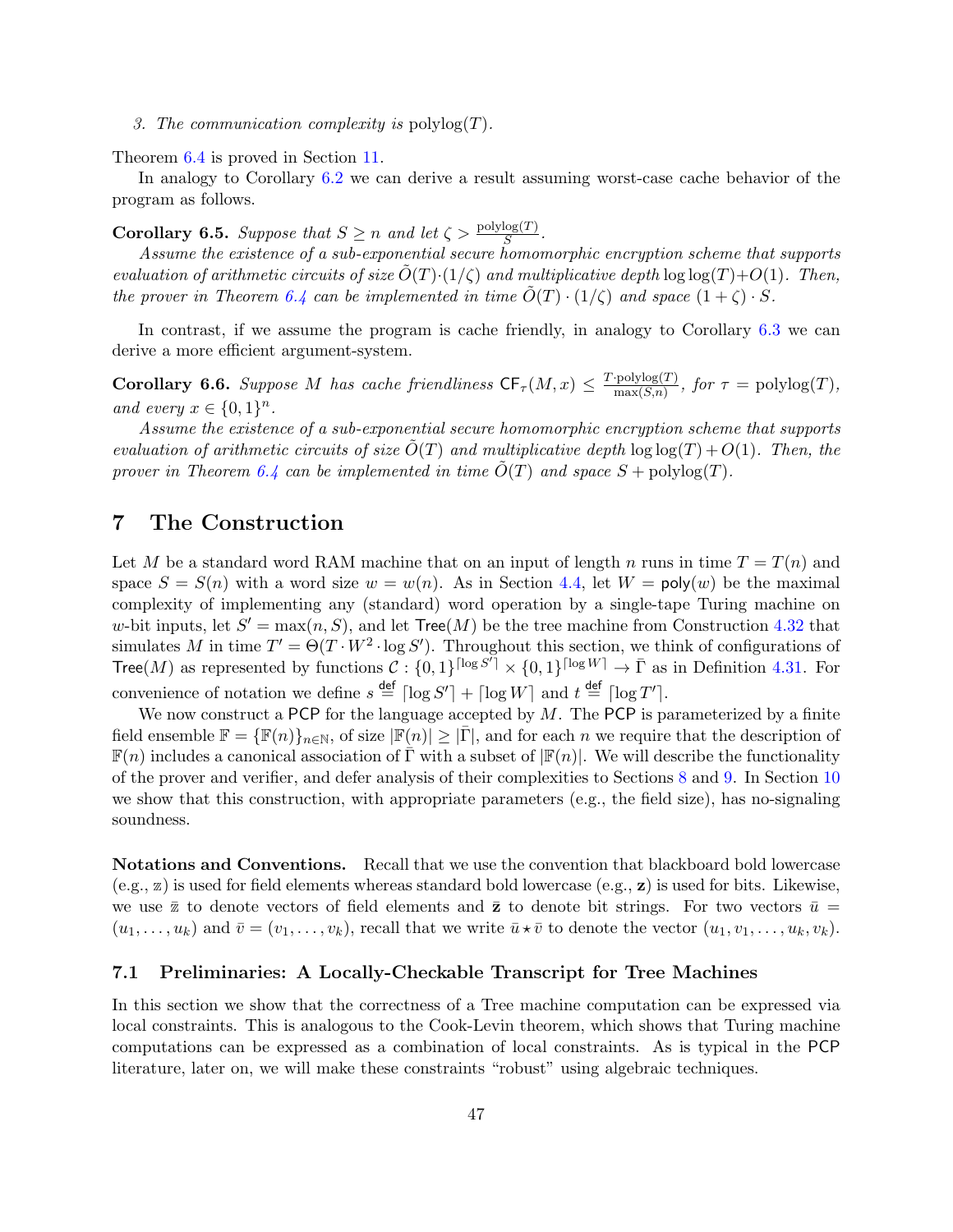For every "direction"  $d \in \{\uparrow, \swarrow, \searrow, \otimes, \odot, \emptyset\}$  we define a function

$$
\phi_d: \{0, 1\}^{2s} \to \{0, 1\}
$$

that takes as input a pair of head locations  $\bar{\mathbf{u}} \star \bar{\mathbf{u}}'$  of the Tree machine  $\text{Tree}(M)$  and returns 1 if a single step from  $\bar{u}$  in direction d reaches  $\bar{u}'$  and 0 otherwise. In other words,

$$
\phi_d^{-1}(1) = \begin{cases}\n\{(\bar{\mathbf{v}}, \bar{\mathbf{z}}) \star (\lfloor \bar{\mathbf{v}}/2 \rfloor, \bar{\mathbf{z}})\} & \text{if } d = \uparrow \\
\{(\bar{\mathbf{v}}, \bar{\mathbf{z}}) \star (2\bar{\mathbf{v}}, \bar{\mathbf{z}})\} & \text{if } d = \swarrow \\
\{(\bar{\mathbf{v}}, \bar{\mathbf{z}}) \star (2\bar{\mathbf{v}} + 1, \bar{\mathbf{z}})\} & \text{if } d = \searrow \\
\{(\bar{\mathbf{v}}, \bar{\mathbf{z}}) \star (\bar{\mathbf{v}}, \bar{\mathbf{z}} + 1)\} & \text{if } d = \otimes \\
\{(\bar{\mathbf{v}}, \bar{\mathbf{z}}) \star (\bar{\mathbf{v}}, \bar{\mathbf{z}} - 1)\} & \text{if } d = \odot \\
\{(\bar{\mathbf{v}}, \bar{\mathbf{z}}) \star (\bar{\mathbf{v}}, \bar{\mathbf{z}} - 1)\} & \text{if } d = \emptyset \\
\{(\bar{\mathbf{v}}, \bar{\mathbf{z}}) \star (\bar{\mathbf{v}}, \bar{\mathbf{z}})\} & \text{if } d = \emptyset.\n\end{cases}
$$

**Remark 7.1.** The reader might wonder why the format of the input to  $\phi_d$  is  $(\bar{u} \star \bar{u}')$  rather than  $simplify (\bar{u}, \bar{u}')$  (recall that in the former expression, the coordinates of  $\bar{u}$  and  $\bar{u}'$  are interleaved). The reason for this convention (which will also be used extensively below) will become more clear later, but jumping ahead, we remark that it is made for notational convenience regarding the order in which variables are "eliminated" in the so-called sumcheck polynomials.

<span id="page-47-0"></span>**Proposition 7.2.** There exist functions  $\{V_d: \bar{\Gamma}^2 \to \{0,1\}\}_{d \in \{\uparrow,\swarrow,\searrow, \otimes, \odot, \emptyset\}}$  such that for any pair of configurations  $\mathcal{C}, \mathcal{C}' : \{0,1\}^s \to \overline{\Gamma}$ , we have  $\mathcal{C} \to \mathcal{C}'$  iff for every  $\overline{\mathbf{u}}'$  in  $\{0,1\}^s$ , it holds that  $\mathcal{C}'(\overline{\mathbf{u}}')$ is the (unique) value in  $\overline{\Gamma}$  such that for every  $d \in \{\uparrow, \swarrow, \searrow, \otimes, \odot, \emptyset\}$  and  $\overline{\mathbf{u}} \in \{0,1\}^s$ :

$$
\phi_d(\bar{\mathbf{u}} \star \bar{\mathbf{u}}') \cdot V_d\Big(\mathcal{C}(\bar{\mathbf{u}}), \mathcal{C}'(\bar{\mathbf{u}}')\Big) = 0.
$$

*Proof.* This follows from the following decomposition of what it means for a configuration  $\mathcal C$  to yield another configuration  $\mathcal{C}'$ .

- 1. (Memory Consistency) For every  $(\bar{\mathbf{v}}, \bar{\mathbf{z}})$ , let  $(q, \gamma, e) = \mathcal{C}(\bar{\mathbf{v}}, \bar{\mathbf{z}})$  and let  $(q', \gamma', e') = \mathcal{C}'(\bar{\mathbf{v}}, \bar{\mathbf{z}})$ .
	- If  $q = \perp$  or  $q \in \{q_{\text{acc}}, q_{\text{rej}}\}$ , then  $\gamma' = \gamma$ .
	- Otherwise,  $\delta(q, \gamma) = (\tilde{q}, \gamma', \tilde{\text{dir}})$  for some  $\tilde{q}$  and some dir.
- 2. (Control State Consistency) For every  $(\bar{\mathbf{v}}, \bar{\mathbf{z}})$  and  $(\bar{\mathbf{v}}', \bar{\mathbf{z}}')$ , let  $(q, \gamma, e) = \mathcal{C}(\bar{\mathbf{v}}, \bar{\mathbf{z}})$  and  $(q', \gamma', e') =$  $\mathcal{C}'(\bar{\mathbf{v}}', \bar{\mathbf{z}}').$ 
	- If  $q = \perp$  and  $q' \neq \perp$ , then
		- If  $\bar{\mathbf{v}}' = |\bar{\mathbf{v}}/2|$  and  $\bar{\mathbf{z}}' = \bar{\mathbf{z}}$ , then  $\text{dir}(q') \neq \uparrow$ .
		- If  $\bar{\mathbf{v}}' = 2\bar{\mathbf{v}}$  and  $\bar{\mathbf{z}}' = \bar{\mathbf{z}}$  then  $\text{dir}(q') \neq \swarrow$ .
		- If  $\bar{\mathbf{v}}' = 2\bar{\mathbf{v}} + 1$  and  $\bar{\mathbf{z}}' = \bar{\mathbf{z}}$  then  $\text{dir}(q') \neq \searrow$ .
		- If  $\bar{\mathbf{v}}' = \bar{\mathbf{v}}$  and  $\bar{\mathbf{z}}' = \bar{\mathbf{z}} + 1$  then  $\text{dir}(q') \neq \otimes$ .
		- If  $\bar{\mathbf{v}}' = \bar{\mathbf{v}}$  and  $\bar{\mathbf{z}}' = \bar{\mathbf{z}} 1$  then  $\text{dir}(q') \neq \odot$ .
	- If  $q \in \{q_{\text{acc}}, q_{\text{rei}}\}$ , then

$$
q' = \begin{cases} q & \text{if } \bar{\mathbf{v}}' = \bar{\mathbf{v}} \text{ and } \bar{\mathbf{z}}' = \bar{\mathbf{z}} \\ \perp & \text{otherwise.} \end{cases}
$$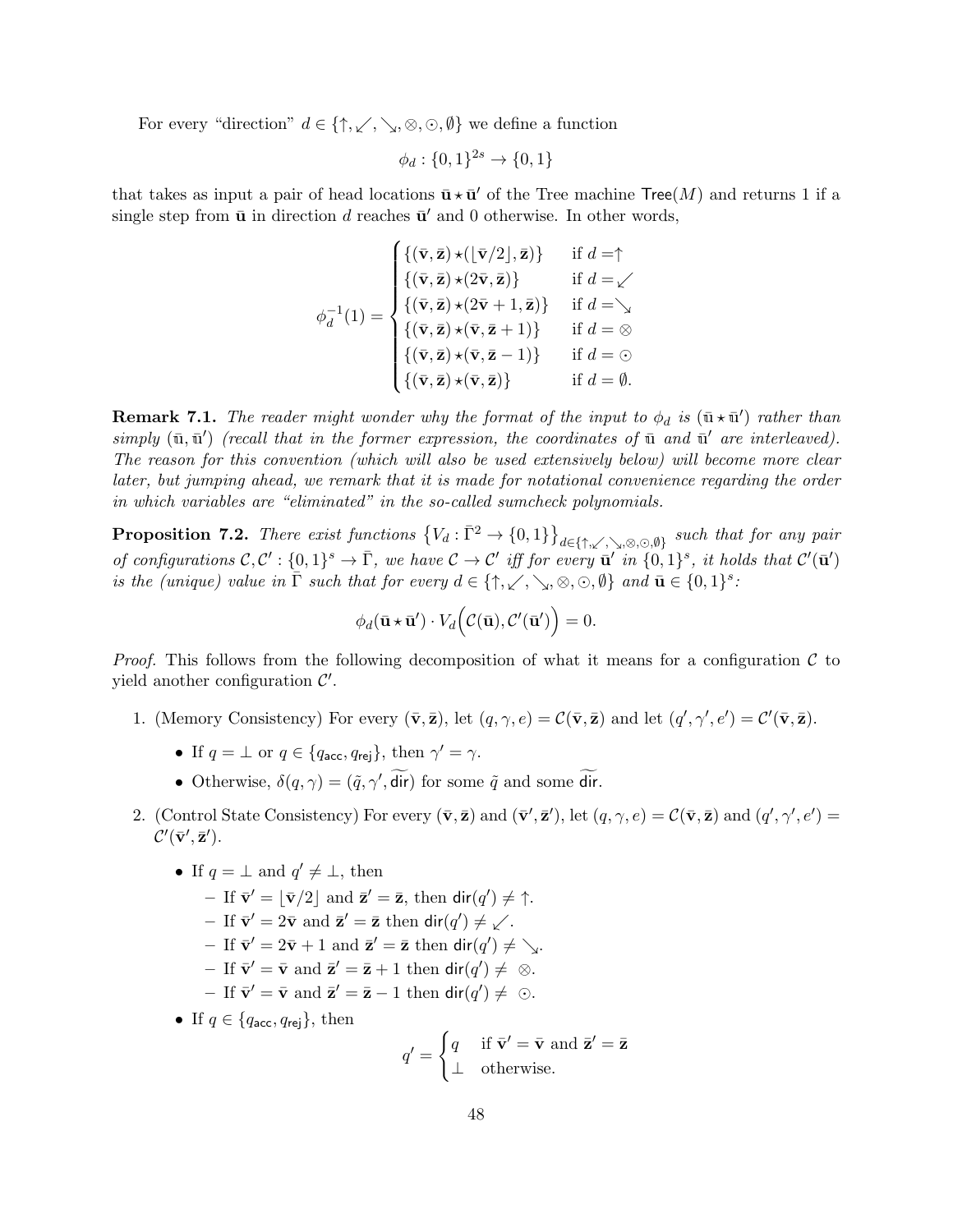• If  $q \notin {\perp, q_{\text{acc}}, q_{\text{rej}}}$  and  $(\tilde{q}, \tilde{\gamma}, d) = \delta(q, \gamma)$ , then  $q' = \tilde{q}$  if:  $-\bar{\mathbf{v}}' = |\bar{\mathbf{v}}/2|, \bar{\mathbf{z}}' = \bar{\mathbf{z}}, \text{ and } d = \uparrow; \text{ or }$  $-\bar{\mathbf{v}}' = 2\bar{\mathbf{v}}, \bar{\mathbf{z}}' = \bar{\mathbf{z}}, \text{ and } d = \sqrt{2}$ ; or  $-\bar{\mathbf{v}}' = 2\bar{\mathbf{v}} + 1$ ,  $\bar{\mathbf{z}}' = \bar{\mathbf{z}}$ , and  $d = \chi$ ; or  $-\bar{\mathbf{v}}' = \bar{\mathbf{v}}, \bar{\mathbf{z}}' = \bar{\mathbf{z}} + 1$ , and  $d = \otimes$ ; or  $-\bar{\mathbf{v}}' = \bar{\mathbf{v}}, \bar{\mathbf{z}}' = \bar{\mathbf{z}} - 1, \text{ and } d = \odot$ 

- 3. (Edge-case Consistency) For every  $(\bar{\mathbf{v}}, \bar{\mathbf{z}})$ , let  $(q, \gamma, (e_1, e_2)) = \mathcal{C}(\bar{\mathbf{v}}, \bar{\mathbf{z}})$  and let  $(q', \gamma', (e'_1, e'_2)) =$  $\mathcal{C}'(\bar{\mathbf{v}}, \bar{\mathbf{z}}).$ 
	- $e'_1 = e_1$  and  $e'_2 = e_2$ .
	- If  $e_1 = \text{leaf}$  and  $q' \neq \bot$ , then  $\text{dir}(q') \neq \uparrow$ .
	- If  $e_2 =$  front and  $q' \neq \perp$ , then  $\textsf{dir}(q') \neq \otimes$ .
	- If  $e_2 = \text{back and } q' \neq \bot$ , then  $\text{dir}(q') \neq \odot$ .

# $\Box$

## <span id="page-48-0"></span>7.2 The Prover

On input x and security parameter  $1<sup>\kappa</sup>$ , the prover P generates the string formed by writing down the truth tables of several polynomials that are defined below. As mentioned in the remarks following Lemma [11.1,](#page-77-0) the efficiency of P does not directly determine the efficiency of our argument scheme. Rather, the essential metric is the complexity of computing the  $i^{th}$  symbol of  $P(x, 1^{\kappa})$  given  $(i, x, 1^{\kappa})$ . This will be analyzed in Section [9.](#page-53-0) As such, we now describe only the functionality of  $P$  (i.e., the proof string that it outputs).

Let  $C_0, \ldots, C_{T'-1}$  denote the transcript of Tree(M) on input x, with each configuration  $C_{\mathbf{y}}$ represented as described in Definition [4.31.](#page-35-0) Extend this transcript to have length  $2<sup>t</sup>$  by setting  $\mathcal{C}_{T'-1} = \mathcal{C}_{T'} = \cdots = \mathcal{C}_{2^t-1}.$ 

Motivated by Proposition [7.2,](#page-47-0) we make the following definition.

<span id="page-48-1"></span>**Definition 7.3.** For any  $\bar{y} \in [T'-1]$ , we say that  $\mathcal{C}_{\bar{y}}(\bar{\mathbf{u}}')$  is determined by  $\{\mathcal{C}_{\bar{y}-1}(\bar{\mathbf{u}})\}_{\bar{\mathbf{u}} \in U}$ , where U is the (constant-sized) set of  $\bar{u}$  for which some  $\phi_d(\bar{u} \star \bar{u}') \neq 0$ .

Define  $X: \{0,1\}^t \times \{0,1\}^s \to \mathbb{F}$  such that  $X(\bar{y},\cdot) = \mathcal{C}_{\bar{y}}(\cdot)$ , for every  $\bar{y} \in \{0,1\}^t$ . Let  $\hat{X}: \mathbb{F}^{t+s} \to$  $\mathbb F$  be the multi-linear extension of X.

Let  $\phi_{+1}: \{0,1\}^{2t} \to \{0,1\}$  be the indicator function for

$$
\{\bar{\mathbf{y}}\star\bar{\mathbf{y}}':\bar{\mathbf{y}}'=\bar{\mathbf{y}}+1\}
$$

and let  $\hat{\phi}_{+1} : \mathbb{F}^{2t} \to \mathbb{F}$  be its multi-linear extension.

For every  $d \in \{\uparrow, \swarrow, \searrow, \otimes, \odot, \emptyset\}$ , let  $\hat{\phi}_d : \mathbb{F}^{2s} \to \mathbb{F}$  be the multi-linear extension of  $\phi_d$  and let  $\hat{V}_d : \mathbb{F}^2 \to \mathbb{F}$  be the low-degree extension of  $V_d$ , where  $\phi_d$  and  $V_d$  are as in Proposition [7.2.](#page-47-0)

The PCP proof string consists of  $\hat{X}$ , as well as two sequences of "sum-check polynomials"  $P_0^{(\mathsf{win})}$  $p_0^{(\text{win})}, \ldots, P_{t+s}^{(\text{win})} : \mathbb{F}^{2t+2s} \to \mathbb{F}$  and  $P_0^{(\text{enc})}$  $D_0^{(\text{enc})}, \ldots, P_{t+s}^{(\text{enc})}: \mathbb{F}^{t+s} \to \mathbb{F}$ , defined as follows.

• The polynomial  $P_0^{(\text{win})}$  $0_0^{(\text{win})}: \mathbb{F}^{2t+2s} \to \mathbb{F}$  is defined as

$$
P_0^{(\text{win})}(\bar{\mathbf{y}} \star \bar{\mathbf{y}}', \bar{\mathbf{u}} \star \bar{\mathbf{u}}') \stackrel{\text{def}}{=} \hat{\phi}_{+1}(\bar{\mathbf{y}} \star \bar{\mathbf{y}}') \cdot \sum_{d \in \{\uparrow, \swarrow, \searrow, \odot, \odot, \emptyset\}} \hat{\phi}_d(\bar{\mathbf{u}} \star \bar{\mathbf{u}}') \cdot \hat{V}_d\Big(\hat{X}(\bar{\mathbf{y}}, \bar{\mathbf{u}}), \hat{X}(\bar{\mathbf{y}}', \bar{\mathbf{u}}')\Big).
$$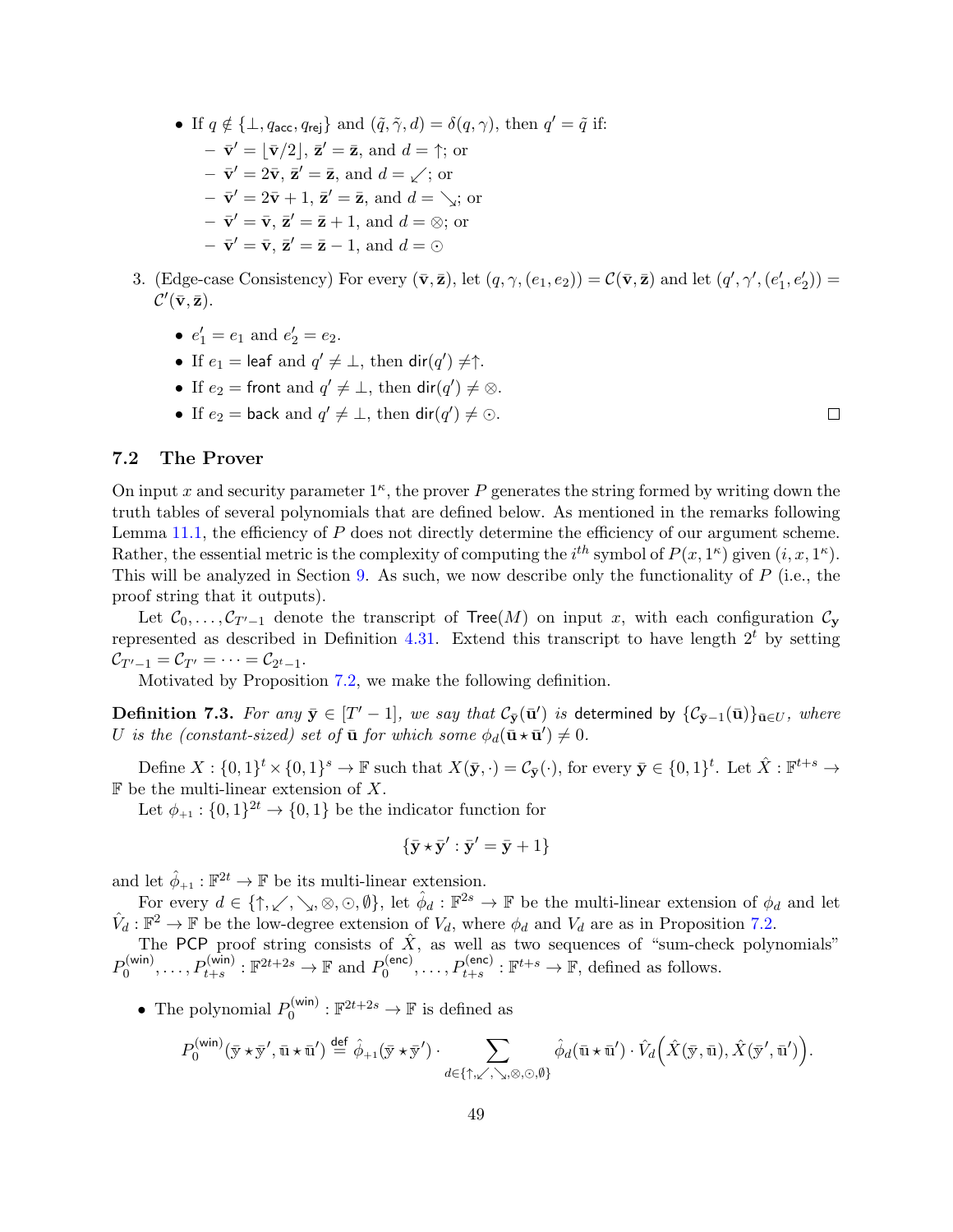• For  $1 \leq i \leq t + s$ , the polynomial  $P_i^{(\text{win})}$  $p_i^{(\text{win})}: \mathbb{F}^{2t+2s} \to \mathbb{F}$  is defined as

$$
P_i^{(\text{win})}(z_1,\ldots,z_{2t+2s}) \stackrel{\text{def}}{=} \sum_{z_1,\ldots,z_{2i}\in\{0,1\}} P_0^{(\text{win})}(z_1,\ldots,z_{2i},z_{2i+1},\ldots,z_{2t+2s}) \cdot z_1^{z_1}\cdots z_{2i}^{z_{2i}},
$$

where we are treating 0 and 1 both as field elements (as input to  $P_0^{(\text{win})}$ )  $\mathfrak{b}_0^{(\mathsf{wm})}$  and as integers (e.g.,  $\mathbb{Z}_1^{z_1}$ ).

• The polynomial  $P_0^{(\text{enc})}$  $p_0^{(enc)} : \mathbb{F}^{t+s} \to \mathbb{F}$  is defined as

$$
P_0^{\text{(enc)}}(\bar{\mathbf{y}}, \bar{\mathbf{u}}) \stackrel{\text{def}}{=} Z_{\bar{\Gamma}}(\hat{X}(\bar{\mathbf{y}}, \bar{\mathbf{u}})),
$$

where  $Z_{\bar{\Gamma}} : \mathbb{F} \to \mathbb{F}$  is a degree  $|\bar{\Gamma}| - 1$  polynomial such that  $Z_{\bar{\Gamma}}(\mathbb{Z}) = 0$  iff  $\mathbb{Z}$  is in  $\bar{\Gamma}$  (i.e.,  $Z_{\bar{\Gamma}}(\mathbf{z}) = \prod_{\gamma \in \bar{\Gamma}} (\mathbf{z} - \gamma).$ 

• For  $1 \leq i \leq t + s$ , the polynomial  $P_i^{(\text{enc})}$  $p_i^{(\text{enc})}: \mathbb{F}^{t+s} \to \mathbb{F}$  is defined as

$$
P_i^{(\text{enc})}(z_1, \ldots, z_{t+s}) \stackrel{\text{def}}{=} \sum_{z_1, \ldots, z_i \in \{0, 1\}} P_0^{(\text{enc})}(z_1, \ldots, z_i, z_{i+1}, \ldots, z_{t+s}) \cdot z_1^{z_1} \cdots z_i^{z_i}
$$

(where we are again treating 0 and 1 both as field elements and integers).

## <span id="page-49-1"></span>7.3 The Verifier

Similarly to [\[KRR14\]](#page-82-1), our verifier performs several tests  $\kappa$  times independently, where  $\kappa$  is the statistical security parameter, and accepts if and only if all tests pass. We denote the base verifier, which corresponds to a single set of tests, by V, and the actual  $\kappa$ -times repeated verifier by  $V^{\otimes \kappa}$ .

The tests themselves also build on [\[KRR14\]](#page-82-1). In particular, we will rely on some of the tests that the  $[KRR14]$  verifier makes (and later, in Section [10,](#page-63-0) we will reuse parts of  $[KRR14]$ 's soundness analysis). We first list the [\[KRR14\]](#page-82-1) tests that we re-use in Section [7.3.1](#page-49-0) and then state a few additional tests that we need for our analysis in Section [7.3.2.](#page-50-0)

## <span id="page-49-0"></span>7.3.1 Tests from [\[KRR14\]](#page-82-1)

The following tests are based on the verifier of [\[KRR14\]](#page-82-1). We only use these tests in a "blackbox" manner by relying on certain results from [\[KRR14\]](#page-82-1) (enumerated in Section [10.1.1\)](#page-65-0). The base verifier V makes the following tests:

- 1. Low Degree Test for  $\hat{X}$ : Choose a random line  $L : \mathbb{F} \to \mathbb{F}^{t+s}$ . Check that  $\hat{X} \circ L$  has degree  $t + s$ .
- 2. Low Degree Test for  $P_i^{(\text{win})}$  $i_i^{(\text{win})}$ : For every  $i \in \{0, \ldots, t + s - 1\}$  choose a random line  $L : \mathbb{F} \to$  $\mathbb{F}^{2t+2s}$ . Check that  $P_i^{(\text{win})}$  $b_i^{(\text{win})} \circ L$  has degree  $2|\bar{\Gamma}| \cdot (t+s)$ .
- 3. Sum Check for  $P_i^{(\text{win})}$  $i^{(\text{win})}$ : For every  $i \in \{1, ..., t+s\}$ , choose at random  $z_1, ..., z_{2t+2s} \in \mathbb{F}$ . Check that:

$$
P_i^{(\text{win})}(z_1,\ldots,z_{2t+2s}) \stackrel{\text{def}}{=} \sum_{z,z' \in \{0,1\}} P_{i-1}^{(\text{win})}(z_1,\ldots,z_{2i-1},z,z',z_{2i+2},\ldots,z_{2t+2s}) \cdot z_{2i}^z \cdot z_{2i+1}^{z'}.
$$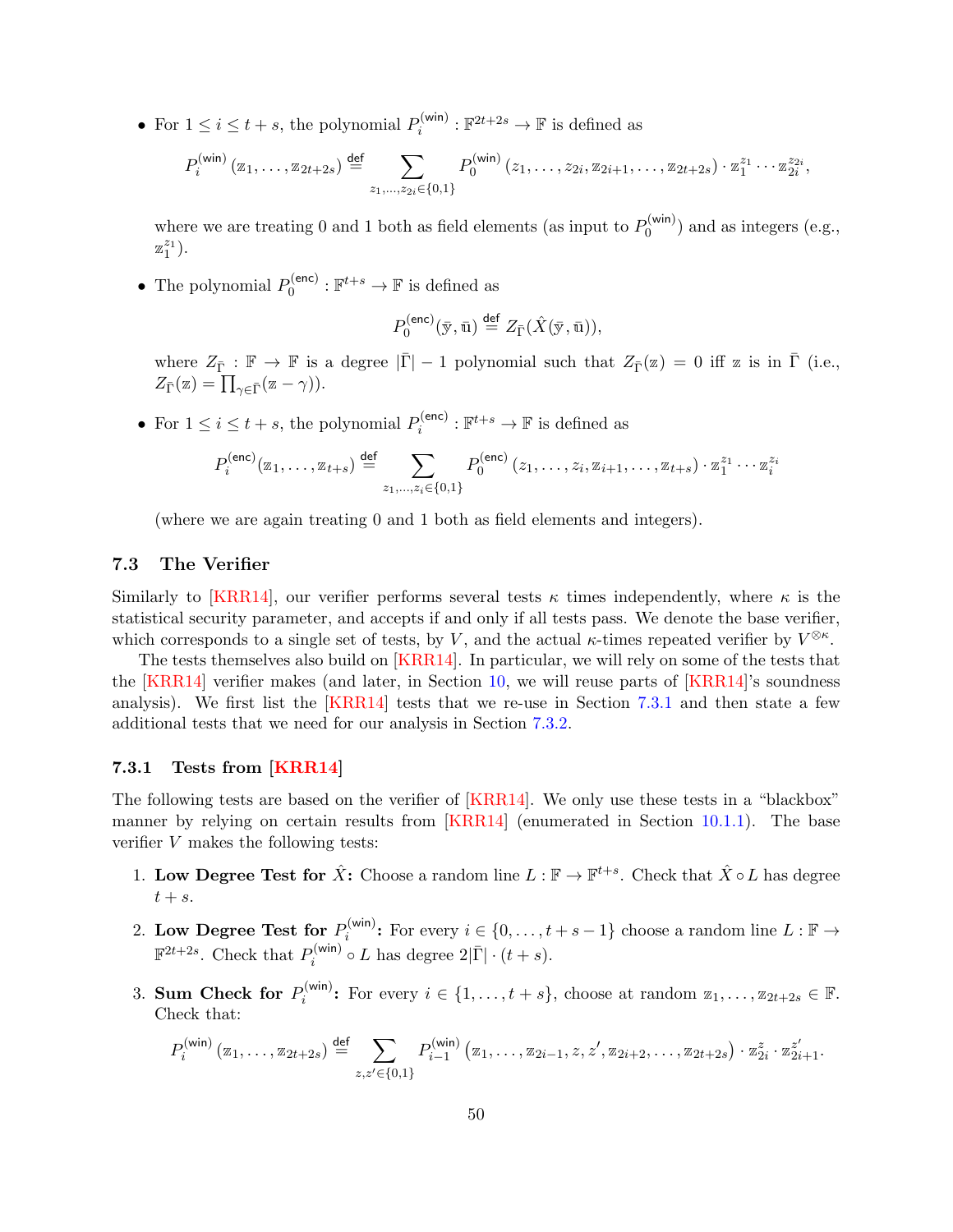4. Consistency of X and  $P_0^{(\text{win})}$  $\overline{y}_0^{(\text{win})}$ : Choose at random  $\overline{y}, \overline{y}' \in \mathbb{F}^t$  and  $\overline{u}, \overline{u}' \in \mathbb{F}^s$ . Check that

$$
P_0^{(\min)}(\bar{\mathbf{y}} \star \bar{\mathbf{y}}', \bar{\mathbf{u}} \star \bar{\mathbf{u}}') \stackrel{\text{def}}{=} \hat{\phi}_{+1}(\bar{\mathbf{y}} \star \bar{\mathbf{y}}') \cdot \sum_{d \in \{\uparrow, \swarrow, \searrow, \odot, \emptyset\}} \hat{\phi}_d(\bar{\mathbf{u}} \star \bar{\mathbf{u}}') \cdot \hat{V}_d\Big(\hat{X}(\bar{\mathbf{y}}, \bar{\mathbf{u}}), \hat{X}(\bar{\mathbf{y}}', \bar{\mathbf{u}}')\Big).
$$

- 5. Low Degree Test for  $P_i^{(enc)}$  $i_i^{(\text{enc})}$ : For every  $i \in \{0, \ldots, t + s - 1\}$  choose a random line  $L : \mathbb{F} \to$  $\mathbb{F}^{2t+2s}$ . Check that  $P_i^{(\text{enc})}$  $i_i^{(\mathsf{enc})} \circ L$  has degree  $(|\bar{\Gamma}| - 1) \cdot (t + s)$ .
- 6. Sum Check for  $P_i^{(\text{enc})}$  $i_i^{(\text{enc})}$ : For every  $i \in \{1, ..., t+s\}$ , choose at random  $z_1, ..., z_{t+s} \in \mathbb{F}$ . Check that:

$$
P_i^{(\mathsf{enc})}(z_1,\ldots,z_{t+s}) \stackrel{\mathsf{def}}{=} \sum_{z \in \{0,1\}} P_{i-1}^{(\mathsf{enc})}(z_1,\ldots,z_{i-1},z,z_{i+1},\ldots,z_{t+s}) \cdot z_i^z.
$$

7. Consistency of X and  $P_0^{(enc)}$  $\mathbf{Q}_0^{(\mathsf{enc})}$ : Choose at random  $\bar{\mathbf{y}} \in \mathbb{F}^t$  and  $\bar{\mathbf{u}} \in \mathbb{F}^s$ . Check that

$$
P_0^{\rm (enc)}(\bar{\mathbf{y}},\bar{\mathbf{u}})\stackrel{\text{def}}{=}Z_{\bar{\Gamma}}(\hat{X}(\bar{\mathbf{y}},\bar{\mathbf{u}})).
$$

**Remark 7.4.** The verifier in  $|KRR14|$  actually performs some additional more restricted types of low degree tests (specifically, using lines that are orthogonal and/or parallel to certain axes). As noted therein (see [\[KRR14,](#page-82-1) Section 5.2]) these additional tests are redundant and were presented there only for convenience.

### <span id="page-50-0"></span>7.3.2 Additional Verifier Tests

In addition to the tests mentioned above, the verifier  $V$  performs the following tests:

- 1. Axis-Parallel Low-Degree Test on  $\hat{X}$ : For every  $i \in \{1, \ldots, s\}$ , sample a uniformly random  $\bar{u}_0 \leftarrow \mathbb{F}^{t+s}$ , and define a line  $L : \mathbb{F} \to \mathbb{F}^{t+s}$  as  $L(\alpha) = \bar{u}_0 + \alpha \cdot \bar{e}_{t+i}$ , where  $\bar{e}_j$ denotes the  $j<sup>th</sup>$  standard basis vector. Check that  $\hat{X} \circ L$  is a linear function (i.e., a degree 1) polynomial).
- 2. Layer-Parallel Low-Degree Test on  $\hat{X}$ : Sample a uniformly random  $\bar{u}_0 \leftarrow \mathbb{F}^{t+s}$  and  $\bar{u}_1 \in \{0\} \times \mathbb{F}^s$ , and define a line  $L : \mathbb{F} \to \mathbb{F}^{t+s}$  as  $L(\alpha) = \bar{u}_0 + \alpha \cdot \bar{u}_1$ . Check that  $\hat{X} \circ L$  is a degree s polynomial.
- 3. Accepting Final State Test: Sample a uniformly random line  $L : \mathbb{F} \to \mathbb{F}^{t+s}$  such that  $L(0) = (2<sup>t</sup> - 1, 0) \in \{0, 1\}<sup>t</sup> \times \{0, 1\}<sup>s</sup>.<sup>33</sup>$  $L(0) = (2<sup>t</sup> - 1, 0) \in \{0, 1\}<sup>t</sup> \times \{0, 1\}<sup>s</sup>.<sup>33</sup>$  $L(0) = (2<sup>t</sup> - 1, 0) \in \{0, 1\}<sup>t</sup> \times \{0, 1\}<sup>s</sup>.<sup>33</sup>$  Check that  $Interp_{t+s}(\{\alpha \mapsto \hat{X}(L(\alpha))\}_{\alpha \neq 0})(0)$  is  $(q_{\text{acc}}, \gamma, e)$  for some  $\gamma$  and some e.
- 4. Correct Initial Input Test: Sample a uniformly random  $\bar{u} \leftarrow \mathbb{F}^s$ , and sample a uniformly random line  $L : \mathbb{F} \to \mathbb{F}^{t+s}$  such that  $L(0) = (0, \bar{u}) \in \{0,1\}^t \times \mathbb{F}^s$ . Check that  $\mathsf{Interp}_{t+s}(\{\alpha \mapsto$  $\hat{X}(L(\alpha))\}_{\alpha\neq 0})(0) = \hat{\mathcal{C}}_0(\bar{u}).^{34}$  $\hat{X}(L(\alpha))\}_{\alpha\neq 0})(0) = \hat{\mathcal{C}}_0(\bar{u}).^{34}$  $\hat{X}(L(\alpha))\}_{\alpha\neq 0})(0) = \hat{\mathcal{C}}_0(\bar{u}).^{34}$

In Section [8](#page-51-0) we show how to compute the foregoing verifier tests efficiently.

<span id="page-50-2"></span><span id="page-50-1"></span><sup>&</sup>lt;sup>33</sup> Recall that the point  $(2<sup>t</sup> - 1, 0)$  refers to the result of the Tree machine computation.

<sup>&</sup>lt;sup>34</sup>Recall that  $C_0$  refers to the initial configuration of the Tree machine (see Definition [4.23\)](#page-34-0), and  $\hat{C}_0$  is its multi-linear extension.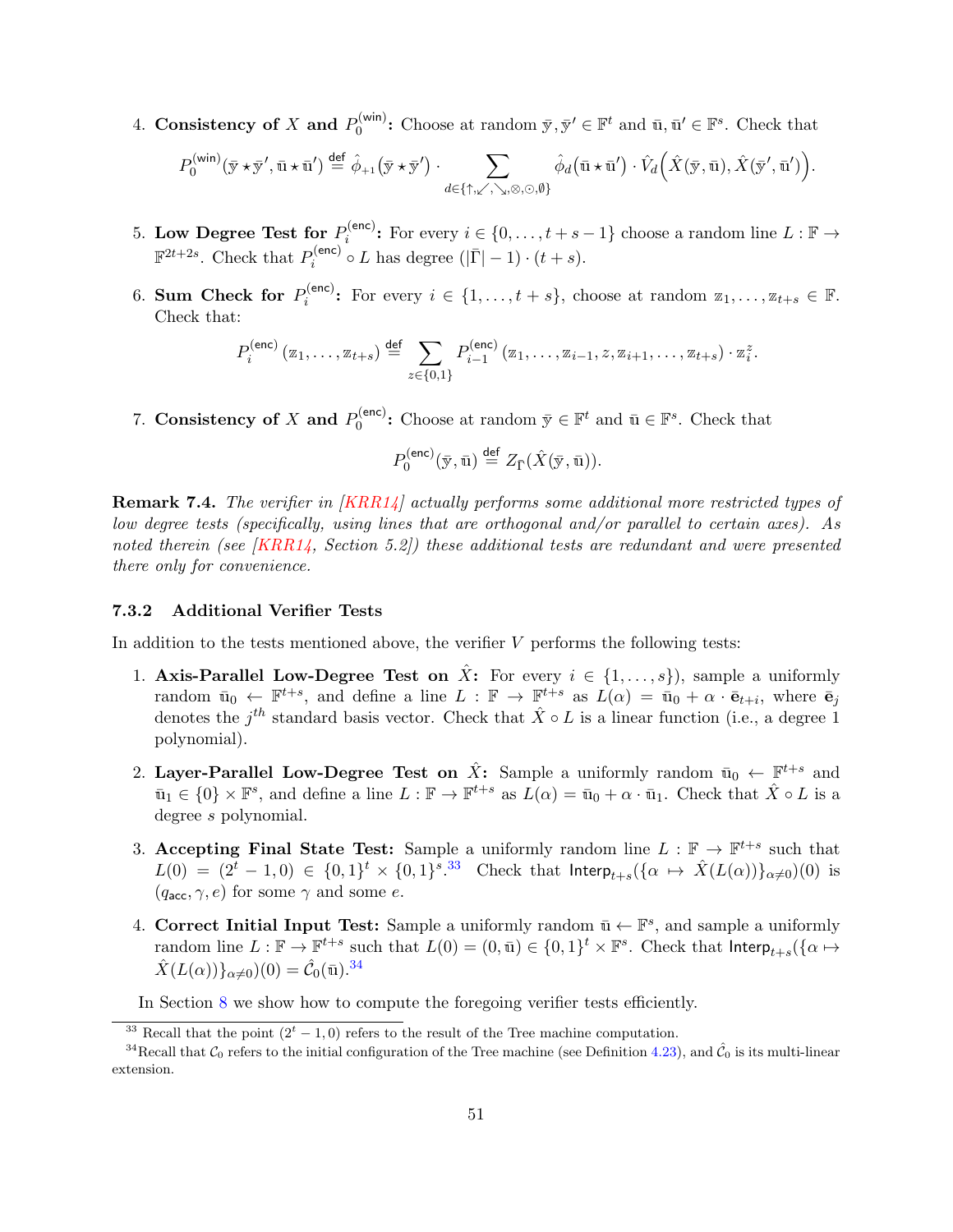## <span id="page-51-0"></span>8 Verifier Efficiency

As in Section [7,](#page-46-0) let  $M$  be a standard word RAM machine that on a length-n input runs in time  $T = T(n)$  and space  $S = S(n)$  with a word size  $w = w(n) \leq O(\log(T(n)))$ . Suppose for simplicity that:

- max $(\log(n), \log S(n)) \leq w(n) \leq O\Big(\log (T(n))\Big),$
- $n \leq T(n) \leq 2^{O(n)}$ , and
- $\log(T(n)) \leq S(n) \leq T(n)$ .

In this section, we describe the efficiency of the *verifier* in our PCP construction (Section [7.2\)](#page-48-0) for the language accepted by  $M$ , when instantiated with any explicit finite field ensemble  $\mathbb F$ . Let  $T_{\mathbb{F}} = T_{\mathbb{F}}(n)$  denote the time complexity of performing a field operation in  $\mathbb{F}$ . Then, we have:

<span id="page-51-3"></span>**Lemma 8.1.** The verifier V can be implemented in time  $O((n + \text{polylog}(T)) \cdot \kappa \cdot T_{\mathbb{F}})$  and space  $O(\kappa \cdot \text{poly}(|\mathbb{F}|)).$ 

The only non-trivial part in the verifier's checks is evaluating the polynomials  $\hat{\phi}_{+1}$ ,  $\hat{\phi}_d$  for  $d \in$  $\{\uparrow, \swarrow, \searrow, \otimes, \odot, \emptyset\}$ , and  $\hat{\mathcal{C}}_0$ . Given these implementations, all additional arithmetic computations involved can be implemented in time  $\kappa \cdot \text{polylog}(T') \cdot T_{\mathbb{F}}$  and space  $\kappa \cdot \text{poly}(|\mathbb{F}|)$ . Thus, our main step is to show how compute the functions  $\hat{\phi}_{+1}$ ,  $\hat{\phi}_d$  and  $\hat{\mathcal{C}}_0$  efficiently. These efficient implementations rely on results established in Section [5.1.](#page-38-0)

# <span id="page-51-4"></span> $8.1 \quad \textbf{Computing}\,\, \hat{\phi}_{+1},\, \hat{\phi}_{d} \,\, \textbf{and}\,\, \hat{\mathcal{C}}_{0}$

The functions  $\hat{\phi}_{+1}$  and  $\hat{\phi}_d$  are low degree extensions of very simple indicator functions. Specifically, the following propositions show that these indicator functions can be computed by small (and uniform) read-once branching programs. In this section, especially when discussing the uniformity of our algorithms, we emphasize that  $\phi_{+1}$  and  $\phi_d$  should be thought of as *families* of functions that are respectively indexed by t and s. Similarly,  $\hat{\phi}_{+1}$  and  $\hat{\phi}_d$  should be thought of as families of functions that are respectively indexed by  $(t, \mathbb{F})$  and  $(s, \mathbb{F})$ .

<span id="page-51-1"></span>**Proposition 8.2.**  $\phi_{+1} : \{0,1\}^{2t} \to \{0,1\}$  is computable by a TIME $(O(t))$ -uniform oblivious ROBP of width  $O(1)$ .

<span id="page-51-2"></span>**Proposition 8.3.** For each  $d \in \{\uparrow, \swarrow, \searrow, \otimes, \odot, \emptyset\}$ ,  $\phi_d : \{0,1\}^{2s} \to \{0,1\}$  is computable by a TIME $(O(s))$ -uniform oblivious ROBP of width  $O(1)$ .

Proof Sketch for Propositions [8.2](#page-51-1) and [8.3.](#page-51-2) The propositions consist of several claims that we need to establish.

• (Computing  $\phi_{+1}$ ,  $\phi_{\otimes}$ , and  $\phi_{\odot}$ ) To determine whether  $\bar{\mathbf{y}}' = \bar{\mathbf{y}} + 1$ , it suffices to check that they are of the form  $\bar{\mathbf{y}}' = \bar{\mathbf{p}} \| 1 \| 0^c$  and  $\bar{\mathbf{y}} = \bar{\mathbf{p}} \| 0 \| 1^c$  for some prefix string p and some "number of carries" c. The functions  $\phi_{\otimes}$  and  $\phi_{\odot}$  are equivalent to  $\phi_{+1}$ : they simply check that  $\bar{\mathbf{z}}' = \bar{\mathbf{z}} + 1$ or that  $\bar{z} = \bar{z}' + 1$ . There is a straight-forward implementation of this check by a read-once branching program.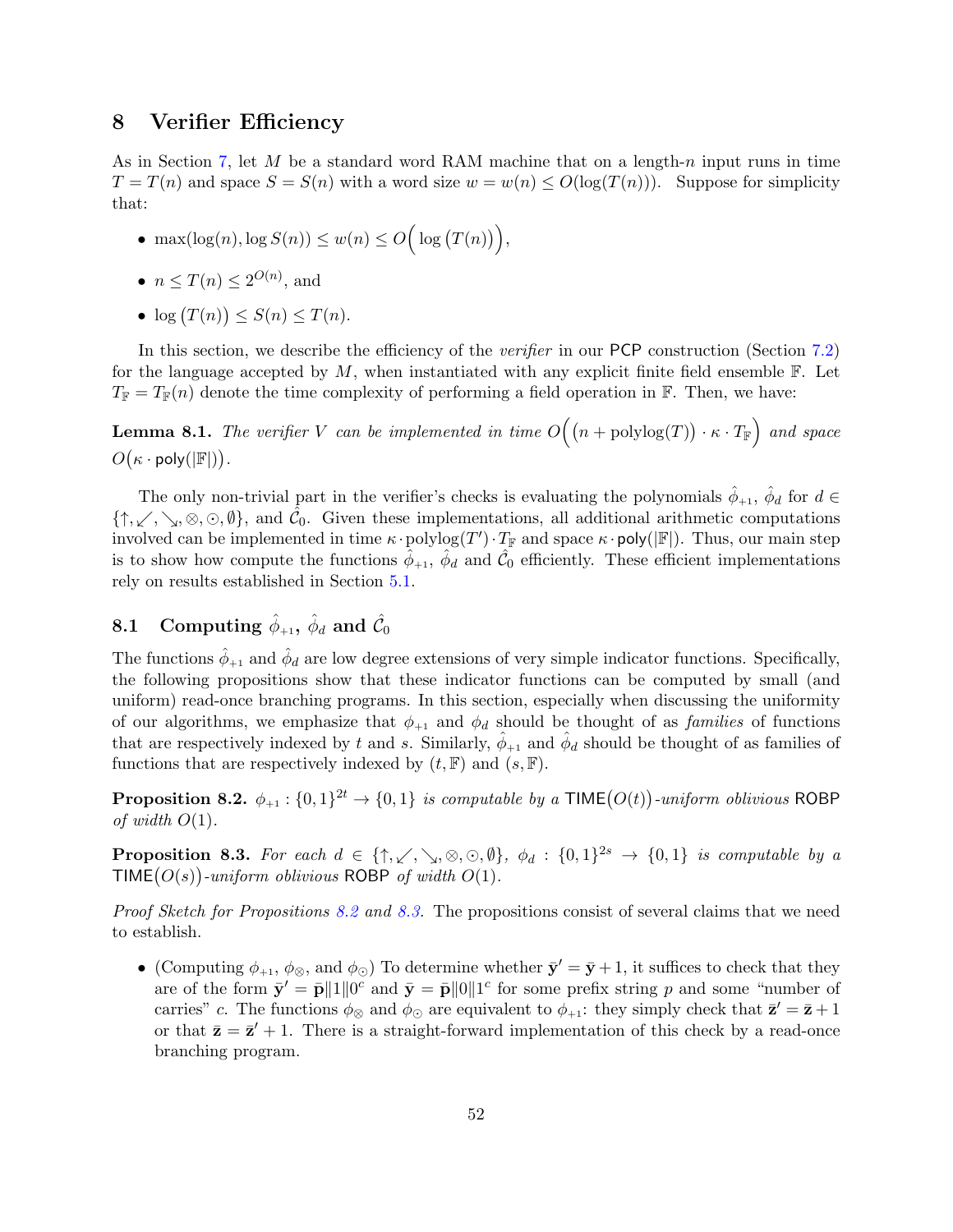- (Computing  $\phi_{\uparrow}$ ) To check whether  $\bar{\mathbf{v}}' = \lfloor \bar{\mathbf{v}}/2 \rfloor$ , it suffices to check that the bits of  $\bar{\mathbf{v}}'$  are the same as those of  $\bar{v}$ , but shifted one place to the right (with a 0 in the leftmost position). There is a straight-forward implementation of this check by a read-once branching program.
- (Computing  $\phi_{\swarrow}$  and  $\phi_{\searrow}$ ) To check whether  $\bar{\mathbf{v}}' = 2\bar{\mathbf{v}}$  (resp.,  $2\bar{\mathbf{v}} + 1$ ), it suffices to check that the bits of  $\bar{\mathbf{v}}'$  are the same as those of  $\bar{\mathbf{v}}$ , but shifted one place to the left (with a 0 (resp., 1) in the rightmost position). There is a straight-forward implementation of this check by a read-once branching program.
- (Computing  $\phi_{\emptyset}$ ) Simply need to check that two strings are identical. There is a straightfcorward implementation of this check by a read-once branching program.  $\Box$

Applying, Theorem [5.2](#page-39-1) we derive the following two immediate corollaries.

<span id="page-52-0"></span>Corollary 8.4. The function  $\hat{\phi}_{+1} : \mathbb{F}^{2t} \to \mathbb{F}$  is computable by a TIME $(O(t))$ -uniform ASLP with multiplicative depth  $log(t) + O(1)$ .

<span id="page-52-1"></span>**Corollary 8.5.** For every  $d \in \{\uparrow, \swarrow, \searrow, \otimes, \odot, \emptyset\}$ , the function  $\hat{\phi}_d : \mathbb{F}^{2s} \to \mathbb{F}$  is computable by a TIME $(O(s))$ -uniform ASLP with multiplicative depth  $log(s) + O(1)$ .

The following proposition shows that also  $\hat{\mathcal{C}}_0$  is efficiently computable in both time and space. Moreover, viewing  $\hat{\mathcal{C}}_0$  as a family of functions indexed by the input x and the field  $\mathbb{F}$ , we have

<span id="page-52-2"></span>**Proposition 8.6.** The function  $\hat{\mathcal{C}}_0$ :  $\mathbb{F}^s \to \mathbb{F}$ , viewed as a function family indexed by  $x \in \{0,1\}^n$ and a field  $\mathbb{F}$ , is both:

- Computable by a  $\textsf{TISP}(O(n\cdot \text{polylog}(|\mathbb{F}|)), O(s\cdot \text{polylog}(|\mathbb{F}|))\cdot uniform$  ASLP with  $O(1)$  registers and  $s + O(1)$  multiplicative depth; and
- Computable by a  $TISP\big(O(n \cdot s \cdot \text{polylog}(|\mathbb{F}|)), O(s \cdot \text{polylog}(|\mathbb{F}|))\big)$ -uniform ASLP with  $O(s)$ registers and  $log(s) + O(1)$  multiplicative depth.

We remark that we use the second bound exclusively in our construction of an efficient argument scheme (??), where we care much more about multiplicative depth due to our reliance on homomorphic encryption.

*Proof.* We view  $C_0: \{0,1\}^{\lceil \log S' \rceil} \times \{0,1\}^{\lceil \log W \rceil} \to \overline{\Gamma}$  as the sum (over  $\mathbb{F}$ ) of two  $\mathbb{F}\text{-valued functions:}$  $\mathcal{C}^{(M)}_\mathrm{0}$  $\binom{M}{0}$ , which handles edge cases and depends only on the machine  $M$ ; and  $\mathcal{C}_0^{(x)}$  $\binom{u}{0}$ , which depends only on the input x.

Specifically, we define

 $\mathcal{C}^{(M)}_\mathrm{0}$  $Q_0^{(M)}(\bar{\mathbf{v}}, \bar{\mathbf{z}}) = (q, \epsilon, \beta)$ , where q and  $\beta$  are defined as

- $q = q_0$  if  $\bar{\mathbf{v}} = 0$  and  $\bar{\mathbf{z}} = 0$ , and  $q = \perp$  otherwise.
- $\beta = (\beta_1, \beta_2)$ , where  $\beta_1 =$  leaf if  $\bar{\mathbf{v}} \ge 2^{\lceil \log S' \rceil 1}$  and  $\beta_1 = \bot$  otherwise, and  $\beta_2 =$  front if  $\bar{\mathbf{z}} = 0$ ,  $\beta_2$  = back if  $\bar{\mathbf{z}} = W - 1$  and  $\beta_2 = \bot$  otherwise.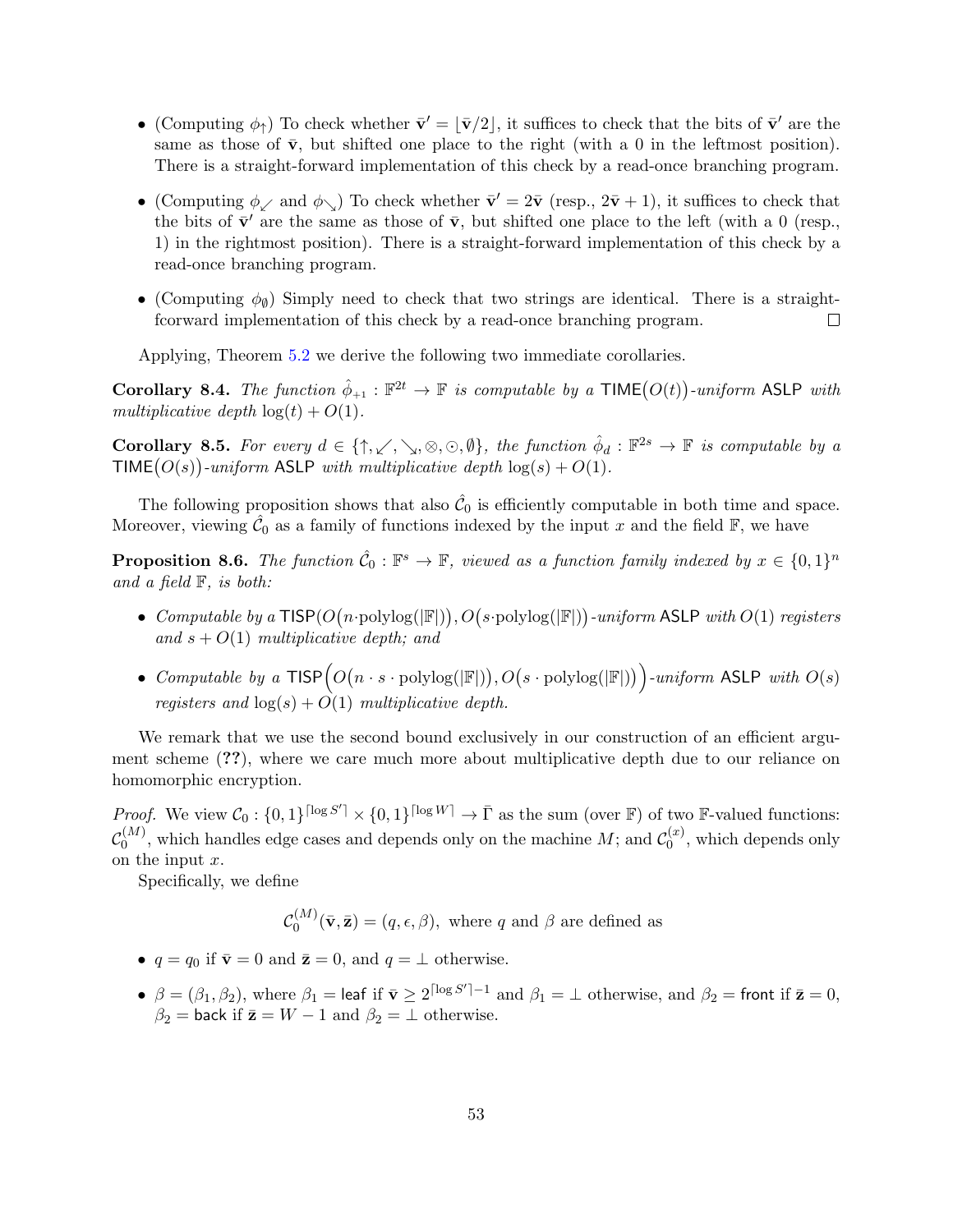We define

$$
\mathcal{C}_0^{(x)}(\bar{\mathbf{v}}, \bar{\mathbf{z}}) = \begin{cases} (\bot, x_i, (\beta_1, \text{front})) - (\bot, \epsilon, (\beta_1, \text{front})) & \text{if } \bar{\mathbf{v}} = i \in [n] \text{ and } \bar{\mathbf{z}} = 0\\ 0 & \text{otherwise} \end{cases}
$$

where as before,  $\beta_1 = \text{leaf if } \bar{\mathbf{v}} \geq 2^{\lceil \log S' \rceil - 1}$  and  $\beta_1 = \bot$  otherwise.

It can be easily verified that  $\mathcal{C}_0 \equiv \mathcal{C}_0^{(M)} + \mathcal{C}_0^{(x)}$  $\hat{\mathcal{C}}_0^{(x)}$  and therefore also  $\hat{\mathcal{C}}_0 \equiv \hat{\mathcal{C}}_0^{(M)} + \hat{\mathcal{C}}_0^{(x)}$  $\binom{x}{0}$ . It remains to establish that the low-degree extensions  $\hat{\mathcal{C}}_0^{(M)}$  $\hat{\mathcal{C}}_{0}^{(M)}$  and  $\hat{\mathcal{C}}_{0}^{(x)}$  $\binom{x}{0}$  are both computable in the stated time and space.

Based on our description of  $C_0^{(M)}$  $\binom{M}{0}$  above, there is a straight-forward implementation of  $\mathcal{C}_0^{(M)}$  $\int_0^{(M)}$  by a TIME $(O(s \cdot polylog(|\mathbb{F}|)))$ -uniform oblivious ROBP of width  $O(1)$ . Therefore by Theorem [5.4,](#page-41-1) the function  $\hat{\mathcal{C}}_0^{(M)}$  $\mathcal{O}_0^{(M)}$  is computable by a  $\mathsf{TIME}\big(O(s\cdot \mathrm{polylog}(|\mathbb{F}|))\big)$ -uniform ASLP with multiplicative depth  $log(s) + O(1)$ .

As for evaluating  $\hat{\mathcal{C}}_0^{(x)}$  $\mathcal{C}_0^{(x)}$ , first observe that  $\mathcal{C}_0^{(x)}$  $\mathcal{C}_0^{(x)}$  is sparse:  $\mathcal{C}_0^{(x)}$  $v_0^{(\mathbf{x})}(\bar{\mathbf{v}}, \bar{\mathbf{z}}) \neq 0$  only for  $\bar{\mathbf{v}} \in [n]$  and  $\bar{\mathbf{z}} = 0$ . Thus,

$$
\hat{\mathcal{C}}^{(x)}_0(\bar{\mathbf{v}},\bar{\mathbf{z}})=\sum_{\bar{\mathbf{v}}=1}^n\mathcal{C}^{(x)}_0(\bar{\mathbf{v}},0)\cdot\beta_{(\bar{\mathbf{v}},\bar{0})\to(\bar{\mathbf{v}},\bar{\mathbf{z}})}=\beta_{\bar{0}\to\bar{\mathbf{z}}}\cdot\sum_{\bar{\mathbf{v}}=1}^n\mathcal{C}^{(x)}_0(\bar{\mathbf{v}},0)\cdot\beta_{\bar{\mathbf{v}}\to\bar{\mathbf{v}}},
$$

which by Corollaries [4.8](#page-28-1) and [4.9](#page-28-2) is computable both by:

- A TISP $(O(n \cdot polylog(|\mathbb{F}|)), O(polylog(|\mathbb{F}|)))$ -uniform ASLP with  $O(1)$  registers and multiplicative depth s; and
- A TISP  $\big(\mathcal{O}(n \cdot s \cdot \text{polylog}(|\mathbb{F}|)), \mathcal{O}(\text{polylog}(|\mathbb{F}|))\big)$ -uniform ASLP with  $\mathcal{O}(s)$  registers and multiplicative depth

$$
\max(\log(s), \log \log(W)) + O(1) = \log(s) + O(1).
$$

Combining the asymptotic expressions yields the proposition as stated.

Lemma [8.1](#page-51-3) follows by combining Corollaries [8.4](#page-52-0) and [8.5](#page-52-1) and Proposition [8.6.](#page-52-2)

## <span id="page-53-0"></span>9 Prover Efficiency

As in Section [7,](#page-46-0) let  $M$  be a standard word RAM machine that on a length-n input runs in time  $T = T(n)$  and space  $S = S(n)$  with a word size  $w = w(n) \le O(\log(T))$ . Suppose for simplicity that:

- max $(\log(n), \log(S)) \leq w \leq O(\log(T)),$
- $n \le T \le 2^{O(n)}$ , and
- $log(T) \leq S \leq T$ .

In this section, we describe the efficiency of the *prover* in our PCP construction (Section [7.2\)](#page-48-0) for the language accepted by M, when instantiated with an explicit field ensemble  $\mathbb F$  satisfying  $|\mathbb{F}| \leq T(n)$  (so field operations are computable in time polylog $(T)$ ).

Specifically, we show how to evaluate  $\hat{X}$ ,  $P_0^{(\text{win})}$  $D_0^{(\textsf{win})}, \ldots, P_{t+s}^{(\textsf{win})}, \text{ and } P_0^{(\textsf{enc})}$  $D_0^{(\mathsf{enc})}, \ldots, P_{t+s}^{(\mathsf{enc})}$ , as defined in Section [7,](#page-46-0) with efficiency that depends on the cache behaviour of  $M$ . Although we don't explicitly

 $\Box$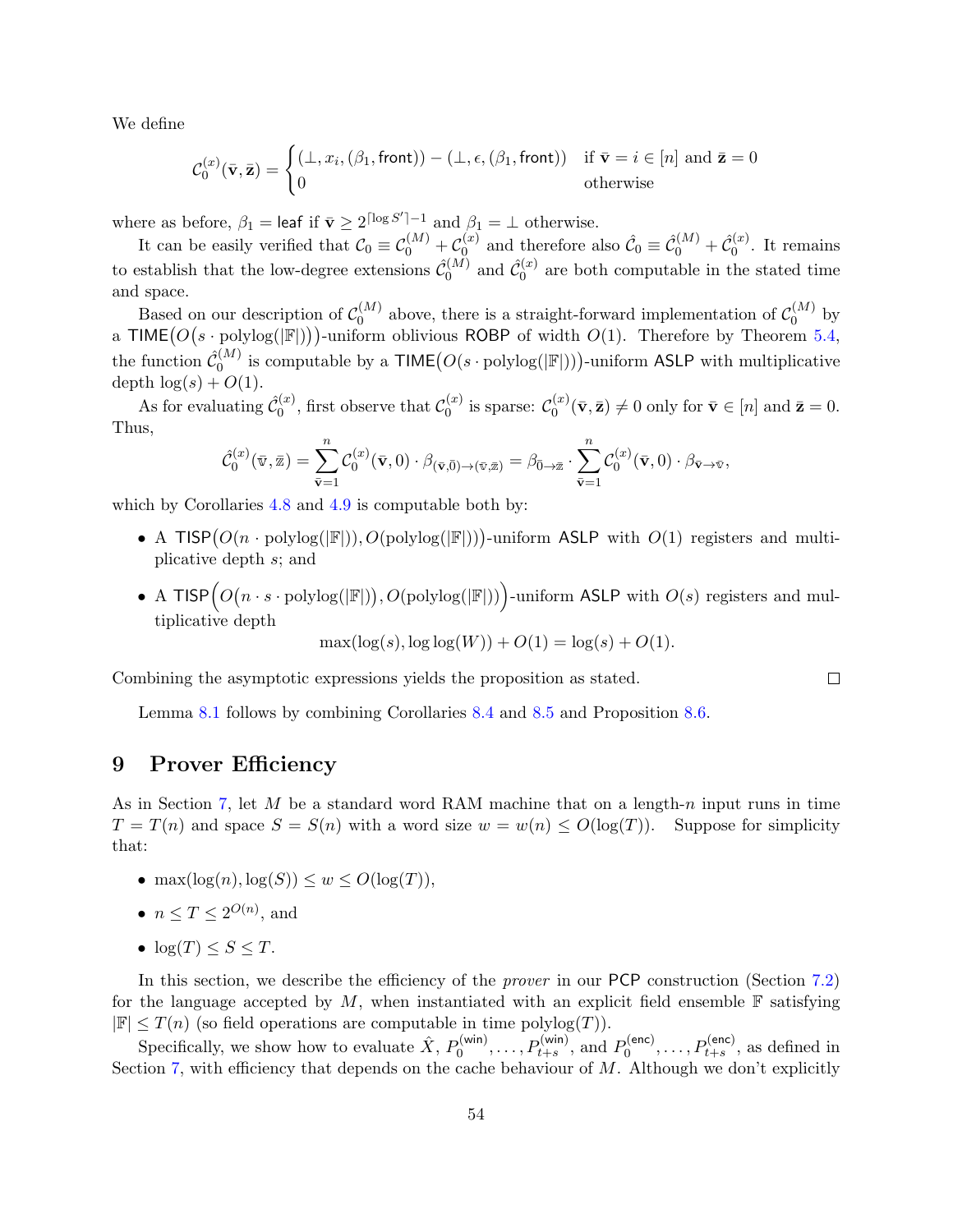write it, we think of  $\hat{X}$ ,  $\{P_i^{(\text{enc})}\}$  $\{P_i^{(\mathsf{enc})}\}_i$ , and  $\{P_i^{(\mathsf{win})}\}_i$  $\{e_i^{(WIII)}\}_i$  as *families* of polynomials that are indexed by inputs x to M, as well as  $i \in \{0, \ldots, t + s\}$  in the case of  $\{P_i^{(\text{enc})}\}$  $\{P_i^{(\mathsf{enc})}\}$  and  $\{P_i^{(\mathsf{win})}\}$  $i^{(W\vert n)}$ .

Recall that  $CF_{\tau}(M, x)$  is the "cache-friendliness" of the RAM machine M on input x, given a cache of size  $\tau$  (see Definition [5.12\)](#page-44-0).

**Lemma 9.1.** Let  $\tau = \tau(n)$  be a cache parameter. Given as input  $x \in \{0,1\}^n$ , each of the polynomials  $\hat{X}$ ,  $\{P_i^{(\textsf{enc})}\}$  $\{e^{(\mathsf{enc})}\}_{i \in [t+s]}, \text{ and } \{P_i^{(\mathsf{win})}\}$  $\{e^{(W\cup W)}\}_{i\in[t+s]}$  can be evaluated in time  $(T+\max(S,n)\cdot \textsf{CF}_{\tau}(M,x))$ . polylog(T) and space  $S + \tau \cdot \text{polylog}(T)$ .

Moreover, these polynomials can be evaluated by a  $\textsf{TISP}\Big((T+\max(S,n)\cdot\textsf{CF}_{\tau}(M,x))\cdot\textsf{polylog}(T),S+$ 

 $\tau$ ·polylog(T))-uniform ASLP with  $\tau$ ·polylog(T) registers and multiplicative depth log log(T)+O(1).

Our analysis will also rely on the efficient algorithms for computing  $\hat{\phi}_{+1}$ ,  $\hat{\phi}_d$ , and  $\hat{\mathcal{C}}_0$  that were given in Section [8.1](#page-51-4) (specifically, Corollaries [8.4](#page-52-0) and [8.5](#page-52-1) and Proposition [8.6\)](#page-52-2).

**Definition 9.2.** For any  $d \in \{\uparrow, \swarrow, \searrow, \otimes, \odot, \emptyset\}$ , we write  $\bar{\mathbf{a}} \sim_d \bar{\mathbf{a}}'$  for  $\bar{\mathbf{a}}, \bar{\mathbf{a}}' \in \{0,1\}^i$  iff for some  $\bar{\mathbf{b}}, \bar{\mathbf{b}}' \in \{0,1\}^{s-i}$ , it holds that  $\phi_d((\bar{\mathbf{a}} \|\bar{\mathbf{b}}) \star (\bar{\mathbf{a}}' \|\bar{\mathbf{b}}')) \neq 0$ .

**Proposition 9.3.** For any d and fixed  $\bar{\mathbf{a}} \in \{0,1\}^i$ , the set  $\{\bar{\mathbf{a}}': \bar{\mathbf{a}} \sim_d \bar{\mathbf{a}}'\}$  has size at most 2 and is computable in time poly(i) given  $\bar{a}$ . Similarly, for any  $\bar{a}'$ , the set  $\{\bar{a} : \bar{a} \sim_d \bar{a}'\}$  has size at most 2 and is computable in time  $\text{poly}(i)$  given  $\bar{\mathbf{a}}'$ .

*Proof.* We explicitly describe the  $\sim_d$  relation for each d. Let  $\bar{a}$  and  $\bar{a}'$  be *i*-bit strings. If  $i > \lceil \log S' \rceil$ , write  $\bar{\mathbf{a}} = \bar{\mathbf{v}} || \bar{\mathbf{z}}$  and  $\bar{\mathbf{a}}' = \bar{\mathbf{v}}' || \bar{\mathbf{z}}'$  for  $\bar{\mathbf{v}}, \bar{\mathbf{v}}' \in \{0, 1\}^{\lceil \log S' \rceil}$ .

• If  $d = \uparrow$ , then  $\bar{\mathbf{a}} \sim_d \bar{\mathbf{a}}'$  iff either

 $- i \leq \lceil \log S' \rceil$  and  $\bar{\mathbf{a}}' = |\bar{\mathbf{a}}/2|$  or  $- i > \lceil \log S' \rceil$  and  $\bar{\mathbf{v}}' = |\bar{\mathbf{v}}/2|$  and  $\bar{\mathbf{z}}' = \bar{\mathbf{z}}$ .

• If  $d = \swarrow$  (resp.,  $\searrow$ ),  $\bar{\mathbf{a}} \sim_d \bar{\mathbf{a}}'$  iff either

 $- i \leq \lceil \log S' \rceil$  and  $\bar{\mathbf{a}}' = 2 \cdot \bar{\mathbf{a}} \text{ (resp., } \bar{\mathbf{a}}' = 2 \cdot \bar{\mathbf{a}} + 1)$  or

- $i > \lceil \log S' \rceil$  and  $\bar{\mathbf{v}}' = 2 \cdot \bar{\mathbf{v}} \pmod{\bar{\mathbf{v}}' = 2 \cdot \bar{\mathbf{v}} + 1}$  and  $\bar{\mathbf{z}}' = \bar{\mathbf{z}}$ .
- If  $d = \otimes$ , then  $\bar{\mathbf{a}} \sim_d \bar{\mathbf{a}}'$  iff  $\bar{\mathbf{a}}$  and  $\bar{\mathbf{a}}'$  agree on the first  $\lceil \log S' \rceil$  bits, and  $\bar{\mathbf{a}}' \in {\lbrace \bar{\mathbf{a}}, \bar{\mathbf{a}} + 1 \rbrace}$ .
- If  $d = \odot$ , then  $\bar{\mathbf{a}} \sim_d \bar{\mathbf{a}}'$  iff  $\bar{\mathbf{a}}$  and  $\bar{\mathbf{a}}'$  agree on the first  $\lceil \log S' \rceil$  bits, and  $\bar{\mathbf{a}}' \in {\lbrace \bar{\mathbf{a}}, \bar{\mathbf{a}} 1 \rbrace}$ .
- If  $d = \emptyset$ , then  $\bar{\mathbf{a}} \sim_d \bar{\mathbf{a}}'$  iff  $\bar{\mathbf{a}} = \bar{\mathbf{a}}'$ .

## 9.1 Evaluating  $\overline{X}$

In this section we show how to evaluate the polynomial  $\hat{X}$  efficiently at any given point. As a matter of fact, we shall prove a stronger statement (Proposition [9.4](#page-54-0) below) that will be useful in the evaluation of other parts of the PCP proof in the subsequent subsections.

<span id="page-54-0"></span>Recall that  $t = \lceil \log(T') \rceil$  and  $s = \lceil \log S' \rceil + \lceil \log W \rceil$ , where  $T' = \tilde{O}(T)$  is the running time of the tree machine and  $S' = \max(S, n)$ .

 $\Box$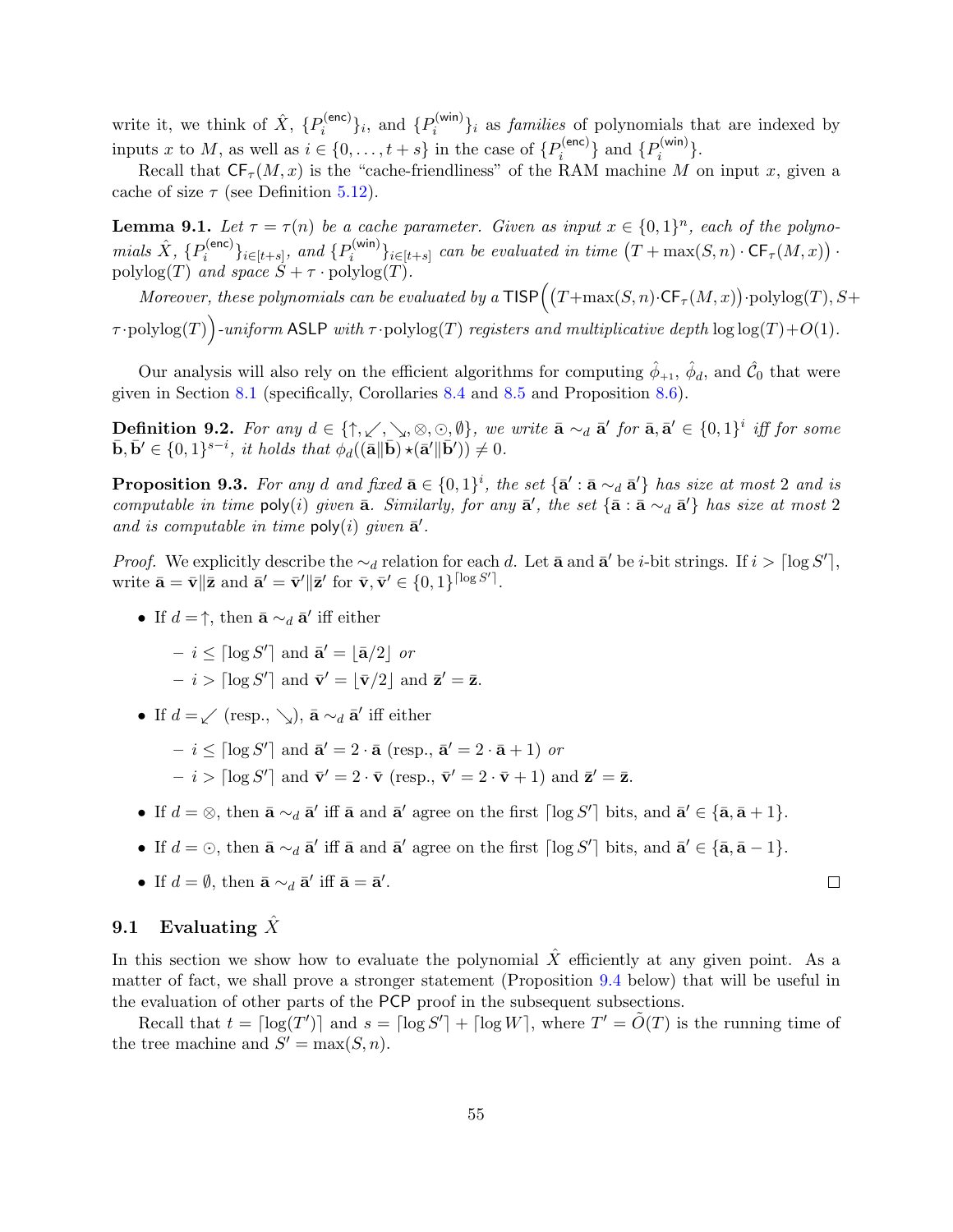**Proposition 9.4.** For any  $i \leq t$ , any  $\bar{a} \in \mathbb{F}^{t-i}$ , and any  $\bar{b} \in \mathbb{F}^s$ , it is possible to enumerate  $\{\hat{X}(\bar{\mathbf{p}}\|\bar{\mathbf{a}},\bar{\mathbf{b}})\}_{\bar{\mathbf{p}}\in\{0,1\}^i}$  in order of lexicographically increasing  $\bar{\mathbf{p}}$ , using time  $\tilde{O}(T)$  and space  $S$  +  $polylog(T)$ .

 $\emph{Furthermore, for $\ell$ distinct $\bar{\mathbb{b}}_1,\ldots,\bar{\mathbb{b}}_\ell$, it is possible to enumerate $\{(\hat{X}(\bar{\mathbf{a}}\vert \vert \bar{\mathbf{b}}_1),\ldots,\hat{X}(\bar{\mathbf{a}}\vert \vert \bar{\mathbf{b}}_\ell))\}_{\bar{\mathbf{a}}\in\{0,1\}^i}}$ in order of lexicographically increasing  $\bar{a}$ , using time  $\ell \cdot \tilde{O}(T)$  and space  $S + \ell \cdot \text{polylog}(T)$ .

Moreover, it is possible to do this enumeration with a  $\text{TISP}(\ell \cdot \tilde{O}(T), S + \log \ell + \text{polylog}(T))$ uniform ASLP that has  $O(\ell + \log(T))$  registers, and multiplicative depth  $\log(\log(T) + O(1))$ .

*Proof.* We first focus on the case  $\ell = 1$ , and observe that

$$
\hat{X}(\bar{\mathbf{p}} \| \bar{\mathbf{a}}, \bar{\mathbf{b}}) = \sum_{\bar{\mathbf{a}} \in \{0,1\}^{t-i}} \beta_{\bar{\mathbf{a}} \to \bar{\mathbf{a}}} \cdot \hat{X}(\bar{\mathbf{p}} \| \bar{\mathbf{a}}, \bar{\mathbf{b}})
$$

and by Fact [4.7,](#page-28-3) the coefficients  $\{\beta_{\bar{\mathbf{a}}\to\bar{\mathbf{a}}}\}_{\bar{\mathbf{a}}\in\{0,1\}^{t-i}}$  are enumerable by a  $\text{TISP}(O(2^{t-i}\cdot \log(t-i)), O(t-i))$ i))-uniform ASLP with  $O(t-i)$  registers and multiplicative depth  $log(t-i)+O(1)$ . Thus, it suffices to establish the following claim.

Claim 9.4.1.  $\{\hat{X}(\bar{y}, \bar{b})\}_{\bar{y}\in\{0,1\}^t}$ , or equivalently  $\{\hat{\mathcal{C}}_{\bar{y}}(\bar{b})\}_{\bar{y}\in\{0,1\}^t}$ , is enumerable in order of lexicographically increasing  $\bar{y}$  by a  $\overline{\text{TISP}(\tilde{O}(T), S + \text{polylog}(T))}$ -uniform ASLP with  $O(s)$  registers and multiplicative depth  $log(s) + O(1)$ .

*Proof.* Proposition [8.6](#page-52-2) states that there is a  $TISP\big(O(n \cdot s \cdot \text{polylog}(|\mathbb{F}|)), O(s \cdot \text{polylog}(|\mathbb{F}|))\big)$ -uniform ASLP that computes  $\hat{\mathcal{C}}_0(\bar{\mathbb{b}})$  with  $O(s)$  registers and multiplicative depth  $\log(s) + O(1)$ . For each  $\bar{y} \geq 1$ , observe that given  $\hat{\mathcal{C}}_{\bar{y}-1}(\bar{b})$  and the (constant-sized) set of differences between  $\mathcal{C}_{\bar{y}-1}$  and  $\mathcal{C}_{\bar{y}}$ , we can compute  $\hat{\mathcal{C}}_{\bar{\mathbf{y}}}(\bar{\mathbf{b}})$  via term-wise differences in the formula  $\hat{\mathcal{C}}_{\bar{\mathbf{y}}}(\bar{\mathbf{b}}) = \sum_{\bar{\mathbf{b}} \in \{0,1\}^s} \mathcal{C}_{\bar{\mathbf{y}}}(\bar{\mathbf{b}}) \cdot \hat{\beta}_{\bar{\mathbf{b}} \to \bar{\mathbf{b}}}$ . This computation can be performed within an ASLP using  $O(s)$  instructions,  $O(1)$  temporary registers, and multiplicative depth  $log(s) + O(1)$ .

But all of the term-wise differences between  $\mathcal{C}_{\bar{y}-1}$  and  $\mathcal{C}_{\bar{y}}$  for  $\bar{y} \in [2^t]$  are enumerable (outside the ASLP) in time  $O(T') = \tilde{O}(T)$  and space  $S+O(W)$  using Proposition [4.36.](#page-37-1) In total, it is possible to enumerate  $\{\hat{\mathcal{C}}_{\bar{\mathbf{y}}}(\bar{\mathbb{b}})\}_{\bar{\mathbf{y}}\in\{0,1\}^t}$  with a  $\text{TISP}(O(n\cdot s\cdot \text{polylog}(|\mathbb{F}|) + T'\cdot s, S + O(W))$ -uniform ASLP with  $O(s)$  registers and multiplicative depth  $log(s) + O(1)$ .  $\Box$ 

The case of  $\ell > 1$  follows in a similar manner.

$$
\Box
$$

As a direct corollary of Proposition [9.4](#page-54-0) we can also efficiently compute  $\hat{X}$  at any given point.

**Corollary 9.5.** The polynomial  $\hat{X}$  is computable in time  $\hat{O}(T)$  and space  $S+$ polylog(T). Moreover, the polynomial is computable by a  $\mathsf{TISP}\big(\tilde{O}(T),S+\mathrm{polylog}(T)\big)$ -uniform ASLP with  $O(t)$  registers and  $log(t) + O(1)$  multiplicative depth.

#### $\quad \ \textbf{9.2 \quad Evaluating}\ \textit{P}_{i}^{(\textsf{enc})} \ \textbf{and}\ \textit{P}_{i}^{(\textsf{win})}$  $\sum_{i}^{\text{(win)}}$  for  $i \leq t$

We proceed to show how to efficiently evaluate the polynomials  $P_i^{(\text{enc})}$  $i_i^{(\text{enc})}(\bar{y}, \bar{u})$  for values of i that are at most t.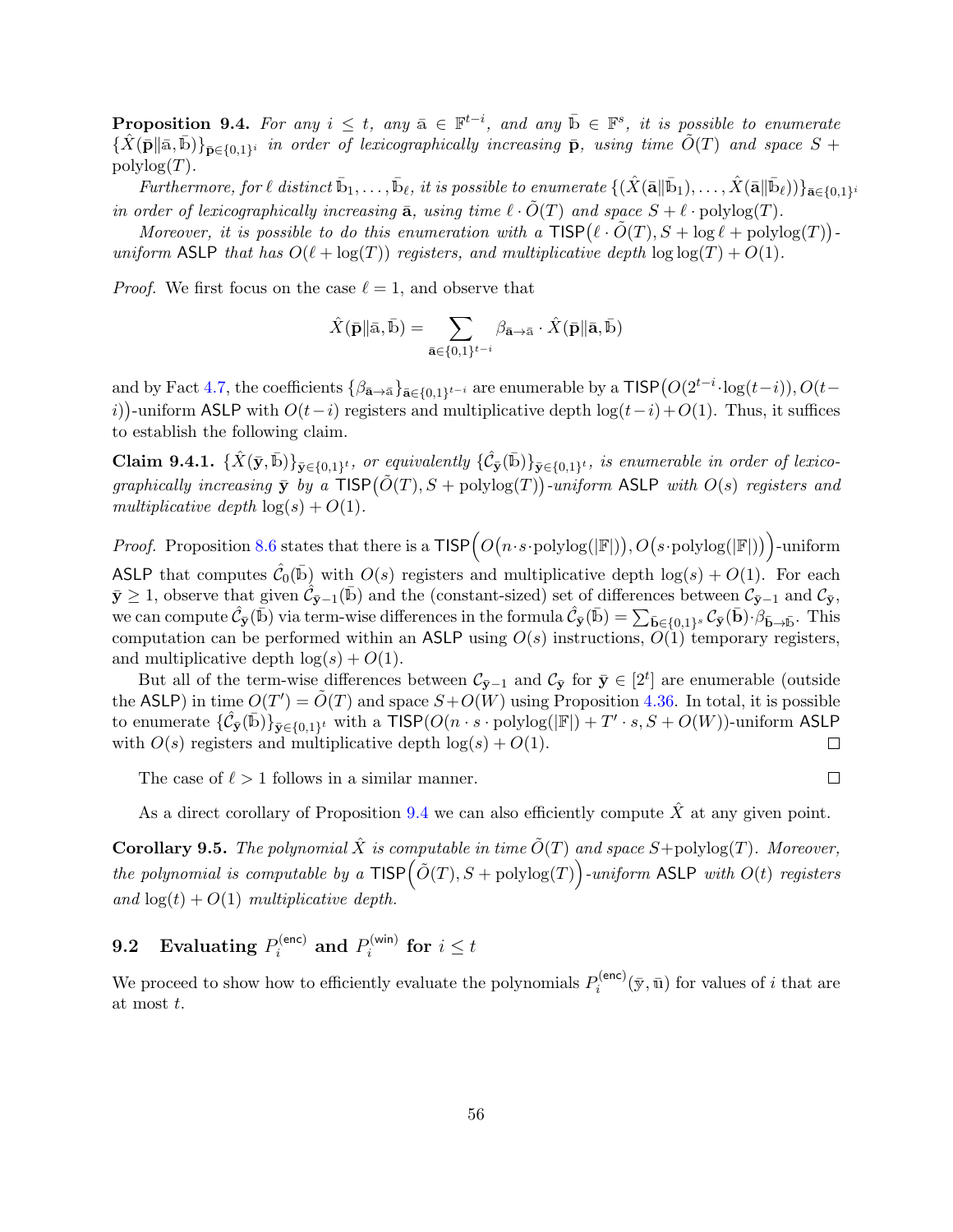**Proposition 9.6.** For  $i \leq t$ , the polynomial  $P_i^{(\text{enc})}$  $\tilde{O}^{(\text{enc})}_{i}$  can be evaluated in time  $\tilde{O}(T)$  and space  $S + \text{polylog}(T)$ .

*Moreover*,  $P_i^{(\text{enc})}$  $\tilde{p}_i^{(\text{enc})}$  is computable by a  $\textsf{TISP}(\tilde{O}(T),S+\text{polylog}(T))$ -uniform ASLP with  $O(t)$  registers and  $log(t) + O(1)$  multiplicative depth.

*Proof.* Let  $i \leq t, \bar{y} \in \mathbb{F}^t$  and  $\bar{u} \in \mathbb{F}^s$  be arbitrary. Write  $\bar{y} = \bar{a} \|\bar{b}$  for  $\bar{a} \in \mathbb{F}^i$ . Recall that we use vector exponentiation, e.g.  $\bar{a}^{\bar{a}}$  as shorthand for  $\prod_i a_i^{a_i}$ . By definition of  $P_i^{(enc)}$  $i^{(\text{enc})},$ 

$$
P_i^{(\mathsf{enc})}(\bar{\mathbf{a}} \| \bar{\mathbf{b}}, \bar{\mathbf{u}}) = \sum_{\bar{\mathbf{a}} \in \{0,1\}^i} Z_{\bar{\Gamma}}(\hat{X}(\bar{\mathbf{a}} \| \bar{\mathbf{b}}, \bar{\mathbf{u}})) \cdot \bar{\mathbf{a}}^{\bar{\mathbf{a}}}.
$$

The polynomial  $Z_{\bar{\Gamma}}$  (which was defined as  $Z_{\bar{\Gamma}}(z) = \prod_{\gamma \in \bar{\Gamma}} (z - \gamma)$ ) is computable within an ASLP in  $O(1)$  instructions, and  $\{\bar{a}^{\bar{a}}\}_{\bar{a}\in\{0,1\}^i}$  can be enumerated within an ASLP using  $O(i \cdot 2^i)$ instructions,  $O(i)$  registers, and  $log(i) + O(1)$  multiplicative depth in a similar fashion to Fact [4.7.](#page-28-3) Thus, it suffices to enumerate the  $2^{i} = O(T')$  values  $\{\hat{X}(\bar{\mathbf{a}}\|\bar{\mathbf{b}}, \bar{\mathbf{u}})\}_{\bar{\mathbf{a}} \in \{0,1\}^i}$ . This can be done with a TISP $(\tilde{O}(T), S + \text{polylog}(T))$ -uniform ASLP with  $O(t)$  registers and  $\log(t) + O(1)$  multiplicative depth by Proposition [9.4.](#page-54-0)  $\Box$ 

An analogous proposition holds for  $P_i^{(\text{win})}$  $i_i^{(WIII)}$ , but the proof is slightly more involved:

**Proposition 9.7.** For  $i \leq t$ , the polynomial  $P_i^{(\text{win})}$  $\tilde{o}^{(\sf{win})}_{i}$  can be evaluated in time  $\tilde{O}(T)$  and space  $S + \text{polylog}(T)$ .

*Moreover*,  $P_i^{(\text{win})}$  $\tilde{p}_i^{(\textsf{win})}$  is computable by a  $\textsf{TISP}(\tilde{O}(T),S+\text{polylog}(T))$ -uniform ASLP with  $O(t)$  registers and multiplicative depth  $log(t) + O(1)$ .

*Proof.* We show how to compute  $P_i^{(\text{win})}$  $\bar{y}_i^{(\text{win})}(\bar{y} \star \bar{y}', \bar{u} \star \bar{u}')$  for arbitrary  $\bar{y}, \bar{y}' \in \mathbb{F}^t$  and  $\bar{u}, \bar{u}' \in \mathbb{F}^s$ . Write  $\bar{y} = \bar{a} \|\bar{b} \text{ and } \bar{y}' = \bar{a}'\|\bar{b}' \text{ for } \bar{a}, \bar{a}' \in \mathbb{F}^i \text{ (and recall that } i \leq t). \text{ Then } P_i^{(\text{win})}$  $\bar{u}_i^{(\text{win})}(\bar{y} \star \bar{y}', \bar{u} \star \bar{u}')$  is, by definition, equal to

$$
P_{i}^{(\text{win})}((\bar{a} \star \bar{a}') \| (\bar{b} \star \bar{b}'), \bar{u} \star \bar{u}' )
$$
\n
$$
= \sum_{\bar{a}, \bar{a}' \in \{0,1\}^{i}} P_{0}^{(\text{win})}((\bar{a} \star \bar{a}') \| (\bar{b} \star \bar{b}'), \bar{u} \star \bar{u}' ) \cdot \bar{a}^{\bar{a}} \cdot (\bar{a}')^{\bar{a}'}
$$
\n
$$
= \sum_{\bar{a}, \bar{a}' \in \{0,1\}^{i}} \hat{\phi}_{+1}((\bar{a} \star \bar{a}') \| (\bar{b} \star \bar{b}')) \cdot \sum_{d \in \{\uparrow, \swarrow, \searrow, \otimes, \odot, \emptyset\}} \hat{\phi}_{d}(\bar{u} \star \bar{u}') \cdot \hat{V}_{d}(\hat{X}(\bar{a} \| \bar{b}, \bar{u}), \hat{X}(\bar{a}' \| \bar{b}', \bar{u}')) \cdot \bar{a}^{\bar{a}} \cdot (\bar{a}')^{\bar{a}'}
$$
\n
$$
= \sum_{d \in \{\uparrow, \swarrow, \searrow, \otimes, \odot, \emptyset\}} \hat{\phi}_{d}(\bar{u} \star \bar{u}') \cdot \sum_{\bar{a}, \bar{a}' \in \{0,1\}^{i}} \hat{\phi}_{+1}((\bar{a} \star \bar{a}') \| (\bar{b} \star \bar{b}')) \cdot \hat{V}_{d}(\hat{X}(\bar{a} \| \bar{b}, \bar{u}), \hat{X}(\bar{a}' \| \bar{b}', \bar{u}')) \cdot \bar{a}^{\bar{a}} \cdot (\bar{a}')^{\bar{a}'}
$$

.

Because  $\hat{\phi}_d$  is computable in time  $O(s \cdot T_{\mathbb{F}})$  (in fact by a TIME( $O(s)$ )-uniform ASLP with multiplicative depth  $log(s) + O(1)$ , see Corollary [8.5\)](#page-52-1), it suffices to separately compute for each d the following sub-sum:

$$
\sum_{\bar{\mathbf{a}},\bar{\mathbf{a}}'\in\{0,1\}^i}\hat{\phi}_{+1}\big((\bar{\mathbf{a}}\star\bar{\mathbf{a}}')\|(\bar{\mathbb{b}}\star\bar{\mathbb{b}}')\big)\cdot\hat{V}_d\Big(\hat{X}(\bar{\mathbf{a}}\|\bar{\mathbb{b}},\bar{\mathbf{u}}),\hat{X}(\bar{\mathbf{a}}'\|\bar{\mathbb{b}}',\bar{\mathbf{u}}')\Big)\cdot\bar{\mathbf{a}}^{\bar{\mathbf{a}}}\cdot(\bar{\mathbf{a}}')^{\bar{\mathbf{a}}'}.
$$

We again simplify our task by noting that  $\hat{\phi}_{+1}((\bar{\mathbf{a}} \star \bar{\mathbf{a}}') \| (\bar{\mathbf{b}} \star \bar{\mathbf{b}}'))$  is non-zero only if for some  $\bar{\mathbf{b}}, \bar{\mathbf{b}}' \in$  $\{0,1\}^{\bar{t}-i}$  we have  $\phi_{+1}((\bar{\mathbf{a}}\star\bar{\mathbf{a}}')\|(\bar{\mathbf{b}}\star\bar{\mathbf{b}}'))=1$ , which can happen only if  $\bar{\mathbf{a}}' \in {\bar{\mathbf{a}}}, \bar{\mathbf{a}}+1$ . Thus, the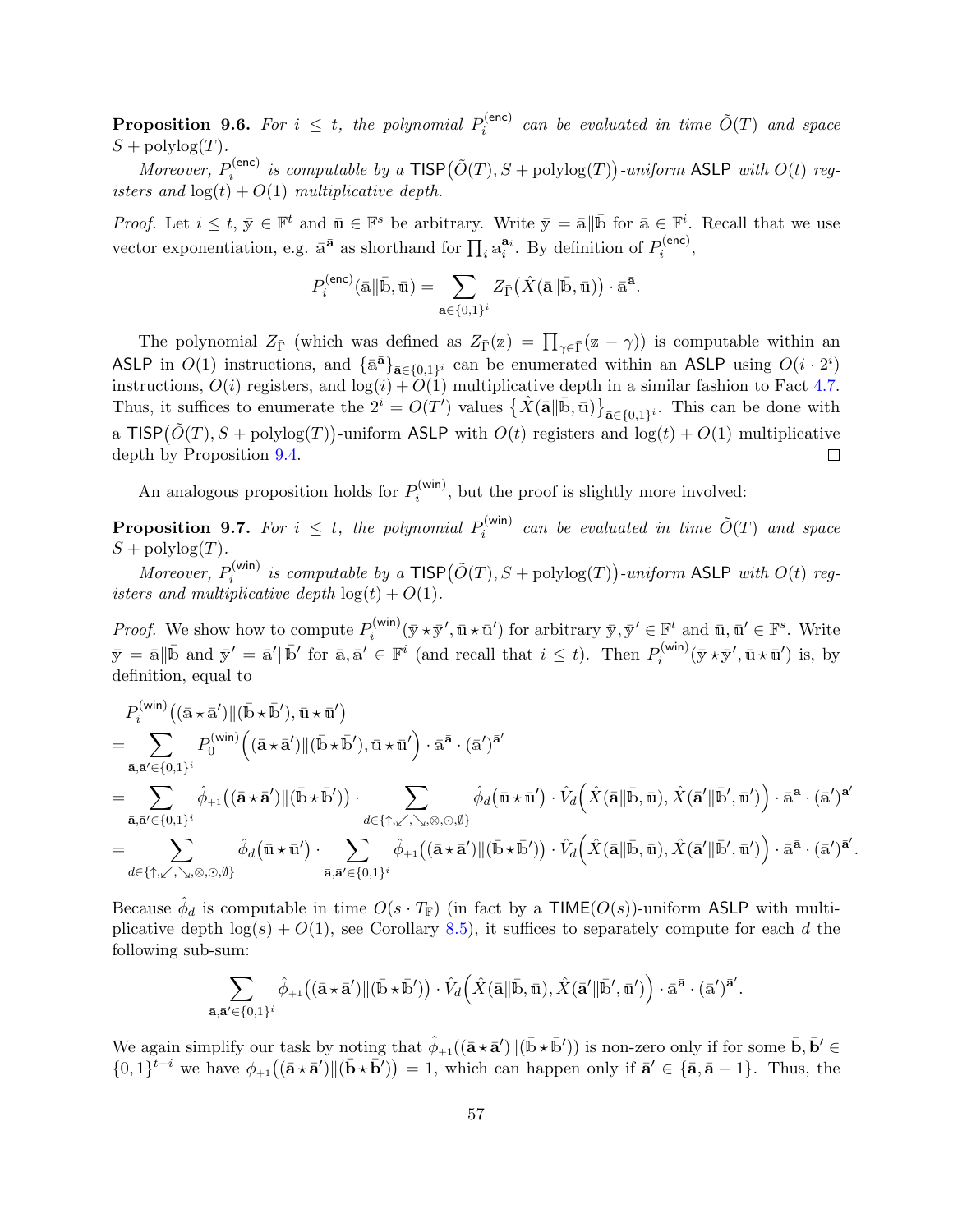above summation has at most  $2^{i+1} = O(T)$  non-zero terms. To enumerate these terms, it suffices  ${\rm to\,\, enumerate}\,\left\{(\hat X(\bar{\bf a}\|\bar{\bf b},\bar{\bf u}),\hat X(\bar{\bf a}'\|\bar{\bf b}',\bar{\bf u}'))\right\}\,\, \bar{\bf a}\in\{0,1\}^i}$  $\bar{\mathbf{a}}' \in {\bar{\mathbf{a}}}, \bar{\mathbf{a}}+1$ because

- $\hat{\phi}_{+1}$  is computable by a TIME( $O(t)$ )-uniform ASLP with multiplicative depth  $\log(t) + O(1)$ (see Corollary [8.4\)](#page-52-0);
- $\hat{V}_d$  is computable with an ASLP with  $O(1)$  instructions (via Lagrange interpolation polynomials, with coefficients computed externally to the ASLP); and
- $\bar{a}^{\bar{a}}$  and  $(\bar{a}')^{\bar{a}'}$  are each computable within an ASLP using  $t = O(\log T')$  instructions with multiplicative depth  $\log(t) + O(1)$ .

$$
\text{The}\left\{\left(\hat{X}(\bar{\mathbf{a}}\|\bar{\mathbf{b}},\bar{\mathbf{u}}),\hat{X}(\bar{\mathbf{a}}'\|\bar{\mathbf{b}}',\bar{\mathbf{u}}')\right)\right\}_{\bar{\mathbf{a}}\in\{0,1\}^i}\text{ in turn reduces to enumerating }\left\{\left(\hat{X}(\bar{\mathbf{a}}\|\bar{\mathbf{b}},\bar{\mathbf{u}}),\hat{X}(\bar{\mathbf{a}}\|\bar{\mathbf{b}}',\bar{\mathbf{u}}')\right)\right\}_{\bar{\mathbf{a}}\in\{0,1\}^i}
$$

because we can simply keep the last element as we are enumerating. By Proposition [9.4,](#page-54-0) the latter enumeration is possible using a  $(\tilde{O}(T), S + \text{polylog}(T))$ -uniform ASLP with  $O(t)$  registers and multiplicative depth  $log(t) + O(1)$ .  $\Box$ 

#### 9.3 Evaluating  $P_i^{(\mathsf{enc})}$  $\sum_{i}^{\text{(enc)}}$  for  $t < i \leq t + s$

In this section, we show how to efficiently evaluate  $P_i^{(\text{enc})}$  $\bar{y}_i^{(\text{enc})}(\bar{y}, \bar{u})$  for arbitrary  $\bar{y} \in \mathbb{F}^t$  and  $\bar{u} \in \mathbb{F}^s$  for  $i > t$ .

The main algorithmic bottleneck in evaluating  $P_i^{(enc)}$  $i_i^{(enc)}$  turns out to be evaluating the *low-degree extensions* of each of the Tree(M)'s configurations  $\mathcal{C}_1, \ldots, \mathcal{C}_T$  on points in  $\{0,1\}^r \times \mathbb{F}^{s-r}$ . Each of these evaluations can be done in  $O(2^{s-r})$  operations over F (see Proposition [4.36,](#page-37-1) but we wish to evaluate  $P_i^{(\text{enc})}$  $i^{(\text{enc})}$  in time less than  $T \cdot 2^{s-r}$ . Additionally, we want to use minimal space beyond what is required to evaluate  $M$  on  $x$ .

We use a *bounded memoization* technique to reduce the number of necessary evaluations at the expense of somewhat larger space usage. We show that the profitability of this trade-off is intimately related to the memory access pattern of  $M$  on  $x$ , and in particular the number of cache misses it incurs (with various block sizes). For a quick review of standard definitions and results about caching, the reader is invited to Section [5.2.](#page-42-0)

Recall from Definition [4.16](#page-31-0) that the combined access pattern of a RAM machine M on an input  $x$  is a tuple whose entries are all addresses accessed by  $M$ , where input accesses are treated as if they were memory accesses. Conflating input accesses with memory accesses is somewhat unnatural, and is done for convenience, as  $Tree(M)$  stores the  $j<sup>th</sup>$  bit of x and the  $j<sup>th</sup>$  memory cell's contents in the same region of its tape.

The performance of our algorithm is determined by the number of misses incurred by the combined access pattern on an ideal cache (see Definition [5.6\)](#page-42-2). This may seem even less natural, but it is bounded<sup>[35](#page-57-0)</sup> by the number of misses incurred by input accesses *plus* the number of misses incurred by memory accesses. Both of the latter quantities are natural parameters that are optimized in practical programs.

<span id="page-57-1"></span>**Proposition 9.8.** There is an algorithm for evaluating  $P_{t+r}^{(\text{enc})}$  $t_{t+r}^{(\text{enc})}$ , for any  $r \in [s]$ , whose efficiency is controlled by a "cache size" parameter  $\tau$  as follows.

<span id="page-57-0"></span> $35$ up to a factor of 2 both in the number of misses and in the cache size considered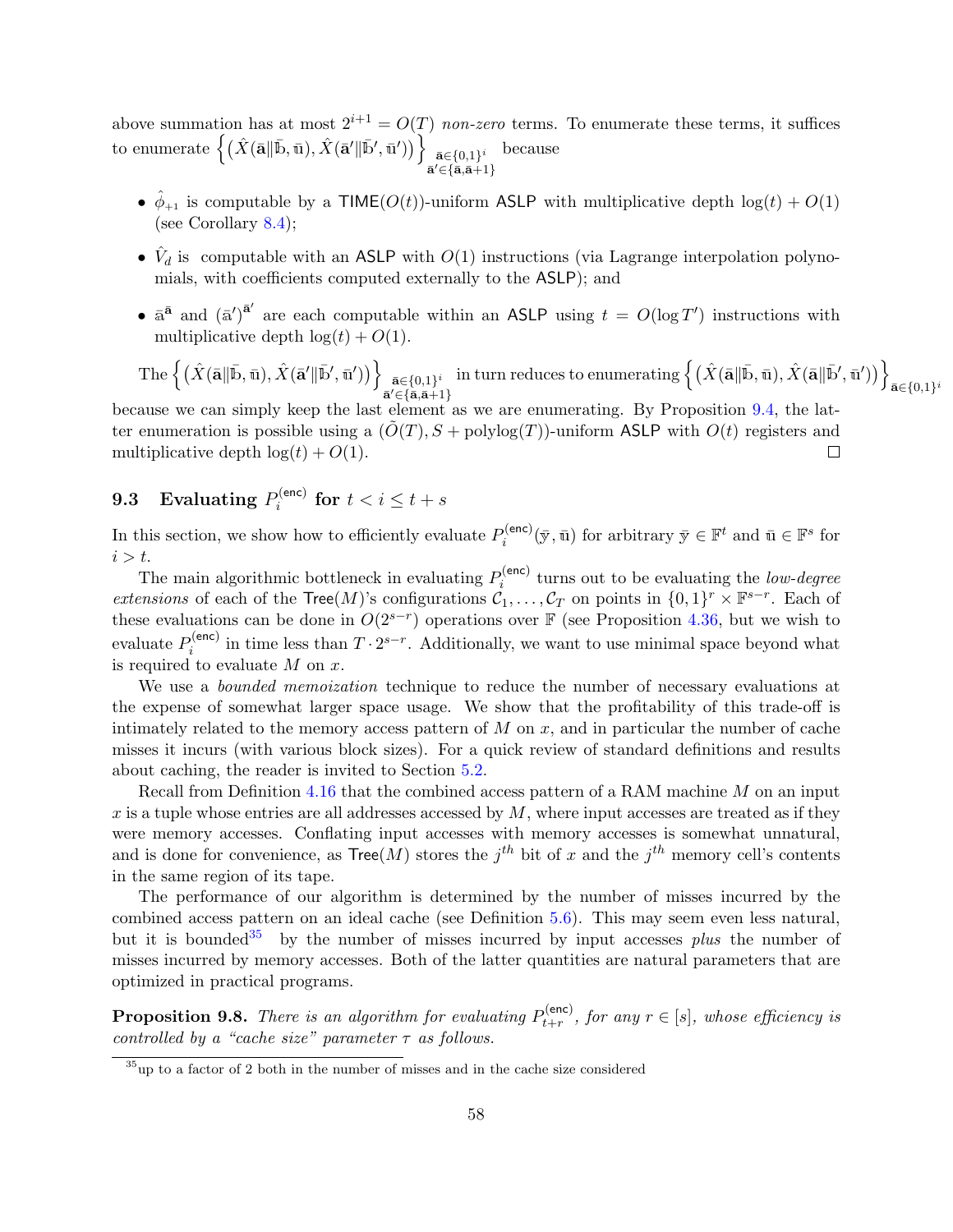Let  $\mathsf{address} = (\mathsf{addr}_1, \dots, \mathsf{addr}_{O(T)})$  denotes the combined access pattern of  $M$  on  $x.$  Let  $Q$  denote the number of misses incurred by  $(PREFIX_r(\text{addr}_1), \ldots, PREFIX_r(\text{addr}_{O(T)}))$  on an ideal cache of size  $\tau$ . The algorithm runs in time  $(T+Q\cdot 2^{s-r})\cdot \text{polylog}(T)$  and space  $S+\tau \cdot \text{polylog}(T)$ .

*Moreover*,  $P_{t+r}^{(\text{enc})}$  $t_{t+r}^{(\text{enc})}$  is computable by a  $\text{TISP}\big((T+Q\cdot 2^{s-r})\cdot \text{polylog}(T), S+\tau\cdot \text{polylog}(T)\big)$ -uniform ASLP with  $\tau \cdot \text{polylog}(T)$  registers and multiplicative depth  $\log(t) + O(1)$ .

*Proof.* Consider an arbitrary input  $(\bar{y}, \bar{u}) \in \mathbb{F}^t \times \mathbb{F}^s$  to  $P_{t+r}^{(\text{enc})}$  $t_{t+r}^{(\text{enc})}$ . Writing  $\bar{u} = \bar{a} \|\bar{b}$  with  $\bar{a} \in \mathbb{F}^r$ , we have, by definition, that

$$
P_{t+r}^{(\mathrm{enc})}(\bar{\mathbf{y}},\bar{\mathbf{a}}\|\bar{\mathbf{b}}) = \sum_{\bar{\mathbf{y}} \in \{0,1\}^t} \sum_{\bar{\mathbf{a}} \in \{0,1\}^r} Z_{\bar{\Gamma}}(\hat{\mathcal{C}}_{\bar{\mathbf{y}}}(\bar{\mathbf{a}}\|\bar{\mathbf{b}})) \cdot \bar{\mathbf{y}}^{\bar{\mathbf{y}}} \cdot \bar{\mathbf{a}}^{\bar{\mathbf{a}}}.
$$

In Algorithm [2](#page-58-0) below, we show how to enumerate the  $2^t = O(T')$  terms  ${\{\sigma_{\bar{y}}\}}_{\bar{y} \in \{0,1\}^t}$ , where

<span id="page-58-2"></span>
$$
\sigma_{\bar{y}} \stackrel{\text{def}}{=} \sum_{\bar{\mathbf{a}} \in \{0,1\}^r} Z_{\bar{\Gamma}}(\hat{\mathcal{C}}_{\bar{y}}(\bar{\mathbf{a}} \| \bar{\mathbf{b}})) \cdot \bar{\mathbf{a}}^{\bar{\mathbf{a}}},\tag{14}
$$

in total time  $(T+Q\cdot 2^{s-r})\cdot \text{polylog}(T)$  $(T+Q\cdot 2^{s-r})\cdot \text{polylog}(T)$  $(T+Q\cdot 2^{s-r})\cdot \text{polylog}(T)$  and space  $S+O(\tau \cdot \text{polylog}(T))$ . Actually, Algorithm 2 can be viewed as producing, in time  $(T+Q\cdot 2^{s-r})\cdot \text{polylog}(T)$  and space  $S+\tau \cdot \text{polylog}(T)$ , an ASLP that enumerates  $\{\sigma_{\bar{y}}\}_{\bar{y}\in\{0,1\}^t}$  with  $\tau \cdot \text{polylog}(T)$  registers and multiplicative depth  $\log(s) + O(1)$ .

We use this as a subroutine to evaluate  $P_{t+r}^{(\text{enc})}$  with Algorithm [3,](#page-59-0) whose correctness, efficiency, and multiplicative depth are immediate (given the analysis of Algorithm [2\)](#page-58-0).

<span id="page-58-0"></span>**Algorithm 2** Enumerates (as streaming output)  $\sigma_0, \ldots, \sigma_{2^t-1}$ 

.

<span id="page-58-10"></span><span id="page-58-9"></span><span id="page-58-8"></span><span id="page-58-7"></span><span id="page-58-6"></span><span id="page-58-5"></span><span id="page-58-4"></span><span id="page-58-3"></span><span id="page-58-1"></span>1: configDS  $\leftarrow$  INITCONFIGDS $(M, x)$ 2: Initialize cache as a new LRU cache of size  $\tau' = 2W \cdot \tau \cdot \log S'$ .  $\mathrm{a:}\;\sigma\gets\sum_{\bar{\mathbf{a}}\in\{0,1\}^r}Z_{\bar{\gamma}}\big(\mathrm{configDS.EVAL}(\bar{\mathbf{a}}\|\mathbb{b})\big)\cdot\bar{\mathbf{a}}^{\bar{\mathbf{a}}}$ .  $\qquad \qquad \triangleright \sigma = \sum_{\bar{\mathbf{a}} \in \{0,1\}^r} Z_{\bar{\gamma}}\big(\hat{\mathcal{C}}_0(\bar{\mathbf{a}} \| \mathbb{b})\big) \cdot \bar{\mathbf{a}}^{\bar{\mathbf{a}}}$ 4: Output " $\sigma_0 = \sigma$ ". 5: for  $\bar{y} \in \{0, \ldots, 2^t - 2\}$  do 6:  $U_{\bar{v}} \leftarrow$  configDS.ACTIVECELLS()  $\left\{\bar{\mathbf{u}} : \mathcal{C}_{\bar{\mathbf{y}}}(\bar{\mathbf{u}}) \neq \mathcal{C}_{\bar{\mathbf{y}}+1}(\bar{\mathbf{u}})\right\}$ 7:  $A_{\bar{v}} \leftarrow {\text{PREFIX}_r(\bar{u}) : \bar{u} \in U_{\bar{v}} }$  $\left\{ \bar{\mathbf{a}} : \hat{\mathcal{C}}_{\bar{\mathbf{y}}}(\bar{\mathbf{a}} \| \bar{\mathbf{b}}) \neq \hat{\mathcal{C}}_{\bar{\mathbf{y}}+1}(\bar{\mathbf{a}} \| \bar{\mathbf{b}}) \right\}$ 8: for all  $\bar{\mathbf{a}} \in A_{\bar{\mathbf{v}}}$  do 9:  $\text{cur} \leftarrow \text{cache}.\text{GETORCOMPUTE}(\bar{\mathbf{a}}, \text{configDS}.\text{EVAL}(\cdot \|\bar{\mathbf{b}}))$  $\triangleright$  cur  $= \hat{\mathcal{C}}_{\bar{{\mathbf{y}}}}(\bar{{\mathbf{a}}} \| \bar{{\mathbf{b}}})$ 10:  $new \leftarrow cur$ 11: **for all**  $\bar{\mathbf{b}} \in \{0,1\}^{s-r}$  such that  $\bar{\mathbf{a}} \parallel \bar{\mathbf{b}} \in U_{\bar{\mathbf{y}}}$  do  $\triangleright$  computes new  $=\hat{\mathcal{C}}_3$  $\triangleright$  computes new  $=\hat{\mathcal{C}}_{\bar{\mathbf{v}}+1}(\bar{\mathbf{a}}\|\bar{\mathbf{b}})$ 12: new ← new + (configDS.NEXTEVAL( $\bar{a}$ || $\bar{b}$ ) – configDS.EVAL( $\bar{a}$ || $\bar{b}$ ))  $\cdot$   $\beta_{\bar{b}\to\bar{b}}$ 13:  $\sigma \leftarrow \sigma + (Z_{\bar{\gamma}}(\textsf{new}) - Z_{\bar{\gamma}}(\textsf{cur})) \cdot \bar{\mathbf{a}}^{\bar{\mathbf{a}}}$ 14: cache. $PUT(\bar{a}, new)$ 15: Output " $\sigma_{\bar{v}+1} = \sigma$ ". 16: config. ADVANCE()  $\triangleright$  from  $C_{\bar{y}}$  to  $C_{\bar{y}+1}$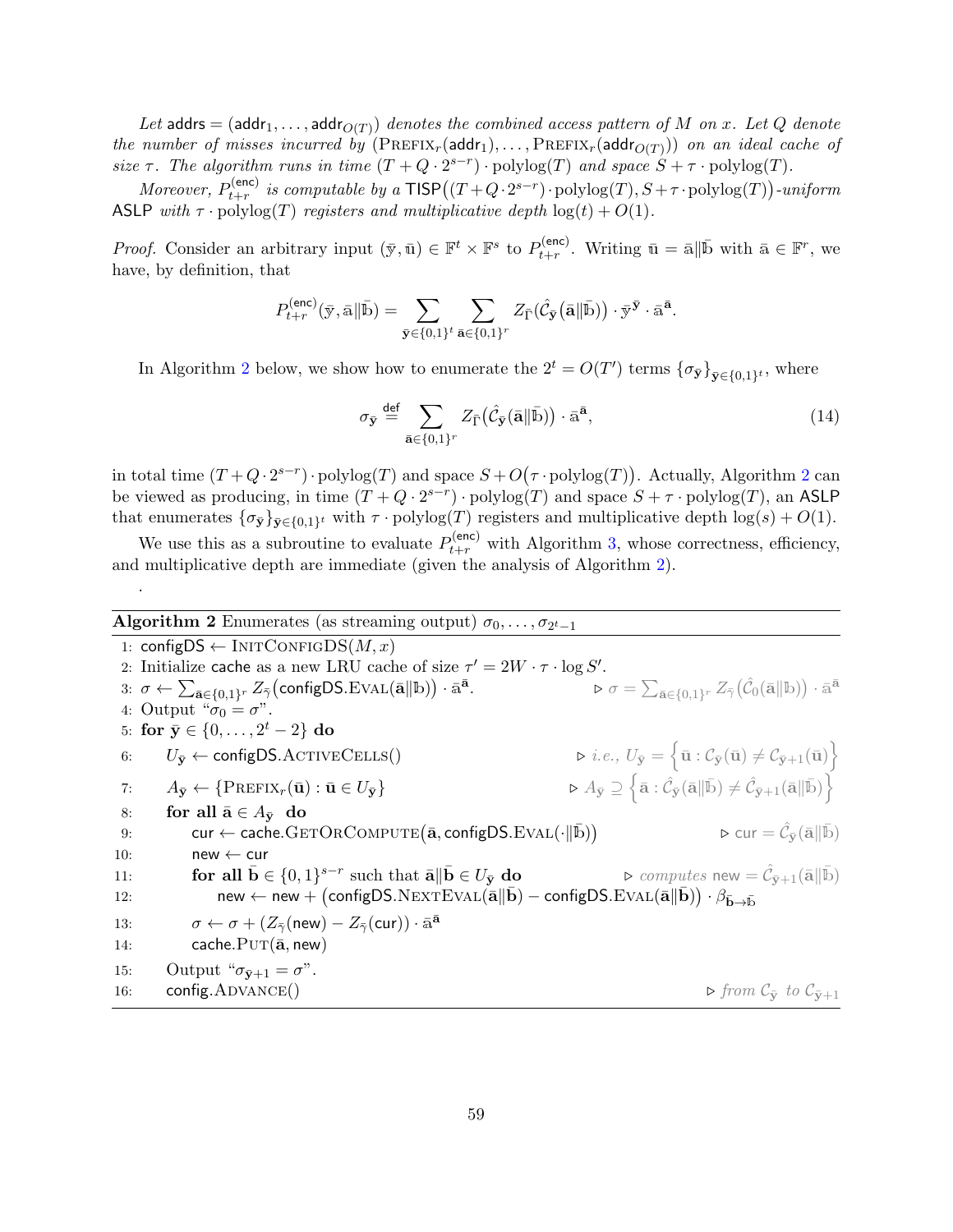<span id="page-59-0"></span>

| <b>Algorithm 3</b> Evaluates $P_i^{(enc)}$ for $i > t$         |                                               |
|----------------------------------------------------------------|-----------------------------------------------|
| 1: sum $\leftarrow 0, \bar{\mathbf{y}} \leftarrow 0$           |                                               |
| 2: for $\sigma \leftarrow \sigma_0, \ldots, \sigma_{2^t-1}$ do | $\triangleright$ Enumerated using Algorithm 2 |
| 3: sum $\leftarrow$ sum $+ \sigma \cdot (\bar{y})^{\bar{y}}$   |                                               |
| 4: $\bar{\mathbf{y}} \leftarrow \bar{\mathbf{y}} + 1$          |                                               |
| 5: return sum                                                  |                                               |

Correctness of Algorithm [2.](#page-58-0) The for-loop of Line [5](#page-58-1) maintains several invariants that hold at the beginning of the  $\bar{\mathbf{y}}^{th}$  iteration, for every  $\bar{\mathbf{y}}$ :

- <span id="page-59-2"></span>1. Every (key, value) pair in cache is of the form  $(\bar{\mathbf{a}}, \hat{\mathcal{C}}_{\bar{\mathbf{y}}}(\bar{\mathbf{a}}||\bar{\mathbf{b}}))$ , for some  $\bar{\mathbf{a}} \in \{0, 1\}^r$ .
- <span id="page-59-1"></span>2.  $\sigma$  is  $\sigma_{\bar{y}}$  as defined in Eq. [\(14\)](#page-58-2).
- 3. configDS. $\mathcal{C} = \mathcal{C}_{\bar{y}}$ , i.e., the (succinct) representation of the  $\bar{y}^{th}$  configuration of Tree(M) on input  $x$ .

Lines [6](#page-58-3) and [7](#page-58-4) compute the possible terms in the definition of  $\sigma$  that could change when  $\bar{y}$  increments, and the for-loop of Line [8](#page-58-5) iterates over these terms. The for-loop at Line [11](#page-58-6) computes how each term actually changes (if at all), and Line [13](#page-58-7) applies this change to  $\sigma$  to maintain Invariant [2.](#page-59-1) Line [14](#page-58-8) applies these changes to the entries of cache to maintain Invariant [1.](#page-59-2)

The correctness of Algorithm [2](#page-58-0) follows from the fact that Invariant [2](#page-59-1) is maintained throughout the course of the algorithm, and, in each step, we output  $\sigma = \sigma_{\bar{y}+1}$ .

**Space Usage of Algorithm [2.](#page-58-0)** The data structure configDS uses  $S + O(W)$  space (see Propo-sition [4.36\)](#page-37-1) and cache uses  $O(\tau' \cdot (r + \log(|\mathbb{F}|)))$  space, where recall that  $\tau' = 2W \cdot \tau \cdot \log S'$ . The rest of Algorithm [2](#page-58-0) only uses space  $O(r \cdot \log(|\mathbb{F}|))$ . In total, Algorithm 2 uses space  $S + O(W)$  +  $O(\tau' \cdot (r + \log(|\mathbb{F}|))) + O(r \cdot \log(|\mathbb{F}|)) = S + O(\tau \cdot s \cdot W \cdot (r + \log(|\mathbb{F}|))).$ 

Running Time of Algorithm [2.](#page-58-0) It is straightforward to verify that the running time of Al-gorithm [2](#page-58-0) excluding Line [9](#page-58-9) is  $O((2^s + 2^t \cdot s) \cdot T_{\mathbb{F}}) = O(T' \cdot s \cdot T_{\mathbb{F}})$ . (Note that Line [3](#page-58-10) takes time  $O(2^s \tcdot T_{\mathbb{F}})$  and  $|U_{\bar{y}}| \leq 2$  for all  $\bar{y}$ , which bounds the number of iterations of the for-loops at Lines [8](#page-58-5) and [11.](#page-58-6))

The total running time of Line [9](#page-58-9) (over all loop iterations) is the running time of config.EVAL( $\cdot \|\bar{b}$ ) (which is  $O(T_F \cdot 2^{s-r})$ ) multiplied by the number of misses incurred on an LRU cache of size  $\tau'$  by the sequence of values for  $\bar{a}$  at Line [9](#page-58-9) over the entire execution of Algorithm [2.](#page-58-0)

<span id="page-59-4"></span>**Claim 9.8.1.** The number of misses incurred on an LRU cache of size  $\tau'$  by the sequence of values for  $\bar{a}$  at Line [9](#page-58-9) over the entire execution of Algorithm [2](#page-58-0) is at most  $2W \cdot \log(S') \cdot Q$ .

*Proof.* Recall that we denote by  $Q_{LRU}$  (resp.,  $Q_{ideal}$ ) the number of cache misses incurred on LRU (resp., ideal) cache (see Section [5.2\)](#page-42-0).

Let a denote the sequence of values taken by  $\bar{a}$  in the  $O(T')$  executions of Line [9](#page-58-9) in Algorithm [2.](#page-58-0) By Theorem [5.10](#page-43-1) it holds that:

<span id="page-59-3"></span>
$$
Q_{LRU}(\mathfrak{a}, \tau') \le 2 \cdot Q_{\text{ideal}}(\mathfrak{a}, \tau'/2). \tag{15}
$$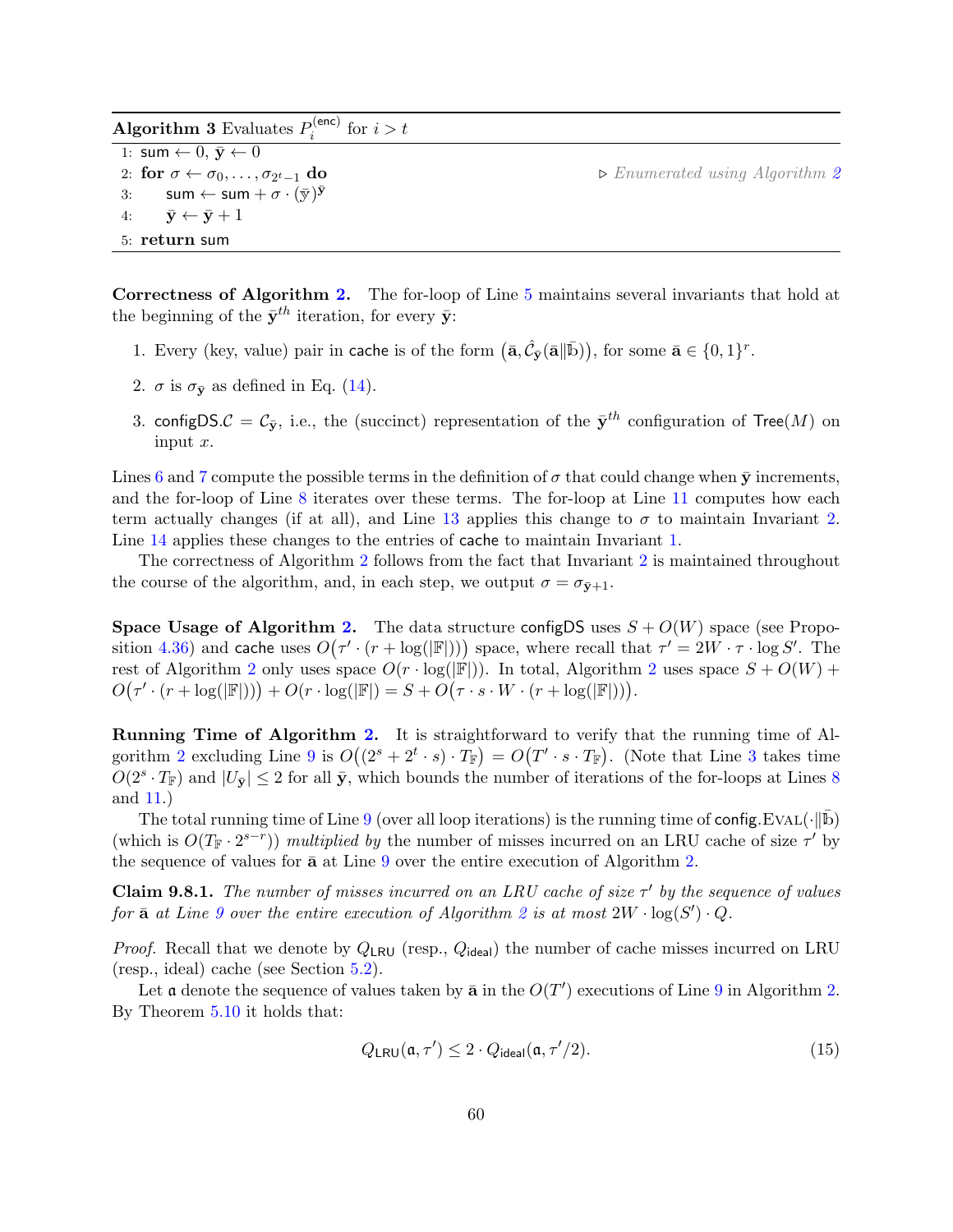Let  $(\bar{\mathbf{u}}_0, \ldots, \bar{\mathbf{u}}_{2^t-1})$  denote the access pattern of  $\mathsf{Tree}(M)$  on input x. Note that by construction<sup>[36](#page-60-0)</sup>  $\mathfrak{a} = (\text{Prefix}_r(\bar{\mathbf{u}}_0), \text{Prefix}_r(\bar{\mathbf{u}}_1), \text{Prefix}_r(\bar{\mathbf{u}}_1), \dots, \text{Prefix}_r(\bar{\mathbf{u}}_{2^t-2}), \text{Prefix}_r(\bar{\mathbf{u}}_{2^t-2}), \text{Prefix}_r(\bar{\mathbf{u}}_{2^t-1})).$ Thus,

$$
Q_{\text{ideal}}(\mathfrak{a}, \tau'/2) = Q_{\text{ideal}}((\text{PREFIX}_r(\bar{\mathbf{u}}_0), \dots, \text{PREFIX}_r(\bar{\mathbf{u}}_{T'})), \tau'/2). \tag{16}
$$

Let  $\mathsf{address} = (\mathsf{addr}_1, \dots, \mathsf{addr}_{O(T)})$  denote the combined access pattern of the RAM machine  $M$ on x. Then, combining Proposition [5.8](#page-43-2) and Proposition [4.35](#page-36-4) we get that the right hand side of Eq. [\(16\)](#page-60-1) is upper bounded by

$$
W \cdot \log(S') \cdot Q_{\text{ideal}} \left( \left( \text{PREFIX}_r(\text{addr}_1), \dots, \text{PREFIX}_r(\text{addr}_{O(T)}) \right), \frac{\tau'}{2W \cdot \log(S')} \right) \tag{17}
$$

which in turn is equal to  $W \cdot \log(S') \cdot Q$ . The claim follows by combining Eqs. [\(15\)](#page-59-3) to [\(17\)](#page-60-2). This concludes the proof of Claim [9.8.1.](#page-59-4)

This concludes the proof of Proposition [9.8.](#page-57-1)

#### 9.4 Evaluating  $P_i^{(\text{win})}$  $\int_i^{\text{(win)}}$  for  $t < i \leq t + s$

We now move on to  $P_i^{(\text{win})}$  $p_i^{(\text{win})}$ , showing how to efficiently compute  $P_i^{(\text{win})}$  $\bar{y}_i^{(\text{win})}(\bar{y} \star \bar{y}', \bar{u} \star \bar{u}')$  for arbitrary  $\bar{\mathbf{y}}, \bar{\mathbf{y}}' \in \mathbb{F}^t$  and  $\bar{\mathbf{u}}, \bar{\mathbf{u}}' \in \mathbb{F}^s$ .

<span id="page-60-3"></span>**Proposition 9.9.** There is an algorithm for evaluating  $P_{t+r}^{(\text{win})}$  $t_{t+r}^{(\text{win})}$ , for any  $0 < r \leq s$ , which is given a cache size parameter  $\tau$ , and exhibits the following efficiency.

Let  $\mathsf{address} = (\mathsf{addr}_1, \dots, \mathsf{addr}_{O(T)})$  denote the combined access pattern of the RAM machine M on x. Let Q denote the number of misses incurred by  $(PREFIX_r(\text{addr}_1), \ldots, PREFIX_r(\text{addr}_O(T)))$ on an ideal cache of size  $\tau$ . The algorithm runs in time  $(T + Q \cdot 2^{s-r}) \cdot \text{polylog}(T)$  and space  $S + \tau \cdot \text{polylog}(T)$ .

*Moreover*,  $P_{t+r}^{(\text{win})}$  $t_{t+r}^{(win)}$  is computable by a  $\mathsf{TISP}\big((T+Q\cdot 2^{s-r})\cdot \mathrm{polylog}(T),S+\tau\cdot \mathrm{polylog}(T)\big)$ -uniform ASLP with  $\tau \cdot \text{polylog}(T)$  registers and multiplicative depth  $\log(t) + O(1)$ .

*Proof.* Let  $0 < r \leq s$  be such that  $i = t + r$ . Fix inputs  $\bar{y}, \bar{y}' \in \mathbb{F}^t$ , and  $\bar{u}, \bar{u}' \in \mathbb{F}^s$  be inputs for  $P_{t+r}^{(\text{win})}$  $\mathbf{L}_{t+r}^{(\text{win})}$ . Let  $\bar{\mathbf{a}}, \bar{\mathbf{a}}' \in \mathbb{F}^r$  and  $\bar{\mathbf{b}}, \bar{\mathbf{b}}' \in \mathbb{F}^{s-r}$  such that  $\bar{\mathbf{u}} = \bar{\mathbf{a}} \|\bar{\mathbf{b}}$  and  $\bar{\mathbf{u}}' = \bar{\mathbf{a}}' \|\bar{\mathbf{b}}'$ . By definition,  $P_{t+r}(\bar{\mathbf{y}} \star \bar{\mathbf{y}}', \bar{\mathbf{u}} \star \bar{\mathbf{u}}')$  is equal to

$$
\sum_{\bar{\mathbf{y}},\bar{\mathbf{y}}',\bar{\mathbf{a}},\bar{\mathbf{a}}'} P_0(\bar{\mathbf{y}} \star \bar{\mathbf{y}}',(\bar{\mathbf{a}} \star \bar{\mathbf{a}}') \| (\bar{\mathbf{b}} \star \bar{\mathbf{b}}')\n\right) \cdot (\bar{\mathbf{y}} \star \bar{\mathbf{y}}')^{\bar{\mathbf{y}} \star \bar{\mathbf{y}}'} \cdot (\bar{\mathbf{a}} \star \bar{\mathbf{a}}')^{\bar{\mathbf{a}} \star \bar{\mathbf{a}}'}
$$
\n
$$
= \sum_{\bar{\mathbf{y}},\bar{\mathbf{y}}'} \hat{\phi}_{+1}(\bar{\mathbf{y}} \star \bar{\mathbf{y}}') \cdot (\bar{\mathbf{y}} \star \bar{\mathbf{y}}')^{\bar{\mathbf{y}} \star \bar{\mathbf{y}}'} \cdot \sum_{\bar{\mathbf{a}},\bar{\mathbf{a}}'} \sum_{d} \hat{\phi}_{d}((\bar{\mathbf{a}} \star \bar{\mathbf{a}}') \| (\bar{\mathbf{b}} \star \bar{\mathbf{b}}')) \cdot \hat{V}_d(\hat{\mathcal{C}}_{\bar{\mathbf{y}}}(\bar{\mathbf{a}} \| \bar{\mathbf{b}}), \hat{\mathcal{C}}_{\bar{\mathbf{y}}'}(\bar{\mathbf{a}}' \| \bar{\mathbf{b}}')) \cdot (\bar{\mathbf{a}} \star \bar{\mathbf{a}}')^{\bar{\mathbf{a}} \star \bar{\mathbf{a}}'}
$$
\n
$$
= \sum_{d} \sum_{\bar{\mathbf{y}}=0}^{2^t-2} (\bar{\mathbf{y}} \star \bar{\mathbf{y}}')^{\bar{\mathbf{y}} \star (\bar{\mathbf{y}}+1)} \cdot \sum_{\bar{\mathbf{a}},\bar{\mathbf{a}}'} \hat{\phi}_{d}((\bar{\mathbf{a}} \star \bar{\mathbf{a}}') \| (\bar{\mathbf{b}} \star \bar{\mathbf{b}}')) \cdot \hat{V}_d(\hat{\mathcal{C}}_{\bar{\mathbf{y}}}(\bar{\mathbf{a}} \| \bar{\mathbf{b}}), \hat{\mathcal{C}}_{\bar{\mathbf{y}}+1}(\bar{\mathbf{a}}' \| \bar{\mathbf{b}}')) \cdot (\bar{\mathbf{a}} \star \bar{\mathbf{a}}')^{\bar{\mathbf{a}} \star \bar{\mathbf{a}}'},
$$

<span id="page-60-2"></span><span id="page-60-1"></span>
$$
\begin{array}{c}\n\Box \\
\Box\n\end{array}
$$

<span id="page-60-0"></span><sup>&</sup>lt;sup>36</sup>This is basically because the algorithm enumerates at every step both the current and next head positions.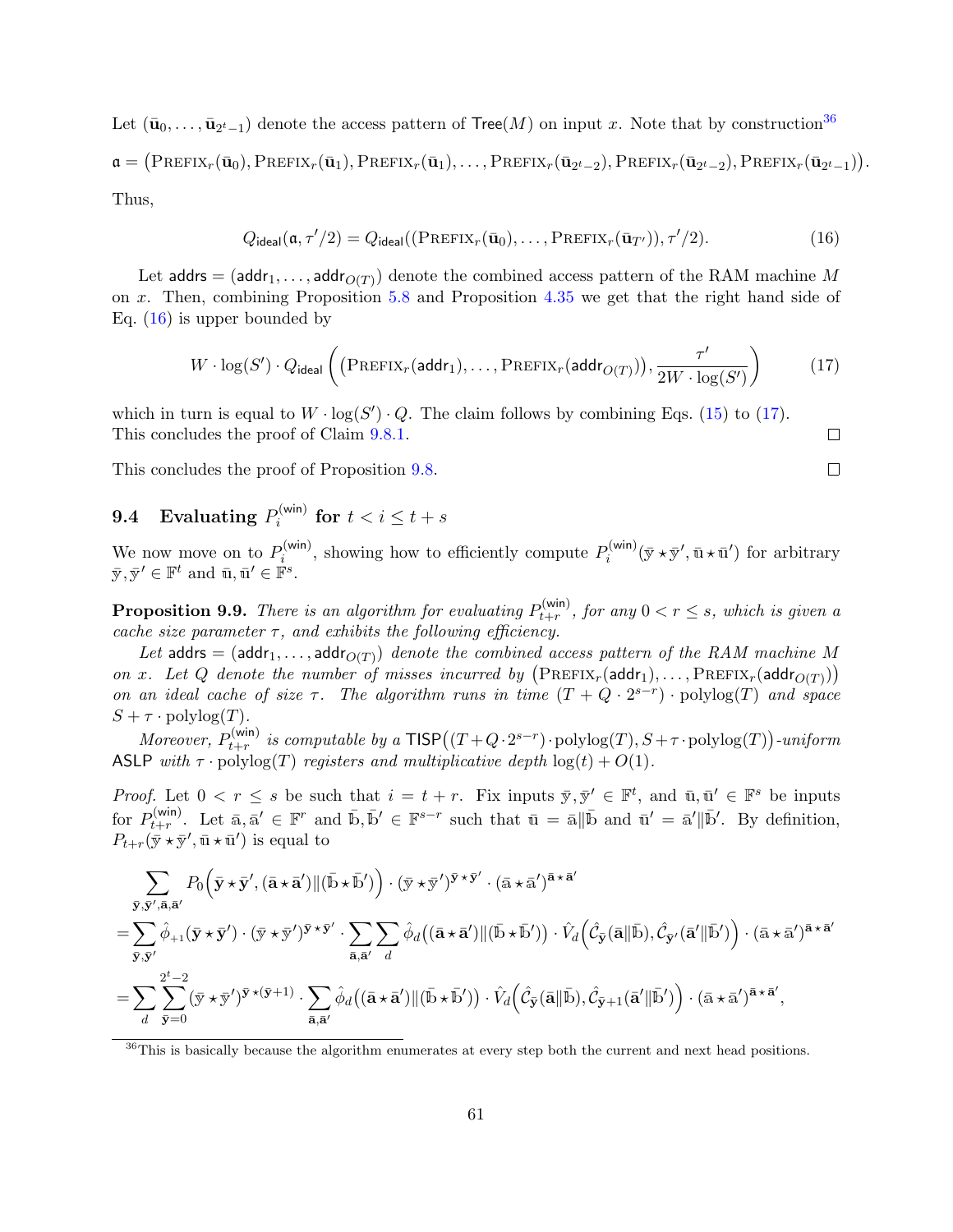where the last equality uses the fact that

$$
\hat{\phi}_{+1}(\bar{\mathbf{y}} \star \bar{\mathbf{y}}') = \phi_{+1}(\bar{\mathbf{y}} \star \bar{\mathbf{y}}') = \begin{cases} 1 & \text{if } \bar{\mathbf{y}}' = \bar{\mathbf{y}} + 1 \\ 0 & \text{otherwise.} \end{cases}
$$

Fix  $d \in \{\uparrow, \swarrow, \searrow, \otimes, \odot, \emptyset\}$ . We show how to efficiently enumerate the sequence  $\{\sigma_{d, \bar{\mathbf{y}}}\}_{\bar{\mathbf{y}} \in \{0, \ldots, 2^t - 2\}},$ where

<span id="page-61-0"></span>
$$
\sigma_{d,\bar{\mathbf{y}}} \stackrel{\text{def}}{=} \sum_{\bar{\mathbf{a}}, \bar{\mathbf{a}}'} \hat{\phi}_d((\bar{\mathbf{a}} \star \bar{\mathbf{a}}') \| (\bar{\mathbf{b}} \star \bar{\mathbf{b}}')) \cdot \hat{V}_d\left(\hat{\mathcal{C}}_{\bar{\mathbf{y}}}(\bar{\mathbf{a}} \| \bar{\mathbf{b}}), \hat{\mathcal{C}}_{\bar{\mathbf{y}}+1}(\bar{\mathbf{a}}' \| \bar{\mathbf{b}}')\right) \cdot (\bar{\mathbf{a}} \star \bar{\mathbf{a}}')^{\bar{\mathbf{a}} \star \bar{\mathbf{a}}'}
$$
(18)

(in order of increasing  $\bar{y} \in \{0, \ldots, 2^t - 2\}$ ). Specifically, Algorithm [4](#page-62-0) shows how to efficiently enumerate  $\{\sigma_{d,\bar{\mathbf{y}}}\}_{\bar{\mathbf{y}}}$  in order of increasing  $\bar{\mathbf{y}}$ , taking time  $O((s \cdot (S'W + T') + Q \cdot 2^{s-r} \cdot W \log S') \cdot T_{\mathbb{F}})$ and using space  $S + O(\tau \cdot W \log S' \cdot (\log(|\mathbb{F}|) + r))$ . We can then evaluate  $P_{t+r}^{(\text{win})}$  $t+r$  in a straightforward way with Algorithm [5.](#page-62-1) The two algorithms are described below.

<span id="page-61-2"></span>Correctness of Algorithm [4.](#page-62-0) The for-loop of Line [6](#page-62-2) maintains several invariants:

- 1. Every (key, value) pair in cache is of the form  $(\bar{a}, \hat{C}_{\bar{y}}(\bar{a}||\bar{b}))$ , and every (key, value) pair in cache' is of the form  $(\bar{\mathbf{a}}', \hat{\mathcal{C}}_{\bar{\mathbf{y}}}(\bar{\mathbf{a}}' || \bar{\mathbf{b}}'))$ .
- <span id="page-61-1"></span>2.  $\sigma$  is  $\sigma_{d,\bar{\mathbf{y}}}$  as defined in Eq. [\(18\)](#page-61-0).
- 3. configDS.C is the (succinct) representation of the  $\bar{\mathbf{y}}^{th}$  configuration of Tree(M).

Lines [6](#page-58-3) and [7](#page-58-4) compute the possible terms in the definition of  $\sigma$  that could change when  $\bar{y}$  increments, and the for-loop of Line [12](#page-62-3) iterates over these terms. Lines [16](#page-62-4) and [18](#page-62-5) compute how these terms actually change (if at all), and Line [22](#page-62-6) applies this change to  $\sigma$  to maintain Invariant [2.](#page-61-1) Lines [20](#page-62-7) and [21](#page-62-8) store these changes, and the for-loops at Lines [23](#page-62-9) and [25](#page-62-10) apply these changes to the entries of cache and cache' to maintain Invariant [1.](#page-61-2)

**Space Usage.** Other than the following variables, Algorithm [4](#page-62-0) uses space  $O(\log T' \cdot \log(|\mathbb{F}|))$ :

- config, which uses space  $S + O(W)$ .
- cache and cache', which each use space  $O(\tau' \cdot (\log(|\mathbb{F}|) + r)).$

**Running Time.** The running time of Algorithm [4](#page-62-0) excluding Lines [13](#page-62-11) and [14](#page-62-12) is  $O(T' \cdot s \cdot T_{\mathbb{F}})$ . In particular:

- The time to evaluate Line [4](#page-62-13) is  $O((2^r \cdot (s + 2^{s-r} \cdot r)) \cdot T_{\mathbb{F}})$ , which is at most  $O(2^s \cdot s \cdot T_{\mathbb{F}})$ .
- $|U_{\bar{y}}| \leq 2$  for all  $\bar{y}$ , which bounds the number of iterations of the for-loops at Lines [12,](#page-62-3) [16,](#page-62-4) [18,](#page-62-5) [23](#page-62-9) and [25.](#page-62-10)

<span id="page-61-3"></span>The total running time of Line [13](#page-62-11) (over all loop iterations) is the running time of config.EVAL( $\cdot$ ||b) (which is  $O(2^{s-r} \cdot T_{\mathbb{F}})$ ) multiplied by the number of missses incurred on an LRU cache of size  $\tau'$  by the sequence of values taken by  $\bar{a}$  at Line [13](#page-62-11) over the entire execution of Algorithm [4.](#page-62-0) Similarly, the total running time of Line  $14$  is  $O(2^{s-r} \cdot T_{\mathbb{F}})$  multiplied by the number of missses incurred on an LRU cache of size  $\tau'$  by the sequence of values taken by  $\bar{a}'$  at Line [14](#page-62-12) over the entire execution of Algorithm [4.](#page-62-0)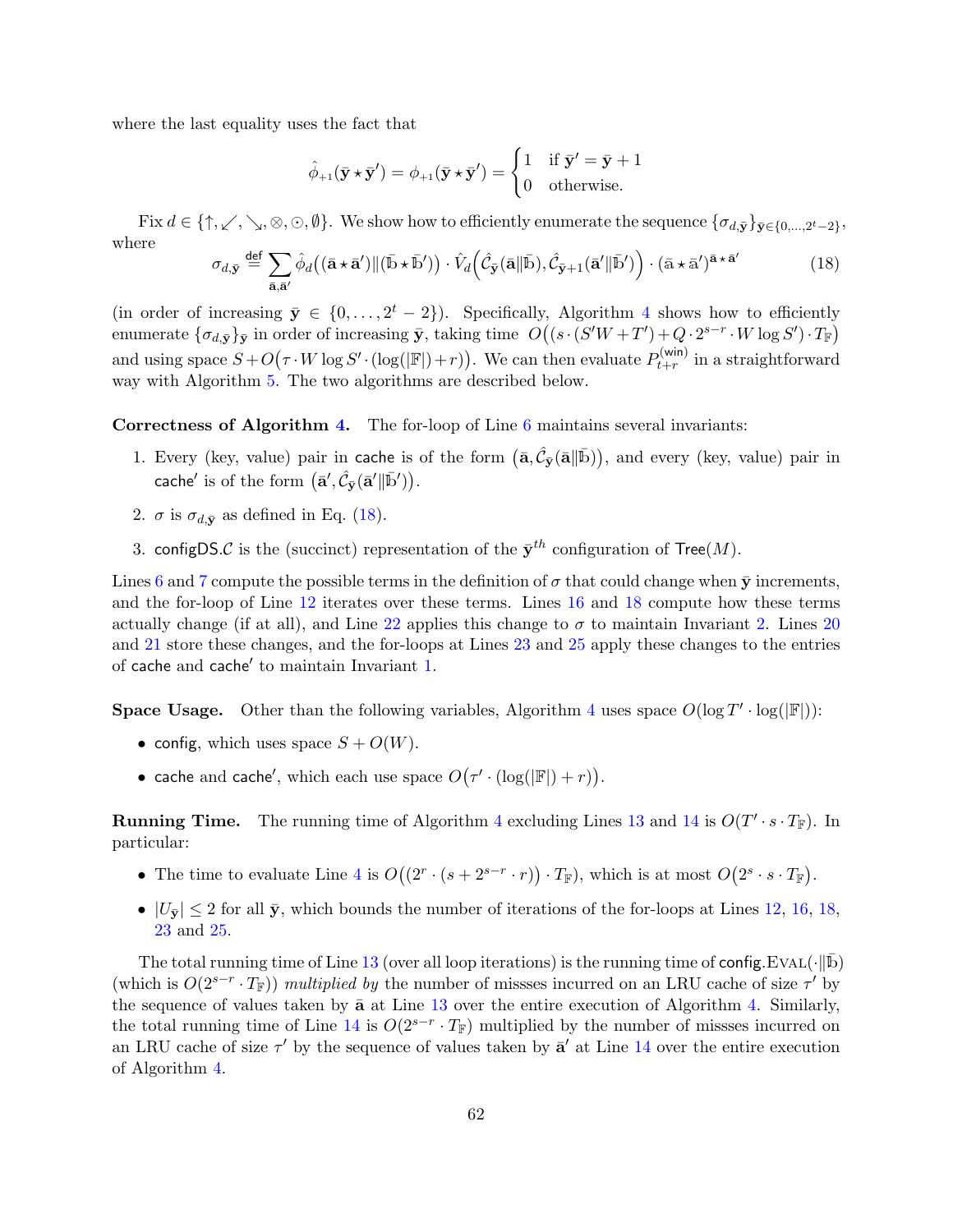<span id="page-62-13"></span><span id="page-62-12"></span><span id="page-62-11"></span><span id="page-62-3"></span><span id="page-62-2"></span><span id="page-62-0"></span>**Algorithm 4** Produces (as streaming output)  $\sigma_{d,0}, \ldots, \sigma_{d,2^t-2}$ 1: configDS  $\leftarrow$  INITCONFIGDS $(M, x)$ 2: Initialize cache and cache' as new LRU caches of size  $\tau' = 288 \cdot \tau \cdot W \cdot \log(S')$ 3:  $\triangleright$  Below, we use the shorthands  $\hat{\mathcal{C}}_0(\cdot)$  for configDS.EVAL( $\cdot$ ) and  $\hat{\mathcal{C}}_1(\cdot)$  for configDS.NEXTEVAL( $\cdot$ ).  $4\colon\thinspace\sigma\leftarrow\sum_{\mathbf{\bar{a}}\sim_{d}\mathbf{\bar{a}}'}\hat{\phi}_{d}\big((\mathbf{\bar{a}}\star\mathbf{\bar{a}}')\|(\bar{\mathbb{b}}\star\bar{\mathbb{b}}')\big)\cdot\hat{V}_{d}\Big(\hat{\mathcal{C}}_{0}(\mathbf{\bar{a}}\|\bar{\mathbb{b}}),\hat{\mathcal{C}}_{1}(\mathbf{\bar{a}}'\|\bar{\mathbb{b}}')\Big)\cdot(\bar{\mathbb{a}}\star\bar{\mathbb{a}}')^{\bar{\mathbf{a}}\star\bar{\mathbf{a}}'}$ 5: output " $\sigma_{d,0} = \sigma$ " 6: for all  $\bar{y} = 0, \ldots, 2^t - 3$  do 7:  $\triangleright$  Throughout this loop, we use the shorthands  $\hat{\mathcal{C}}_{\bar{\mathbf{y}}}(\cdot)$  for configDS.EVAL( $\cdot$ ),  $\hat{\mathcal{C}}_{\bar{\mathbf{y}}+1}(\cdot)$  for configDS.NEXTEVAL( $\cdot$ ) and  $\hat{\mathcal{C}}_{\bar{y}+2}(\cdot)$  for configDS.NEXTNEXTEVAL( $\cdot$ ) 8:  $U_{\bar{y}} \leftarrow \left\{ (\bar{\mathbf{u}}, \bar{\mathbf{u}}') : \bar{\mathbf{u}} \sim_d \bar{\mathbf{u}}' \text{ and either } \mathcal{C}_{\bar{y}}(\bar{\mathbf{u}}) \neq \mathcal{C}_{\bar{y}+1}(\bar{\mathbf{u}}) \text{ or } \mathcal{C}_{\bar{y}+1}(\bar{\mathbf{u}}') \neq \mathcal{C}_{\bar{y}+2}(\bar{\mathbf{u}}') \right\}$ 9:  $\triangleright$  See Proposition [4.36](#page-37-1) for details on the implementation of this step. 10:  $A_{\bar{y}} \leftarrow \left\{ \left( \text{PREFIX}_r(\bar{\mathbf{u}}), \text{PREFIX}_r(\bar{\mathbf{u}}') \right) : (\bar{\mathbf{u}}, \bar{\mathbf{u}}') \in U_{\bar{y}} \right\}$ 11: updates  $\leftarrow \emptyset$ , updates'  $\leftarrow \emptyset$ 12: for all  $(\bar{\mathbf{a}}, \bar{\mathbf{a}}') \in A_{\bar{\mathbf{y}}}$  do 13: cur ← cache.GETORCOMPUTE $(\bar{\mathbf{a}}, \hat{\mathcal{C}}_{\bar{\mathbf{y}}}(\cdot \| \bar{\mathbf{b}}))$  $\triangleright$  cur  $= \hat{\mathcal{C}}_{\bar{\mathbf{y}}}(\bar{\mathbf{a}} \| \bar{\mathbb{b}})$ 14:  $\text{curl}' \leftarrow \text{cache}'.\text{GETORCOMPUTE}(\bar{\mathbf{a}}', \hat{\mathcal{C}}_{\bar{\mathbf{y}}+1}(\cdot \|\bar{\mathbf{b}}'))$  $\triangleright$  cur ${}' = \hat{\mathcal{C}}_{\bar{\mathbf{y}}+1}(\bar{\mathbf{a}}' \| \bar{\mathbf{b}}')$ 15: new  $\leftarrow$  cur, new'  $\leftarrow$  cur' 16: **for all b** such that  $\mathcal{C}_{\bar{y}}(\bar{a}||b) \neq \mathcal{C}_{\bar{y}+1}(\bar{a}||b)$  do 17:  ${\sf new} \leftarrow {\sf new} + \bigl( \mathcal{C}_{\bar{{\bf y}}+1}(\bar{{\bf a}} \| \bar{{\bf b}}) - \mathcal{C}_{\bar{{\bf y}}}(\bar{{\bf a}} \| \bar{{\bf b}}) \bigr) \cdot \beta_{\bar{{\bf b}} \to \bar{{\bf b}}}$ 18: **for all**  $\bar{\mathbf{b}}'$  such that  $\mathcal{C}_{\bar{\mathbf{y}}+1}(\bar{\mathbf{a}}' || \bar{\mathbf{b}}') \neq \mathcal{C}_{\bar{\mathbf{y}}+2}(\bar{\mathbf{a}}' || \bar{\mathbf{b}}')$  do 19:  $\qquad \qquad \mathsf{new}' \leftarrow \mathsf{new}' + \left( \mathcal{C}_{\bar{\mathbf{y}}+2}(\bar{\mathbf{a}}' \| \bar{\mathbf{b}}') - \mathcal{C}_{\bar{\mathbf{y}}+1}(\bar{\mathbf{a}}' \| \bar{\mathbf{b}}') \right) \cdot \beta_{\bar{\mathbf{b}}' \rightarrow \bar{\mathbf{b}}'}$ 20: updates ← updates  $\cup$   $\{(\bar{a}, new)\}$ 21: updates' ← updates'  $\cup$   $\{(\bar{a}', new')\}$  $22:\qquad\qquad\sigma\leftarrow\sigma+\hat{\phi}_d\big((\bar{\mathbf{a}}\star\bar{\mathbf{a}}')\|(\bar{\mathbb{b}}\star\bar{\mathbb{b}}')\big)\cdot\left(\hat{V}_d(\mathsf{new},\mathsf{new}')-\hat{V}_d(\mathsf{cur},\mathsf{cur}')\right)\cdot(\bar{\mathbf{a}}\star\bar{\mathbf{a}}')^{\bar{\mathbf{a}}\star\bar{\mathbf{a}}'}$ 23: for all  $(k, v) \in$  updates do 24: cache. $PUT(k, v)$ 25: for all  $(k, v) \in$  updates' do 26: cache'. $PUT(k, v)$ 27: **output** " $\sigma_{d,\bar{\mathbf{y}}+1} = \sigma$ ". 28: configDS.ADVANCE()

<span id="page-62-10"></span><span id="page-62-9"></span><span id="page-62-8"></span><span id="page-62-7"></span><span id="page-62-6"></span><span id="page-62-5"></span><span id="page-62-4"></span><span id="page-62-1"></span>**Algorithm 5** Evaluates  $P_i^{(\text{win})}$  $\sum_{i}^{\text{(win)}}$  for  $i > t$ 

1: sum  $\leftarrow$  0 2: for all  $d \in \{\uparrow, \swarrow, \searrow, \otimes, \odot, \emptyset\}$  do 3:  $\bar{\mathbf{y}} \leftarrow 0$ 4: for  $\sigma = \sigma_{d,0}, \ldots, \sigma_{d,2^t-2}$  do 5: sum  $\leftarrow$  sum  $+ \sigma \cdot (\bar{\mathbf{y}} \star \bar{\mathbf{y}}')^{\bar{\mathbf{y}} \star (\bar{\mathbf{y}}+1)}$ 6:  $\bar{\mathbf{y}} \leftarrow \bar{\mathbf{y}} + 1$ 7: return sum

► Enumerated using Algorithm [4](#page-62-0)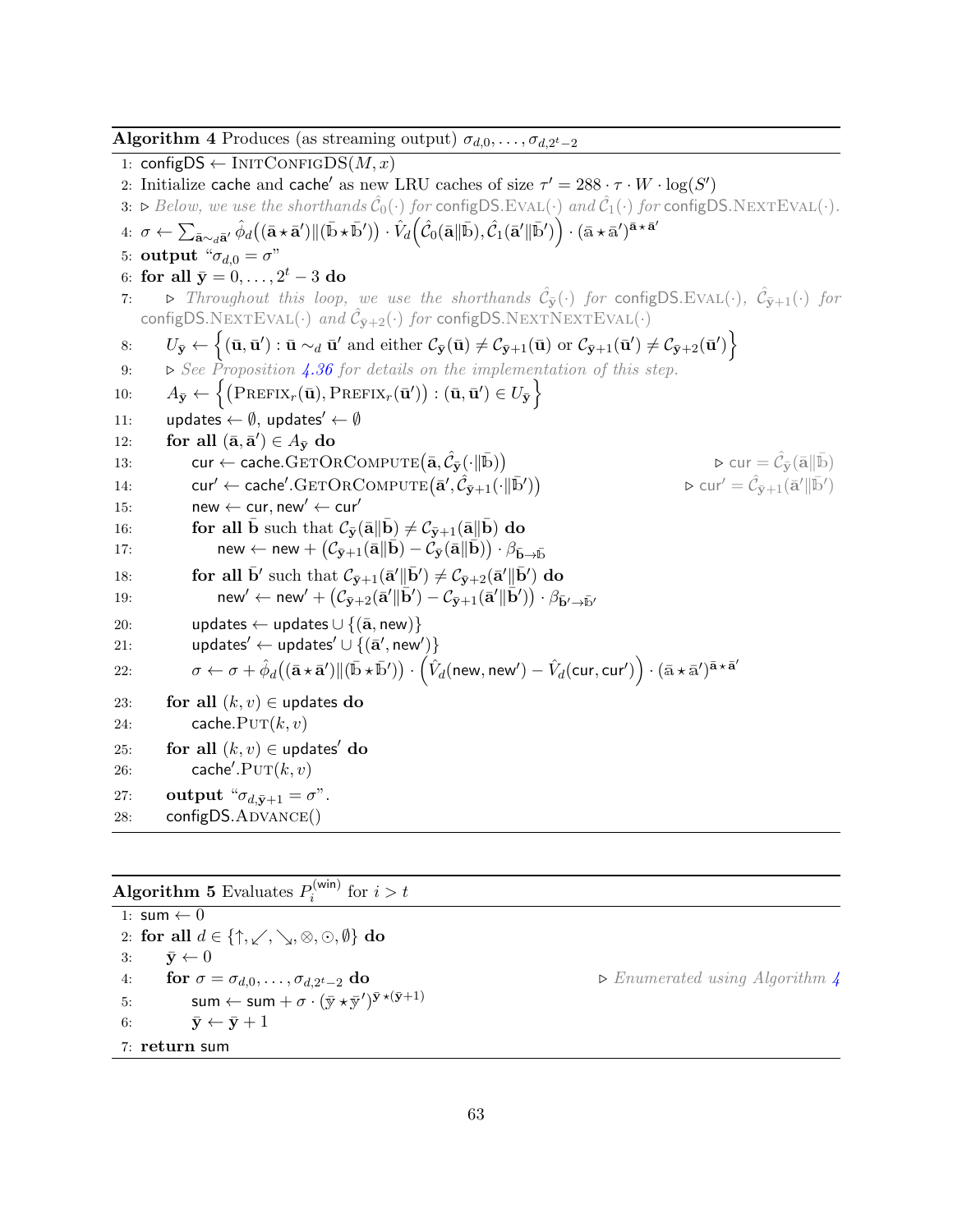**Claim 9.9.1.** The number of misses incurred on an LRU cache of size  $\tau'$  by the sequence of values for  $\bar{a}$  (resp.,  $\bar{a}'$ ) at Line [13](#page-62-11) (resp., Line [14\)](#page-62-12) over the entire execution of Algorithm [4](#page-62-0) is at most  $288W \cdot \log(S') \cdot Q$ .

The proof of Claim [9.9.1](#page-61-3) is similar to (but slightly more complicated than) Claim [9.8.1.](#page-59-4)

*Proof.* We bound the number of misses for the sequence of values for  $\bar{a}$ . The analysis for  $\bar{a'}$  is similar. Recall that we denote by  $Q_{LRU}$  (resp.,  $Q_{ideal}$ ) the number of cache misses incurred on LRU (resp., ideal) cache (see Section [5.2\)](#page-42-0).

Let a denote the sequence of values taken by  $\bar{a}$  in the  $O(T')$  executions of Line [13](#page-62-11) in Algorithm [4.](#page-62-0) By Theorem [5.10](#page-43-1) it holds that:

<span id="page-63-3"></span>
$$
Q_{LRU}(\mathfrak{a}, \tau') \le 2 \cdot Q_{\text{ideal}}(\mathfrak{a}, \tau'/2). \tag{19}
$$

Observe that **a** is produced as follows. In the  $\bar{y}^{th}$  iteration of the main loop, we add values  $\bar{a}$ that are prefixes of all the Tree machine head positions that are either changed between the  $\bar{\mathbf{y}}^{th}$  and  $(\bar{y} + 1)^{th}$  time steps or are "neighbors in the  $d^{th}$  direction" of positions that are changed between the  $(\bar{y} + 1)^{th}$  and  $(\bar{y} + 2)^{th}$  time steps. Overall, this means that at the  $\bar{y}^{th}$  iteration there are at most  $O(1)$  positions that could potentially be inserted into the list  $\alpha$  (here we use the fact that given the position of the Tree machine head at time  $\bar{y}$ , there are  $O(1)$  possibilities for the head position at time  $\bar{y}$  + 1. Moreover, this also holds even when considering only prefixes of the head position). As a matter of fact, a loose accounting shows that the above constant is upper bounded by  $144.\overline{37}$  $144.\overline{37}$  $144.\overline{37}$ 

Let u denote r-bit prefixes of the access pattern of  $Tree(M)$  on input x. By the above discussion, the list  $\mathfrak a$  is a 144-blowup of  $\mathfrak u$  (see Definition [5.7](#page-43-0) for the definition of an  $\alpha$ -blowup).

Thus, by Proposition [5.8](#page-43-2) it holds that

$$
Q_{\text{ideal}}(\mathfrak{a}, \tau'/2) \le 144 \cdot Q_{\text{ideal}}(\mathfrak{u}, \tau'/288). \tag{20}
$$

Let  $\mathsf{address} = (\mathsf{addr}_1, \dots, \mathsf{addr}_{O(T)})$  denote the combined access pattern of the RAM machine  $M$ on input x. Then, combining Proposition  $5.8$  and Proposition  $4.35$  we get that the right hand side of Eq.  $(20)$  is upper bounded by

$$
W \cdot \log(S') \cdot Q_{\text{ideal}} \left( \left( \text{PREFIX}_r(\text{addr}_1), \dots, \text{PREFIX}_r(\text{addr}_{O(T)}) \right), \frac{\tau'}{288W \cdot \log(S')} \right) \tag{21}
$$

which in turn is equal to  $W \cdot \log(S') \cdot Q$ . The claim follows by combining Eqs. [\(19\)](#page-63-3) to [\(21\)](#page-63-4). This concludes the proof of Claim [9.9.1.](#page-61-3)

This concludes the proof of Proposition [9.9.](#page-60-3)

## <span id="page-63-0"></span>10 No-Signaling Soundness

In this section we prove that the PCP construction from Section [7,](#page-46-0) with appropriately chosen parameters, is no-signaling sound. Recall that the PCP verifier is actually a "repeated verifier": on input x and statistical security parameter  $\kappa$  it runs a "base verifier" V independently  $\kappa$  times (each

<span id="page-63-4"></span><span id="page-63-2"></span> $\Box$  $\Box$ 

<span id="page-63-1"></span> $37$ We do not try to optimize this constant here and merely specify it to make our algorithm use concrete constants.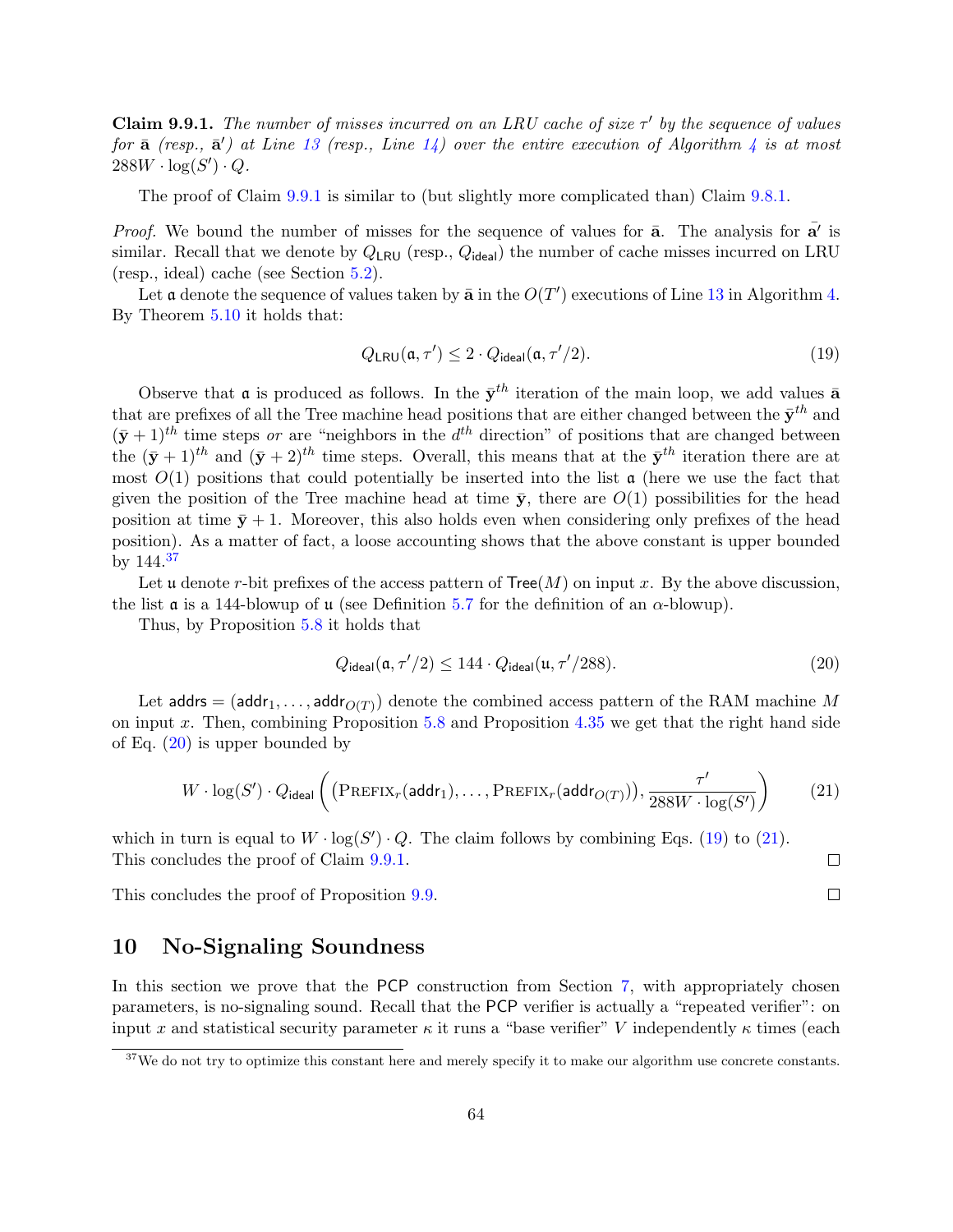time on input x) and accepts if and only if V accepts in all  $\kappa$  executions. We call this repeated verifier  $V^{\otimes \kappa}$ , and we prove that  $V^{\otimes \kappa}$  accepts false assertions with probability that is exponentially small in the security parameter  $\kappa$ .

<span id="page-64-0"></span>**Lemma 10.1.** Suppose  $\mathbb{F}$ ,  $\kappa$ ,  $\delta$ , and  $\varepsilon$  are such that

- $|\mathbb{F}| = \omega(t)$ .
- $\delta \leq o(|\mathbb{F}|^{-25 \cdot \kappa \cdot t \cdot |\mathbb{F}|^2}).$
- $\bullet\;\varepsilon\geq\omega\left(2^{t+s}\cdot\kappa^3\cdot|\mathbb{F}|^3\cdot t\cdot2^{-\kappa/|\mathbb{F}|^3}\right).$

Then, the verifier  $V^{\otimes \kappa}$  has  $\varepsilon$ -soundness against  $(k_{\max}, \delta)$ -NS provers, where  $k_{\max} = O(\kappa^2 \cdot |\mathbb{F}|^2)$ .

Remark 10.2 (Suggested Parameter Setting). Lemma [10.1](#page-64-0) can be used with a wide set of parameters. Still, we find it instructive to suggest a setting of parameters that the reader can keep in mind. We suggest to think of the field size  $\mathbb F$  as being poly-logarithmic in T (since the verifier runs in time at least poly( $\mathbb{F}$ )). We think of  $\kappa$  as being a security parameter since, as long as  $\kappa \geq (\log(T))^{\Omega(1)}$ , the soundness error  $\varepsilon$  decreases exponentially in  $\kappa$ . Given this setting of parameters  $\delta$  is roughly  $2$ <sup>-poly(log(T), $\kappa$ )</sup>.

Let  $r = r(\kappa) \in [\kappa]$  be a parameter. We write  $V^{\geq \kappa-r}$  to denote a verifier which on input x and security parameter  $\kappa$ , runs  $\kappa$  independent copies of the base verifier V (as defined in Section [7\)](#page-46-0) in parallel, and accepts if at least  $\kappa - r$  of the copies of V accept.

Following [\[KRR14\]](#page-82-1), our proof of Lemma [10.1](#page-64-0) is composed of two main steps. Our first, and main, step is to show that for  $r \ll \kappa$ , the "relaxed" verifier  $V^{\geq \kappa-r}$  has "weak soundness" – that is, a no-signaling strategy can only convince  $V^{\geq \kappa-r}(x)$  to accept false statements with probability bounded away from 1. Note that this falls short of our goal of showing that a no-signaling strategy can only convince the verifier to accept with *negligible* probability. Indeed, our second step is an amplification step (which is taken verbatim from [\[KRR14\]](#page-82-1)) shows that if the relaxed verifier only accepts with probability bounded away from 1, then the actual verifier  $V^{\otimes k}$  accepts false statements with negligible probability.

We start with our main step which shows that the relaxed verifier accepts with probability that is bounded away from 1:

<span id="page-64-1"></span>**Lemma 10.3.** Suppose that  $\mathbb{F}$ ,  $\delta$ ,  $\kappa$ ,  $r$ ,  $\varepsilon$  are such that:

- $\bullet$   $\delta \leq \varepsilon$ .
- $r = o(\kappa/|\mathbb{F}|^2)$ .
- $\kappa \geq \log(1/\varepsilon)$ .
- $|\mathbb{F}| = \omega(t)$ .
- $\bullet \ \varepsilon = o\left(\frac{1}{2^{t+s} \cdot \varepsilon}\right)$  $\frac{1}{2^{t+s} \cdot \kappa^3 \cdot |\mathbb{F}|^2}$ .

Then, the relaxed verifier  $V^{\geq \kappa-r}$  has  $(1-\varepsilon)$ -soundness against  $(k_{\max}, \delta)$ -NS provers, where  $k_{\max} =$  $O(\kappa^2 \cdot |\mathbb{F}|^2).$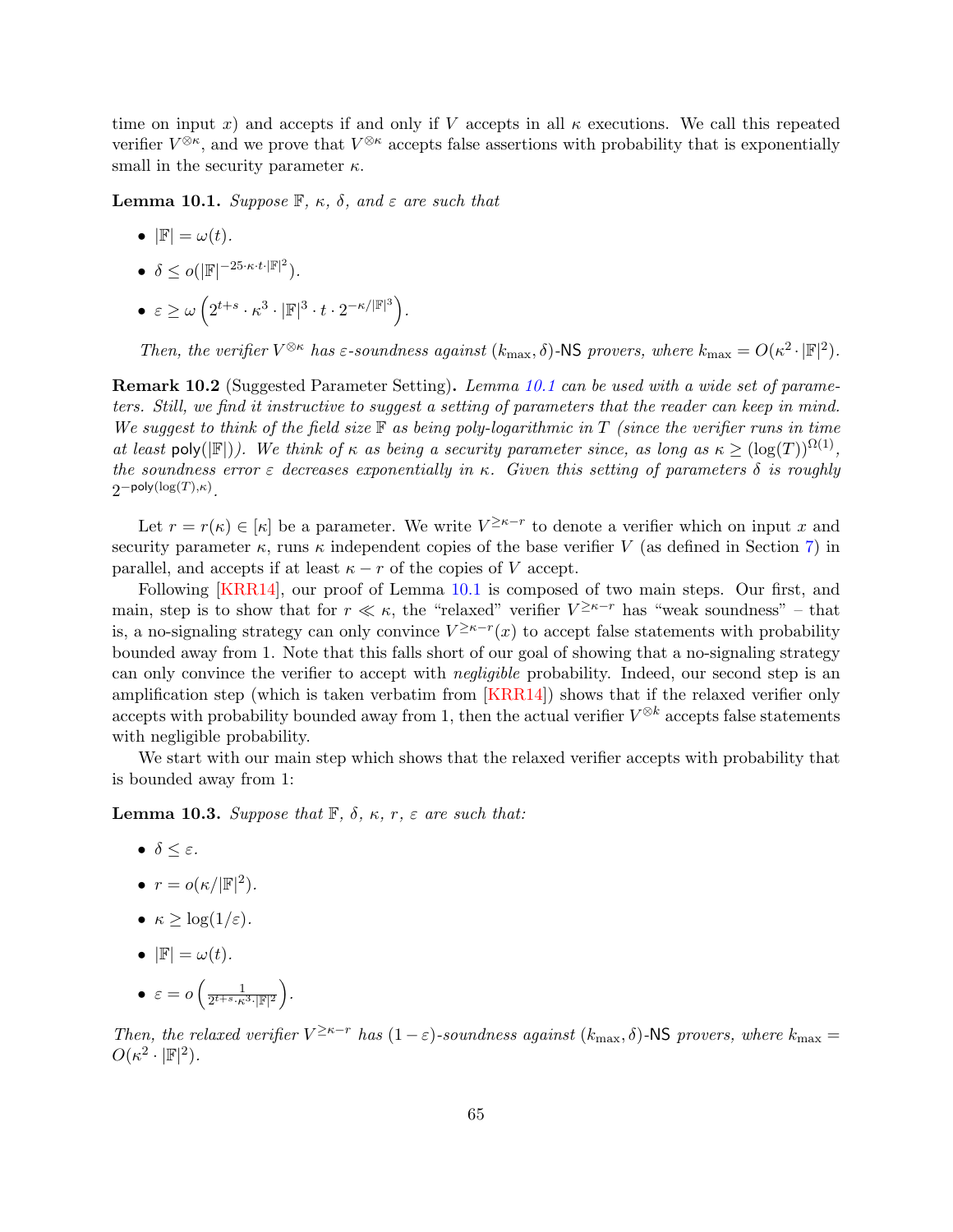**Remark 10.4.** The reader should think of  $\delta$  and  $\varepsilon$  as being very small (i.e., on the order of 1/poly(T)). We emphasize that our restriction that  $\delta \leq \varepsilon$  exists only to simplify the statements of our technical lemmas; in particular, this allows us to reduce the number of parameters in bounding the probabilities of various "bad" events.

As noted above, our main step is proving Lemma [10.3,](#page-64-1) which we do in Section [10.1.](#page-65-1) The second step, establishing Lemma [10.1](#page-64-0) based on Lemma [10.3,](#page-64-1) is then done in Section [10.2.](#page-75-0)

## <span id="page-65-1"></span>10.1 Weak Soundness of the Relaxed Verifier - Proving Lemma [10.3](#page-64-1)

Let  $\mathbb{F}, \delta, \kappa, r, \varepsilon$  be as in the statement of Lemma [10.3.](#page-64-1) Throughout this section we fix a  $(k_{\text{max}}, \delta)$ -NS prover  $P^*$  which makes  $V^{\geq \kappa-r}$  accept with probability  $1-\varepsilon$ .

For any set  $Q \subseteq \mathbb{F}^{t+s}$  of at most  $k_{\max}/(\kappa \cdot |\mathbb{F}|)$  points, let  $\mathcal{Q}(Q)$  denote the following probabilistic experiment.

- 1. For each  $q \in Q$  and each  $j \in [\kappa]$ , sample a uniformly random line  $L_q^{(j)} : \mathbb{F} \to \mathbb{F}^{t+s}$  such that  $L_q^{(j)}(0) = q$  (e.g., by sampling a random point  $\bar{z} \leftarrow \mathbb{F}^{t+s}$  and taking the unique line L such that  $L(0) = q$  and  $L(1) = \overline{\mathbb{Z}}$ .
- 2. Define  $\overline{Q} = \{L_q^{(j)}(\alpha)\}_{q \in Q, j \in [\kappa], \alpha \in \mathbb{F}\setminus\{0\}}$ .
- 3. Sample  $A_{\bar{Q}} \leftarrow P^*(\bar{Q})$  and output  $A_{\bar{Q}} : \bar{Q} \to \mathbb{F}$  (note that the distribution  $P^*(\bar{Q})$  is well defined since  $|\bar{Q}| \leq k_{\text{max}}$ , where by  $\tilde{P}^*(\bar{Q})$  we refer to the part of the PCP that corresponds to  $X$ .

Let  $r' = O(|\mathbb{F}| \cdot r)$  be a parameter that will be fixed in Lemma [10.5.](#page-65-2) For each  $q \in Q$ , let  $v_q$ denote the (unique) value of  $v \in \mathbb{F}$  for which a large majority of the  $\kappa$  lines that pass through q are assigned values that interpolate to v. More specifically, we set  $v_q$  to  $v \in \mathbb{F}$  if for all but r' values of  $j \in [\kappa]$  it holds that

$$
\text{Interp}_d \left( \left\{ \alpha \mapsto A_{\bar{Q}}(L^{(j)}_q(\alpha)) \right\}_{\alpha \in \mathbb{F} \backslash \{0\}} \right) (0) = v,
$$

and we set  $v_q$  to  $\perp$  if no such v exists (although we will soon see that this event is unlikely to happen, see Lemma [10.5\)](#page-65-2).

We also denote by Correct(q) the event that  $v_q = \hat{X}_{\text{correct}}(q)$ , where by  $\hat{X}_{\text{correct}}$  we denote the low-degree extension of the correct computation transcript for  $Tree(M)$  on the input x (as defined in Section [7\)](#page-46-0). We extend this notation to any subset  $W \subseteq Q$ , writing Correct(W) to mean  $∧_{q\in W}$ Correct $(q)$ .

### <span id="page-65-0"></span>10.1.1 Lemmas from Previous Work

We recall several lemmas from [\[KRR14\]](#page-82-1). Recall that we have fixed a  $(k_{\text{max}}, \delta)$ -NS prover  $P^*$  that makes  $V^{\geq \kappa-r}(x)$  accept with probability  $1-\varepsilon$ .

<span id="page-65-2"></span>**Lemma 10.5** (Consistency of  $\hat{X}$ , [\[KRR14,](#page-82-1) Lemma 7.27]). There exists  $r' = O(|\mathbb{F}| \cdot r)$  and  $\varepsilon' =$  $O(|\mathbb{F}| \cdot \varepsilon)$  such that for any  $\bar{\mathbf{u}} \in \mathbb{F}^{t+s}$ ,

$$
\Pr_{\mathcal{Q}(\{\bar{\mathbf{u}}\})} [v_{\bar{\mathbf{u}}} = \bot] \leq \varepsilon'.
$$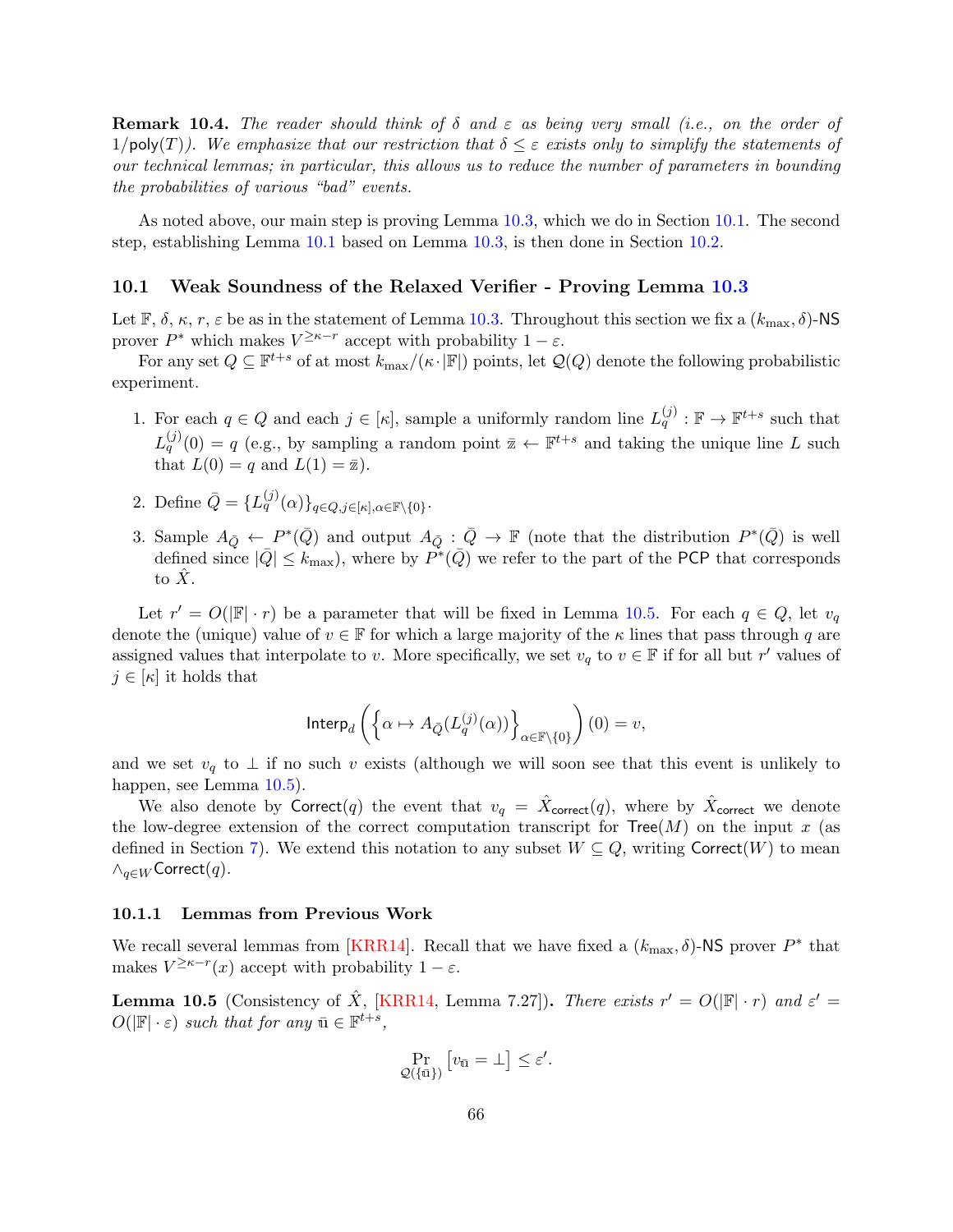The following proposition follows from the definition of the polynomial  $P_0^{(enc)}$  $_0^{\text{(enc)}}$  and its corresponding sumcheck polynomials, together with the analysis in [\[KRR14\]](#page-82-1).

<span id="page-66-1"></span>**Proposition 10.6** ( $\hat{X}$  is a valid symbol). There exists  $\varepsilon' = O(t \cdot |\mathbb{F}| \cdot \varepsilon)$  such that for any  $\bar{\mathbf{u}} \in \mathbb{F}$  $\{0,1\}^{t+s}$ , it holds that

$$
\Pr_{\mathcal{Q}(\{\bar{\mathbf{u}}\})} \left[ v_{\bar{\mathbf{u}}} \not\in \bar{\Gamma} \right] \leq \varepsilon',
$$

where  $\overline{\Gamma} \subseteq \mathbb{F}$  is the extended tape alphabet of  $\text{Tree}(M)$  (see Definition [4.31\)](#page-35-0).

<span id="page-66-0"></span>**Lemma 10.7** (Local Consistency, analogous to [\[KRR14,](#page-82-1) Lemma 7.30]). There exists  $\varepsilon' = O(t \cdot |\mathbb{F}| \cdot \varepsilon)$ such that for every  $\bar{\mathbf{y}} \in \{0, \ldots, 2^t - 2\}$  and  $\bar{\mathbf{z}} \in \{0, 1\}^s$  the following holds. Let  $W \subseteq \{0, 1\}^s$  be a set such that  $\mathcal{C}_{\bar{v}+1}(\bar{z})$  is determined by  $\{\mathcal{C}_{\bar{v}}(\bar{w})\}_{\bar{w}\in W}$  (as in Definition [7.3\)](#page-48-1). Then,

$$
\Pr_{\mathcal{Q}((\{\bar{\mathbf{y}}\}\times W)\cup(\{(\bar{\mathbf{y}}+1,\bar{\mathbf{z}})\}))}\left[\neg\text{Correct}\big((\bar{\mathbf{y}}+1,\bar{\mathbf{z}})\big)\land\text{Correct}\big(\{\bar{\mathbf{y}}\}\times W\big)\right]\leq\varepsilon'.
$$

The proof of Lemma [10.7](#page-66-0) is analogous to that of [\[KRR14,](#page-82-1) Lemma 7.30] together with an application of Proposition [10.6.](#page-66-1)

#### 10.1.2 From Average-Case to Worst-Case Correctness within a Layer

The following central proposition shows that if a small set of *random* points in some layer  $\bar{y}$  are "read" correctly than any *specific* point  $\bar{z}$  in layer  $\bar{y}$  will be read correctly as well.

<span id="page-66-3"></span>**Proposition 10.8.** There exists  $\varepsilon' = O(\kappa^2 \cdot |\mathbb{F}|^2 \cdot \varepsilon)$  such that for every  $\bar{\mathbf{y}} \in \{0,1\}^t$  and  $\bar{\mathbf{z}} \in \{\bar{\mathbf{y}}\} \times \mathbb{F}^s$ :

$$
\Pr_{\bar{\mathbf{u}}_1,\ldots,\bar{\mathbf{u}}_{\kappa} \leftarrow {\{\bar{\mathbf{y}}\} \times \mathbb{F}^s}} \left[ \neg \text{Correct}(\bar{\mathbf{z}}) \land \text{Correct}(\bar{\mathbf{u}}_1) \land \cdots \land \text{Correct}(\bar{\mathbf{u}}_{\kappa}) \right] \leq \varepsilon',
$$

where the probability is also over  $\mathcal{Q}(\{\bar{u}_1,\ldots,\bar{u}_\kappa,\bar{z}\})$  (over which the events Correct( $\cdot$ ) are defined).

*Proof.* Fix  $\bar{z} \in {\bar{\mathbf{y}}}\times \mathbb{F}^s$ , let  $\mathcal{Q}'(\bar{z})$  be the following probabilistic experiment.

- 1. For each  $i \in [\kappa]$ :
	- (a) Sample  $\bar{u}_i \leftarrow {\bar{x}} \times \mathbb{F}^s$  and an "evaluation point"  $\alpha_i \leftarrow \mathbb{F} \setminus \{0\}$ . We emphasize that the distribution of the points  $\bar{u}_i$  is uniform *within layer*  $\bar{y}$  (but is *not* uniform in  $\mathbb{F}^{t+s}$ ).
	- (b) For each  $j \in [\kappa]$ , sample i.i.d. uniformly random lines  $L_{\bar{u}_i}^{(j)}$  $\mathbf{u}_i^{(j)}$ :  $\mathbb{F} \to \mathbb{F}^{t+s}$  such that  $L_{{\bar {\mathbf u}}_i}^{(j)}$  $\mathbf{u}_i^{(j)}(0) = \mathbf{u}_i.$
- 2. For each  $j \in [\kappa]$ , sample a uniformly random line  $L_{\overline{x}}^{(j)}$  $\mathbb{F}^{(j)}:\mathbb{F}\to\mathbb{F}^{t+s}$  such that  $L_{\bar{x}}^{(j)}$  $\frac{\omega}{\overline{z}}(0) = \overline{z}.$
- 3. For each  $i, j \in [\kappa]$ , let  $M_i^{(j)}$  $\mathbf{E}^{(j)}: \mathbb{F}^2 \to \mathbb{F}^{t+s}$  denote the (unique) bilinear mapping such that  $M_i^{(j)}$  $I_i^{(j)}(0,\cdot) = L_{\bar{x}}^{(j)}$  $\binom{(j)}{\bar{z}}(\cdot)$  and  $M_i^{(j)}$  $L_i^{(j)}(\alpha_i, \cdot) = L_{\bar{\mathbf{u}}_i}^{(j)}$  $_{\bar{\bar{\mathbf{u}}}_i}^{(j)}(\cdot)$ .<sup>[38](#page-66-2)</sup>

<span id="page-66-2"></span><sup>&</sup>lt;sup>38</sup>To see that such a bilinear mapping exists, observe that  $M_i^{(j)}(0, \cdot)$  and  $M_i^{(j)}(\alpha_i, \cdot)$  are linear functions. For any  $\alpha \in \mathbb{F}$ , the function  $M_i^{(j)}(\alpha, \cdot)$  is derived by interpolation (which is a linear operation) and is therefore a linear function. Lastly, for any fixed  $\beta \in \mathbb{F}$ , the function  $M_i^{(j)}(\cdot,\beta)$  is linear since it is obtained by interpolating at two points. Thus,  $M_i^{(j)}$  is bilinear.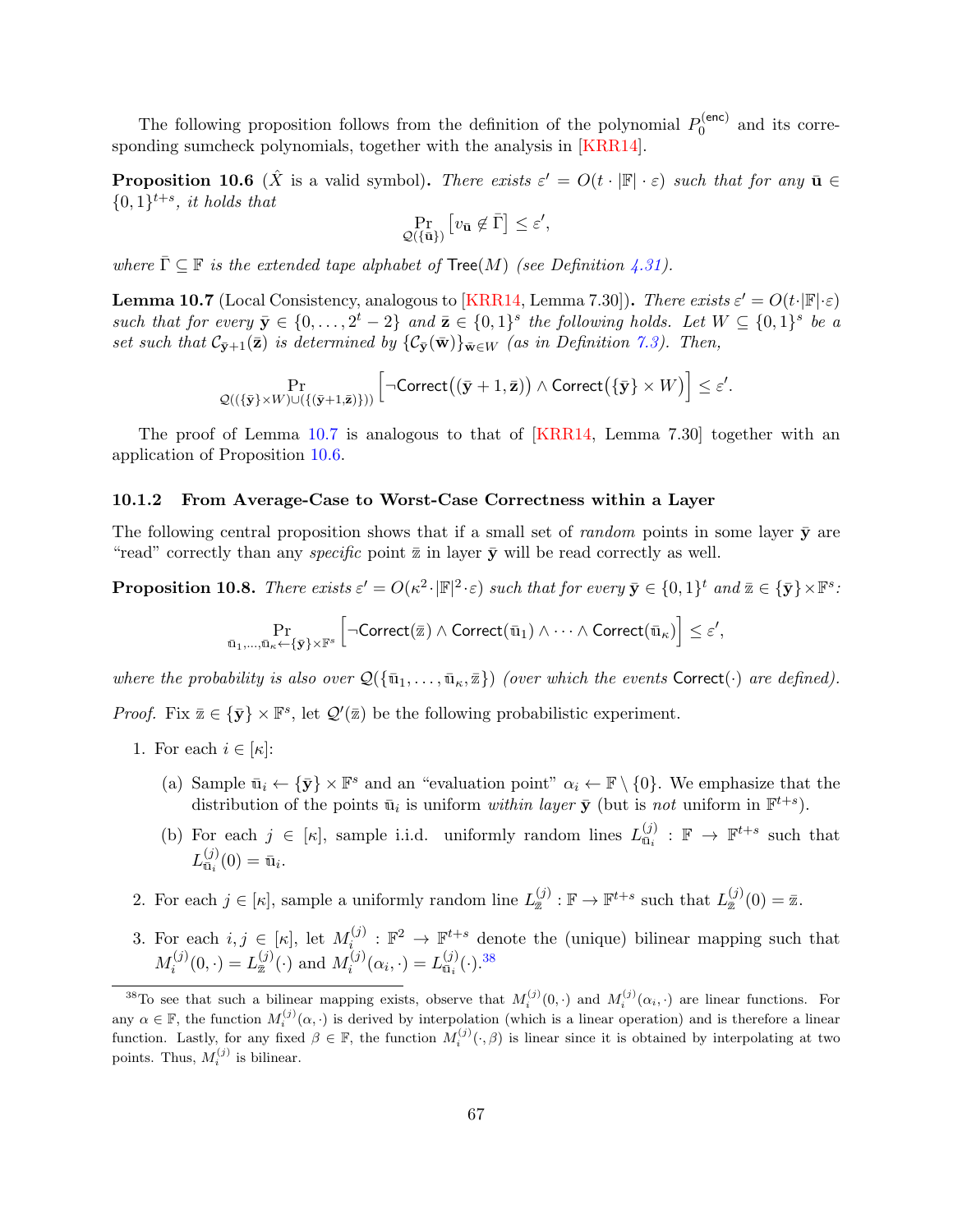- 4. Define a set of queries  $\bar{Q} = \left\{ M_i^{(j)} \right\}$  $\left. \begin{array}{c} \lambda^{(j)}(\alpha, \beta) \ \end{array} \right\}^{\,}_{\substack{i,j \in [\kappa]\; \alpha, \beta \in \mathbb{F} \end{array}}$ , and sample  $A_{\bar{Q}} \leftarrow P^*(\bar{Q})$ , where  $A_{\bar{Q}} : \bar{Q} \rightarrow \mathbb{F}$ . Note that  $P^*(\bar{Q})$  is well defined since  $|\bar{Q}| \leq \kappa^2 \cdot |\mathbb{F}|^2 \leq k_{\text{max}}$ .
- 5. Output  $A_{\bar{Q}}$ .

For  $q \in {\bar{\mathbb{Z}}}, \bar{u}_1, \ldots, \bar{u}_\kappa$ , define the random variables  $v'_q$  and the event Correct'(q) similarly to the definitions of  $v_q$  and Correct(q), but with respect to the distribution  $\mathcal{Q}'$  rather than  $\mathcal{Q}$ , and with respect to the lines  $\{L_q^{(j)}\}_{j \in [\kappa]}.$ 

Using the fact that  $P^*$  is non-signaling, to prove Proposition [10.8](#page-66-3) it suffices to show that

$$
\Pr_{\mathcal{Q}'(\mathbf{z})} \left[ \neg \mathsf{Correct}'(\bar{\mathbf{z}}) \land \mathsf{Correct}'(\bar{\mathbf{u}}_1) \land \dots \land \mathsf{Correct}'(\bar{\mathbf{u}}_\kappa) \right] \le O(t \cdot \kappa^2 \cdot |\mathbb{F}|^2 \cdot \varepsilon). \tag{22}
$$

Define the "good" event  $G = G_1 \wedge \cdots \wedge G_{\kappa}$ , where, for every  $i \in [\kappa]$ , the event  $G_i$  is defined as:

- $v'_{\overline{\mathbf{z}}} \neq \bot$  and  $v'_{\overline{\mathbf{u}}_i} \neq \bot$  for all  $i \in [\kappa]$ .
- There exists a degree  $t + s$  polynomial  $F_i : \mathbb{F} \to \mathbb{F}$  such that for all  $\alpha \in \mathbb{F}$ ,

$$
\left| \left\{ j \in [\kappa] : \text{ Interp}_d \left( \left\{ \beta \mapsto A_{\bar{Q}}(M_i^{(j)}(\alpha, \beta)) \right\}_{\beta \in \mathbb{F} \setminus \{0\}} \right) (0) = F_i(\alpha) \right\} \right| \geq \kappa - r'.
$$

Informally, this says that for most j, the interpolated values for  $A_{\bar{Q}}(M_i^{(j)})$  $i^{(J)}(\alpha,0)$  are a lowdegree polynomial  $F_i$  of  $\alpha$  which does not depend on j (intuitively, in the honest case it should be that  $F_i(0) = \hat{X}(\bar{z})$  and  $F_i(\alpha_i) = \hat{X}(\bar{u}_i)$ .

## <span id="page-67-2"></span>Claim 10.8.1.

$$
\Pr_{\mathcal{Q}'(\bar{z})}[\neg G] \leq O(\kappa^2 \cdot |\mathbb{F}|^2 \cdot \varepsilon).
$$

*Proof.* Fix  $i \in [\kappa]$ . We show that  $\Pr_{\mathcal{Q}'(\bar{z})} [\neg G_i] \leq O(t \cdot \kappa \cdot |\mathbb{F}|^2 \cdot \varepsilon)$  and the claim will follow from a union bound over  $i \in [\kappa]$ .

For each  $\beta \in \mathbb{F} \setminus \{0\}$ , it holds that  $M_i^{(j)}$  $i^{(j)}(\cdot,\beta)$  is a *uniformly random* line (since it is a line passing through the two independently uniform points  $M_i^{(j)}$  $\mathcal{M}_i^{(j)}(0,\beta)$  and  $M_i^{(j)}$  $i^{(J)}(\alpha_i, \beta)$ ). Thus, by the verifier's low-degree test and no-signaling, with all but  $\mathbb{F}[\cdot(\varepsilon+\delta)]$  probability, for each  $\beta \in \mathbb{F} \setminus \{0\}$ , there are at least  $\kappa - r$  values of  $j \in [\kappa]$  for which

<span id="page-67-0"></span>
$$
\operatorname{Deg}(A_{\bar{Q}} \circ M_i^{(j)}(\cdot,\beta)) \le t + s. \tag{23}
$$

By Lemma [10.5](#page-65-2) and using the no-signaling condition, it holds that with all but  $O(|\mathbb{F}|\cdot(|\mathbb{F}|\cdot\varepsilon+\delta))=$  $O(|\mathbb{F}|^2 \cdot \varepsilon)$  probability, for each  $\alpha \in \mathbb{F}$  there exists a value  $F_i(\alpha)$  such that for at least  $\kappa - r$  values of  $j \in [\kappa],$ 

<span id="page-67-1"></span>Interp
$$
\left(\left\{\beta \mapsto A_{\bar{Q}}(M_i^{(j)}(\alpha,\beta))\right\}_{\beta \in \mathbb{F}\backslash\{0\}}\right)(0) = F_i(\alpha).
$$
 (24)

Thus, by Eqs. [\(23\)](#page-67-0) and [\(24\)](#page-67-1) and a union bound, with all but  $O(|\mathbb{F}|^2 \cdot \varepsilon)$  probability, both of the following events happen:

1. For every  $\beta \in \mathbb{F}\setminus\{0\}$ , there are at least  $\kappa-r'$  values of  $j \in [\kappa]$  for which  $\text{Deg}(A_{\bar{Q}} \circ M_i^{(j)})$  $\mathcal{L}_i^{(J)}(\cdot,\beta)) \leq$  $t + s$ .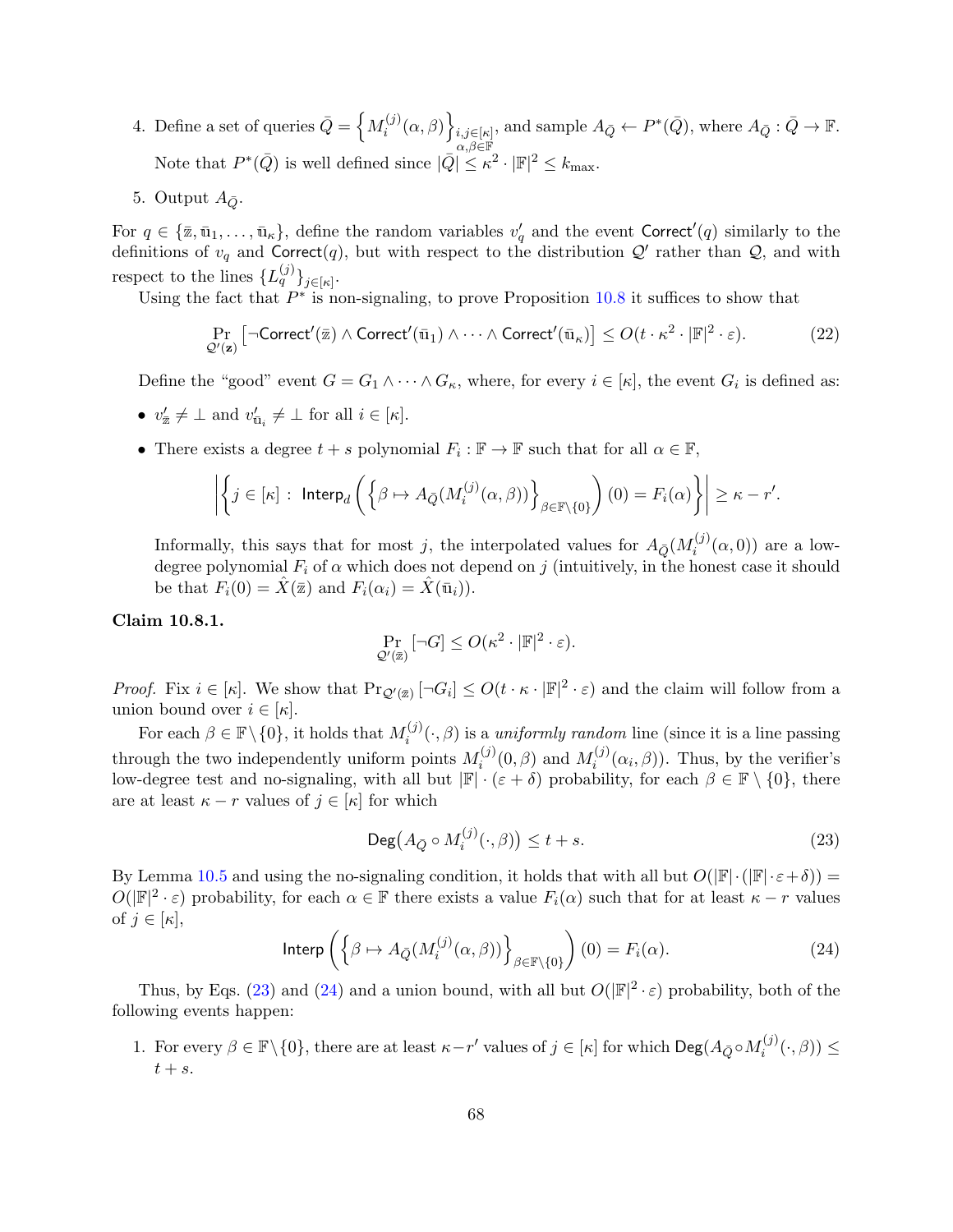2. For each  $\alpha \in \mathbb{F}$  there exists a value  $F_i(\alpha)$  such that for at least  $\kappa - r'$  values of  $j \in [\kappa]$  it holds that Interp  $\Big(\Big\{\beta\mapsto A_{\bar{Q}}(M_i^{(j)}\Big)$  $\big\{ \begin{matrix} \hat{a}^{(j)}(\alpha,\beta)) \end{matrix} \big\}_{\beta \in \mathbb{F}\setminus \{0\}}$  $(0) = F_i(\alpha).$ 

In particular, this means that with the same probability, there exists a function  $F_i : \mathbb{F} \to \mathbb{F}$  such that for at least  $\kappa - 2|\mathbb{F}| \cdot r'$  values of  $j \in [\kappa]$  the following condition holds:

<span id="page-68-0"></span>
$$
\forall (\alpha, \beta) \in \mathbb{F} \times (\mathbb{F} \setminus \{0\}) : \quad \text{Interp}\left(\left\{\beta \mapsto A_{\bar{Q}}(M_i^{(j)}(\alpha, \beta))\right\}_{\beta \in \mathbb{F} \setminus \{0\}}\right) (0) = F_i(\alpha). \tag{25}
$$

Assuming that  $F_i$  as above exists, we argue that it must have degree  $t + s$ . To see this, fix any  $j \in [\kappa]$  such that Eq. [\(25\)](#page-68-0) holds. Consider a  $|\mathbb{F}| \times (|\mathbb{F}|-1)$  matrix whose  $(\alpha, \beta)^{th}$  entry is  $A_{\bar{Q}}(M_i^{(j)}$  $i^{(j)}(\alpha, \beta)$  for  $\beta \neq 0$ . Observe that all columns of this matrix have degree  $t + s$ . On the other hand, by Lagrange interpolation there exist coefficients  $c_{\beta}$  for  $\beta \neq 0$  such that  $F_i(\alpha) =$  $\sum_{\beta\neq 0}c_\beta\cdot A_{\bar{Q}}(M_i^{(j)})$  $i^{(j)}(\alpha, \beta)$ . In other words, the function  $F_i$  can be expressed as a linear combination of the columns. It follows that  $F_i$  also has degree at most  $t + s$ .

Thus, with all but  $O(|\mathbb{F}|^2 \cdot \varepsilon)$  probability, there exists a degree  $t+s$  polynomial  $F_i : \mathbb{F} \to \mathbb{F}$  such that for all  $\alpha \in \mathbb{F}$ ,

$$
\left| \left\{ j \in [\kappa] : \text{Interp}\left( \left\{ \beta \mapsto A_{\bar{Q}}(M_i^{(j)}(\alpha, \beta)) \right\}_{\beta \in \mathbb{F} \setminus \{0\}} \right) (0) = F_i(\alpha) \right\} \right| \ge \kappa - 2|\mathbb{F}| \cdot r'. \tag{26}
$$

Note that Eq. [\(26\)](#page-68-1) is almost what we want, except that we need the right hand side to be  $\kappa - r'$ . To obtain this observe that by Lemma  $10.5$ , the fact that  $P^*$  is NS and a union bound, it also holds that with all but  $O(|\mathbb{F}|^2 \cdot \varepsilon)$  probability, for all  $\alpha \in \mathbb{F}$  there exists a value  $v_{\alpha}$  such that

<span id="page-68-1"></span>
$$
\left| \left\{ j \in [\kappa] : \text{Interp}\left( \left\{ \beta \mapsto A_{\bar{Q}}(M_i^{(j)}(\alpha, \beta)) \right\}_{\beta \in \mathbb{F}\backslash \{0\}} \right) (0) = v_\alpha \right\} \right| \ge \kappa - r'. \tag{27}
$$

Using the fact<sup>[39](#page-68-2)</sup> that  $2|\mathbb{F}| \cdot r' = O(|\mathbb{F}|^2 \cdot r)$  and  $\kappa = \omega(|\mathbb{F}|^2 \cdot r)$ , Eqs. [\(26\)](#page-68-1) and [\(27\)](#page-68-3) and a union bound yield that with all but  $O(|\mathbb{F}|^2 \cdot \varepsilon)$  probability, there exists a polynomial  $F_i : \mathbb{F} \to \mathbb{F}$  of degree at most  $t + s$  such that for all  $\alpha \in \mathbb{F}$ ,

$$
\left| \left\{ j \in [\kappa] : \text{Interp}\left( \left\{ \beta \mapsto A_{\bar{Q}}(M_i^{(j)}(\alpha, \beta)) \right\}_{\beta \in \mathbb{F} \setminus \{0\}} \right) (0) = F_i(\alpha) \right\} \right| \ge \kappa - r'. \tag{28}
$$

The claim follows by applying Lemma [10.5](#page-65-2)  $\kappa + 1$  times (once for  $\bar{z}$  and once for each  $\bar{u}_i$ ), a union bound, and the fact that  $P^*$  is no-signaling. This concludes the proof of Claim [10.8.1.](#page-67-2)  $\Box$ 

Define the event  $\mathsf{Correct}'(\vec u) = \mathsf{Correct}'(\bar u_1) \wedge \cdots \wedge \mathsf{Correct}'(\bar u_\kappa).$ 

<span id="page-68-4"></span>Claim 10.8.2.

<span id="page-68-3"></span>
$$
\Pr_{\mathcal{Q}'(\overline{\mathbf{z}})}\left[\neg \mathsf{Correct}'(\overline{\mathbf{z}}) \land \mathsf{Correct}'(\overrightarrow{\mathbf{u}}) \land G\right] \leq 2^{-\kappa}.
$$

<span id="page-68-2"></span><sup>&</sup>lt;sup>39</sup>Loosely speaking, Eq. [\(26\)](#page-68-1) shows that a relatively large fraction of j's agree with  $F_i$  where Eq. [\(27\)](#page-68-3) shows that an even larger fraction agrees with one another. This implies that even the larger fraction actually agrees with  $F_i$ .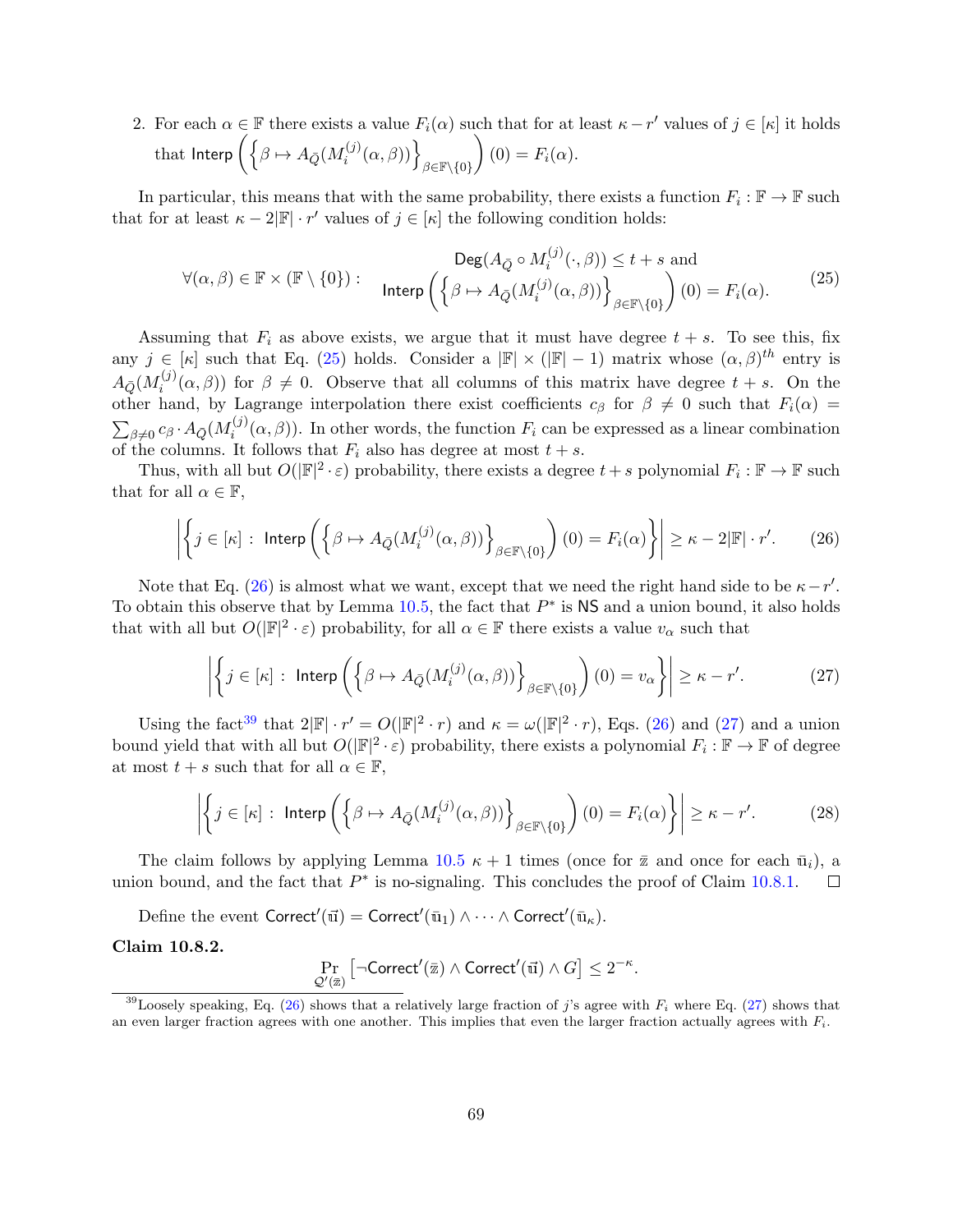*Proof.* By the principle of deferred decisions, one can think of the distribution  $\mathcal{Q}'(\bar{z})$  as being generated as follows. For every  $j \in [\kappa]$ , choose a uniformly random line  $L_{\overline{x}}^{(j)}$  $\frac{(j)}{\overline{z}}:\mathbb{F}\to\mathbb{F}^{t+s}$  such that  $L_{\bar{x}}^{(j)}$  $\frac{(j)}{\bar{z}}(0) = \bar{z}$ . For every  $i, j \in [\kappa]$ , let  $M_i^{(j)}$  $i^{(j)}$  be a random bilinear mapping such that (1)  $M_i^{(j)}$  $\mathcal{L}^{(j)}_{\bar{x}}(0,\cdot)=\mathcal{L}^{(j)}_{\bar{x}}$  $\binom{(j)}{\bar{z}}(\cdot)$  and (2) the line  $M_i^{(j)}$  $\{\bar{\mathbf{y}}\}\times\mathbb{F}^s$  (note that the first condition refers to the line  $M_i^{(j)}$  $\mathcal{N}_i^{(j)}(0,\cdot)$  whereas the latter refers to  $M_i^{(j)}$  $i^{(j)}(\cdot,0)$ ). Only then, choose  $\alpha_i \in \mathbb{F} \backslash \{0\}$  at random and define  $\bar{\mathbf{u}}_i = M_i^{(j)}$  $i^{(j)}(\alpha_i, 0)$ . We shall use this view in the following analysis.

To prove the claim it suffices to bound  $\Pr_{\mathcal{Q}'(\bar{z})}$  [Correct'( $\vec{u}$ ) | ¬Correct'( $\bar{z}$ ) $\wedge G$ ]. Fix a choice of the bilinear maps  $M_i^{(j)}$  $\hat{a}_i^{(j)}$  and a sample from the distribution  $A_{\bar{Q}}$  such that the events G and  $\neg$ Correct'( $\bar{z}$ ) occur. Observe that by the foregoing view,  $\alpha_i$  remains uniformly random even conditioned on  $M_i^{(j)}$  $\binom{J}{i}$ .

Since G occurs, we know that for each  $i \in [\kappa]$ , there exists a degree  $t + s$  polynomial  $F_i : \mathbb{F} \to \mathbb{F}$ such that for all  $\alpha \in \mathbb{F}$ , and all but r' values of  $j \in [\kappa]$ :

<span id="page-69-0"></span>Interp
$$
\left(\left\{\beta \mapsto A_{\bar{Q}}(M_i^{(j)}(\alpha,\beta))\right\}_{\beta \in \mathbb{F}\backslash\{0\}}\right)(0) = F_i(\alpha).
$$
 (29)

We argue that for every  $i \in [\kappa]$  it holds that  $F_i(0) \neq \hat{X}_{\text{correct}}(\bar{z})$ . This is because on the one hand, for all but r' values of  $j \in [\kappa]$  Eq. [\(29\)](#page-69-0) holds with  $\alpha = 0$ , but on the other hand it also holds for all but  $r'$  values of  $j \in [\kappa]$  that Interp  $\left( \bigl\{ \beta \mapsto A_{\bar{Q}}(M_{i}^{(j)} \bigr) \right.$  $\left\{ \begin{matrix} \rho^{(j)}(0, \beta)) \end{matrix} \right\}_{\beta \in \mathbb{F}\setminus \{0\}}$  $\Big)$   $(0) \neq \hat{X}_{\mathsf{correct}}(\bar{z}).$ Since  $r' < \kappa/2$ , this implies that  $F_i(0) \neq \hat{X}_{\text{correct}}(\bar{z})$ . Thus, the degree  $t + s$  polynomials  $F_i(\cdot)$  and  $\hat{X}(M_i^{(j)}$  $i^{(J)}(\cdot,0)$  are distinct.

Since G occurs, the event Correct'( $\bar{u}_i$ ) occurs if and only if  $F_i(\alpha_i) = \hat{X}(\bar{u}_i)$ . Since  $F_i(\cdot)$  and  $\hat{X}(M_i^{(j)}$  $\hat{f}_i^{(j)}(\cdot,0)$  are distinct degree  $t+s$  polynomials, with probability at least  $1-\frac{t+s}{\|\mathbb{F}\|-1}$  over the choice of  $\alpha_i \in \mathbb{F} \setminus \{0\}$ , it holds that  $F_i(\alpha_i) \neq \hat{X}(M_i^{(j)})$  $\hat{X}^{(j)}(\alpha_i, 0) = \hat{X}(\bar{\mathbf{u}}_i)$ . Thus, the event Correct'( $\bar{\mathbf{u}}_i$ ) occurs with probability at most  $\frac{t+s}{\mathbb{F}|-1} \leq 1/2$ . By the above discussion the events  $\{\text{Correct}'(\bar{u}_i)\}_i$ are independent, conditioned on the choice of  $\{M_i^{(j)}\}$  ${i^{(j)}}_{i,j}$  and  $A_{\bar{Q}}$  (which fully determine the events  $\neg$ Correct'( $\overline{z}$ ) and G). Thus,

$$
\Pr_{\mathcal{Q}'(\overline{\mathbf{z}})}\left[\neg \text{Correct}'(\overline{\mathbf{z}}) \land \text{Correct}'(\overline{\mathbf{u}}) \land G\right] \leq \Pr_{\mathcal{Q}'(\overline{\mathbf{z}})}\left[\text{Correct}'(\overline{\mathbf{u}}) \mid \neg \text{Correct}'(\overline{\mathbf{z}}) \land G\right]
$$
\n
$$
= \Pr_{\{M_i^{(j)}\}_{i,j \in [\kappa]}, A_{\overline{Q}} \leftarrow P^*(\overline{Q})} \left[\Pr_{\{\alpha_i\}_{i \in [\kappa]}\}}\left[\text{Correct}'(\overline{\mathbf{u}})\right]\right]
$$
\n
$$
= \Pr_{\{M_i^{(j)}\}_{i,j \in [\kappa]}, A_{\overline{Q}} \leftarrow P^*(\overline{Q})} \left[\prod_{i \in [\kappa]} \Pr_{\alpha_i} \left[\text{Correct}'(\overline{\mathbf{u}}_i)\right]\right]
$$
\n
$$
\leq 2^{-\kappa}.
$$

This concludes the proof of Claim [10.8.2.](#page-68-4)

 $\Box$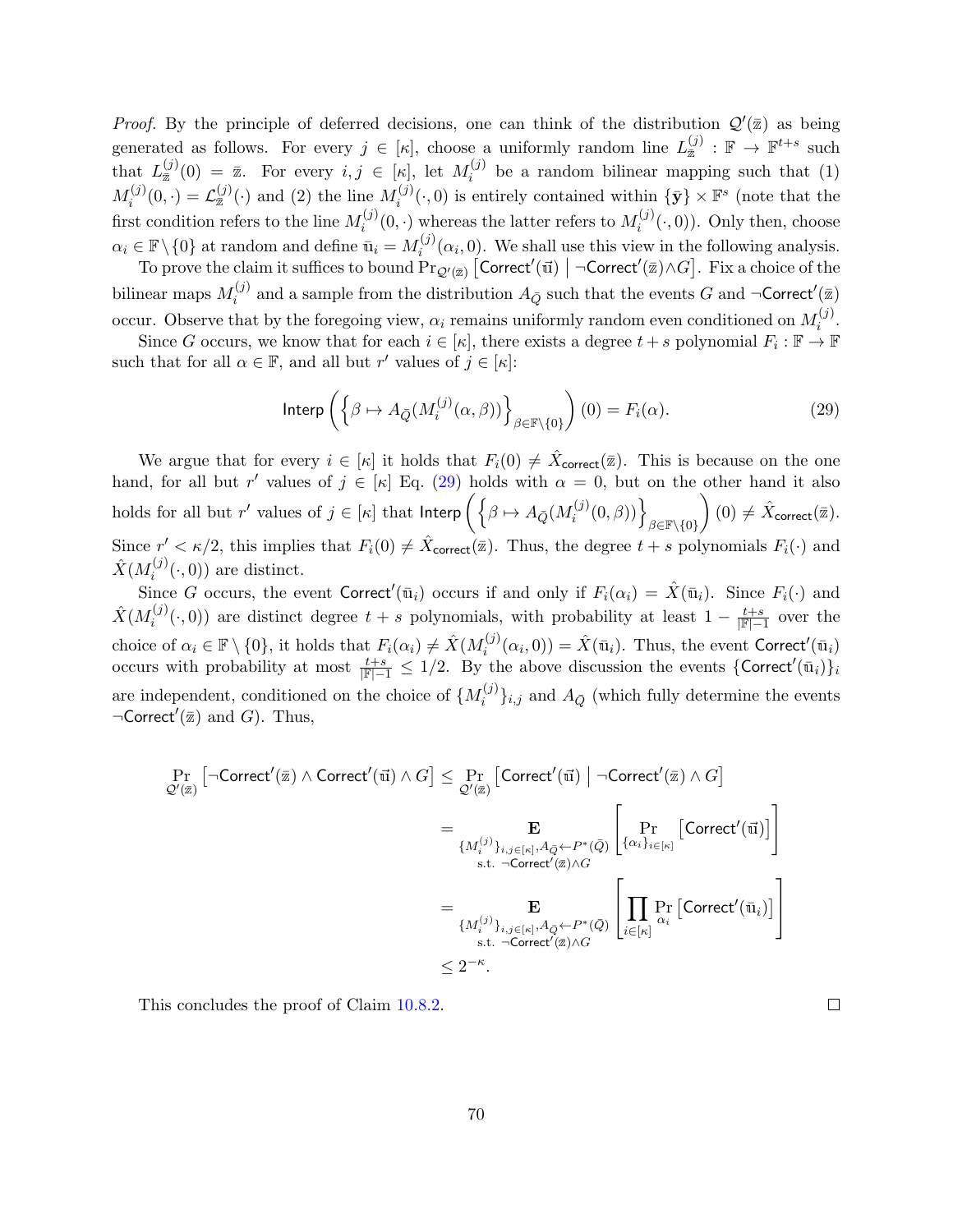Combining Claim [10.8.1](#page-67-2) and Claim [10.8.2](#page-68-4) we have that:

$$
\begin{aligned} \Pr\left[\neg \mathsf{Correct}'(\overline{\mathbf{z}}) \land \mathsf{Correct}'(\overline{\mathbf{u}})\right] &\leq \Pr\left[\neg \mathsf{Correct}'(\overline{\mathbf{z}}) \land \mathsf{Correct}'(\overline{\mathbf{u}}) \land G\right] + \Pr[\neg G] \\ &\leq 2^{-\kappa} + O(\kappa^2 \cdot |\mathbb{F}|^2 \cdot \varepsilon) \\ &\leq O(\kappa^2 \cdot |\mathbb{F}|^2 \cdot \varepsilon). \end{aligned}
$$

This concludes the proof of Proposition [10.8.](#page-66-3)

#### 10.1.3 Average-Case Correctness for Subsequent Layers

The following proposition extends Proposition [10.8](#page-66-3) by showing that if random points in some layer  $\bar{y}$  are read correctly, then a given fixed point in layer  $\bar{y}$  + 1 will also be read correctly (whereas Proposition [10.8](#page-66-3) considered fixed points also in layer  $\bar{y}$ ).

<span id="page-70-0"></span>**Proposition 10.9.** There exists  $\varepsilon' = O(2^s \cdot \kappa^2 \cdot |\mathbb{F}|^2 \cdot \varepsilon)$  such that for any  $\bar{\mathbf{y}} \in \{0, \ldots, 2^t - 2\} \subseteq \{0, 1\}^t$ and any  $\bar{z} \in {\bar{\mathbf{y}}} + 1$   $\times$   $\mathbb{F}^s$ ,

$$
\Pr_{\substack{\bar{u}_1,\ldots,\bar{u}_\kappa\leftarrow\{\bar{\mathbf{y}}\}\times\mathbb{F}^s\\ \mathcal{Q}(\{\bar{z},\bar{u}_1,\ldots,\bar{u}_\kappa\})}}\left[\neg \text{Correct}(\bar{z}) \land \text{Correct}(\bar{u}_1) \land \cdots \land \text{Correct}(\bar{u}_\kappa)\right] \leq \varepsilon'.\tag{30}
$$

*Proof.* For every  $\ell \in \{0, \ldots, s\}$  define

$$
p_{\bar{\mathbf{y}},\ell} \stackrel{\text{def}}{=} \max_{\bar{\mathbb{z}} \in \{\bar{\mathbf{y}}+1\} \times \mathbb{F}^{\ell} \times \{0,1\}^{s-\ell}} \Pr_{\substack{\vec{\mathbf{u}} \leftarrow (\{\bar{\mathbf{y}}\} \times \mathbb{F}^s)^{\kappa} \\ \mathcal{Q}(\{\bar{\mathbb{z}},\bar{\mathbf{u}}_1,...,\bar{\mathbf{u}}_\kappa\})}} \left[\neg \text{Correct}(\bar{\mathbf{z}}) \land \text{Correct}(\bar{\mathbf{u}}_1) \land \dots \land \text{Correct}(\bar{\mathbf{u}}_\kappa)\right].
$$

Fix  $\bar{y}$ . We will show, by induction on  $0 \leq \ell \leq s$ , a bound on  $p_{\bar{y},\ell}$  that implies the desired bound on  $p_{\bar{v},s}$  (which corresponds to the statement of Proposition [10.9\)](#page-70-0). We start with the base case.

## Claim 10.9.1.

<span id="page-70-2"></span><span id="page-70-1"></span>
$$
p_{\bar{\mathbf{y}},0} \le O(\kappa^2 \cdot |\mathbb{F}|^2 \cdot \varepsilon).
$$

*Proof.* Let  $\bar{\mathbf{z}} \in {\bar{\mathbf{y}}+1} \times {\{0,1\}^s}$ . Denote by SUFFIX<sub>s</sub>:  ${0,1\}^{t+s} \to {0,1\}^s$  the function that outputs the last s bits of its input, and let  $W \subseteq {\{\bar{\mathbf{y}}}\}\times{0,1}^s$  be such that that  $\mathcal{C}_{\bar{\mathbf{y}}+1}(\text{SUFFIX}_s(\bar{\mathbf{z}}))$  is determined by  $\{\mathcal{C}_{\bar{y}}(\text{SUFFIX}_s(\bar{\mathbf{u}}))\}_{\bar{\mathbf{u}}\in W}$  as in Definition [7.3.](#page-48-1) Then, by Lemma [10.7](#page-66-0) we have that:

$$
\Pr_{\mathcal{Q}(W \cup \{\bar{\mathbf{z}}\})} \left[ \neg \mathsf{Correct}(\bar{\mathbf{z}}) \land \mathsf{Correct}(W) \right] \le O(t \cdot |\mathbb{F}| \cdot \varepsilon). \tag{31}
$$

Since  $|W| = O(1)$ , by Proposition [10.8,](#page-66-3) a union bound, and the no-signaling condition, it holds that:

$$
\Pr_{\substack{\vec{u} \leftarrow (\{\bar{\mathbf{y}}\} \times \mathbb{F}^s)^{\kappa} \\ \mathcal{Q}(W \cup \{\bar{u}_1, \dots, \bar{u}_\kappa\})}} \left[ \neg \text{Correct}(W) \land \text{Correct}(\bar{u}_1) \land \dots \land \text{Correct}(\bar{u}_\kappa) \right] \le O(\kappa^2 \cdot |\mathbb{F}|^2 \cdot \varepsilon). \tag{32}
$$

By Eqs. [\(31\)](#page-70-1) and [\(32\)](#page-70-2), the no-signaling condition, and elementary probability,

$$
\Pr_{\substack{\vec{u} \leftarrow (\{\bar{\mathbf{y}}\} \times \mathbb{F}^s)^{\kappa} \\ \mathcal{Q}(W \cup \{\mathbf{z}, u_1, \dots, u_\kappa\})}} \left[ \neg \text{Correct}(\mathbf{z}) \land \text{Correct}(\vec{u}) \right] \le \Pr_{\substack{\mathcal{Q}(W \cup \{\mathbf{z}\}\})} \left[ \neg \text{Correct}(\mathbf{z}) \land \text{Correct}(W) \right] \\ \n+ \Pr_{\substack{\vec{u} \leftarrow (\{\bar{\mathbf{y}}\} \times \mathbb{F}^s)^{\kappa} \\ \mathcal{Q}(W \cup \{\bar{u}_1, \dots, \bar{u}_\kappa\})}} \right] \\ \n+ \Pr_{\substack{\vec{u} \leftarrow (\{\bar{\mathbf{y}}\} \times \mathbb{F}^s)^{\kappa} \\ \mathcal{Q}(W \cup \{\bar{u}_1, \dots, \bar{u}_\kappa\})} \right]} \\ \n\le O(t \cdot |\mathbb{F}| \cdot \varepsilon) + O(\kappa^2 \cdot |\mathbb{F}|^2 \cdot \varepsilon) + 2\delta \\ \n\le O(\kappa^2 \cdot |\mathbb{F}|^2 \cdot \varepsilon). \n\tag{33}
$$

 $\Box$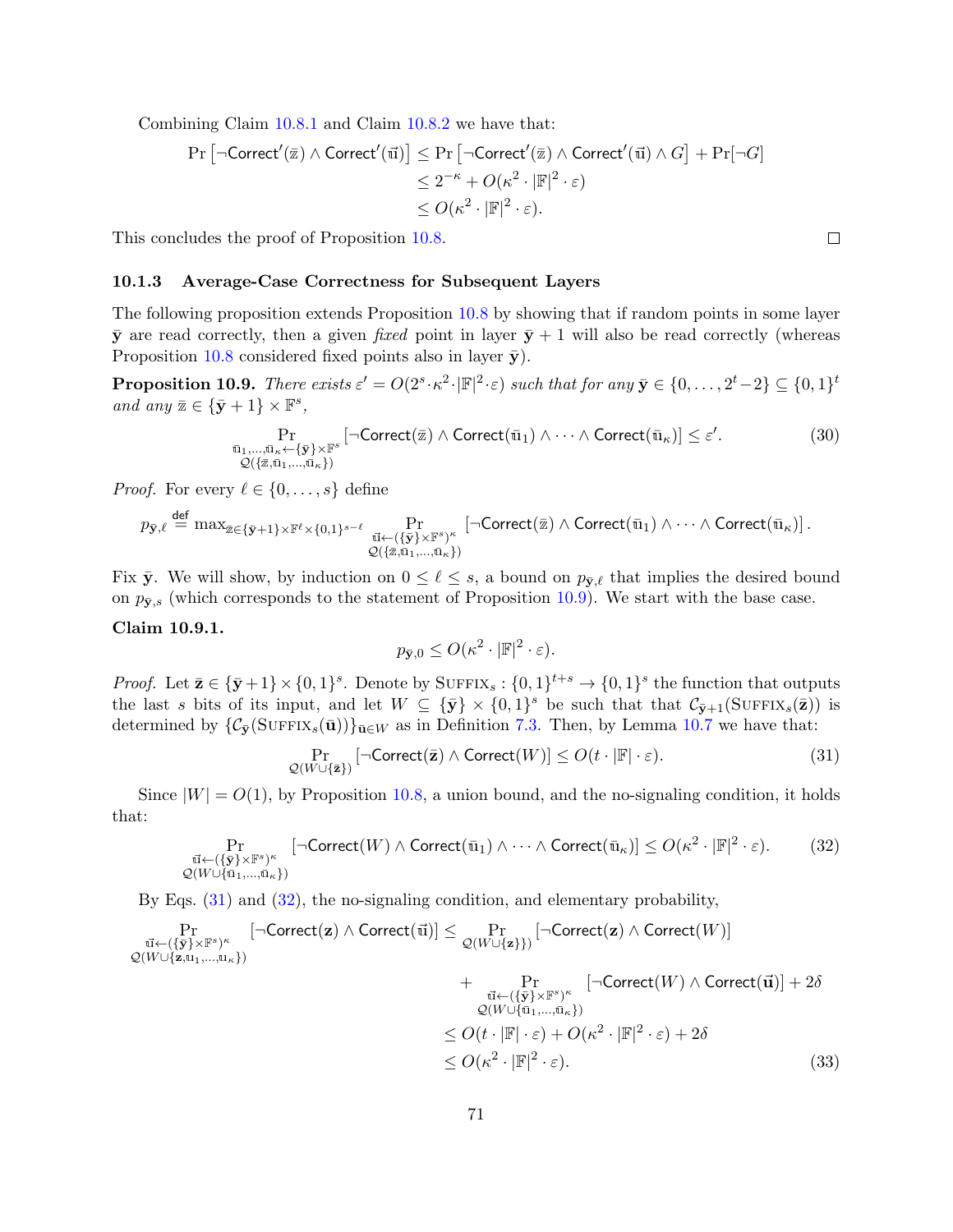The claim now follows from the no-signaling condition.

We proceed to the inductive argument, which is summarized in the following claim.

**Claim 10.9.2.** There exists  $\varepsilon'' = O(|\mathbb{F}| \cdot \varepsilon)$  such that for every  $\ell \in \{1, \ldots, s\}$  it holds that

$$
p_{\bar{\mathbf{y}},\ell} \leq 2 \cdot p_{\bar{\mathbf{y}},\ell-1} + \varepsilon''.
$$

*Proof.* For  $\ell \in [s], \sigma \in \{0, 1\}$  and  $\bar{z} \in {\bar{\mathbf{y}} + 1} \times \mathbb{F}^{\ell} \times \{0, 1\}^{s-\ell}$ , define the function

$$
\pi_{\ell,\sigma}(\overline{\mathbf{x}}) \stackrel{\text{def}}{=} (\mathbf{x}_1,\ldots,\mathbf{x}_{t+\ell-1},\sigma,\mathbf{x}_{t+\ell+1},\ldots,\mathbf{x}_{t+s}) \in \{\bar{\mathbf{y}}+1\} \times \mathbb{F}^{\ell-1} \times \{0,1\}^{s-\ell+1},
$$

which replaces  $\mathbb{Z}_{\ell}$ , the  $(t + \ell)^{th}$  component of  $\bar{\mathbb{Z}}$ , with the value  $\sigma$  (which is in  $\{0, 1\}$ ). Consider the following probabilistic experiment.

- 1. Sample  $\vec{u} = (\bar{u}_1, \dots, \bar{u}_\kappa) \leftarrow (\{\bar{\mathbf{y}}\} \times \mathbb{F}^s)^{\kappa}$ .
- 2. For each  $i, j \in [\kappa]$ , sample a uniformly random line  $L_{\bar{u}_i}^{(j)}$  $\mathbb{F}^{(j)}_{\bar{\mathbf{u}}_i} : \mathbb{F} \to \mathbb{F}^{t+s}$  such that  $L_{\bar{\mathbf{u}}_i}^{(j)}$  $\mathbf{u}_i^{(j)}(0) = \mathbf{u}_i.$
- 3. For each  $j \in [\kappa]$ , sample a uniformly random line  $L_{\overline{x}}^{(j)}$  $\mathbb{F}^{(j)}:\mathbb{F}\to\mathbb{F}^{t+s}$  such that  $L_{\bar{x}}^{(j)}$  $\frac{\omega}{\overline{z}}(0) = \overline{z}.$
- 4. Define  $\bar{Q} \stackrel{\text{def}}{=} \begin{cases} L_{\bar{u}_i}^{(j)} \end{cases}$  $_{\bar{\bar{\mathbf{u}}}_i}^{(j)}(\alpha)\Big\}$  $_{i,j\in [\kappa],\alpha\in \mathbb{F}\setminus\{0\}}\cup\left\{ L_{\overline{\mathbb{Z}}}\^{(j)}\right\}$  $\left. \begin{array}{c} \text{(j)}(\alpha)+\beta\cdot\bar{\mathbf{e}}_{t+\ell} \end{array} \right\}$  $j\in[\kappa],\alpha\in\mathbb{F}\setminus\{0\},\beta\in\mathbb{F}$ , where  $\bar{\mathbf{e}}_{t+\ell}$  is the  $(t + \ell)^{th}$  standard basis vector (i.e., it has 1 in the  $(t + \ell)^{th}$  coordinate and 0 elsewhere).
- 5. Sample  $X^* \leftarrow P^*(\bar{Q})$  (observe that  $|\bar{Q}| \leq \kappa^2 \cdot |\mathbb{F}| + \kappa \cdot |\mathbb{F}|^2 \leq k_{\text{max}}$  and so  $P^*(\bar{Q})$  is well defined).

For  $q \in \{\overline{\mathbb{Z}}, \overline{\mathbf{u}}_1, \ldots, \overline{\mathbf{u}}_\kappa\}$ , define  $v_q$  and Correct $(q)$  as in  $\mathcal{Q}(\{\overline{\mathbb{Z}}\} \cup \{\overline{\mathbf{u}}_i\}_{i \in [\kappa]})$ . For  $q \in \{\pi_{\ell,\sigma}(\overline{\mathbb{Z}})\}_{\sigma \in \{0,1\}}$ , define  $v_q$  and Correct(q) with respect to the lines  $L_{\pi_s}^{(j)}$  $\frac{f(j)}{\pi_{\ell,\sigma}(\bar{z})}$  def  $L_{\bar{z}}^{(j)} + (\sigma - z_{t+\ell}) \cdot \bar{e}_{t+\ell}$  (it is easy to check that  $L_{\pi_s}^{(j)}$  $_{\pi_{\ell,\sigma}(\bar{x})}^{(j)}(\mathbb{F} \setminus \{0\})$  is contained in  $\bar{Q}$ ).

For any fixed value of  $\sigma \in \{0,1\}$ , the lines  $\{L_{\pi}^{(j)}\}$  $_{\pi_{\ell,\sigma}(\bar{\mathbb{Z}})}^{(j)}\}_{j\in[\kappa]}$  together with  $\{L_{\bar{\mathbf{u}}_i}^{(j)}\}$  $\{U_j\}_{i,j\in[\kappa]}$  are mutually independent conditioned on  $\vec{u}$ . Thus, by the definition of  $p_{\bar{y},\ell-1}$  (and the no-signaling condition) for each  $\sigma \in \{0,1\},\$ 

$$
\Pr\left[\neg \mathsf{Correct}(\pi_{\ell,\sigma}(\bar{\mathbb{Z}})) \land \mathsf{Correct}(\vec{\mathbb{u}})\right] \leq p_{\bar{\mathbf{y}},\ell-1} + \delta,
$$

where we write Correct( $\vec{u}$ ) as short-hand for Correct( $\vec{u}_1$ ) ∧ · · · ∧ Correct( $\vec{u}_k$ ). Taking a union bound over both values of  $\sigma \in \{0,1\}$  yields

$$
\Pr\left[\text{Correct}(\vec{u}) \land \bigcup_{\sigma \in \{0,1\}} \neg \text{Correct}(\pi_{\ell,\sigma}(\bar{z}))\right] \le 2p_{\bar{\mathbf{y}},\ell-1} + 2\delta. \tag{34}
$$

For a fixed value of  $\alpha \in \mathbb{F} \setminus \{0\}$ , observe that the line  $\left\{\beta \mapsto L_{\overline{z}}^{(j)}\right\}$  $_{\overline{\mathbb{Z}}}\nolimits^{(j)}(\alpha)+\beta\cdot\mathbf{e}_{t+\ell}\big\}$ is a uniformly  $\beta \in \mathbb{F}$ random line that is parallel to the  $(t + \ell)$ -th axis. Because of our "Axis-Parallel Low-Degree Test" (see Section [7.3\)](#page-49-1) and the no-signaling condition, for each  $\alpha \in \mathbb{F} \setminus \{0\}$ , it holds with all but  $\epsilon + \delta$ probability that for all but r of the values  $j \in [\kappa]$ ,

$$
\operatorname{Deg}\left(\left\{\beta \mapsto X^*\left(L_{\bar{z}}^{(j)}(\alpha) + \beta \cdot \bar{\mathbf{e}}_{t+\ell}\right)\right\}_{\beta \in \mathbb{F}}\right) \le 1,\tag{35}
$$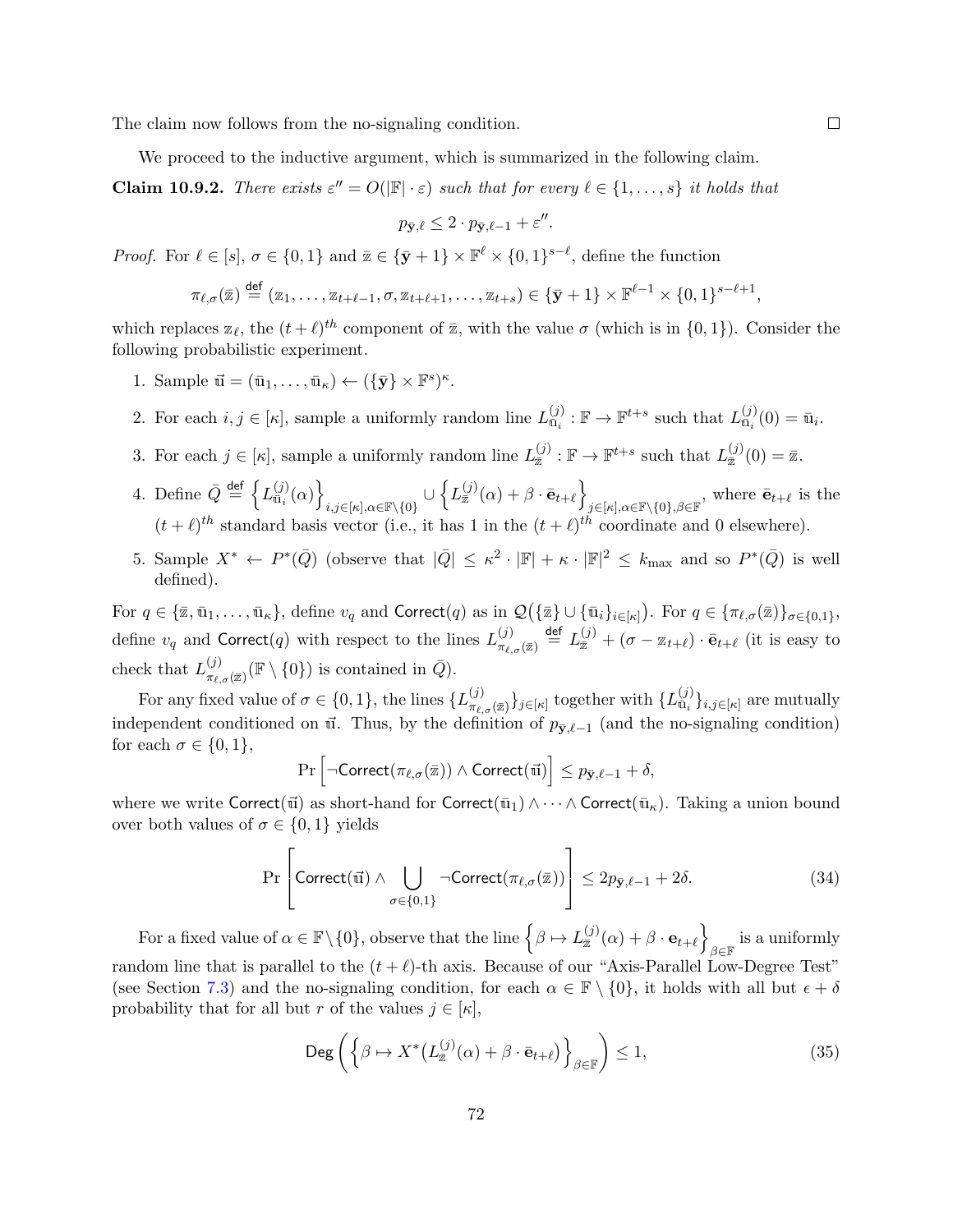and in fact by union bounding over  $\alpha \in \mathbb{F} \setminus \{0\}$ , with all but  $|\mathbb{F}| \cdot (\epsilon + \delta)$  probability, Eq. [\(35\)](#page-71-0) holds for all but  $\mathbb{F} \cdot r$  values of  $j \in [\kappa]$  and all  $\alpha \neq 0$ . Let G denote this event.

Suppose that G occurs and fix  $j \in [\kappa]$ . Then,  $X^*(\bar{z})$  is a linear combination of  $X^*(\pi_{\ell,0}(\bar{z}))$ and  $X^*(\pi_{\ell,1}(\bar{z}))$ . Thus, if  $X^*(\pi_{\ell,\sigma}\bar{z}) = \hat{X}_{\text{correct}}(\pi_{\ell,\sigma}(\bar{z}))$  for both  $\sigma \in \{0,1\}$ , then also  $X^*(\bar{z}) =$  $\hat{X}_{\text{correct}}(\bar{z})$ . Thus, if G and  $\{\text{Correct}(\pi_{\ell,\sigma}(\bar{z})\}_{\sigma \in \{0,1\}}$  occur then:

<span id="page-72-0"></span>
$$
\left| \left\{ j \in [\kappa] : \text{Interp}_d \left( \left\{ \alpha \mapsto X^*(L_{\bar{z}}^{(j)}(\alpha)) \right\}_{\alpha \in \mathbb{F}\backslash \{0\}} \right) (0) = \hat{X}_{\text{correct}}(\bar{z}) \right\} \right| \geq \kappa - (2r' + |\mathbb{F}| \cdot r). \tag{36}
$$

Note that Eq. [\(36\)](#page-72-0) has a  $\kappa - (2r' + |\mathbb{F}| \cdot r)$  on the right hand side, whereas we would like to have  $\kappa - r'$  (i.e., that Correct( $\overline{z}$ ) occurs). However, if also the event  $v_{\overline{z}} \neq \bot$  occurs, then these are equivalent (since all but  $r'$  of the lines interpolate to the same value). Denote by  $G'$  the event that G happens and  $v_{\bar{x}} \neq \bot$ . Then on one hand if G' happens and  $\{ \text{Correct}(\pi_{\ell,\sigma}(\bar{x})\}_{\sigma \in \{0,1\}}\}$  then Correct( $\bar{z}$ ) occurs. On the other hand, by a union bound and the no-signaling condition:

<span id="page-72-1"></span>
$$
\Pr[\neg G'] \le |\mathbb{F}| \cdot (\epsilon + 2\delta) + O(|\mathbb{F}| \cdot \varepsilon) \le O(|\mathbb{F}| \cdot \varepsilon). \tag{37}
$$

Thus, for every  $\bar{\mathbb{Z}} \in {\{\bar{\mathbf{y}} + 1\} \times \mathbb{F}^{\ell} \times \{0, 1\}^{s - \ell}}$ 

$$
\begin{aligned} \Pr[\neg \text{Correct}(\overline{\mathbf{z}}) \land \text{Correct}(\overline{\mathbf{u}})] &\leq \Pr[\neg G'] + \Pr[\neg \text{Correct}(\overline{\mathbf{z}}) \land \text{Correct}(\overline{\mathbf{u}}) \land G'] \\ &\leq \Pr[\neg G'] + \Pr\Big[\text{Correct}(\overline{\mathbf{u}}) \land (\neg \text{Correct}(\pi_{\ell,0}(\overline{\mathbf{z}})) \lor \neg \text{Correct}(\pi_{\ell,1}(\overline{\mathbf{z}}))) \land G'\Big] \\ &\leq \Pr[\neg G'] + \Pr\Big[\text{Correct}(\overline{\mathbf{u}}) \land (\neg \text{Correct}(\pi_{\ell,0}(\overline{\mathbf{z}})) \lor \neg \text{Correct}(\pi_{\ell,1}(\overline{\mathbf{z}})))\Big] \\ &\leq O(|\mathbb{F}| \cdot \varepsilon) + 2 \cdot (p_{\overline{\mathbf{y}},\ell-1} + \delta) \\ &\leq 2 \cdot p_{\overline{\mathbf{y}},\ell-1} + O(|\mathbb{F}| \cdot \varepsilon), \end{aligned}
$$

where the first and third inequality follow from elementary probability theory, the second inequality follows from the discussion above, and the penultimate inequality follows from Eqs. [\(34\)](#page-71-1) and [\(37\)](#page-72-1).

This completes the proof of Claim [10.9.2.](#page-71-2)

Proposition [10.9](#page-70-0) follows from the following fact (easily proved by induction).

**Fact 10.10.** Suppose  $x_0 \in \mathbb{R}$  is arbitrary and for  $n \geq 1$ ,  $x_n$  is defined as  $x_n = a \cdot x_{n-1} + b$  for  $a \neq 1$ . Then

$$
x_n = a^n \cdot x_0 + \frac{a^n - 1}{a - 1} \cdot b
$$

for all  $n \geq 1$ .

The following proposition shows that correctness of a random set of points in one layer, implies the correctness of a random set of points in the subsequent layer (with only a small additive increase in the error).

<span id="page-72-2"></span>**Proposition 10.11.** There exists  $\varepsilon' = O(2^s \cdot \kappa^3 \cdot |\mathbb{F}|^2 \cdot \varepsilon)$  such that for every  $y \in \{0, \ldots, T-2\}$  it holds that:

$$
\Pr_{\substack{\vec{u} \leftarrow (\{\bar{\mathbf{y}}+1\}\times\mathbb{F}^s)^{\kappa} \\ \mathcal{Q}(\{\bar{u}_1,...,\bar{u}_\kappa\})}} \left[\neg \text{Correct}(\vec{u})\right] \leq \Pr_{\substack{\vec{u} \leftarrow (\{\bar{\mathbf{y}}\}\times\mathbb{F}^s)^{\kappa} \\ \mathcal{Q}(\{\bar{u}_1,...,\bar{u}_\kappa\})}} \left[\neg \text{Correct}(\vec{u})\right] + \varepsilon'.
$$

 $\Box$ 

 $\Box$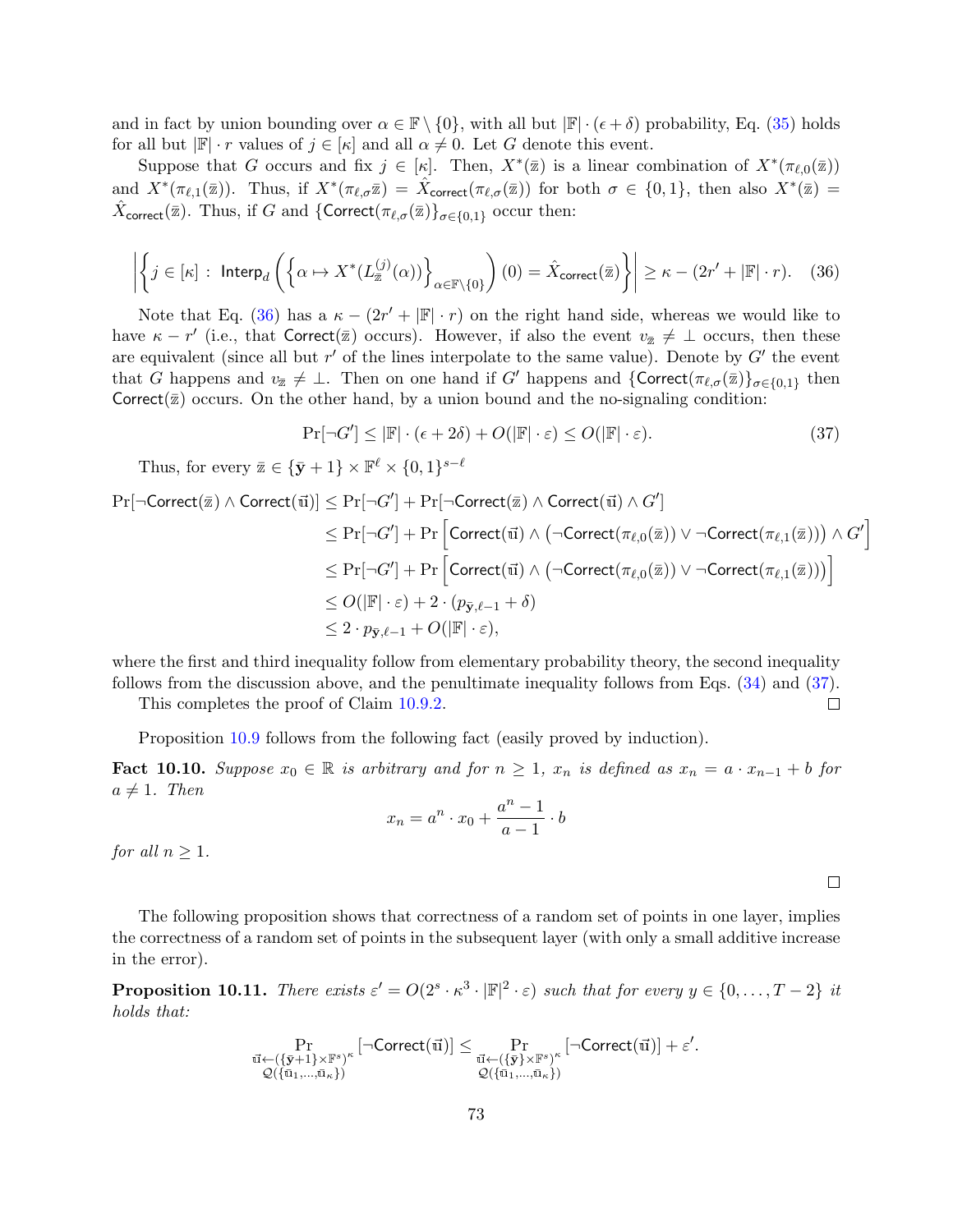Proof.

$$
\Pr_{\substack{\vec{u} \leftarrow (\{\bar{y}\} \mid \mathbf{x} \mid \mathbf{F}^s)^{\kappa} \\ \mathcal{Q}(\{\bar{u}_1, \ldots, \bar{u}_\kappa\})}} \left[ \neg \text{Correct}(\vec{u}) \right] \leq \Pr_{\substack{\vec{u}' \leftarrow (\{\bar{y}\} \mid \mathbf{x} \mid \mathbf{F}^s)^{\kappa} \\ \mathcal{Q}(\{\bar{u}_1, \ldots, \bar{u}_\kappa, \bar{u}'_1, \ldots, \bar{u}'_\kappa\})}} \right]
$$
\n
$$
= \Pr_{\substack{\vec{u}' \leftarrow (\{\bar{y}\} \mid \mathbf{x} \mid \mathbf{F}^s)^{\kappa} \\ \mathcal{Q}(\{\bar{u}_1, \ldots, \bar{u}_\kappa, \bar{u}'_1, \ldots, \bar{u}'_{\kappa}\})} \right)}
$$
\n
$$
+ \Pr_{\substack{\vec{u}' \leftarrow (\{\bar{y}\} \mid \mathbf{x} \mid \mathbf{F}^s)^{\kappa} \\ \mathcal{Q}(\{\bar{u}'_1, \ldots, \bar{u}'_{\kappa}\})} \left[ \neg \text{Correct}(\vec{u}_i) \land \text{Correct}(\vec{u}') \right]
$$
\n
$$
\leq \sum_{i \in [\kappa]} \Pr_{\substack{\vec{u}' \leftarrow (\{\bar{y}\} \mid \mathbf{x} \mid \mathbf{F}^s)^{\kappa} \\ \mathcal{Q}(\{\bar{u}_i, \bar{u}'_1, \ldots, \bar{u}'_{\kappa}\})}} \left[ \neg \text{Correct}(\vec{u}) \land \text{Correct}(\vec{u}') \right]
$$
\n
$$
+ \Pr_{\substack{\vec{u}' \leftarrow (\{\bar{y}\} \mid \mathbf{x} \mid \mathbf{F}^s)^{\kappa} \\ \mathcal{Q}(\{\bar{u}_1, \ldots, \bar{u}'_{\kappa}\})} \right)}
$$
\n
$$
+ \Pr_{\substack{\vec{u}' \leftarrow (\{\bar{y}\} \mid \mathbf{x} \mid \mathbf{F}^s)^{\kappa} \\ \mathcal{Q}(\{\bar{u}_1', \ldots, \bar{u}'_{\kappa}\})} \right]} \leq \Pr_{\substack{\vec{u}' \leftarrow (\{\bar{y}\} \mid \mathbf{x} \mid \mathbf
$$

where the first inequality follows from elementary probability and the no-signaling condition, the second inequality follows from a union bound and the non-signaling condition, and the third inequality follows from Proposition [10.9.](#page-70-0)  $\Box$ 

### 10.1.4 Establishing Weak Soundness

Given the above propositions, we are almost ready to prove Lemma [10.3.](#page-64-0) We first establish the following proposition, which shows that random points in the first layer of the computation are "read" correctly.

<span id="page-73-1"></span>**Proposition 10.12** (Correctness in Layer 0). There exists  $\varepsilon' = O(|\mathbb{F}| \cdot \varepsilon)$  such that for any  $\overline{\mathbb{Z}} \in$  ${0} \times \mathbb{F}^s$ ,

<span id="page-73-0"></span>
$$
\Pr_{\mathcal{Q}(\{\bar{\mathbf{z}}\})} \left[ \neg \mathsf{Correct}(\bar{\mathbf{z}}) \right] \leq \varepsilon'.
$$

*Proof.* Fix  $\bar{x} \in \{0\} \times \mathbb{F}^s$ .

Consider the following experiment. Sample  $\kappa$  planes  $M^{(1)}, \ldots, M^{(\kappa)} : \mathbb{F}^2 \to \mathbb{F}$  uniformly at random conditioned on the event that for every  $j \in [\kappa]$ , it holds that  $M^{(j)}(0,0) = \bar{x}$  and the line  $M^{(j)}(\cdot,0)$  is fully contained in  $\subseteq \{0\} \times \mathbb{F}^s \subseteq \mathbb{F}^t \times \mathbb{F}^s$ . Define  $\overline{Q} = \{M^{(j)}(\alpha,\beta)\}_{\alpha,\beta \in \mathbb{F}, j \in [\kappa]}$ , and sample  $X^* \leftarrow P^*(\bar{Q}).$ 

The lines  $\{M^{(j)}(0, \cdot)\}_{j\in[\kappa]}$  are uniformly random conditioned  $M^{(j)}(0, 0) = \bar{\mathbb{Z}}$ . Thus, to prove the proposition, it suffices (using also the no-signaling condition) to show that with all but  $O(|\mathbb{F}|\cdot \varepsilon)$ probability, it holds for all but r values of  $j \in [\kappa]$  that

$$
\mathsf{Interp}_d\left(\left\{\beta \mapsto X^*(M^{(j)}(0,\beta))\right\}_{\beta \in \mathbb{F}\backslash\{0\}}\right)(0) = \hat{X}_{\mathsf{correct}}(\bar{z}).\tag{39}
$$

Observe that for every  $\alpha \neq 0$ , the lines  $\{M^{(j)}(\alpha, \cdot)\}_{j \in [\kappa]}$  are uniformly random conditioned on the event  $M^{(j)}(\alpha,0) \in \{0\} \times \mathbb{F}^s$ . Therefore, by the verifier's "Correct Initial Input Test" and the no-signaling condition, for every  $\alpha \neq 0$ , with all but  $\varepsilon + \delta$  probability, it holds for all but r values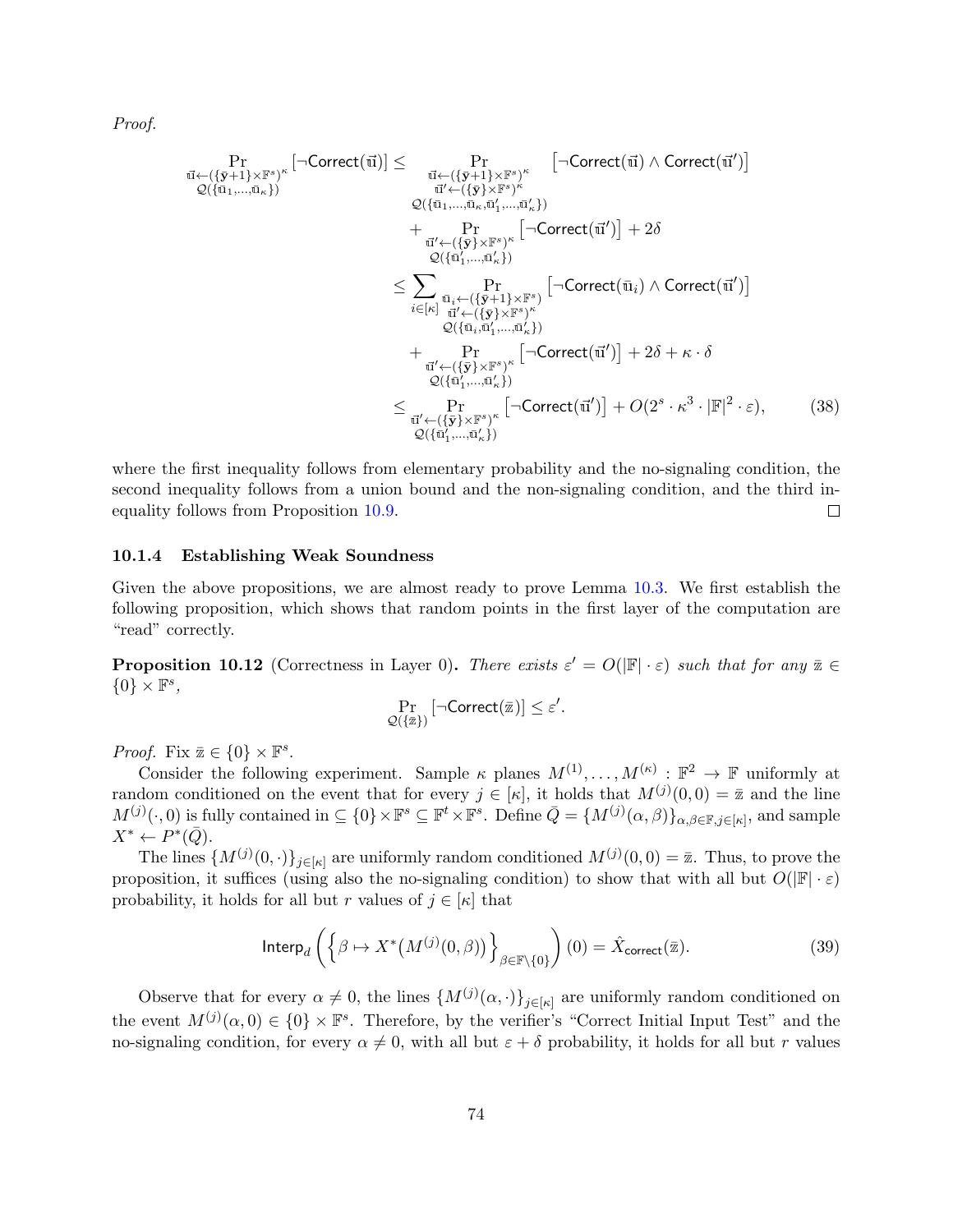of  $j \in [\kappa]$  that:

$$
\mathsf{Interp}_d\left(\left\{\beta \mapsto X^*\big(M^{(j)}(\alpha,\beta)\big)\right\}_{\beta \in \mathbb{F}\backslash\{0\}}\right)(0) = \hat{X}_{\mathsf{correct}}\big(M^{(j)}(\alpha,0)\big). \tag{40}
$$

Observe also that for every  $\beta \neq 0$ , the lines  ${M^{(j)}(\cdot,\beta)}_{j\in[\kappa]}$  are uniformly random conditioned on the event that each line  $M^{(j)}(\cdot,\beta)$  is contained in  $\{\bar{u}_j\}\times\mathbb{F}^s$  for some  $\bar{u}_j\in\mathbb{F}^t$  (i.e., the line is orthogonal to the first t coordinates). Therefore, by the "Layer-Parallel Low-Degree Test" and the no-signaling condition, for every  $\beta \neq 0$ , with all but  $\varepsilon + \delta$  probability, it holds for all but r values of  $j \in [\kappa]$  that:

<span id="page-74-1"></span><span id="page-74-0"></span>
$$
\mathsf{Deg}\left(X^*\big(M^{(j)}(\cdot,\beta)\big)\right)\le s.\tag{41}
$$

By a union bound, with all but  $2|\mathbb{F}| \cdot (\varepsilon + \delta)$  probability, Eqs. [\(40\)](#page-74-0) and [\(41\)](#page-74-1) hold simultaneously for every  $\alpha, \beta \neq 0$  and all but  $2|\mathbb{F}| \cdot r$  values of  $j \in [\kappa]$ . For every  $j \in [\kappa]$ , let  $F_j : \mathbb{F} \to \mathbb{F}$  denote the function

$$
F_j(\alpha) = \mathsf{Interp}_d\Big(\big\{\beta \mapsto X^*\big(M^{(j)}(\alpha,\beta)\big)\big\}_{\beta \in \mathbb{F}\setminus\{0\}}\Big)(0).
$$

Let  $j \in [\kappa]$  for which Eqs. [\(40\)](#page-74-0) and [\(41\)](#page-74-1) holds. Observe that  $F_j$  is a linear combination of the degree s polynomials  $X^*(M^{(j)}(\cdot,\beta))$  (see Eq. [\(41\)](#page-74-1)), so  $F_j$  also has degree at most s. Furthermore,  $F_j$  agrees with the degree s polynomial  $\hat{X}_{\text{correct}}(M^{(j)}(\cdot,0))$  on all inputs  $\alpha \neq 0$  (Eq. [\(40\)](#page-74-0)). Since  $|\mathbb{F}|-1>s$ , it must also hold that  $F_j(0) = \hat{X}_{\text{correct}}(M^{(j)}(0,0)) = \hat{X}_{\text{correct}}(\bar{x}).$ 

Thus, we have shown that with all but  $2|\mathbb{F}| \cdot (\varepsilon + \delta)$  probability, Eq. [\(39\)](#page-73-0) holds for all but  $2|\mathbb{F}| \cdot r$  values of  $j \in [\kappa]$ . In contrast, we want to show that it holds for all but r' values of j. But Lemma [10.5](#page-65-0) and the no-signaling condition together imply that with all but  $O(|\mathbb{F}|\cdot \varepsilon)$  probability, at least  $\kappa - r'$  of the values  $\{F_j(0)\}_{j \in [\kappa]}$  are equal to each other. Because  $\kappa - 2|\mathbb{F}|r > r'$ , by a union bound it holds with all but  $O(|\mathbb{F}|\cdot\varepsilon)$  probability that Eq. [\(39\)](#page-73-0) holds for all but r' values of  $\kappa$ . The proposition follows.  $\Box$ 

We now show that random points in each layer are "read" correctly.

**Proposition 10.13.** There exists  $\varepsilon' = O(2^s \cdot \kappa^3 \cdot |\mathbb{F}|^2 \cdot \varepsilon)$  such that for every  $\bar{\mathbf{y}} \in \{0, \ldots, T-1\}$  it holds that:

$$
\Pr_{\substack{\vec{u} \leftarrow (\{\bar{\mathbf{y}}\} \times \mathbb{F}^s)^{\kappa} \\ \mathcal{Q}(\{\bar{u}_1,\ldots,\bar{u}_\kappa\})}} \left[\neg \text{Correct}(\vec{u})\right] \leq (\bar{\mathbf{y}} + 1) \cdot \varepsilon'.
$$

*Proof.* We prove by induction on  $\bar{y}$ , where the base case  $\bar{y} = 0$  follows from Proposition [10.12,](#page-73-1) the no-signaling condition and a union bound. The inductive step follows from Proposition [10.11.](#page-72-2)  $\Box$ 

Recall that the point  $(2^t - 1, 0) \in \{0, 1\}^{t+s}$  refers to the output bit (i.e., result) of the computation.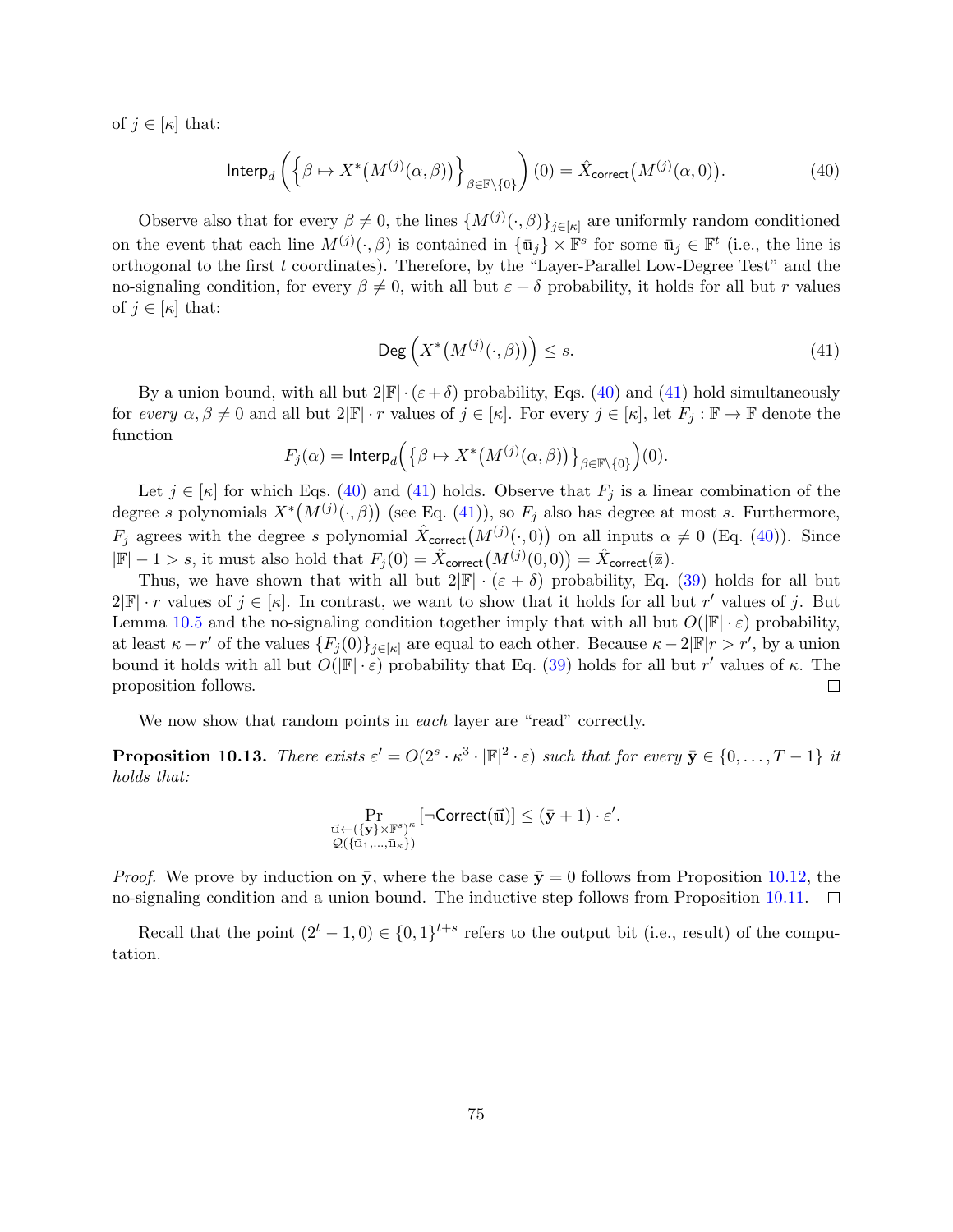$$
\Pr_{\mathcal{Q}(\{(2^t-1,0)\})}\left[\neg \text{Correct}((2^t-1,0))\right] \leq \Pr_{\substack{\vec{u} \leftarrow (\{2^t-1\} \times \mathbb{F}^s)^{\kappa} \\ \mathcal{Q}(\{\vec{u}_1,\dots,\vec{u}_\kappa,(2^t-1,0)\})\}} \left[\neg \text{Correct}((2^t-1,0))\right] + \delta
$$
\n
$$
\leq \Pr_{\substack{\vec{u} \leftarrow (\{2^t-1\} \times \mathbb{F}^s)^{\kappa} \\ \mathcal{Q}(\{\vec{u}_1,\dots,\vec{u}_\kappa,(2^t-1,0)\})}} \left[\neg \text{Correct}((2^t-1,0)) \land \text{Correct}(\vec{u})\right]
$$
\n
$$
+ \Pr_{\substack{\vec{u} \leftarrow (\{2^t-1\} \times \mathbb{F}^s)^{\kappa} \\ \mathcal{Q}(\{\vec{u}_1,\dots,\vec{u}_\kappa\})}} \left[\neg \text{Correct}(\vec{u})\right] + 2\delta
$$
\n
$$
\leq O(2^{t+s} \cdot \kappa^3 \cdot |\mathbb{F}|^2 \cdot \varepsilon),
$$
\n(42)

where the first inequality follows from the no-signaling condition, the second inequality follows from elementary probability and the no-signaling condition, and the third inequality follows from Propositions [10.8](#page-66-0) and [10.11.](#page-72-2)

On the other hand, by the verifier  $V$ 's "Accepting Final State Test" and the no-signaling condition, it holds that

<span id="page-75-1"></span><span id="page-75-0"></span>
$$
\Pr_{\mathcal{Q}((2^t-1,0))} \left[ v_{\bar{\mathbf{z}}} = (q_{\text{acc}}, \gamma, e) \text{ for some } \gamma, e \right] \ge 1 - \varepsilon - \delta. \tag{43}
$$

Since  $x \notin \mathcal{L}$ , and the right hand side of Eq. [\(42\)](#page-75-0) is less than  $1 - \varepsilon - \delta$ , we obtain a contradiction between Eqs.  $(42)$  and  $(43)$ . This concludes the proof of Lemma [10.3.](#page-64-0)

## 10.2 Soundness of  $V^{\otimes \kappa}$  – Proving Lemma [10.1](#page-64-1)

To prove Lemma [10.1,](#page-64-1) we invoke a generic transformation from the literature, due to [\[KRR14,](#page-82-0) Lemma 6.1] and [\[BHK16,](#page-79-0) Lemma 1],which transforms weak soundness (i.e.,  $1-1/poly(\kappa)$  soundness error) for the relaxed verifier  $V^{\geq \kappa-r}$  into strong soundness (i.e., negligible soundness error).

<span id="page-75-2"></span>**Lemma 10.14.** There exists  $\delta^* = \Omega \left( \frac{\varepsilon}{\log 24 \kappa_0} \right)$  $\frac{\varepsilon}{\|\mathbb{F}|^{24\kappa \cdot t \cdot |\mathbb{F}|^2}}$  such that the following holds. Suppose that there exists a  $(k_{\text{max}}, \delta)$ -no-signaling strategies that makes  $V^{\otimes \kappa}$  accept  $x \notin \mathcal{L}$  with probability  $\varepsilon$ , where  $\delta \leq \delta^*$ . Then, there exists a  $(k'_{\max}, \delta')$ -no-signaling strategy that convinces  $V^{\geq k-r}$  to accept  $x \notin \mathcal{L}$ with probability  $1 - \varepsilon'$ , where  $k'_{\text{max}} = k_{\text{max}}/2$ ,  $\varepsilon' = O\left(\frac{t \cdot |\mathbb{F}| \cdot 2^{-r} + \delta}{\varepsilon}\right)$  $\left( \frac{2^{-r}+\delta}{\varepsilon} \right)$  and  $\delta' = O\left( \delta \cdot |\mathbb{F}|^{24 \cdot \kappa \cdot t \cdot |\mathbb{F}|^2} / \varepsilon \right).$ 

Lemma [10.1](#page-64-1) now follows by combining Lemma [10.14](#page-75-2) and Lemma [10.3.](#page-64-0)

#### 10.2.1 Proof of Lemma [10.1](#page-64-1)

Suppose that  $\mathbb{F}, k_{\max}, \delta, \varepsilon, \kappa$  are such that:

• 
$$
k_{\text{max}} = O(\kappa^2 \cdot |\mathbb{F}|^2).
$$

$$
\bullet \ \ |\mathbb{F}| = \omega(t).
$$

- $\delta \leq o(|\mathbb{F}|^{-25 \cdot \kappa \cdot t \cdot |\mathbb{F}|^2}).$
- $\bullet\;\varepsilon\geq\omega\left(2^{t+s}\cdot\kappa^3\cdot|\mathbb{F}|^3\cdot t\cdot2^{-\kappa/|\mathbb{F}|^3}\right).$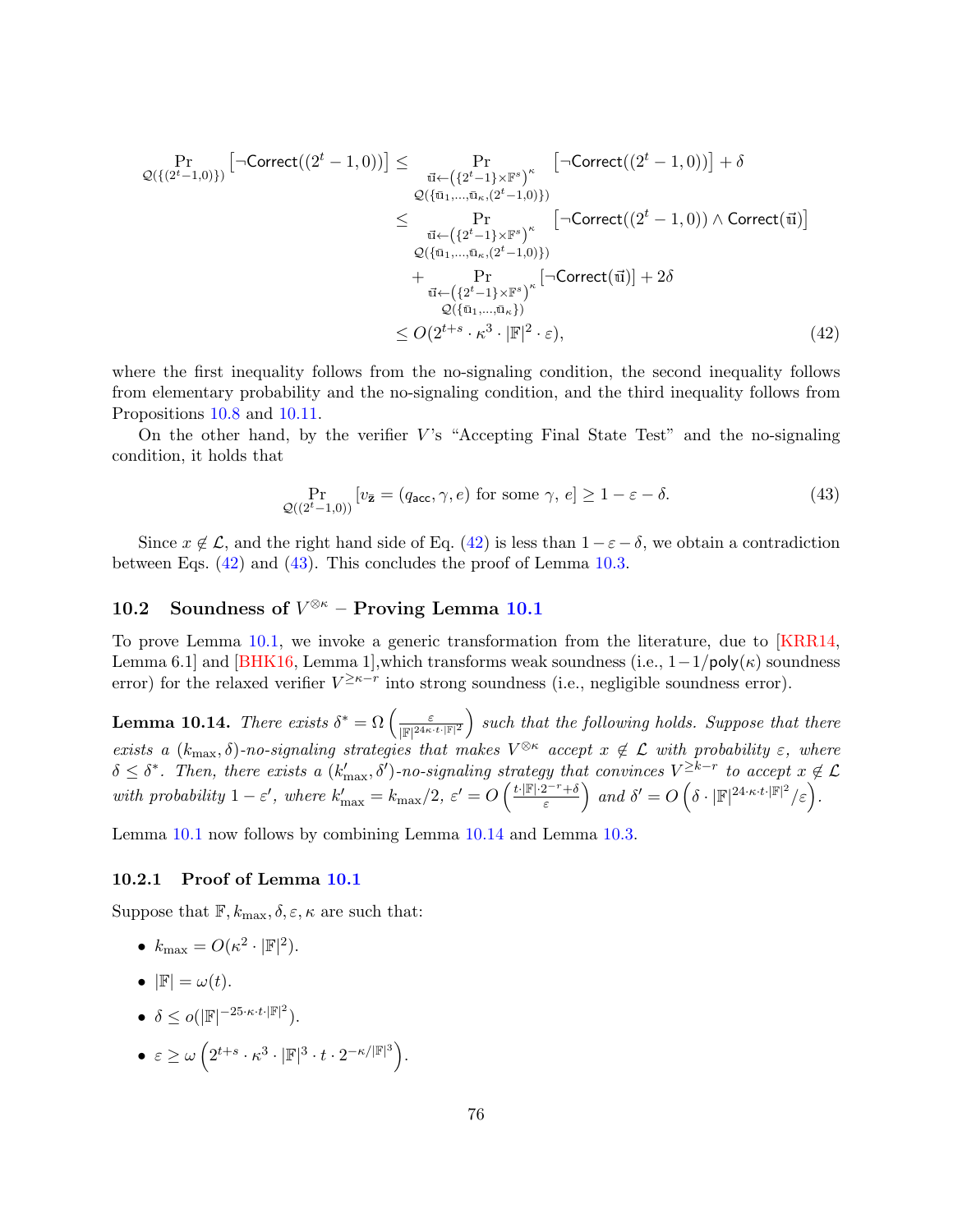Suppose that there exists a  $(k_{\text{max}}, \delta)$ -no-signaling strategy that makes  $V^{\otimes \kappa}$  accept  $x \notin \mathcal{L}$  with probability  $\varepsilon$ , where  $\delta \leq \delta^*$ . Let  $r = \kappa / |\mathbb{F}|^3$  (note that  $r = o(\kappa / |\mathbb{F}|^2)$ ).

Then, by Lemma [10.14](#page-75-2) there exists a  $(k'_{\text{max}}, \delta')$ -no-signaling strategy that convinces  $V^{\geq k-r}$  to accept  $x \notin \mathcal{L}$  with probability  $1 - \varepsilon'$ , where

•  $k'_{\text{max}} = k_{\text{max}}/2,$  $\epsilon' = \Theta\left(\frac{t \cdot |\mathbb{F}| \cdot 2^{-r} + \delta}{\epsilon}\right)$  $\left(\frac{2^{-r}+\delta}{\varepsilon}\right)$ , and  $\bullet\;\delta'=O\left(\delta\cdot|\mathbb{F}|^{24\cdot\kappa\cdot t\cdot|\mathbb{F}|^2}/\varepsilon\right).$ 

Observe that:

- $\bullet$   $\delta' \leq \varepsilon'.$
- $r = o(\kappa/|\mathbb{F}|^2)$ .
- $\kappa \geq \log(1/\varepsilon')$ .
- $|\mathbb{F}| = \omega(t)$ .
- $\epsilon' = o\left(\frac{1}{2^{t+s} \cdot \epsilon}\right)$  $\frac{1}{2^{t+s} \cdot \kappa^{3} \cdot |\mathbb{F}|^2}$ .

Thus, we obtain a contradiction to Lemma [10.3.](#page-64-0) This concludes the proof of Lemma [10.1.](#page-64-1)

Remark [10.1](#page-64-1)5. [Classical Soundness for Non-Deterministic Computations] Lemma 10.1 shows that our PCP has soundness against no-signaling strategies for any deterministic computation. By results of  $[DLN^+01, IKM09]$  $[DLN^+01, IKM09]$  $[DLN^+01, IKM09]$  the restriction to deterministic computations is inherent. However, our PCP can easily be adapted to provide classical soundness even for non-deterministic computations as follows.

Given an input x and witness w, the PCP proof is the same as that in Section  $\gamma$  applied to the input  $(x, w)$ . The verifier's input check is applied only to x. In the classical setting, one only needs to consider fixed (rather than randomized) PCP strings and Lemma [10.1](#page-64-1) implies that the computation was done correctly wrt x and some witness w.

### 11 Putting it All Together: Proving Theorem [6.1](#page-44-0) and Theorem [6.4](#page-45-0)

### 11.1 Proof of Theorem [6.1](#page-44-0)

Let  $W = \text{poly}(w)$  be the maximal complexity of implementing any (standard) word operation by a single-tape Turing machine on w-bit inputs, let  $S' = \max(n, S)$ , and let  $\text{Tree}(M)$  be the tree machine from Construction [4.32](#page-36-0) that simulates M in time  $T' = \Theta(T \cdot W^2 \cdot \log S')$ . Let  $s \stackrel{\text{def}}{=} \lceil \log S' \rceil + \lceil \log W \rceil$ and  $t \stackrel{\text{def}}{=} \lceil \log T' \rceil$ .

Let F be an explicit field ensemble of size  $|\mathbb{F}| = \Theta(t)$  and let  $\kappa$  be such that  $\kappa = \Theta(\lambda \cdot |\mathbb{F}|^3 +$  $t + s + \log(\kappa) + \log(|\mathbb{F}|)$ . Let  $(P, V^{\otimes \kappa})$  be the PCP defined in Section [7](#page-46-0) with respect to the RAM machine M and security parameter  $\kappa$ .

Then, by Lemma [10.1](#page-64-1) the verifier  $V^{\otimes \kappa}$  has  $\varepsilon$ -soundness against  $(k_{\max}, \delta)$ -NS provers, where: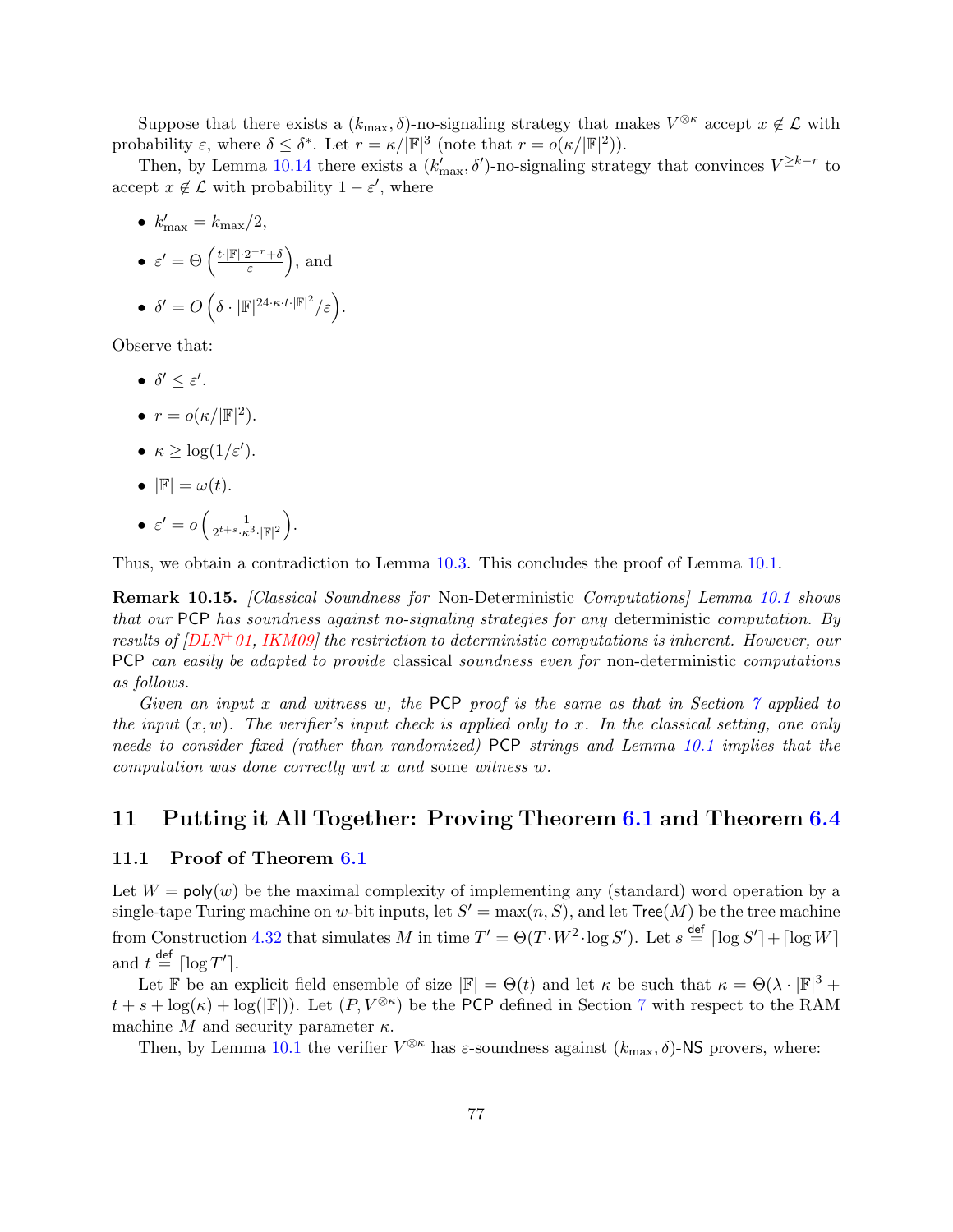- $\bullet\;\varepsilon\geq\omega\left(2^{t+s}\cdot\kappa^3\cdot|\mathbb{F}|^3\cdot t\cdot2^{-\kappa/|\mathbb{F}|^3}\right),$
- $\delta \leq o(|\mathbb{F}|^{-25 \cdot \kappa \cdot t \cdot |\mathbb{F}|^2}),$  and
- $k_{\text{max}} = O(\kappa^2 \cdot |\mathbb{F}|^2).$

By our setting of  $\kappa$  it holds that  $\varepsilon = 2^{-\lambda}$ ,  $\delta = 2^{-\lambda \cdot \text{poly}(t))}$  and  $k_{\text{max}} = \lambda \cdot \text{poly}(t)$ .

The efficiency of  $V^{\otimes \kappa}$  follows from Lemma [8.1](#page-51-0) and the efficiency of P follows from Lemma [9.1.](#page-54-0)

### 11.2 Proof of Theorem [6.4](#page-45-0)

To prove Theorem [6.4](#page-45-0) we rely on the following lemma that shows that PCPs with soundness against no-signaling strategies can be converted into argument schemes. The proof follows directly from the analysis in [\[KRR14\]](#page-82-0).

<span id="page-77-1"></span>**Lemma 11.1** ([\[KRR14\]](#page-82-0)). Assume the existence of ( $s$ <sub>FHE</sub>,  $\delta$ <sub>FHE</sub>)-secure homomorphic encryption that supports evaluation of arithmetic circuits of size  $T$  and multiplicative depth  $D$ . Suppose that the language L is accepted by a PCP with soundness error  $\varepsilon_{\text{PCP}}$  against  $(k_{\text{max}}, \delta_{\text{PCP}})$ -NS strategies, where the alphabet is  $\Sigma \subseteq \{0,1\}^{\sigma}$  and the length  $2^{\ell}$ . Suppose further that the verifier runs in time  $T_V$  and space  $S_V$  and that each symbol from the PCP can be generated by a TISP(T, S)-uniform ASLP with K registers and multiplicative depth D.

Then, if  $\delta_{\text{FHE}} \leq \frac{\delta_{\text{PCP}}}{\ell \cdot k_{\text{rms}}}$  $\frac{\partial p_{\text{CP}}}{\partial k_{\text{max}}}$ , there exists a  $2$ -message argument scheme for  $\mathcal L$  with  $(s_{\text{argument}}, \varepsilon_{\text{argument}})$ soundness, where  $s_{\text{argument}} = s_{\text{FHE}} - 2^{\sigma \cdot k_{\text{max}}}$  and  $\varepsilon_{\text{argument}} = \varepsilon_{\text{PCP}}$ .

The verifier of the argument-system runs in time  $T_V + k_{max} \cdot (\sigma + \ell) \cdot \text{poly}(\lambda)$  and space  $S_V$  +  $k_{max} \cdot (\sigma + \ell) \cdot \text{poly}(\lambda)$ . The prover runs in time  $t \cdot \ell \cdot \text{poly}(\lambda)$  and space  $s + K \cdot \text{poly}(\lambda)$ . The *communication complexity is*  $k_{\text{max}} \cdot (\ell + \sigma) \cdot \text{poly}(\lambda)$ .

Proof Sketch. Following the original proposal of Biehl et al. [\[BMW98\]](#page-79-1), the protocol proceeds as follows. First, the verifier generates the PCP queries  $Q$ . Each query  $q_i$  is encrypted under the encryption scheme, using a fresh public key  $\mathsf{pk}_i$ , to produce  $\hat{q}_i = E_{\mathsf{pk}_i}(q_i)$ . The encrypted queries  $(\hat{q}_1,\ldots,\hat{q}_\ell)$  are all sent to the prover, who in turn generates  $\hat{a}_i = E_{\mathsf{pk}_i}(a_i)$  by running the homomorphic evaluation algorithm on the ciphertext  $\hat{q}_i$  wrt the circuit  $C_x$  that has the main input x hardcoded and given as input a query  $q_i$  for the PCP, produces the  $q_i^{th}$  symbol of the PCP. The verifier is then able to decrypt these answers, interpret them as a sequence  $(a_1, \ldots, a_\ell)$  of answers for the PCP and decide whether to accept or reject based on whether the PCP verifier's decision.

The analysis in [\[KRR13\]](#page-82-1) shows that this argument-system is (computationally) sound, as long as the PCP is sound against  $\delta$ -no-signaling strategies (for non-negligible  $\delta$ ).<sup>[40](#page-77-0)</sup>

For the prover complexity, we observe that if  $C_x$  can be generated by a (TISP $(T, S)$ -uniform ASLP with K registers and multiplicative depth  $D$ , and the homomorphic encryption scheme works in a gate-by-gate manner (as is the case for all such schemes, see Section [3.2\)](#page-24-0), then we can do the homomorphic operation as follows. We generate the ASLP on-the-fly and for every instruction generated, we perform the corresponding homomorphic operation on the input ciphertext. This allows us to only use space  $S + K \cdot \text{poly}(\lambda)$  and bounds the multiplicative depth of the homomorphic operation by D.  $\Box$ 

<span id="page-77-0"></span>Theorem [6.4](#page-45-0) follows by combining Lemma [11.1](#page-77-1) and Theorem [6.1.](#page-44-0)

 $40$ To be more precise, for the PCP needs to be converted into a no-signaling MIP. [\[KRR13\]](#page-82-1) give a simple procedure for doing so which does not affect the efficiency of neither the prover nor verifier.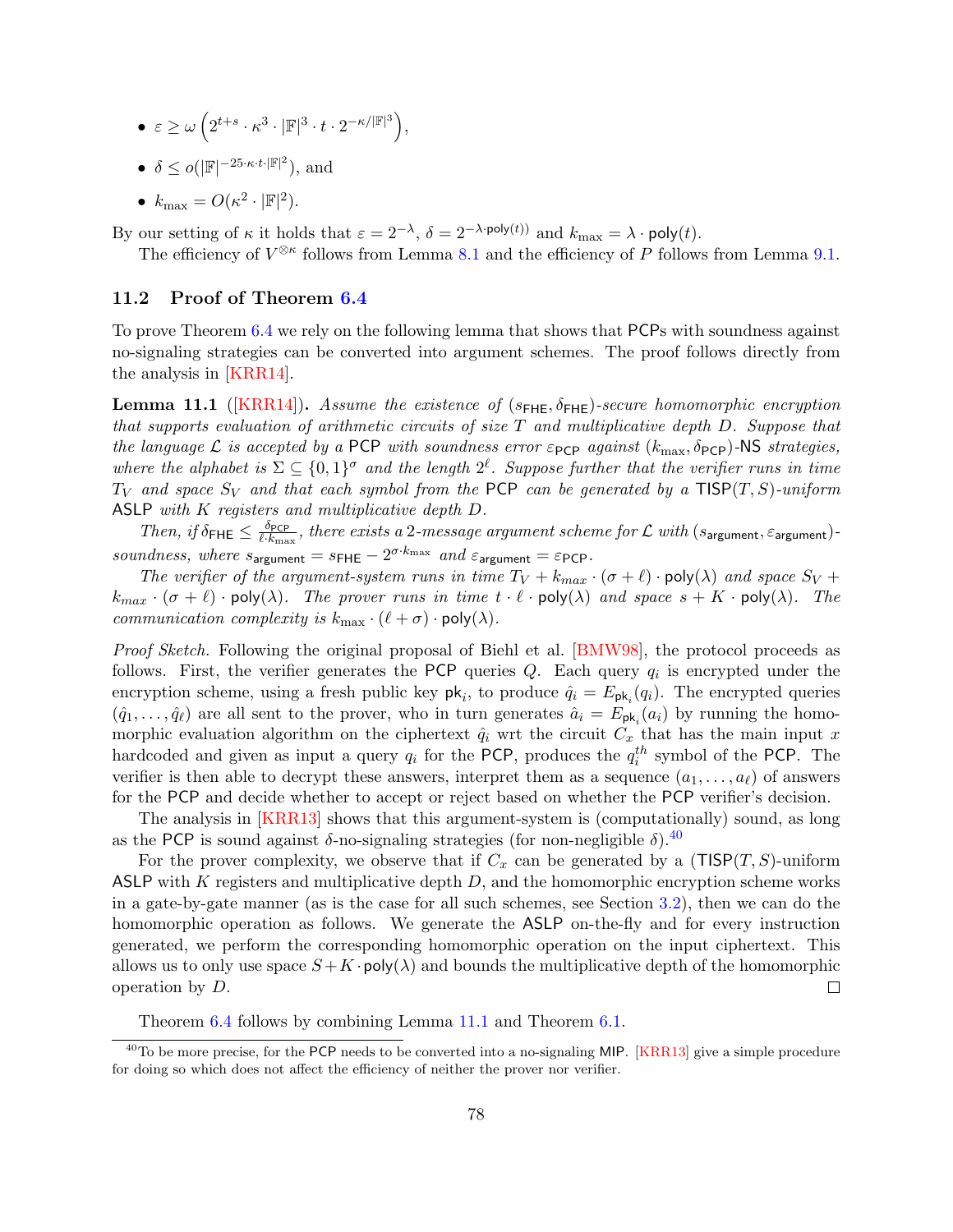## Acknowledgments

We thank Yael Kalai for collaborating with us on the initial stages of this project and for multiple useful discussions. We also thank the anonymous reviewers for valuable comments on a previous version of this manuscript that led us to improve both the results and the presentation.

# References

- [AIK10] Benny Applebaum, Yuval Ishai, and Eyal Kushilevitz. From secrecy to soundness: Efficient verification via secure computation. In ICALP (1), pages 152–163, 2010.
- [AV88] Alok Aggarwal and Jeffrey Scott Vitter. The input/output complexity of sorting and related problems. Commun. ACM, 31(9):1116–1127, 1988.
- [BBC+17] Eli Ben-Sasson, Iddo Bentov, Alessandro Chiesa, Ariel Gabizon, Daniel Genkin, Matan Hamilis, Evgenya Pergament, Michael Riabzev, Mark Silberstein, Eran Tromer, and Madars Virza. Computational integrity with a public random string from quasilinear pcps. In Advances in Cryptology - EUROCRYPT 2017 - 36th Annual International Conference on the Theory and Applications of Cryptographic Techniques, Paris, France, April 30 - May 4, 2017, Proceedings, Part III, pages 551–579, 2017.
- [BBHR18] Eli Ben-Sasson, Iddo Bentov, Yinon Horesh, and Michael Riabzev. Scalable, transparent, and post-quantum secure computational integrity. IACR Cryptology ePrint Archive, 2018:46, 2018.
- [BC12] Nir Bitansky and Alessandro Chiesa. Succinct arguments from multi-prover interactive proofs and their efficiency benefits. In Advances in Cryptology - CRYPTO 2012 - 32nd Annual Cryptology Conference, Santa Barbara, CA, USA, August 19-23, 2012. Proceedings, pages 255–272, 2012.
- [BCCT12a] Nir Bitansky, Ran Canetti, Alessandro Chiesa, and Eran Tromer. From extractable collision resistance to succinct non-interactive arguments of knowledge, and back again. In ITCS, pages 326–349, 2012.
- [BCCT12b] Nir Bitansky, Ran Canetti, Alessandro Chiesa, and Eran Tromer. Recursive composition and bootstrapping for snarks and proof-carrying data. IACR Cryptology ePrint Archive, 2012:95, 2012.
- [BCG+14] Eli Ben-Sasson, Alessandro Chiesa, Christina Garman, Matthew Green, Ian Miers, Eran Tromer, and Madars Virza. Zerocash: Decentralized anonymous payments from bitcoin. In 2014 IEEE Symposium on Security and Privacy, SP 2014, Berkeley, CA, USA, May 18-21, 2014, pages 459–474, 2014.
- [BCGT13] Eli Ben-Sasson, Alessandro Chiesa, Daniel Genkin, and Eran Tromer. On the concrete efficiency of probabilistically-checkable proofs. In Symposium on Theory of Computing Conference, STOC'13, Palo Alto, CA, USA, June 1-4, 2013, pages 585–594, 2013.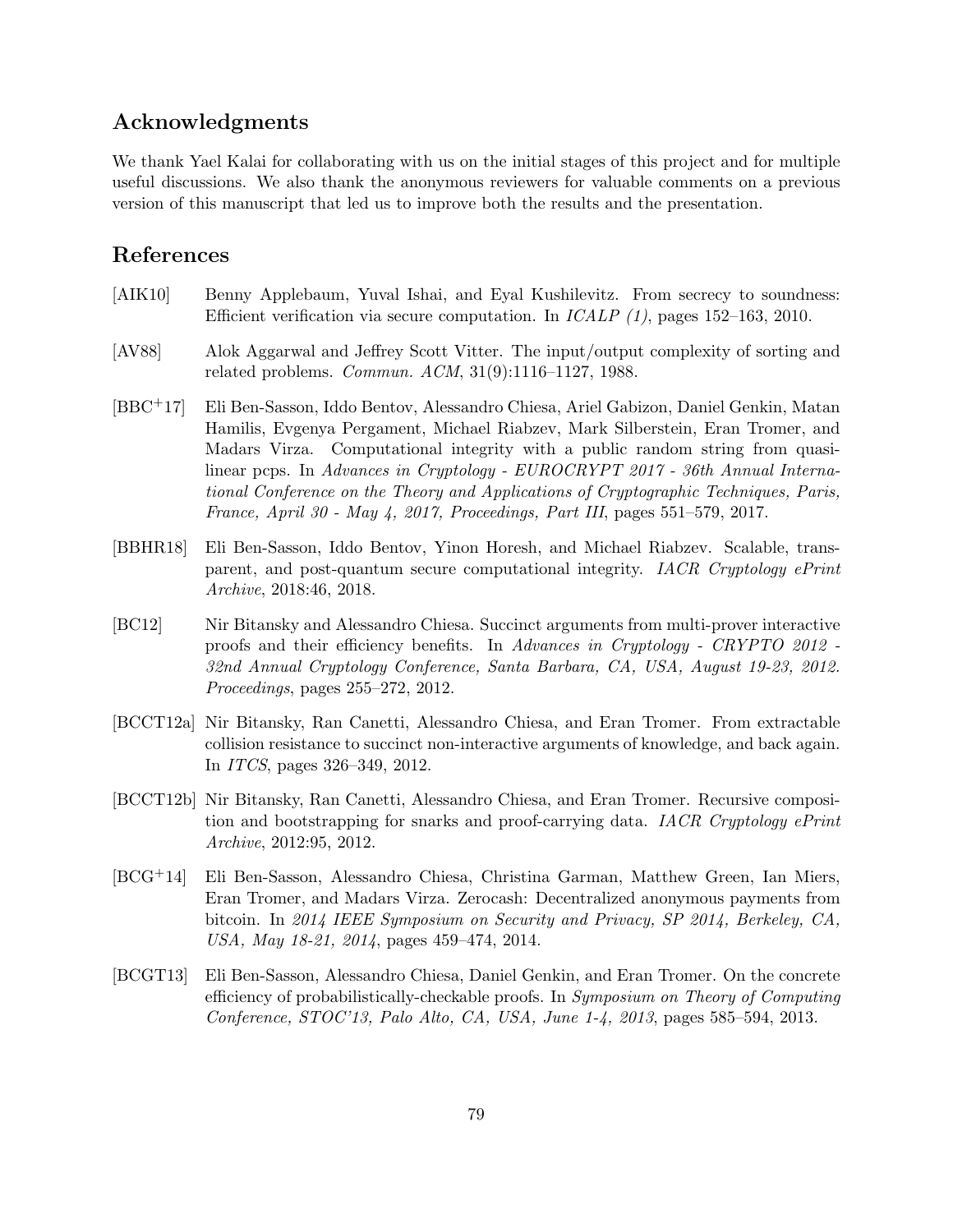- [BCI+13] Nir Bitansky, Alessandro Chiesa, Yuval Ishai, Rafail Ostrovsky, and Omer Paneth. Succinct non-interactive arguments via linear interactive proofs. In TCC, pages 315– 333, 2013.
- [BCS16] Eli Ben-Sasson, Alessandro Chiesa, and Nicholas Spooner. Interactive oracle proofs. In Theory of Cryptography - 14th International Conference, TCC 2016-B, Beijing, China, October 31 - November 3, 2016, Proceedings, Part II, pages 31–60, 2016.
- [BF91] László Babai and Lance Fortnow. Arithmetization: A new method in structural complexity theory. Computational Complexity, 1:41–66, 1991.
- [BFL91] L´aszl´o Babai, Lance Fortnow, and Carsten Lund. Non-deterministic exponential time has two-prover interactive protocols. *Computational Complexity*, 1:3–40, 1991.
- [BFLS91] László Babai, Lance Fortnow, Leonid A. Levin, and Mario Szegedy. Checking computations in polylogarithmic time. In Proceedings of the 23rd Annual ACM Symposium on Theory of Computing, May 5-8, 1991, New Orleans, Louisiana, USA, pages 21–31, 1991.
- [BGV14] Zvika Brakerski, Craig Gentry, and Vinod Vaikuntanathan. (leveled) fully homomorphic encryption without bootstrapping. TOCT, 6(3):13:1–13:36, 2014.
- <span id="page-79-0"></span>[BHK16] Zvika Brakerski, Justin Holmgren, and Yael Tauman Kalai. Non-interactive RAM and batch NP delegation from any PIR. IACR Cryptology ePrint Archive, 2016:459, 2016.
- [BHK17] Zvika Brakerski, Justin Holmgren, and Yael Tauman Kalai. Non-interactive delegation and batch NP verification from standard computational assumptions. In *Proceedings* of the 49th Annual ACM SIGACT Symposium on Theory of Computing, STOC 2017, Montreal, QC, Canada, June 19-23, 2017, pages 474–482, 2017.
- [BKK+18] Saikrishna Badrinarayanan, Yael Kalai, Dakshita Khurana, Amit Sahai, and Daniel Wichs. Non-interactive delegation for low-space non-deterministic computation. *Elec*tronic Colloquium on Computational Complexity (ECCC), 25:9, 2018.
- <span id="page-79-1"></span>[BMW98] Ingrid Biehl, Bernd Meyer, and Susanne Wetzel. Ensuring the integrity of agent-based computations by short proofs. In Mobile Agents, volume 1477 of Lecture Notes in Computer Science, pages 183–194. Springer, 1998.
- [BS08] Eli Ben-Sasson and Madhu Sudan. Short pcps with polylog query complexity. SIAM J. Comput., 38(2):551–607, 2008.
- [BTVW14] Andrew J. Blumberg, Justin Thaler, Victor Vu, and Michael Walfish. Verifiable computation using multiple provers. IACR Cryptology ePrint Archive, 2014:846, 2014.
- [CCC+16] Yu-Chi Chen, Sherman S. M. Chow, Kai-Min Chung, Russell W. F. Lai, Wei-Kai Lin, and Hong-Sheng Zhou. Cryptography for parallel RAM from indistinguishability obfuscation. In ITCS, pages 179–190. ACM, 2016.
- [CCRR18] Ran Canetti, Yilei Chen, Leonid Reyzin, and Ron D. Rothblum. Fiat-shamir and correlation intractability from strong kdm-secure encryption. IACR Cryptology ePrint Archive, 2018:131, 2018.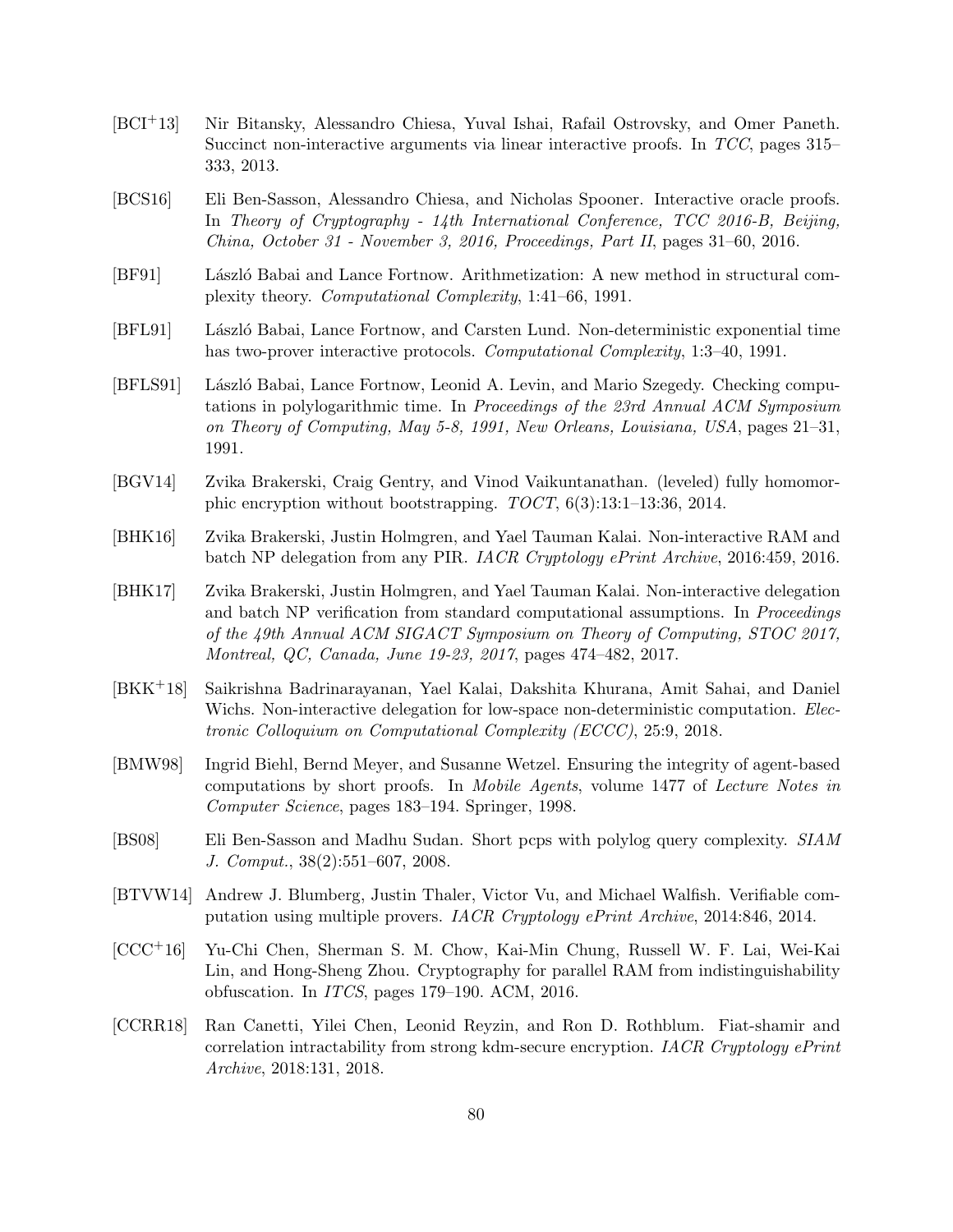- [CGH04] Ran Canetti, Oded Goldreich, and Shai Halevi. The random oracle methodology, revisited. J. ACM, 51(4):557–594, 2004.
- [CH16] Ran Canetti and Justin Holmgren. Fully succinct garbled RAM. In ITCS, pages 169–178. ACM, 2016.
- [CKV10] Kai-Min Chung, Yael Tauman Kalai, and Salil P. Vadhan. Improved delegation of computation using fully homomorphic encryption. In CRYPTO, pages 483–501, 2010.
- [CLTV15] Ran Canetti, Huijia Lin, Stefano Tessaro, and Vinod Vaikuntanathan. Obfuscation of probabilistic circuits and applications. In Theory of Cryptography - 12th Theory of Cryptography Conference, TCC 2015, Warsaw, Poland, March 23-25, 2015, Proceedings, Part II, pages 468–497, 2015.
- [CMT12] Graham Cormode, Michael Mitzenmacher, and Justin Thaler. Practical verified computation with streaming interactive proofs. In ITCS, pages 90–112. ACM, 2012.
- [DFH12] Ivan Damgård, Sebastian Faust, and Carmit Hazay. Secure two-party computation with low communication. In  $TCC$ , pages 54–74, 2012.
- [DHRW16] Yevgeniy Dodis, Shai Halevi, Ron D. Rothblum, and Daniel Wichs. Spooky encryption and its applications. In Advances in Cryptology - CRYPTO 2016 - 36th Annual International Cryptology Conference, Santa Barbara, CA, USA, August 14-18, 2016, Proceedings, Part III, pages 93–122, 2016.
- <span id="page-80-0"></span>[DLN+01] Cynthia Dwork, Michael Langberg, Moni Naor, Kobbi Nissim, and Omer Reingold. Succinct proofs for np and spooky interactions. Unpublished manuscript, 2001.
- [FLPR99] Matteo Frigo, Charles E. Leiserson, Harald Prokop, and Sridhar Ramachandran. Cache-oblivious algorithms. In FOCS, pages 285–298. IEEE Computer Society, 1999.
- [FS86] Amos Fiat and Adi Shamir. How to prove yourself: Practical solutions to identification and signature problems. In CRYPTO, pages 186–194, 1986.
- [Gen09] Craig Gentry. Fully homomorphic encryption using ideal lattices. In Proceedings of the 41st Annual ACM Symposium on Theory of Computing, STOC 2009, Bethesda, MD, USA, May 31 - June 2, 2009, pages 169–178, 2009.
- [GGP10] Rosario Gennaro, Craig Gentry, and Bryan Parno. Non-interactive verifiable computing: Outsourcing computation to untrusted workers. In CRYPTO, pages 465–482, 2010.
- [GGPR12] Rosario Gennaro, Craig Gentry, Bryan Parno, and Mariana Raykova. Quadratic span programs and succinct NIZKs without PCPs. *IACR Cryptology ePrint Archive*, 2012:215, 2012.
- [GKR15] Shafi Goldwasser, Yael Tauman Kalai, and Guy N. Rothblum. Delegating computation: Interactive proofs for muggles. J. ACM, 62(4):27:1–27:64, 2015.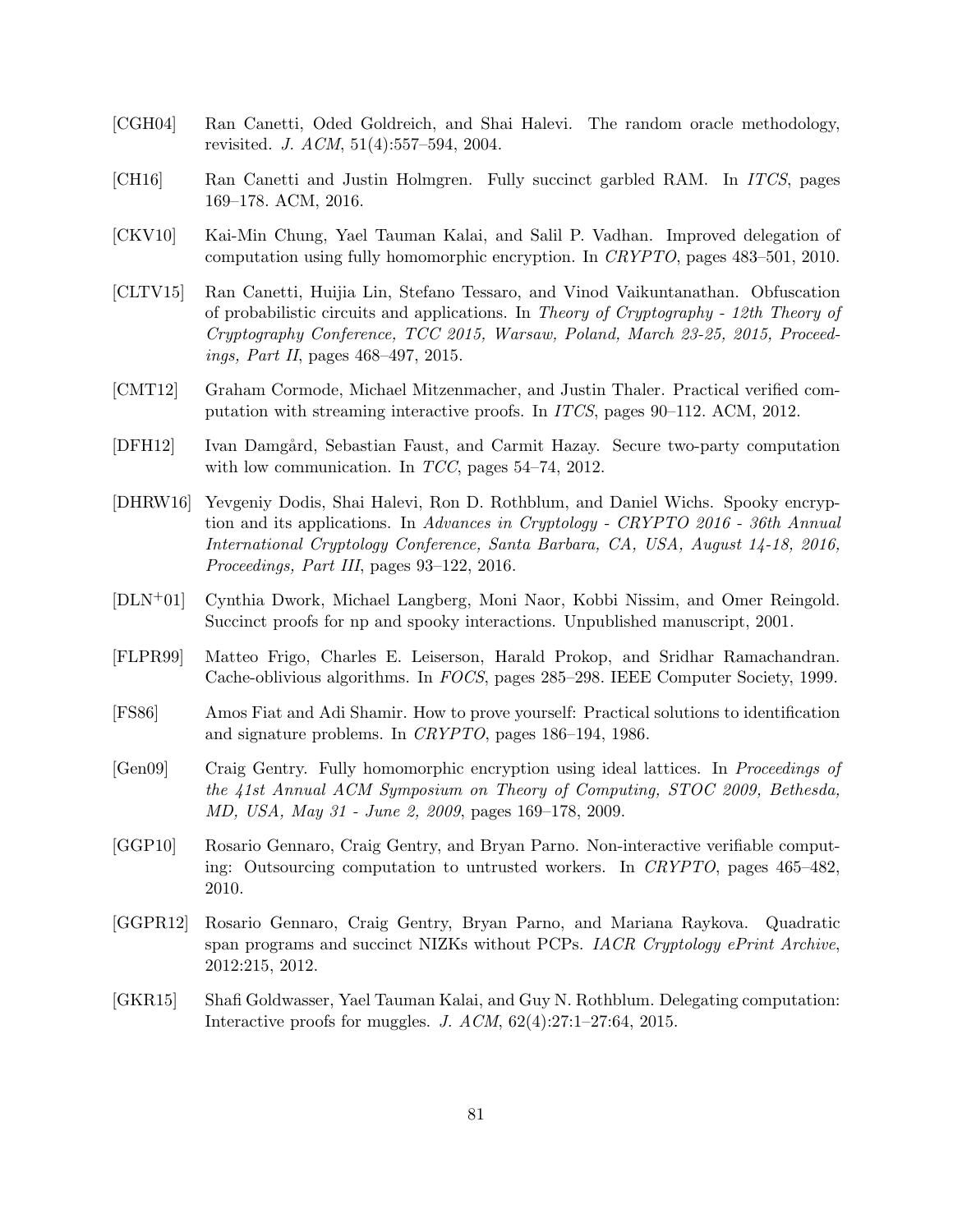- [GLR+91] Peter Gemmell, Richard J. Lipton, Ronitt Rubinfeld, Madhu Sudan, and Avi Wigderson. Self-testing/correcting for polynomials and for approximate functions. In Proceedings of the 23rd Annual ACM Symposium on Theory of Computing, May 5-8, 1991, New Orleans, Louisiana, USA, pages 32–42, 1991.
- [GLR11] Shafi Goldwasser, Huijia Lin, and Aviad Rubinstein. Delegation of computation without rejection problem from designated verifier cs-proofs. IACR Cryptology ePrint Archive, 2011:456, 2011.
- [GR17] Tom Gur and Ron D. Rothblum. A hierarchy theorem for interactive proofs of proximity. In Proceedings of the 2017 Conference on Innovations in Theoretical Computer Science, ITCS 2017, 2017.
- [Gro10] Jens Groth. Short pairing-based non-interactive zero-knowledge arguments. In ASI-ACRYPT, pages 321–340, 2010.
- [GS89] Yuri Gurevich and Saharon Shelah. Nearly linear time. In Logic at Botik '89, Symposium on Logical Foundations of Computer Science, Pereslav-Zalessky, USSR, July 3-8, 1989, Proceedings, pages 108–118, 1989.
- [GSW13] Craig Gentry, Amit Sahai, and Brent Waters. Homomorphic encryption from learning with errors: Conceptually-simpler, asymptotically-faster, attribute-based. In Advances in Cryptology - CRYPTO 2013 - 33rd Annual Cryptology Conference, Santa Barbara, CA, USA, August 18-22, 2013. Proceedings, Part I, pages 75–92, 2013.
- [GW11] Craig Gentry and Daniel Wichs. Separating succinct non-interactive arguments from all falsifiable assumptions. In STOC, pages 99–108. ACM, 2011.
- <span id="page-81-0"></span>[IKM09] Tsuyoshi Ito, Hirotada Kobayashi, and Keiji Matsumoto. Oracularization and twoprover one-round interactive proofs against nonlocal strategies. In Proceedings of the 24th Annual IEEE Conference on Computational Complexity, CCC 2009, Paris, France, 15-18 July 2009, pages 217–228, 2009.
- [Kil92] Joe Kilian. A note on efficient zero-knowledge proofs and arguments (extended abstract). In STOC, pages 723–732, 1992.
- [KLW15] Venkata Koppula, Allison Bishop Lewko, and Brent Waters. Indistinguishability obfuscation for turing machines with unbounded memory. In STOC, pages 419–428. ACM, 2015.
- [KO97] Eyal Kushilevitz and Rafail Ostrovsky. Replication is NOT needed: SINGLE database, computationally-private information retrieval. In 38th Annual Symposium on Foundations of Computer Science, FOCS '97, Miami Beach, Florida, USA, October 19-22, 1997, pages 364–373, 1997.
- [KP16] Yael Tauman Kalai and Omer Paneth. Delegating RAM computations. In Theory of Cryptography - 14th International Conference, TCC 2016-B, Beijing, China, October 31 - November 3, 2016, Proceedings, Part II, pages 91–118, 2016.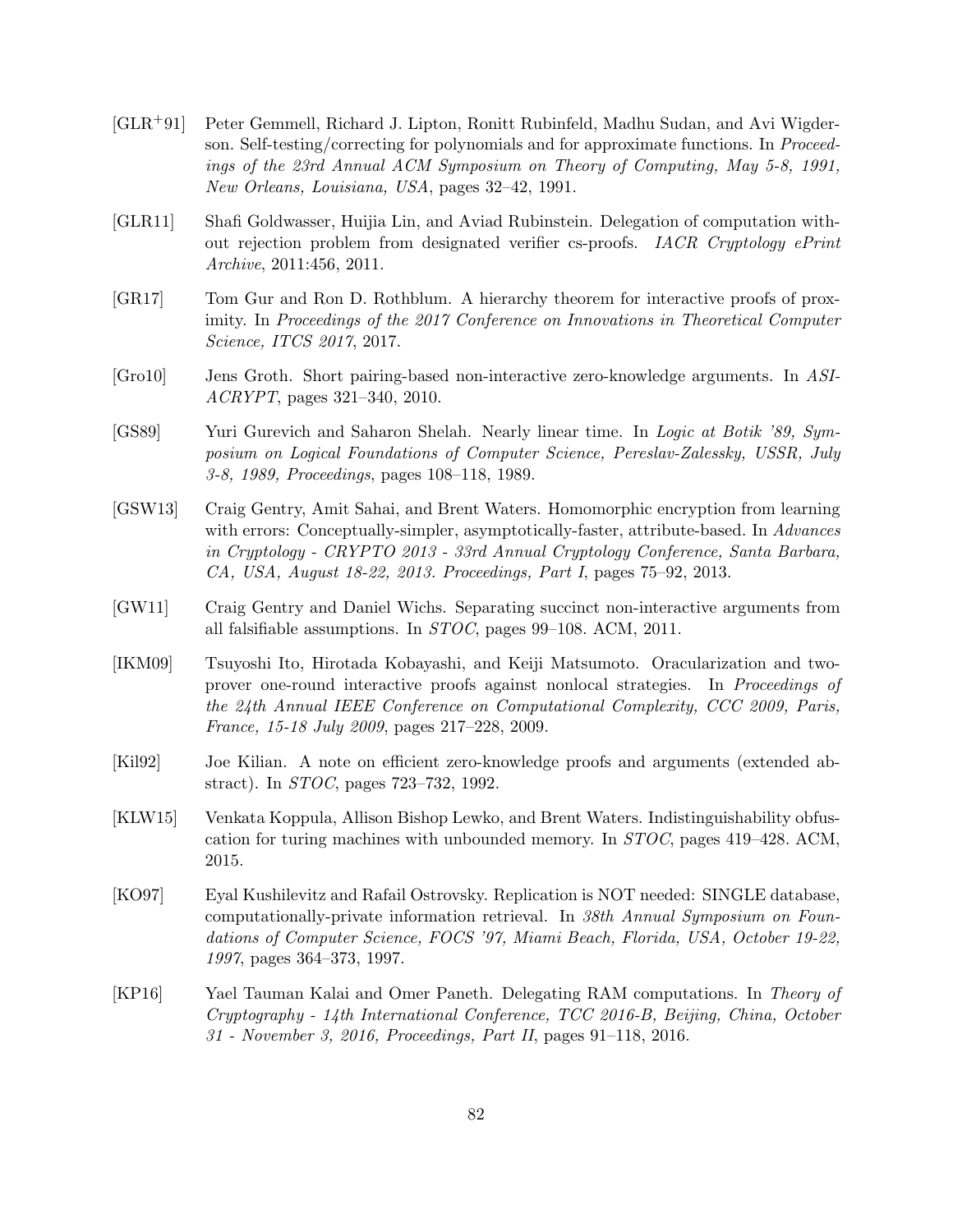- [KR15] Yael Tauman Kalai and Ron D. Rothblum. Arguments of proximity [extended abstract]. In Advances in Cryptology - CRYPTO 2015 - 35th Annual Cryptology Conference, Santa Barbara, CA, USA, August 16-20, 2015, Proceedings, Part II, pages 422–442, 2015.
- <span id="page-82-1"></span>[KRR13] Yael Tauman Kalai, Ran Raz, and Ron D. Rothblum. Delegation for bounded space. In STOC, pages 565–574. ACM, 2013.
- <span id="page-82-0"></span>[KRR14] Yael Tauman Kalai, Ran Raz, and Ron D. Rothblum. How to delegate computations: the power of no-signaling proofs. In STOC, pages 485–494. ACM, 2014.
- [KRR17] Yael Tauman Kalai, Guy N. Rothblum, and Ron D. Rothblum. From obfuscation to the security of fiat-shamir for proofs. In Advances in Cryptology - CRYPTO 2017 -37th Annual International Cryptology Conference, Santa Barbara, CA, USA, August 20-24, 2017, Proceedings, Part II, pages 224–251, 2017.
- [LFKN92] Carsten Lund, Lance Fortnow, Howard J. Karloff, and Noam Nisan. Algebraic methods for interactive proof systems. J. ACM, 39(4):859–868, 1992.
- [Lip12] Helger Lipmaa. Progression-free sets and sublinear pairing-based non-interactive zeroknowledge arguments. In TCC, pages 169–189, 2012.
- [Mic00] Silvio Micali. Computationally sound proofs. SIAM J. Comput., 30(4):1253–1298, 2000.
- [Nao03] Moni Naor. On cryptographic assumptions and challenges. In CRYPTO, pages 96–109, 2003.
- [NPR] Moni Naor, Omer Paneth, and Guy N. Rothblum. Personal communication.
- [PF79] Nicholas Pippenger and Michael J. Fischer. Relations among complexity measures. J. ACM, 26(2):361–381, 1979.
- [PR17] Omer Paneth and Guy N. Rothblum. On zero-testable homomorphic encryption and publicly verifiable non-interactive arguments. In Theory of Cryptography - 15th International Conference, TCC 2017, Baltimore, MD, USA, November 12-15, 2017, Proceedings, Part II, pages 283–315, 2017.
- [PRV12] Bryan Parno, Mariana Raykova, and Vinod Vaikuntanathan. How to delegate and verify in public: Verifiable computation from attribute-based encryption. In TCC, pages 422–439, 2012.
- [RRR16] Omer Reingold, Guy N. Rothblum, and Ron D. Rothblum. Constant-round interactive proofs for delegating computation. In Proceedings of the 48th Annual ACM SIGACT Symposium on Theory of Computing, STOC 2016, Cambridge, MA, USA, June 18-21, 2016, pages 49–62, 2016.
- [RS96] Ronitt Rubinfeld and Madhu Sudan. Robust characterizations of polynomials with applications to program testing. SIAM J. Comput., 25(2):252–271, 1996.
- [Sha92] Adi Shamir. IP = PSPACE. J. ACM, 39(4):869–877, 1992.